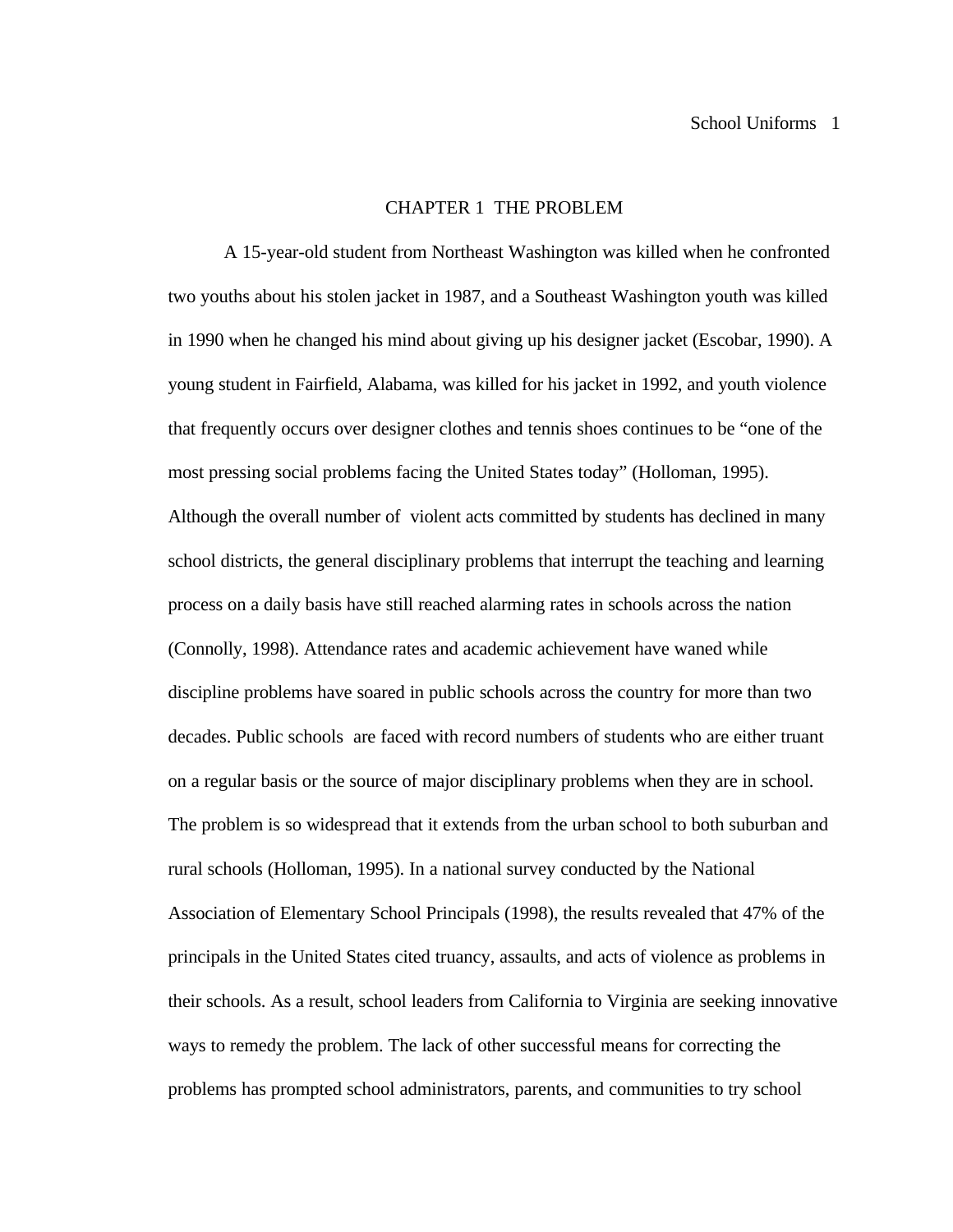uniforms as a possible solution (Stanley, 1996; Hughes, 1996; Soltner, 1997; & Hoffler-Riddick, 1998).

President Clinton, in his State of the Union Address in January 1996, gave his support to school uniforms when he stated, "If it means that our young people will stop killing each other over designer jackets, schools should be allowed to require uniforms" (Clinton, 1996, p.76). Immediately following that State of the Union Address, the President recommended that a Manual on School Uniforms be sent to all 15,000 school districts (Clinton, 1996). After President Clinton's address, more school districts implemented either voluntary or mandatory uniforms and dress codes in their attempts to improve attendance, reduce disciplinary problems, and increase academic achievement. President Clinton reaffirmed his support for school uniforms on July 20, 1998, when he "urged the nation's second-largest teacher's union to help him promote greater use of school uniforms . . . as an approach to restoring discipline in our schools" (Connolly, 1998). Long Beach California noted a 50% drop in the number of fights, a 22% drop in truancy, and a 34% drop in overall crime during the year following uniform implementation (U. S. Department of Justice, 1996; Stanley, 1996). President Clinton reaffirmed his commitment to school uniforms when he cited uniforms as a means of making schools safer when he addressed the United States Conference of Mayors at the Safe Schools Summit on October 14, 1998 (United States Conference of Mayors, 1998).

Locally, Ruffner Middle School, Norfolk, Virginia, noted a 34% drop in overall crime and a 23% drop in truancy during the 1996-1997 school year, after uniform implementation (Hoffler-Riddick, 1998). Hoffler-Riddick (1998) cited mandatory school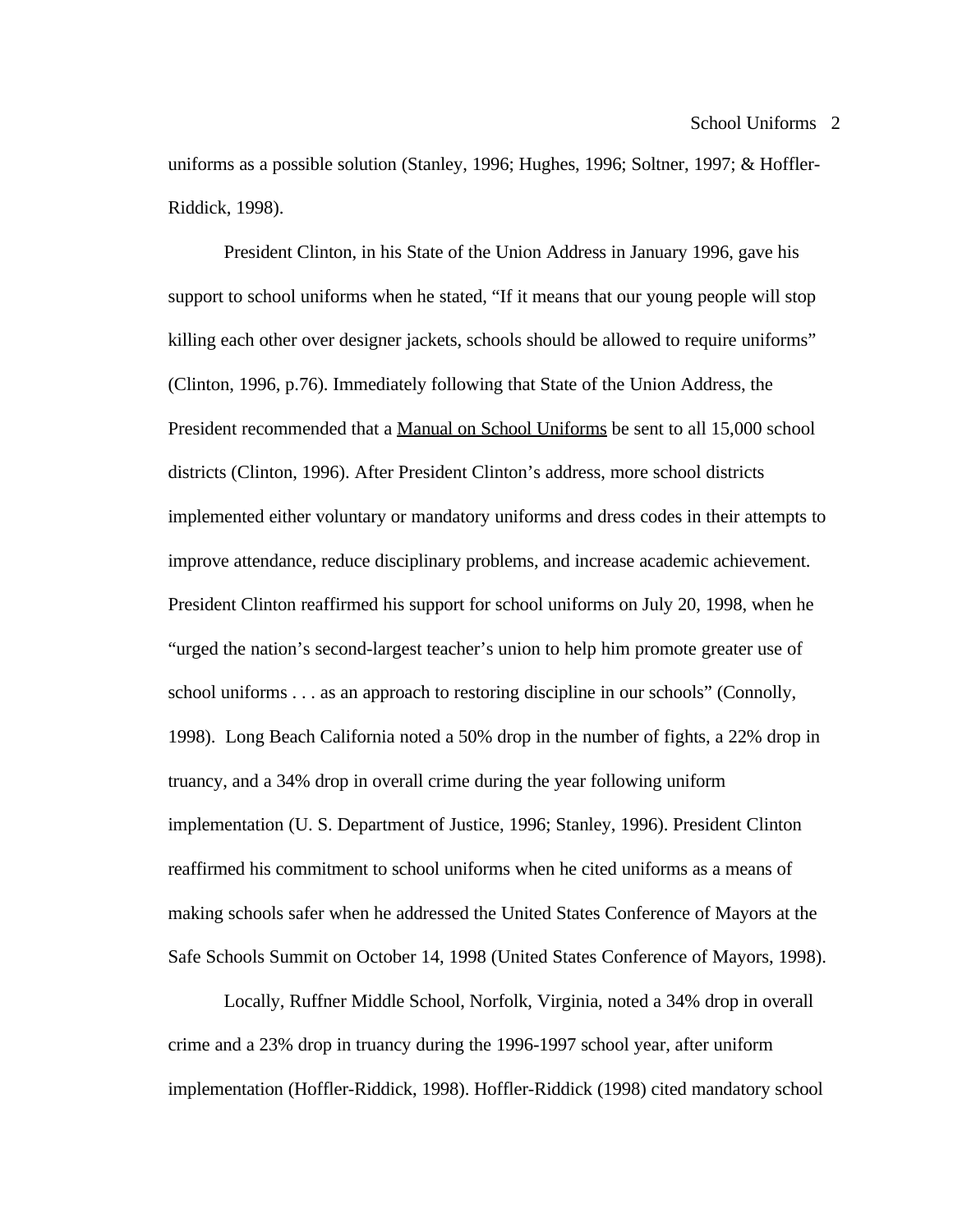uniforms as one of the factors contributing to the improvements. School districts in twenty-one states across the nation have implemented either voluntary or mandatory uniform dress code policies as one possible way of bringing about changes.

#### Conceptual Context

The researcher has examined studies on the implementation of both voluntary and mandatory uniform policies and found much of the data to be inconclusive. Research studies by Stevenson & Chunn (1991); Behling & Williams (1991); Hughes (1996); Shook (1996); Stanley (1996); and Hoffler-Riddick (1998) on the effects of mandatory uniforms were conflicting in their overall results. These studies examined the impact of mandatory school uniforms on self-esteem, attendance, discipline, and academic achievement. Some of these studies have found positive effects of school uniform policies with respect to discipline and student perceptions of self-esteem, but no significant differences with respect to attendance or student achievement (see Appendix A for a list of uniform studies). Much of the data collected has also been anecdotal, so there is still a need for more empirical research to be done in the area. Several of the studies on school uniforms, including one completed by Pamela Hoffler-Riddick, were conducted on schools that had implemented other major changes at the same time. Some of the studies, such as Hoffler-Riddick's, were conducted in schools which had new facilities, new administrators, new instructional staffs, or a combination of all three. The results of the studies were limited by these variables which may have intervened and posed threats to the external validity of the studies (Campbell & Stanley, 1963).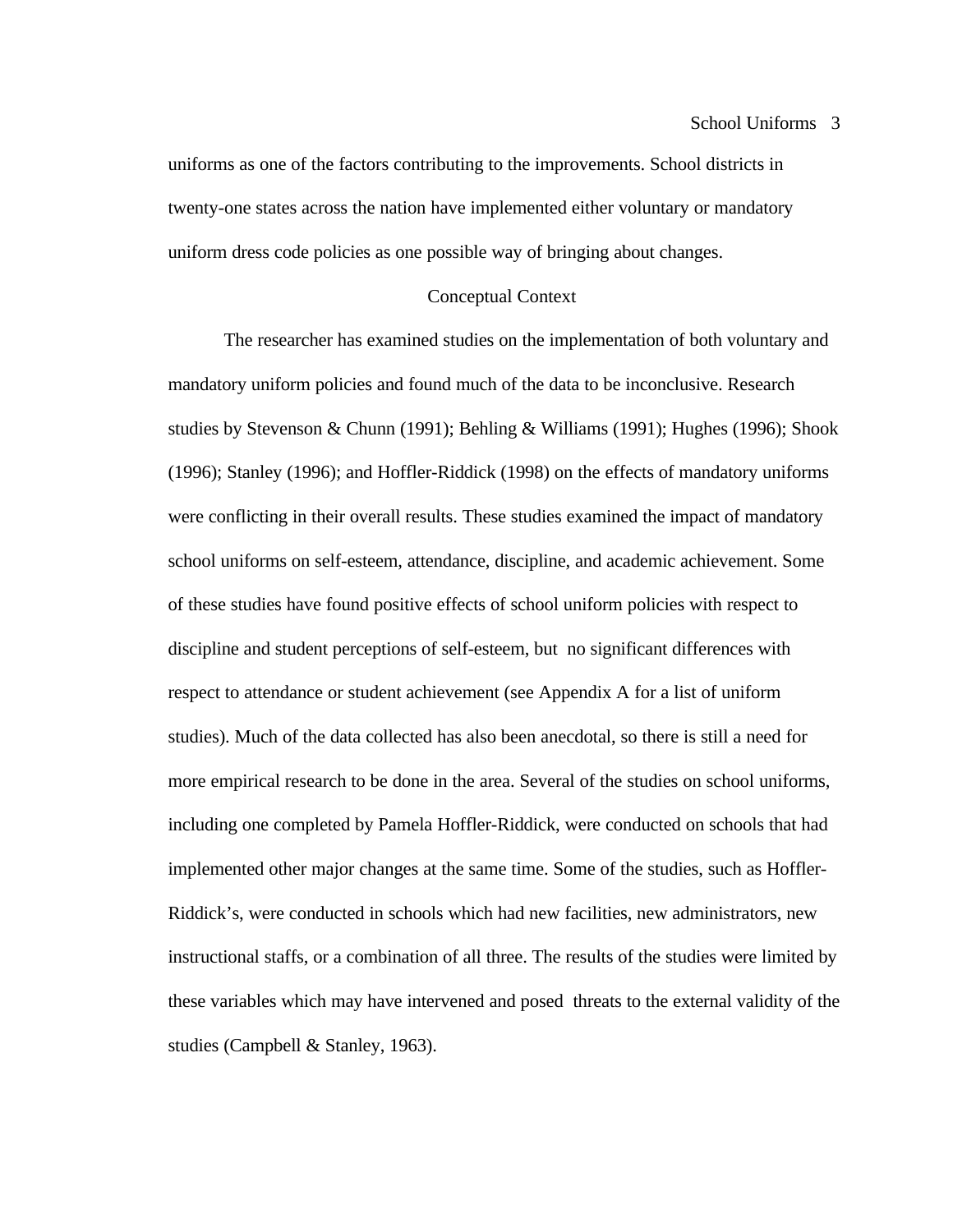This study differed from a previous study conducted by Pamela Hoffler-Riddick in several ways. One difference was the location of schools that were studied. The school districts and the schools were different. Hoffler-Riddick's study was conducted on a school that had just undergone a multimillion dollar renovation with state-of-the-art technology. The school was considered one of the model schools in the United States (Hoffler-Riddick & Lassiter, 1996). In addition to having a new state-of-the-art facility, the administration and much of the teaching staff were new during the first year of uniform policy implementation at that school.

 The focus of this researcher's inquiry was to add to the body of knowledge that currently exists with respect to the impact of school uniforms on student attendance, student achievement, and teachers' perceptions of classroom environment as measured by attendance, behavior, academic achievement, and students' self-image (see Figure 1, Conceptual Model). The Conceptual Model identifies the major areas of focus for the study and the expected outcomes for implementing a mandatory uniform dress code policy. Historical and legal aspects of implementing a mandatory uniform policy are outlined on the left side of the model and covered in the review of literature because dress is considered a mode of expression, and opponents of uniforms claim that uniforms violate the freedom of speech (Sher, 1995; Hughes, 1996; Soltner, 1997). Adolescent development and clothing deprivation, which are also outlined on the left side of the Conceptual Model, are factors that must be considered before implementing a mandatory uniform policy (Dorman, 1985). The items on the right side of the Model are the expected outcomes for implementing a mandatory uniform dress code policy: improvements in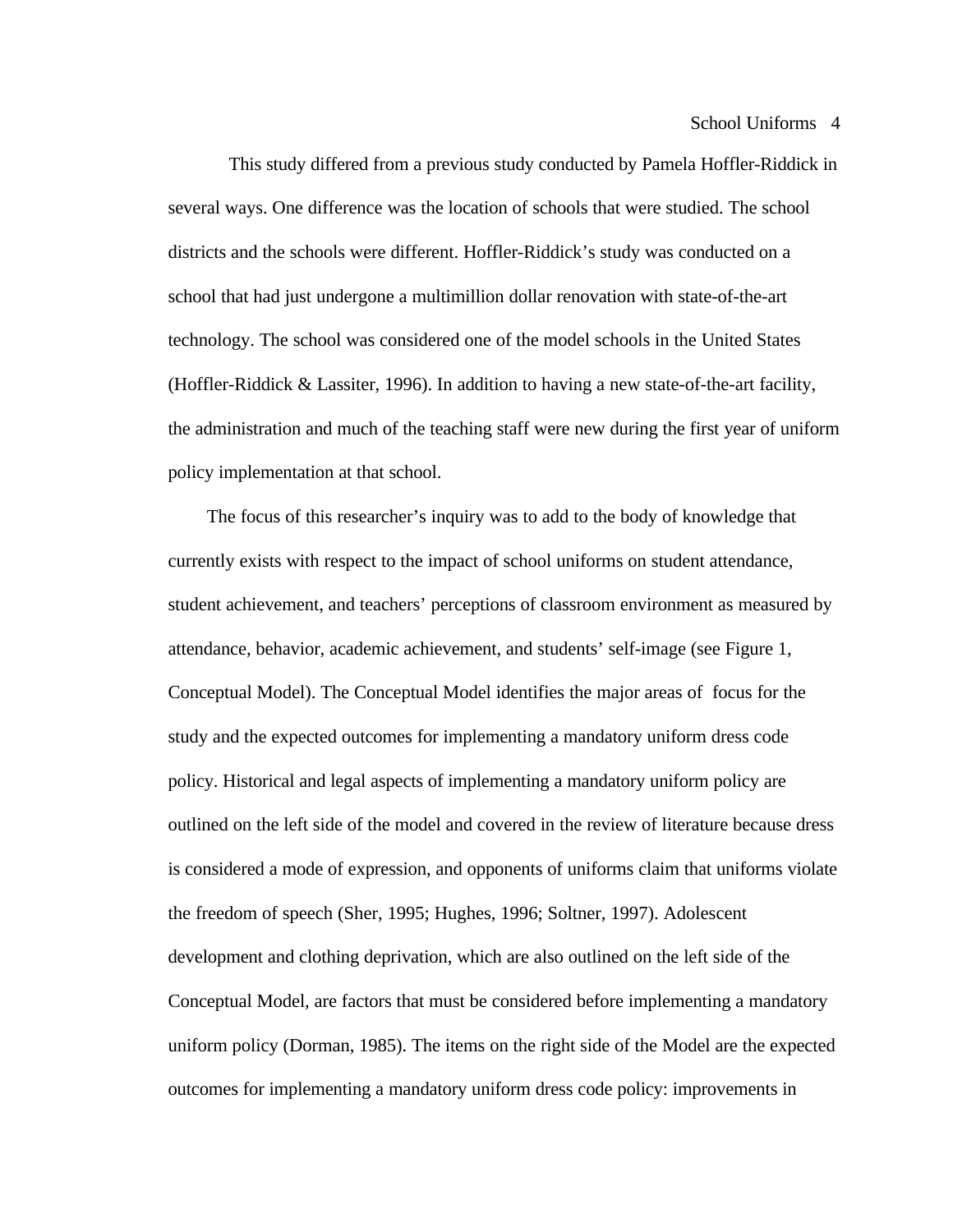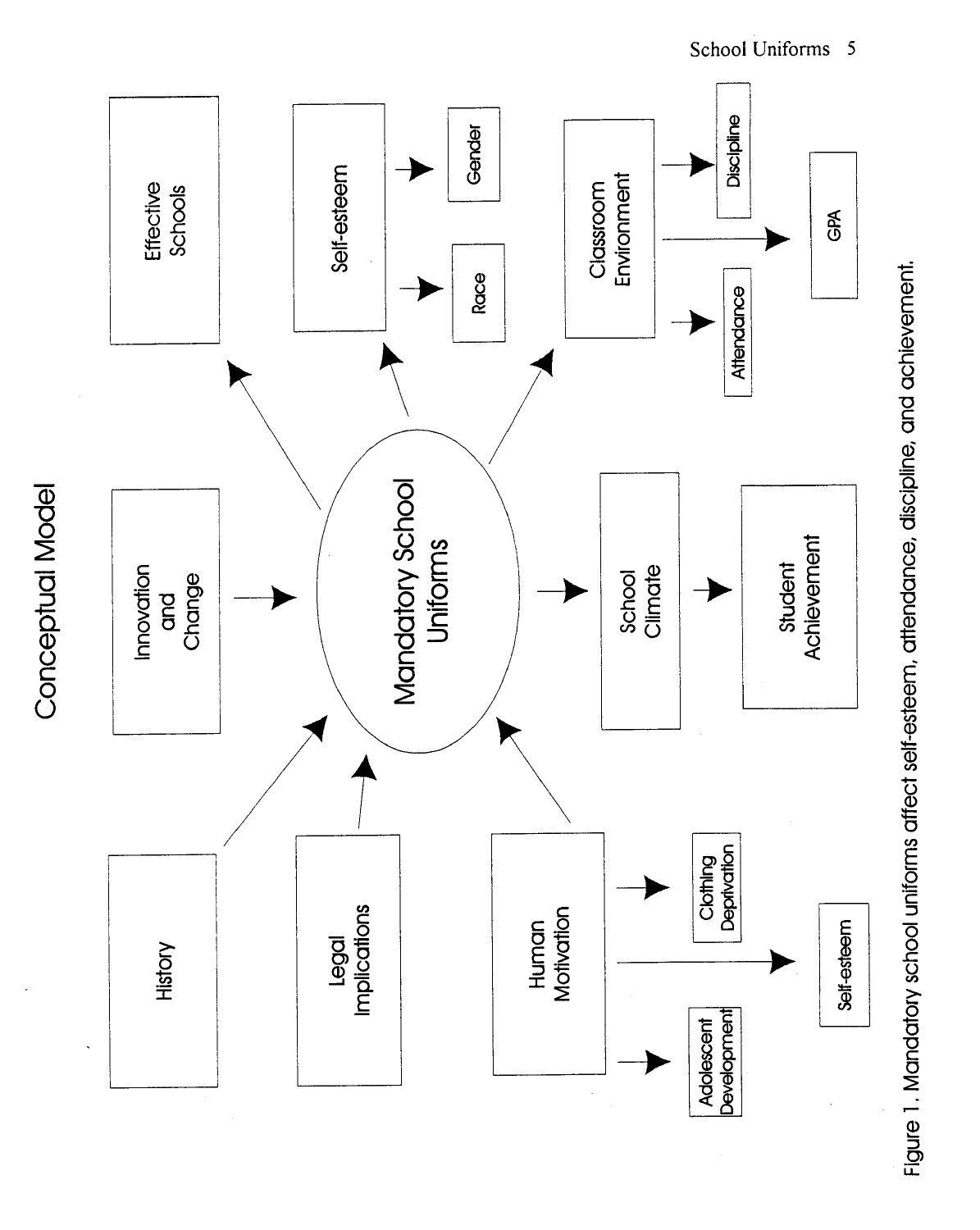student attendance, student achievement, and teachers' perceptions of classroom environment.

## Significance of the Study

 Further research on the implementation of school uniforms was warranted because very few research studies have been conducted in this area (Stevenson & Chunn, 1991; Hughes, 1996; Sher, 1995; Shook, 1996; & Hoffler-Riddick, 1998). Most of the studies conducted in this area have examined only voluntary uniform policies or gathered anecdotal data. A need for more empirical data exists (Holloman, 1995; Soltner, 1997). Although research on school uniforms is highly inconclusive, parents, communities, and some school leaders are convinced that school uniforms may help to improve attendance and achievement.

#### Statement of Purpose

 Prior research studies (Stevenson & Chunn, 1991; Shook, 1996; and Hoffler-Riddick, 1998) on the effects of mandatory school uniforms have been inconclusive in their findings. The purpose of this study was to determine if there were a significant difference between gender and race with respect to student attendance, student achievement, and teachers' perceptions of classroom environment as measured by a self-report survey after implementation of a mandatory uniform dress code policy.

### Overall Research Question

What is the impact of a mandatory uniform dress code policy on attendance, academic achievement, and teachers' perceptions of classroom environment?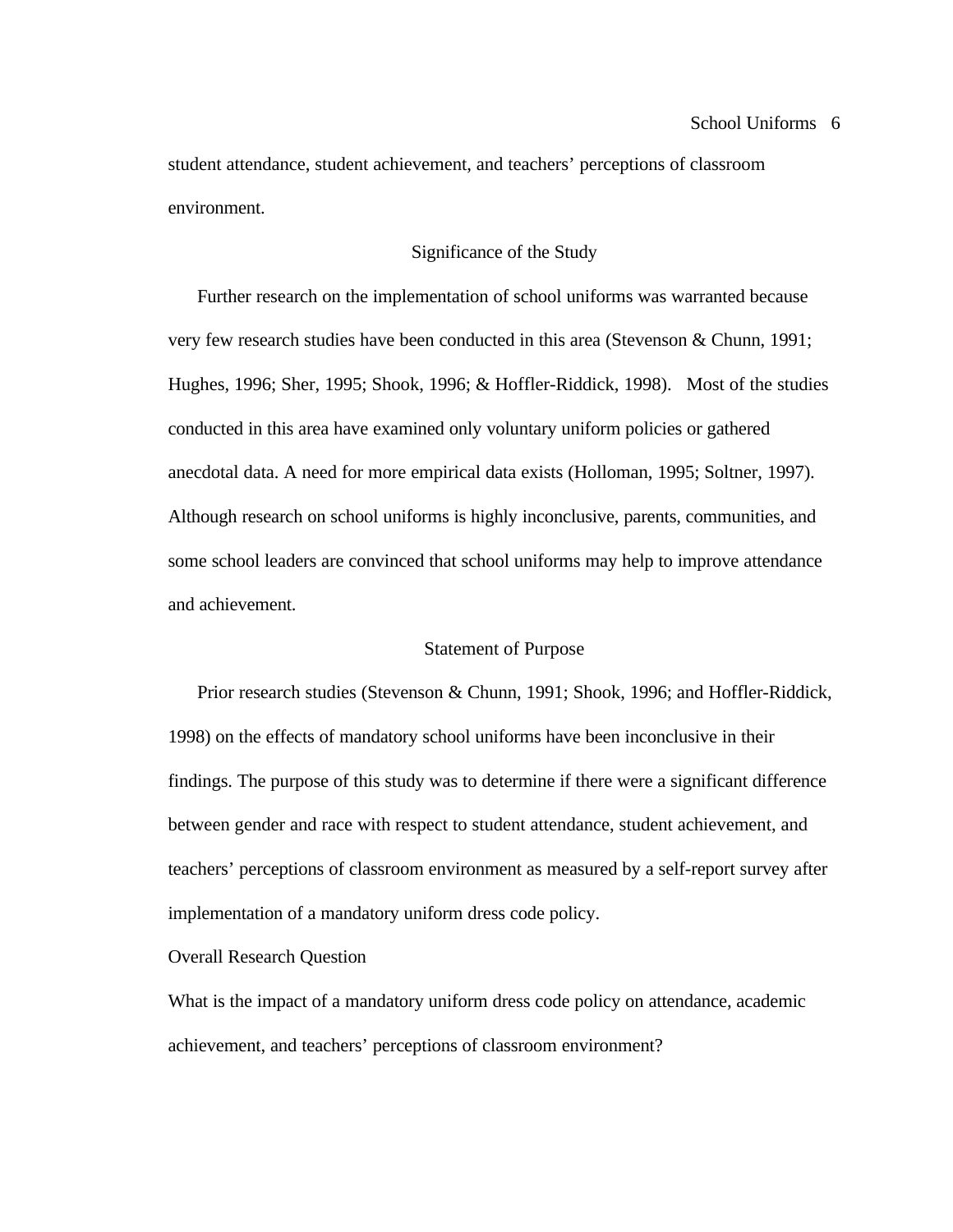### Research Questions

The research questions addressed in this study were the following:

(1) Is there a change in student attendance with respect to race/ethnicity and gender after the implementation of a mandatory uniform dress code policy in School A?

(2) Is there a change in student attendance with respect to race/ethnicity and gender after the implementation of a mandatory uniform dress code policy in School B?

(3) Is there a change in student achievement as measured by grade point average with respect to race/ethnicity and gender after the implementation of a mandatory uniform dress code policy in School A?

(4) Is there a change in student achievement as measured by grade point average with respect to race/ethnicity and gender after the implementation of a mandatory uniform dress code policy in School B?

(5) Are there differences among race, gender, and years of teaching experience with respect to teachers' perceptions of the impact of school uniforms on classroom environment in School A?

(6) Are there differences among race, gender, and years of teaching experience with respect to teachers' perceptions of the impact of school uniforms on classroom environment in School B?

## Definition of Terms

For the purposes of this study, the key terms are operationally defined on the following page (see Table 1).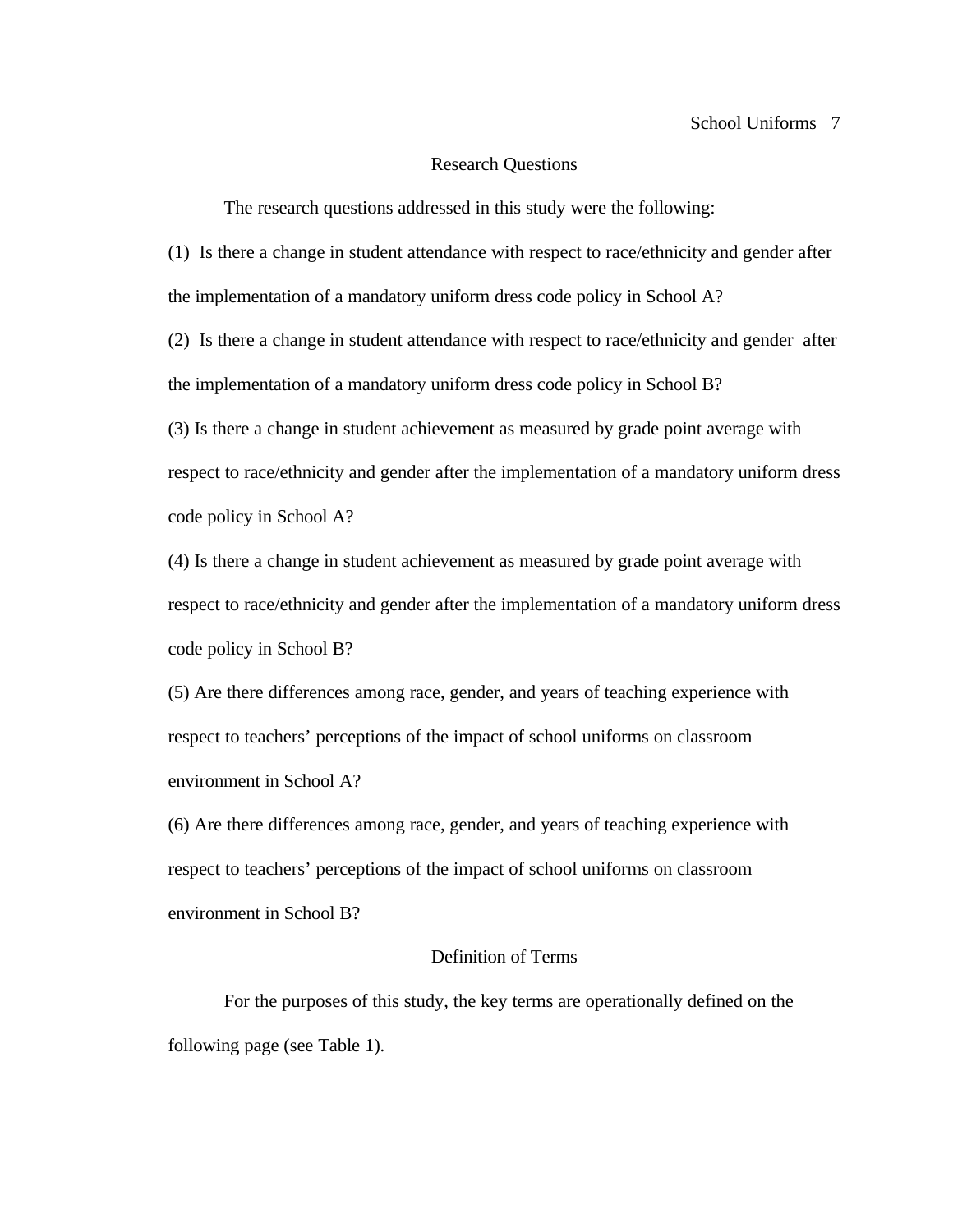## Table 1

## Operationalized Definition of Terms Used in School Uniform Study

| Term        | Definition                                                           |
|-------------|----------------------------------------------------------------------|
| Achievement | Performance of students calculated from grade point                  |
|             | averages (A=4, B=3, C=2, D=1, F=0). Grade point averages were        |
|             | used because standardized test scores (LPT, IOWA, and Stanford       |
|             | Nine) were not available over a two-year period.                     |
| Attendance  | The number of days students were absent from school.                 |
| Adolescence | A developmental period between childhood and                         |
|             | adulthood (usually ages 10-14) that involves                         |
|             | physiological, emotional, social, and cognitive changes.             |
| Classroom   | Classroom conditions which include attendance,                       |
| Environment | achievement, behavior, and appearance of students                    |
|             | as measured by results of a teacher survey.                          |
| Clothing    | Dissatisfaction or discontent with dress in relation to              |
| Deprivation | physical or psychological discomfort (Shook, 1996;                   |
|             | Hoffler-Riddick, 1998).                                              |
| <b>GPA</b>  | Grade Point Average calculated for end-of-year grades in math,       |
|             | English, science, and social studies on a 4-point scale $(A=4, B=2,$ |
|             | $C=3$ , D=1, F=0).                                                   |

(table continues)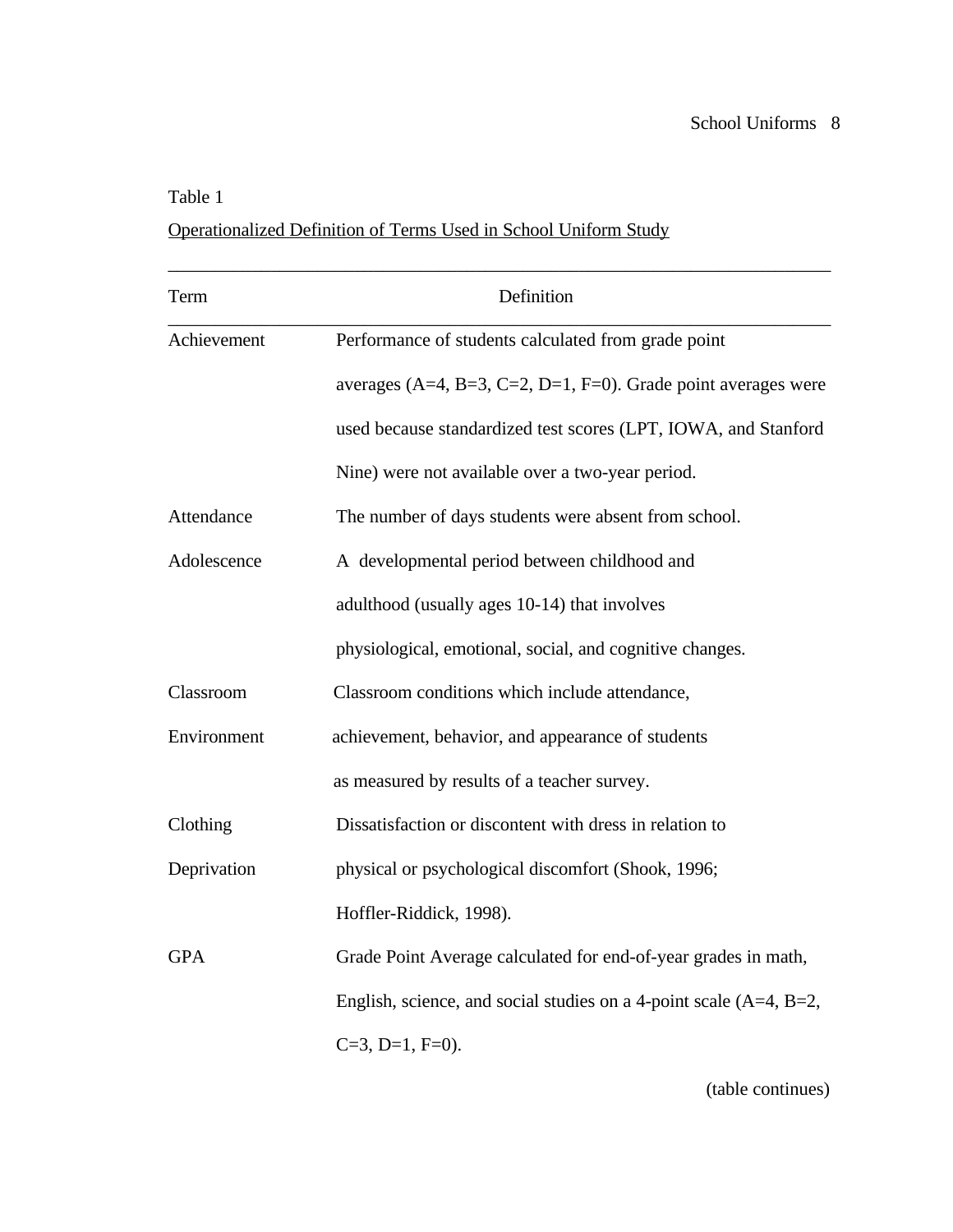## (Table continued)

Table 1

## Operationalized Definition of Terms Used in School Uniform Study

| Term                 | Definition                                                                          |  |  |  |  |  |  |
|----------------------|-------------------------------------------------------------------------------------|--|--|--|--|--|--|
| Self-image           | Teachers' perceptions of students' feeling of value or self-<br>worth (Shook, 1996) |  |  |  |  |  |  |
| Time                 | One year without uniforms and two years with uniforms in School                     |  |  |  |  |  |  |
|                      | A; one year without uniforms and one year with uniforms in                          |  |  |  |  |  |  |
|                      | School B.                                                                           |  |  |  |  |  |  |
| <b>Uniform Dress</b> | Casual form of dress code that limits what students may                             |  |  |  |  |  |  |
| Code                 | wear to colors and styles of shirts, pants,                                         |  |  |  |  |  |  |
|                      | skirts, shorts, sweaters, and shoes, all of which                                   |  |  |  |  |  |  |
|                      | may be purchased by parents from vendors of their                                   |  |  |  |  |  |  |
|                      | choosing (Hughes, 1996).                                                            |  |  |  |  |  |  |
|                      |                                                                                     |  |  |  |  |  |  |

\_\_\_\_\_\_\_\_\_\_\_\_\_\_\_\_\_\_\_\_\_\_\_\_\_\_\_\_\_\_\_\_\_\_\_\_\_\_\_\_\_\_\_\_\_\_\_\_\_\_\_\_\_\_\_\_\_\_\_\_\_\_\_\_\_\_\_\_\_\_\_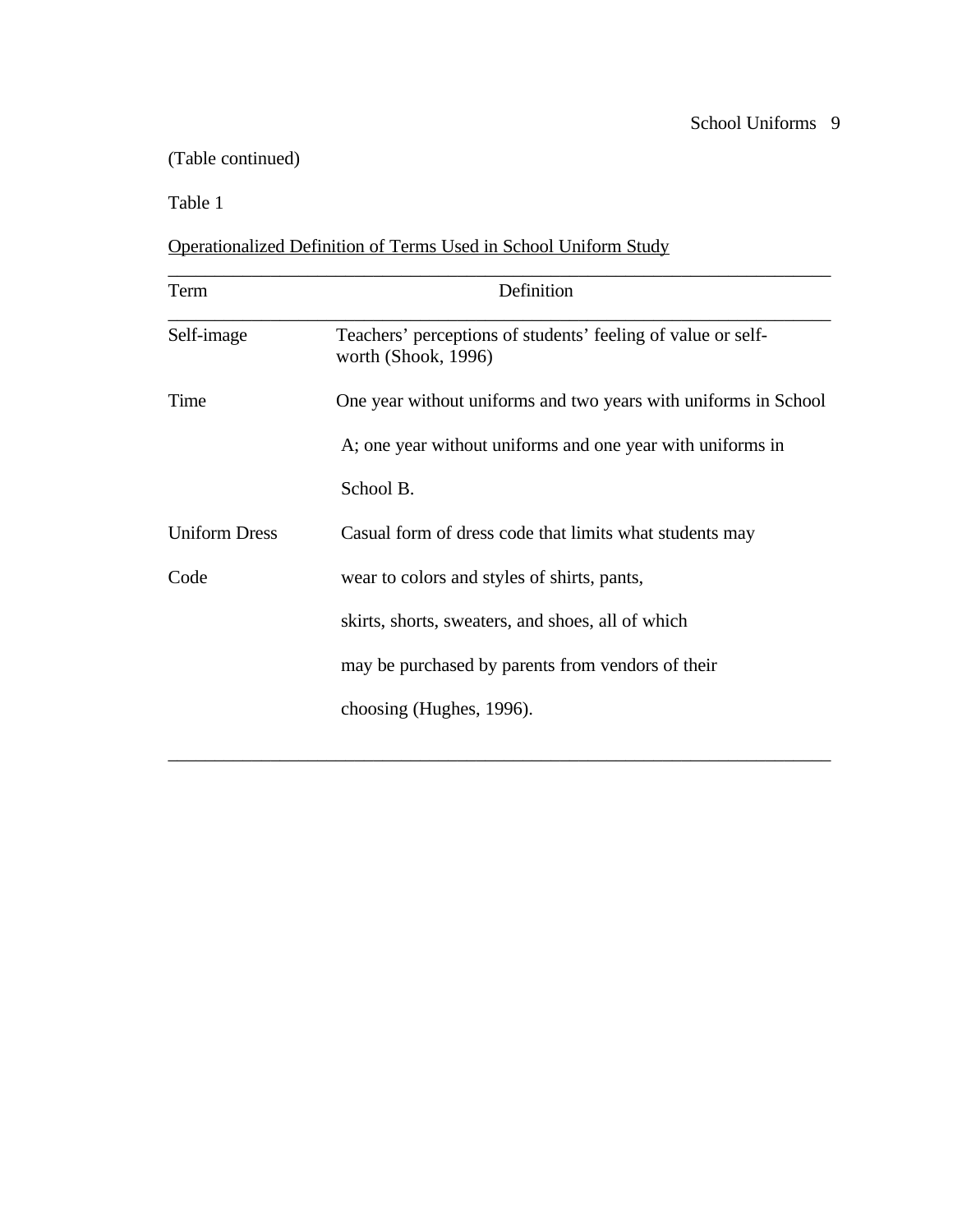#### CHAPTER 2 REVIEW OF LITERATURE

The review of literature pertinent to this study has been divided into five categories. The first two sections examine the historical and legal aspects of implementing uniform dress code policies. The third section discusses the theoretical concept of human motivation and its impact on adolescent development. Section four examines the correlates of effective schools and the use of school uniforms to help impact three of the factors of classroom environment: attendance, discipline, and achievement. The final section of the literature review focuses on the process of innovation and change, and it examines the role of the principal as the primary agent for making innovations such as mandatory school uniform policies effective.

## Historical Review

Uniforms have been worn under a variety of circumstances since early human history (e.g. military). Dress codes for students in some form have been in place since 1923 when the Court ruled in the case of Pugsley v. Sellmeyer, "It is a proper function of the school to require students to wear uniforms to school, and to prohibit the wearing of cosmetics, certain types of hosiery, low-necked dresses, or any style of clothing which may tend, according to community norms, to be immodest" (Alexander & Alexander, 1996, p.356). Although school uniforms have been accepted as normal attire for students enrolled in parochial and private schools since their inception, requiring public school students to wear uniforms is a trend that began in the 1980s (Stanley, 1996; Holland, 1997). The National Center for Educational Statistics (1996) conducted a survey which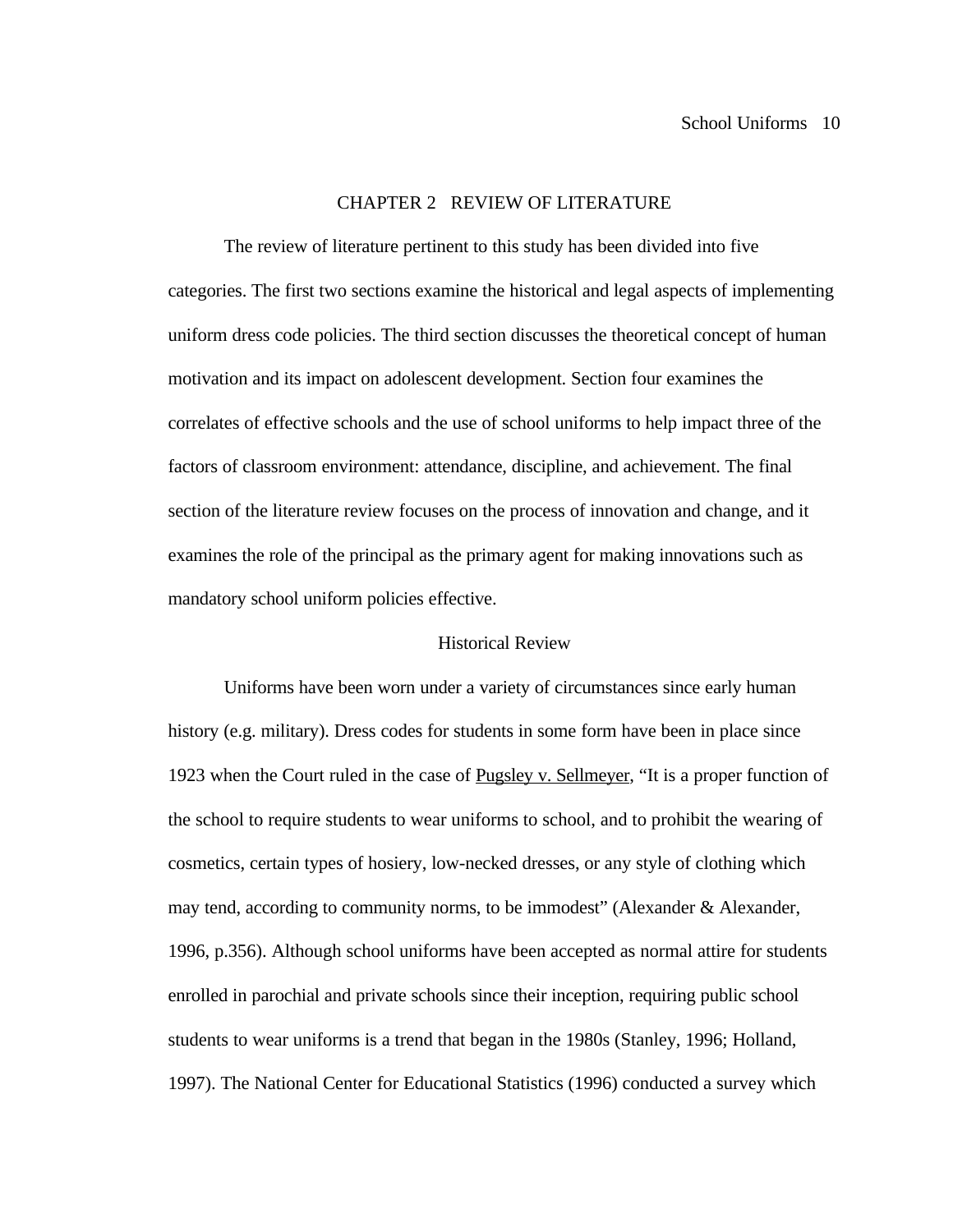revealed that 84% of the students enrolled in Catholic schools in the United States wear uniforms or have formal dress codes.

 In 1987, Cherry Hill Elementary School in Baltimore, Maryland, made national news when it became one of the first public schools in the country to adopt a mandatory school uniform policy (National Association of Elementary School Principals, 1998). By 1989, 74% of the public schools in Baltimore had implemented policies on school uniforms. In addition to Baltimore, 32 schools in Washington, DC, 44 schools in Miami, Florida, and 30 schools in Detroit, Michigan, had implemented either mandatory or voluntary uniform policies for their elementary or middle schools by 1989 (Stanley, 1996). More than 21 states had implemented uniform policies or dress codes of some type by February 1998, and 94% of the principals surveyed by the National Association of Elementary School Principals and Lands End, Incorporated, in February stated that they would continue with their policies (NAESP & Lands End, Inc. 1998). States that offer school divisions the authority to implement mandatory uniform policies include the following: California, Georgia, Florida, Illinois, Michigan, New York, Ohio, Texas, Washington, and Virginia (NAESP & Lands End, Inc., 1998).

Dramatic increases in truancy, failure rates, and violence have prompted school leaders and parents to return to stricter dress codes or uniforms more than seventy years after the Pugsley v. Sellmeyer case of 1923. Advocates of school uniforms believe that uniforms increase self-esteem and self-image, improve attendance, and create a more serious focus on school work (Behling & Williams, 1991; Behling, 1994; Stevenson &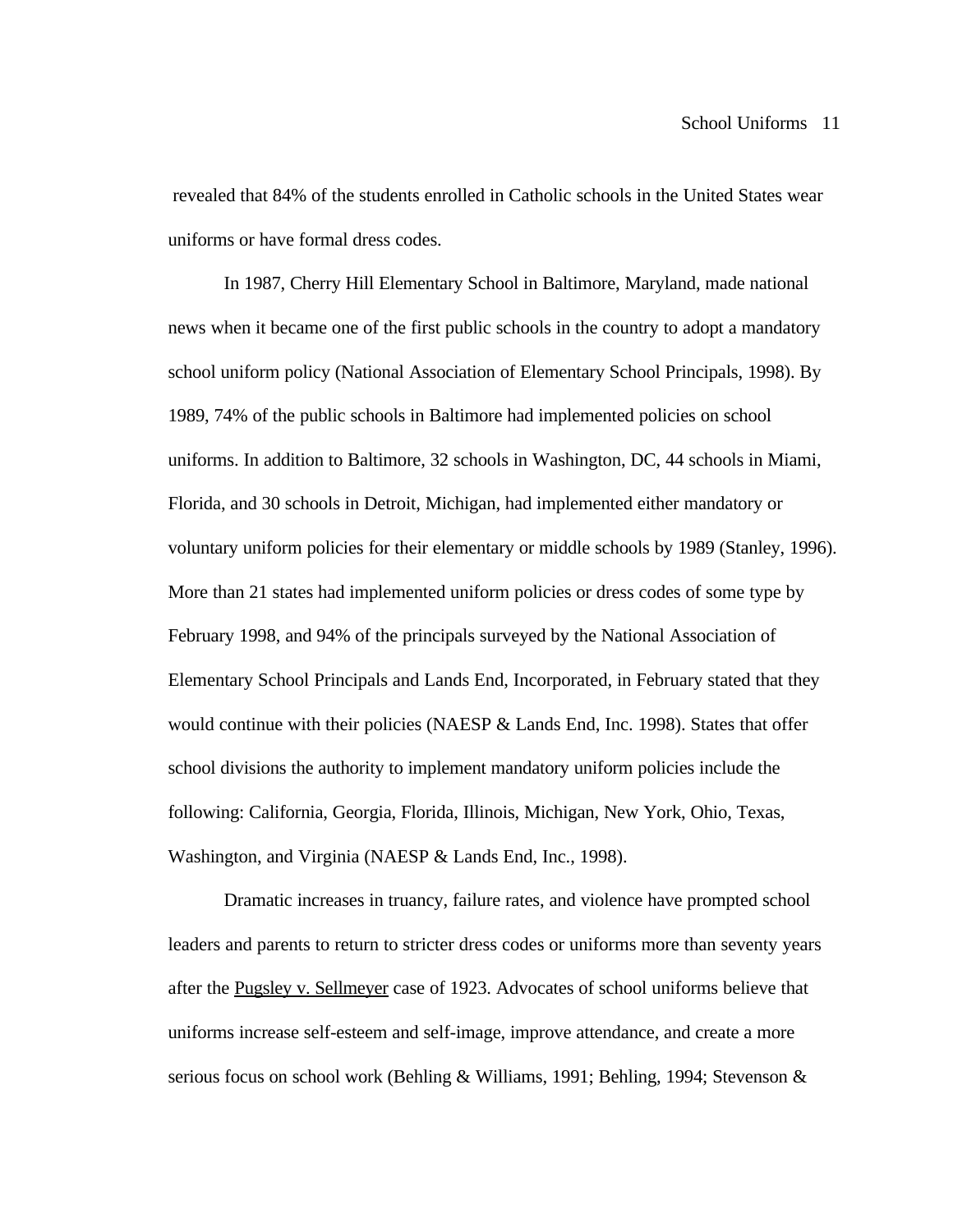Chunn, 1991; Holloman, 1995; Hughes, 1996; & Shook, 1996). Those who oppose uniforms contend that uniforms engender cynicism, lead to rebellion, and deprive students of their First Amendment rights (Hughes, 1996). The opponents of school uniforms most frequently claim that students have been denied their rights to freedom of expression because of the mandated dress codes (Sher, 1995; Shook, 1996).

### Legal Implications

### National Implications

On the national level, the United States Supreme Court in Tinker v. Des Moines Independent School District (1990) gave students the right to freely express themselves in an academic setting, including the way they dressed, as long as their choices did not interfere with the rights of others (Majestic, 1991; Virginia Department of Education, 1992). Although advocates for student rights have argued that students have the right to look and dress as they please, and should, therefore, be protected by the Constitution, not all courts have agreed to unlimited freedom of choice with respect to student dress (Hughes, 1996; Soltner, 1997).

The Courts have banned the wearing of any gang symbols or attire that clearly identifies gang membership (Majestic, 1991). The Courts further added that schools have the authority to prescribe and control the conduct of students within the school (Soltner, 1997). Bethel v. Fraser (1986) and Hazelwood v. Kuhlmeier (1988) also gave support to the school's authority to limit the students' freedom of speech with respect to clothing or mode of dress (Alexander & Alexander, 1996). Mandatory school uniform policies were challenged in the Long Beach California Unified School District by low income families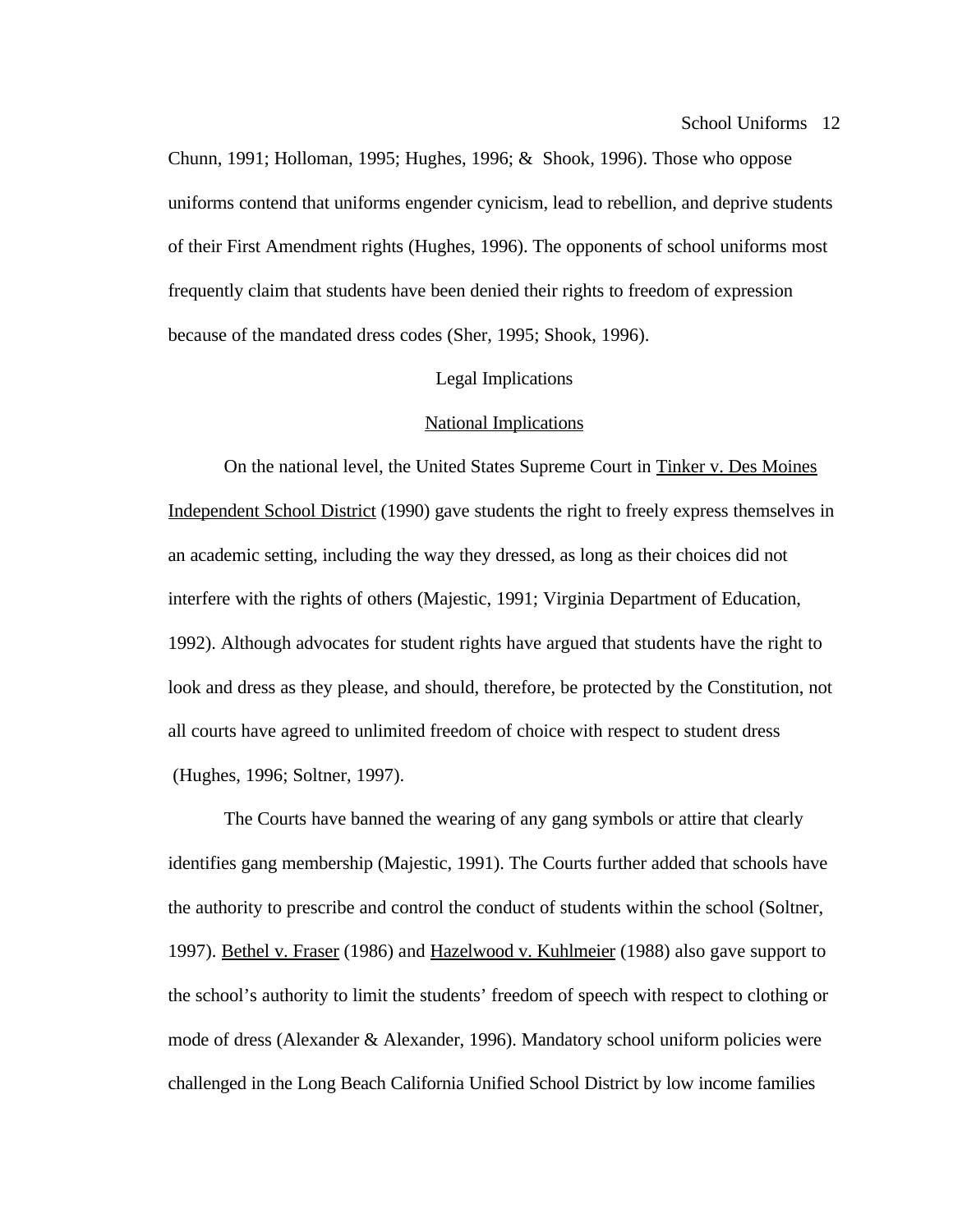who were represented by the American Civil Liberties Union of Southern California and the Legal Aid Foundation (Hughes, 1996; Shook, 1996; Soltner, 1997). The case was settled out of court when the school district, which had implemented mandatory school uniforms for all of its elementary and middle school students, agreed to do more to help needy families (Hughes, 1996; Soltner, 1997).

### Local Level Legal Implications

In addition to national legal implications, the courts on the local level have also upheld school districts that have implemented uniform dress code policies. In Broussard v. Sch. Bd. of City of Norfolk (1992) the courts agreed with the school board's decision that the school had a right to regulate clothing that contained offensive messages (Soltner, 1997). Courts have ruled that students do have Constitutional rights with respect to dress, but they have also maintained that school boards and other school officials may restrict these rights, if necessary, to help enhance school safety and to improve the learning environment (Hughes, 1996).

#### Theoretical and Conceptual Framework

## Theory of Human Motivation

"From the early 1930s to the recent past, human development concepts have revolved around the stress on external situations, overt behavior, and environmental events that govern that behavior" (Jordan, 1990, p. 12). Motivational theory begins with Abraham Maslow who purports that all humans have certain basic needs which include the following: physiological needs, safety needs, esteem needs, self-actualization, and satisfaction (Maslow, 1982; Shafritz & Ott, 1996). All people, including adolescents,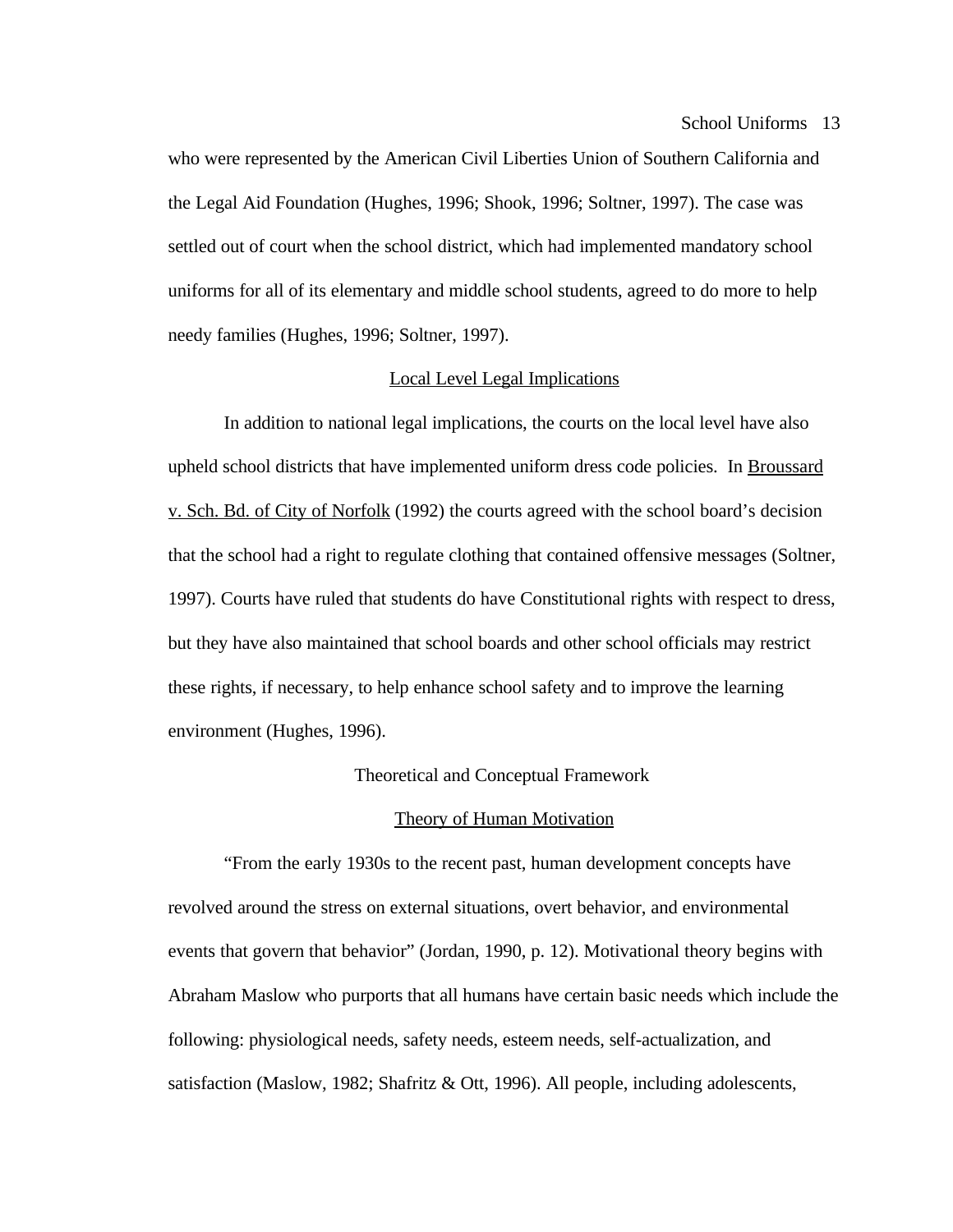have a desire for self respect and for self-esteem. Satisfaction of the self-esteem needs enables an individual to feel worthy, strong, capable, and adequate (Maslow, 1982; Piaget, 1974; Shafritz & Ott, 1996).

 Studies of policies such as school uniforms that impact middle school students must focus on the "theoretical and conceptual knowledge base" that surrounds adolescent development and their basic needs (Dorman, 1985; Jordan, 1993; Holloman, 1995). Selfesteem needs, which include physical appearance, self concept, and peer relations, are a primary concern of the typical middle school child (Holloman, 1995; Sher, 1995; Hughes, 1996).

## Adolescent Development.

 Early adolescence is a period of development during which students experience rapid physical, emotional, social, and intellectual changes (Maslow, 1982; Dorman, 1985; Jordan, 1990).

Physical development. Adolescents from 10 to 15 years of age experience dramatic changes in physical growth. Rapid or sporadic growth spurts occur at different rates and at different times for most adolescents. For females, the growth spurts occur as early as age 10, and they peak at about age 11 (Maslow, 1982; Dorman, 1985; Jordan, 1993). For males, the growth spurts begin at approximately age 11 and peak at age 14. The reproductive systems begin to mature in both males and females during adolescence. Although most adolescents get excited about these and other physical changes that make them look more like adults in physical appearance, many adolescents find the large number of physical changes in such a short span of time somewhat overwhelming (Dorman, 1985).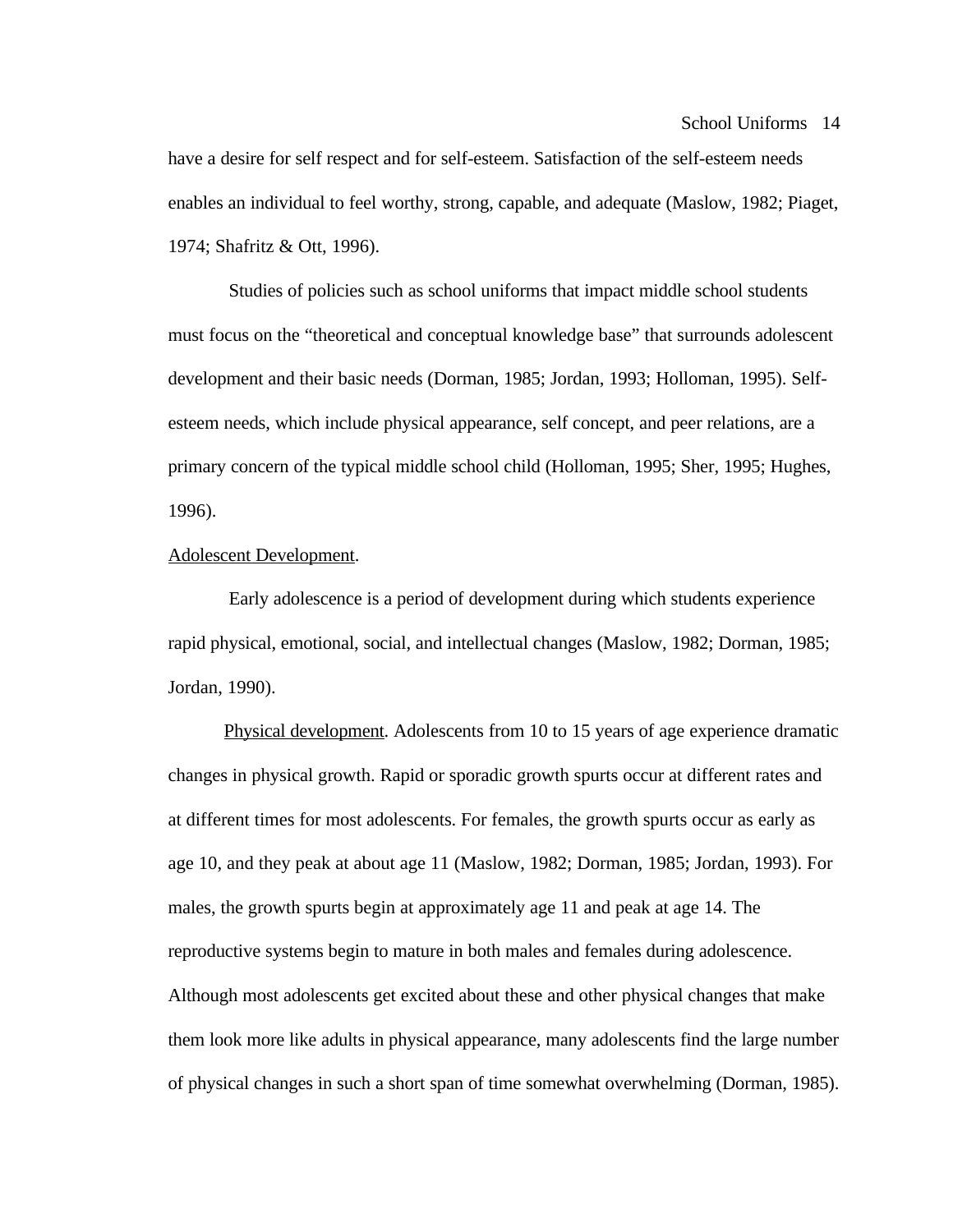Emotional and social development. Having to adjust to rapid physical changes can be emotionally and socially challenging for the adolescent. News media reports and many public opinion polls portray the adolescent stage as a period of emotional and social turmoil (Jordan, 1993). Adolescents frequently experience rapid mood swings, unpredictable behaviors, and extreme needs to belong to groups (Maslow, 1982; Dorman, 1985; Jordan, 1993). They are frequently unresponsive to adults and somewhat rebellious in nature. Although adolescents frequently rebel against adults, including teachers, they also seek adult approval as well as peer approval (Forney & Forney, 1995). Peer pressure to conform to the group has a tremendous impact on decision-making and general behavior during this period of development (Behling, 1995; Forney & Forney, 1995).

The typical middle school student has a powerful need to be identified, and much of this identification is related to clothing ( Jordan, 1993). Adolescents have a need to belong or to be identified with groups, and as they move from social isolation to peer acceptance, clothing becomes most important (Sher, 1995; Shook, 1996). Previous researchers are still inconclusive in their findings of the relationship among clothing deprivation, self-esteem, and social participation with respect to adolescent development, but they have concluded that appearance, peer relations, and self concept frequently are more important than grades or academic achievement for the typical middle school student (Jordan, 1993; Behling, 1991; Stevenson & Chunn, 1991; Sher, 1995).

Cognitive development. In addition to the physical, emotional, and social changes that occur during adolescence, intellectual or cognitive changes are also taking place at a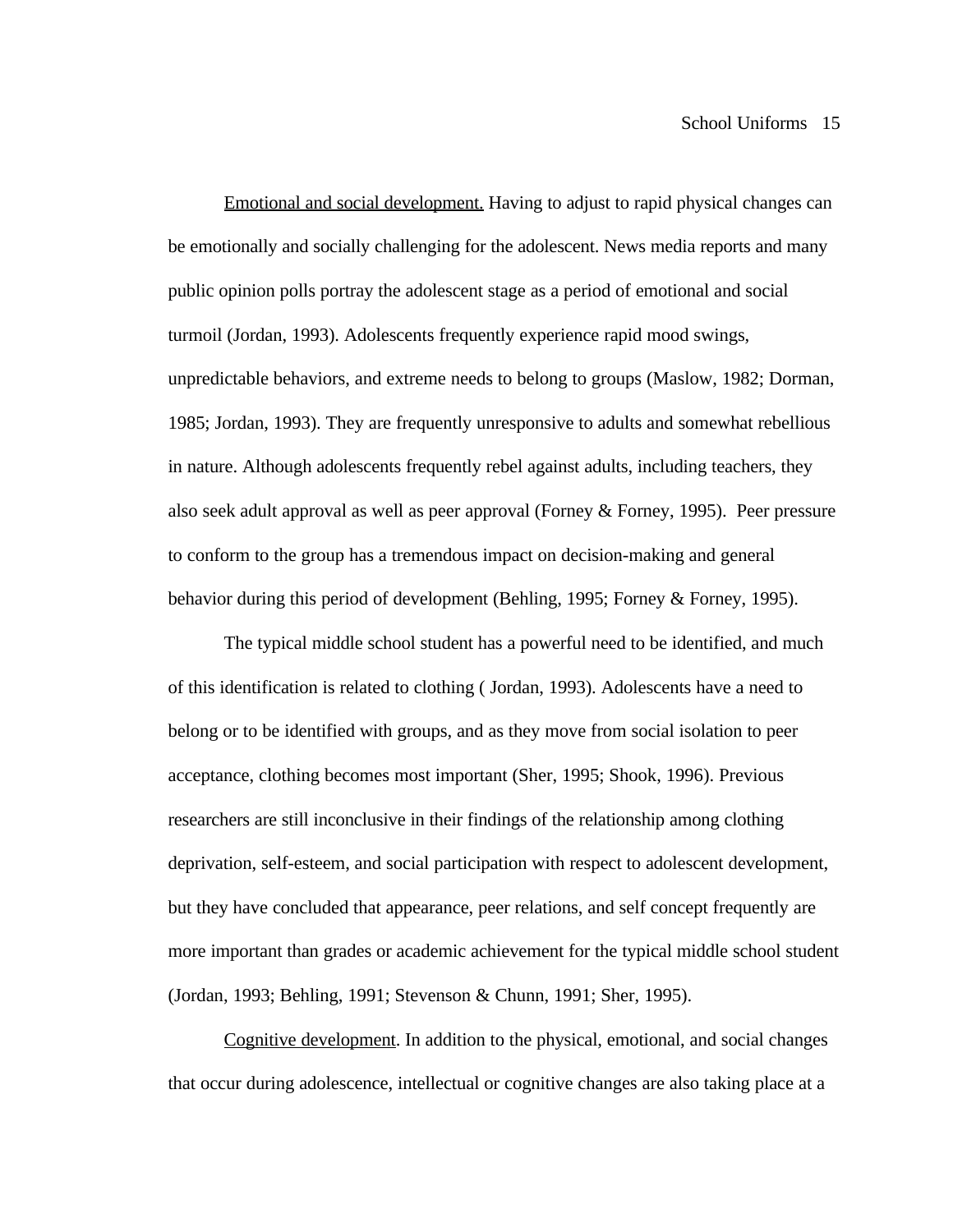rapid rate (Piaget, 1982; Maslow, 1982; Dorman, 1985; Jordan, 1993). Adolescents may begin to think abstractly and reflectively in one area while they simultaneously continue to think concretely in others (Dorman, 1985). They begin to question and object to rules and regulations such as dress code policies both at home and at school. Conclusively, school leaders and those who make decisions that impact middle school-aged children must focus on the theory of human development and the needs of the adolescent if they plan to implement changes that will be effective, including changes such as uniform dress codes. Clothing Deprivation

Much of the driving force for establishing uniform policies has developed from the current education reform movement and children's preoccupation with expensive designer clothes (Virginia State Department of Education, 1992). Clothing and appearance are extremely important to the young adolescent in today's society, and both factors have a significant impact on the development of self-esteem and adolescent relationships with peers (Francis & Liu, 1990; Shook, 1996). Perceived clothing deprivation has been defined as discontent with clothing in relation to peers' clothing or the feeling of not having enough clothing to be satisfied (Francis & Liu, 1990).

Francis and Liu conducted a study to investigate the relationship between clothing values and perceived clothing deprivation among adolescents. The researchers (1990) developed a questionnaire using perceived clothing deprivation as the dependent variable and clothing values as the independent variable. In the study, the researchers tested the effects of political, aesthetic, economic, sensory, social, and theoretical values on perceptions of clothing deprivation (Francis & Liu, 1990). The items were measured on a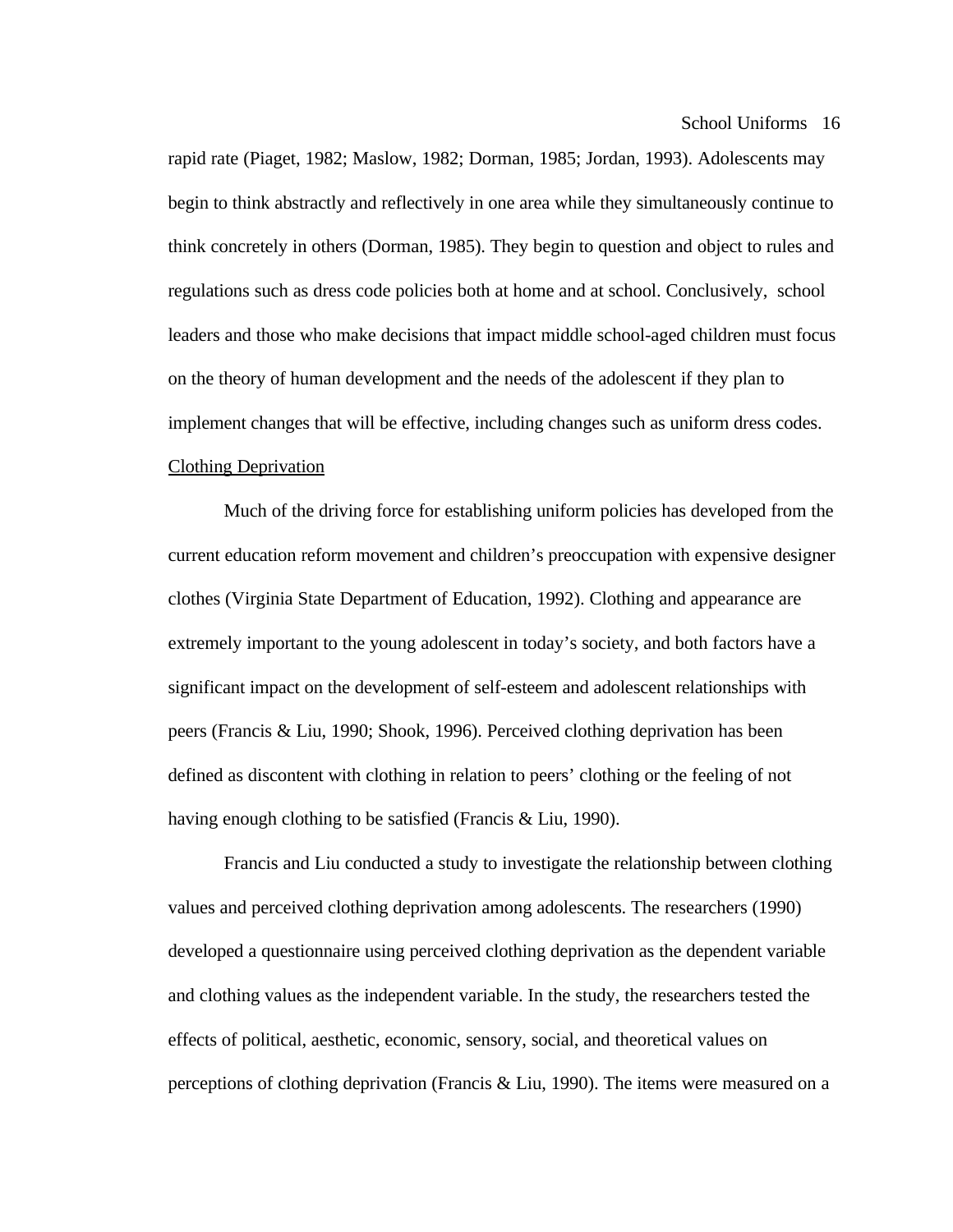5-point Likert scale, and the researchers administered the questionnaire to 338 high school students in home economics classes of six different schools in a Pacific Northwestern state.

Pearson Product-Moment Correlations and multiple regression were used to determine if there were significant relationships between perceived clothing deprivation and clothing values (Francis & Liu, 1990). The researchers found significant positive correlations between perceived clothing deprivation and poor self-esteem on four of the eight clothing values tested. Their study also concluded that peer approval had a significant impact on an adolescent's feelings of clothing deprivation.

Self-esteem. Self-esteem has been defined by Shook (1996) as the positive or negative attitudes that an individual feels about himself. "Satisfaction of self-esteem needs leads to a feeling of self-confidence, worth, strength, capability, and adequacy of being useful and necessary in the world" (Maslow, 1982; Shafritz & Ott, 1996, p.168).

Shook (1996) conducted a study with 700 sixth-grade students in nine Florida middle schools to determine if there were significant relationships among clothing deprivation, self-esteem, and social participation of young adults. The study also examined the impact of perceptions of clothing deprivation based on gender, race, and socioeconomic status. The Coopersmith Self-Esteem Inventory was administered to all participants in the sample. The 58-item self-esteem inventory consisted of four subscales designed to measure attitudes toward the self in social, academic, family, and personal areas of experience (Shook 1996). Pearson Product-Moment Correlations and Analysis of Variance tests with a predetermined alpha of .05 were used to analyze the data. The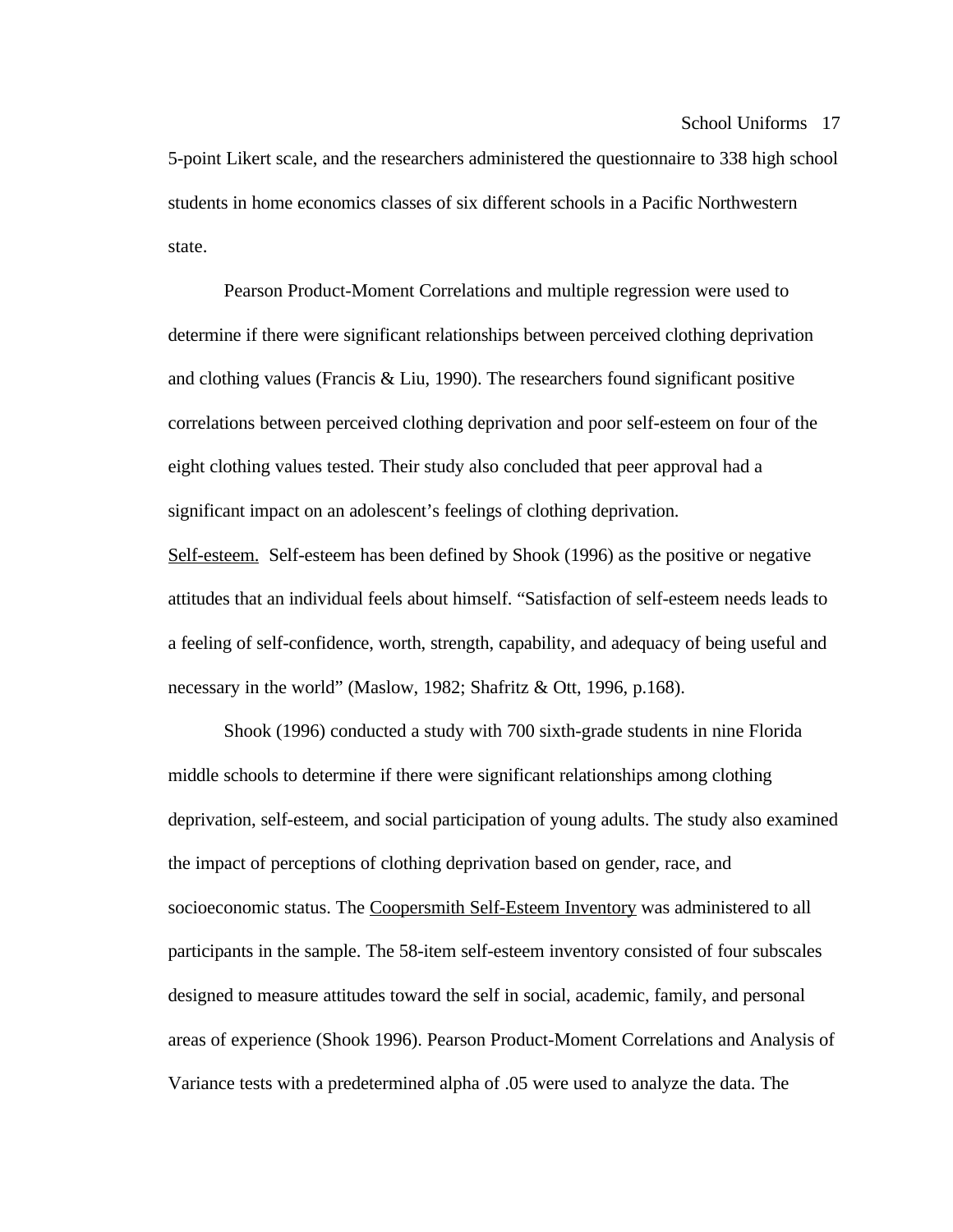overall self-esteem scores for the sample ranged from 18 to 100 with a mean score of 74.7 and a standard deviation of 17.2 ( $M = 74.7$ ; SD = 17.2). The results of the study revealed significant negative relationships between feelings of low self-esteem and clothing deprivation. In other words, the students with high self-esteem did not feel deprived by the inability to buy clothes (Shook, 1996). Analysis of Variance was used to analyze any significant difference based on three demographic variables: race, gender, and socioeconomic status (Shook, 1996). Shook's analyses found no significant differences in perceptions of clothing deprivation related to gender, race, or socioeconomic status (SES).

#### Effective Schools

After the Coleman Report (1962 ) and A Nation at Risk (1983), school leaders and governments examined resources, school effects, and strategies for changing educational systems and individual schools (Silver, 1993; Hughes, 1996). The transitions that students must make as they change from an elementary to a middle school or secondary school environment can be "instructionally and socially complex" for students who are already dealing with physiological, psychological, and emotional changes and complexities (Jordan, 1993; Shook, 1996; Hillman, 1991). Effective schools for young adolescents are usually those schools that promote both personal and social development (Spring, 1991). Researchers in the early eighties (Spring, 1991) determined that a positive school environment in which students felt safe and secure was listed by parents and students as a primary criterion for effective schools (Spring, 1991). The correlates of effective schools identified by Edmonds (1982) include the following: (1) strong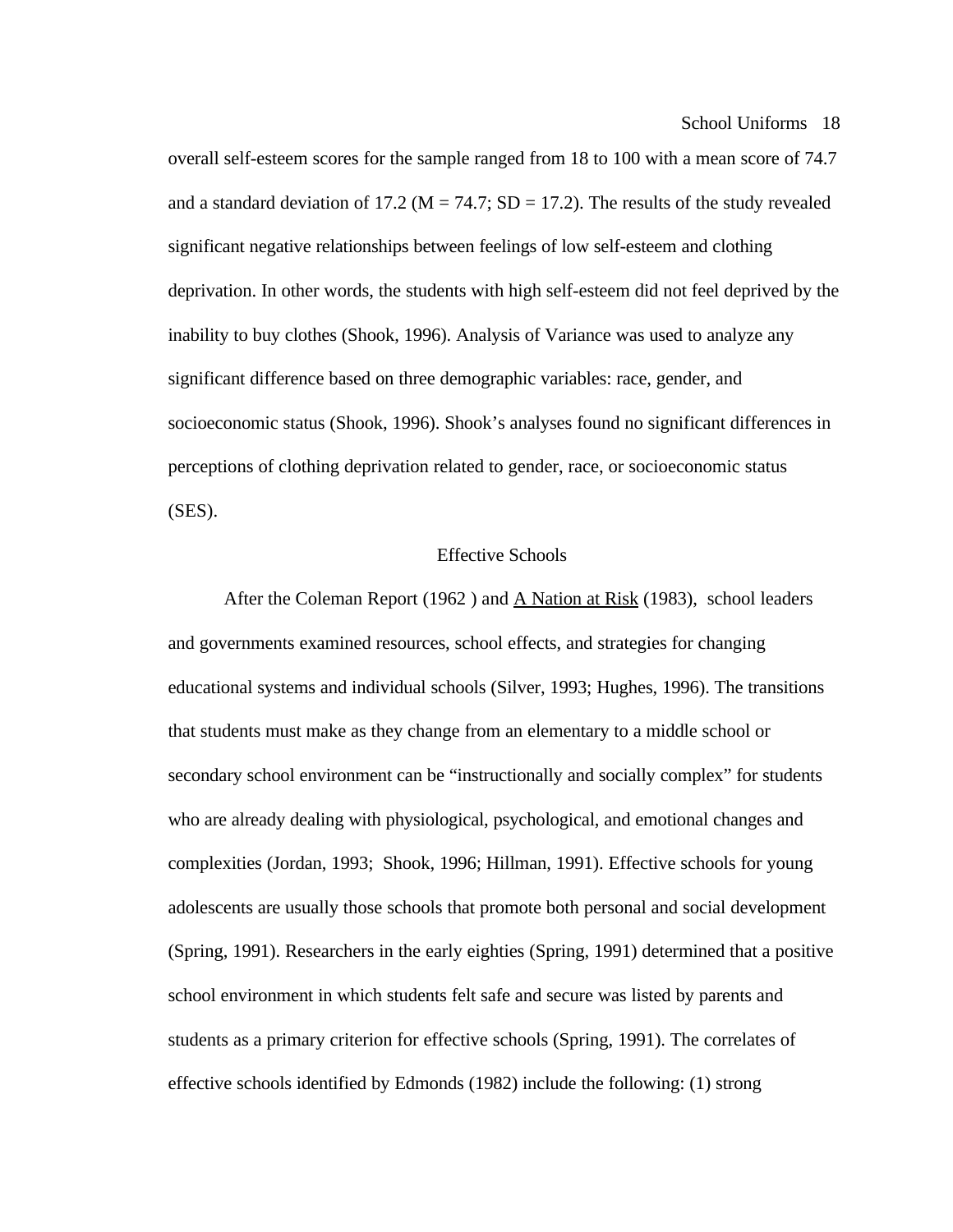leadership, (2) a safe, orderly environment, (3) frequent monitoring of student progress, (4) high expectations and requirements for all students, and (5) focus on teaching important skills to all students (Spring, 1991; Shepherd, 1998).

### School Environment

One of the primary goals of the effective schools movement is to create safe and orderly environments. According to Edmonds (1982) effective schools should have an atmosphere that is orderly, and the environment must be conducive to the instructional process. The National Commission on Excellence in Education (1983) conducted a study on parents of middle school-aged children which concluded that parents wanted schools to provide safe, orderly environments, challenging academic standards, and assistance with their children's social development skills (Shepherd, 1998). Although schools have initiated numerous policies to become more effective within this decade, attendance and discipline problems still abound in record proportions (Hughes, 1998).

## Attendance

School districts, including the District of Columbia, have implemented uniforms to help improve attendance and discipline as well as academics. Stevenson and Chunn (1991) conducted a study of all elementary and middle schools in the District of Columbia that were implementing uniform dress codes or planning to implement uniform policies to determine the impact on the learning environment. Information was drawn from 301 principals and teachers and 268 parents. Their study found that parent and teacher perceptions of school uniforms were positive although there was no statistical significance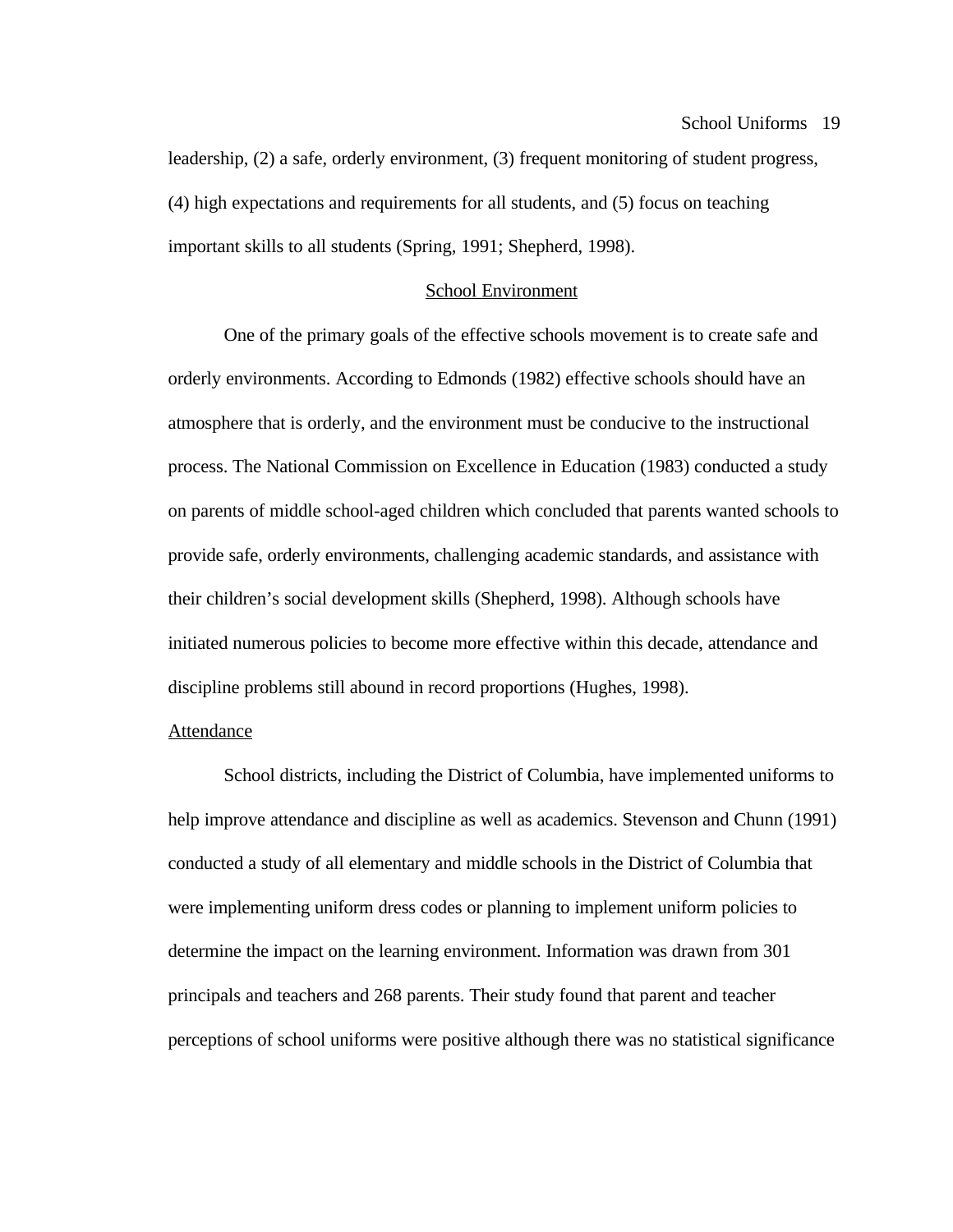of improved attendance or achievement as a result of school uniforms (Stevenson & Chunn, 1991).

## **Behavior**

 Hughes (1996) completed a study to determine the effects of mandated school uniforms on attendance, behavior, and classroom environment. The researcher collected attendance and discipline referral data from school district records and administered a uniform opinion survey to teachers, parents, and students in two middle schools in Houston, Texas. Each school had an enrollment of approximately 1100 students, all of whom were included in the sample (Hughes, 1996). In her study, descriptive statistics (percents) were used to describe attendance patterns, and a discipline referral ratio was drawn between the number of referrals and the number of students enrolled in each of the schools. Results of the study revealed significant differences in the number of student referrals; that is, student referrals decreased significantly after the implementation of mandatory school uniforms (Hughes, 1996). Surveys were administered to teachers, administrators, and a sample of parents from each school in the fall and the spring of the same school year to determine if uniforms had an impact on their perceptions of student behavior. School staff participants indicated the percentage of students in their classes that exhibited certain behaviors, and the researcher analyzed the data revealed on the surveys (Hughes, 1996).

Hughes used analysis of variance and t-tests to analyze the results of the surveys (1996). For the Spring Faculty Survey, the overall mean for behavior was 3.15 with a standard deviation of 0.75 (M=3.15; SD = .75), indicating that teachers rated uniforms as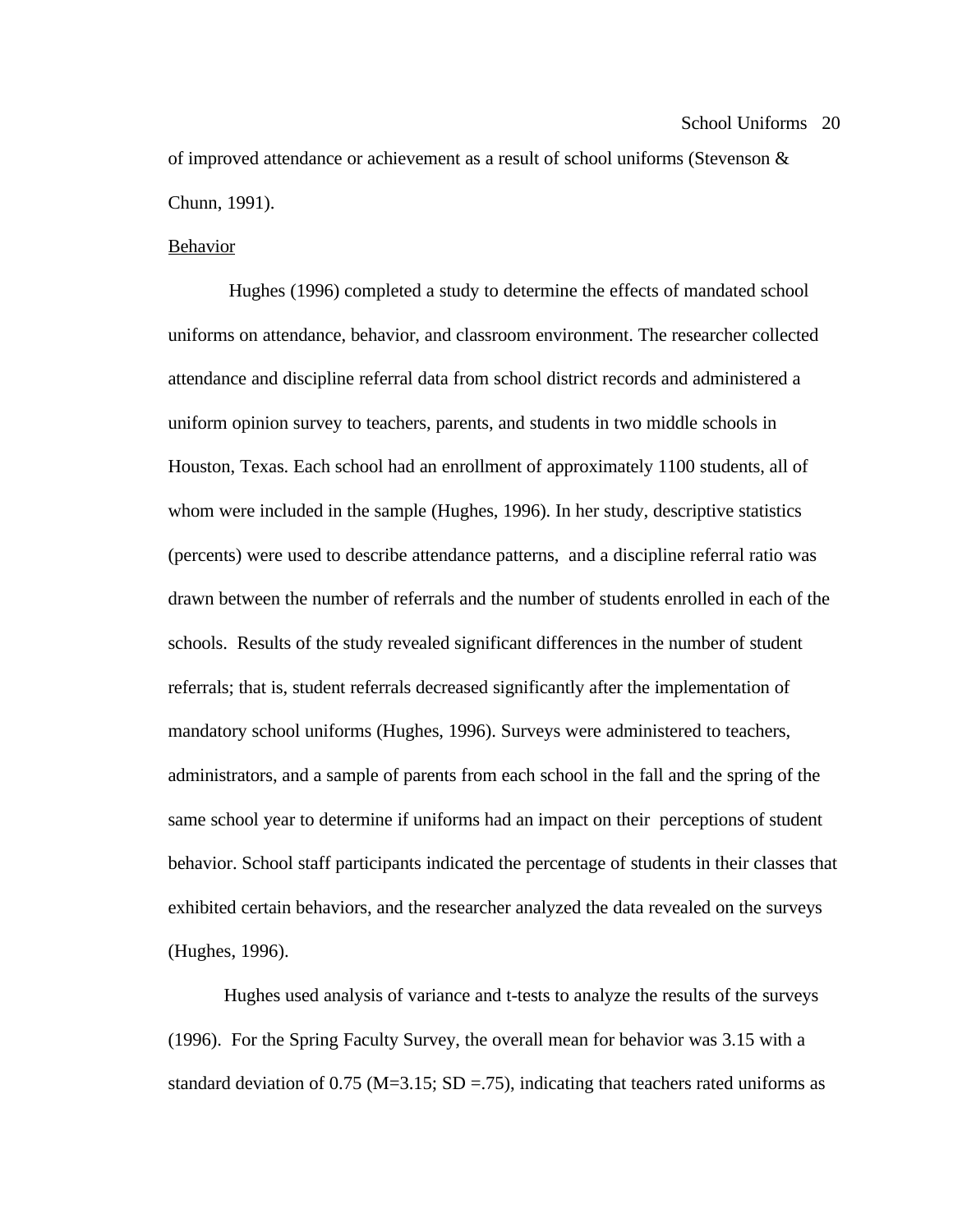having a positive impact on student behavior (Hughes, 1996). The researcher's computer calculated probability levels for sex and experience of the participants were 0.62 and 0.12 respectively, both of which were higher than the researcher's predetermined alpha level of .05, so the researcher failed to reject those two null hypotheses (Hughes, 1996). In other words, there was no difference in the faculty ratings with respect to their own sex or years of experience. The computer calculated probability level of 0.001 for schools revealed a significant difference between the two schools (Hughes, 1996). Teachers in school B rated their student behavior higher than the teachers in school A after nearly one year of uniform implementation (Hughes, 1996).

## Achievement

 Behling (1994; 1995) conducted studies on the impact of school uniforms on perceptions of students' academic ability in Bowling Green, Ohio, Public Schools. Conducting a study with 270 students and twenty teachers from a public high school and a private school, Behling (1994) used photographs of models wearing different types of uniforms, formal dress, and informal or casual attire. Four clothing styles, including two styles of school uniforms, were photographed, manipulated, and presented to the sample populations from both high schools (Behling, 1994). The researcher's independent variables were gender, school, and styles, and the dependent variables were behavior, scholastic achievement, and perception of academic potential (Behling, 1994). Using a repeated measures analysis of variance, the researcher found significant differences and used Tukey's post hoc test to determine where the specific differences actually occurred (Behling, 1994). The study concluded that school uniforms or uniform styles of dress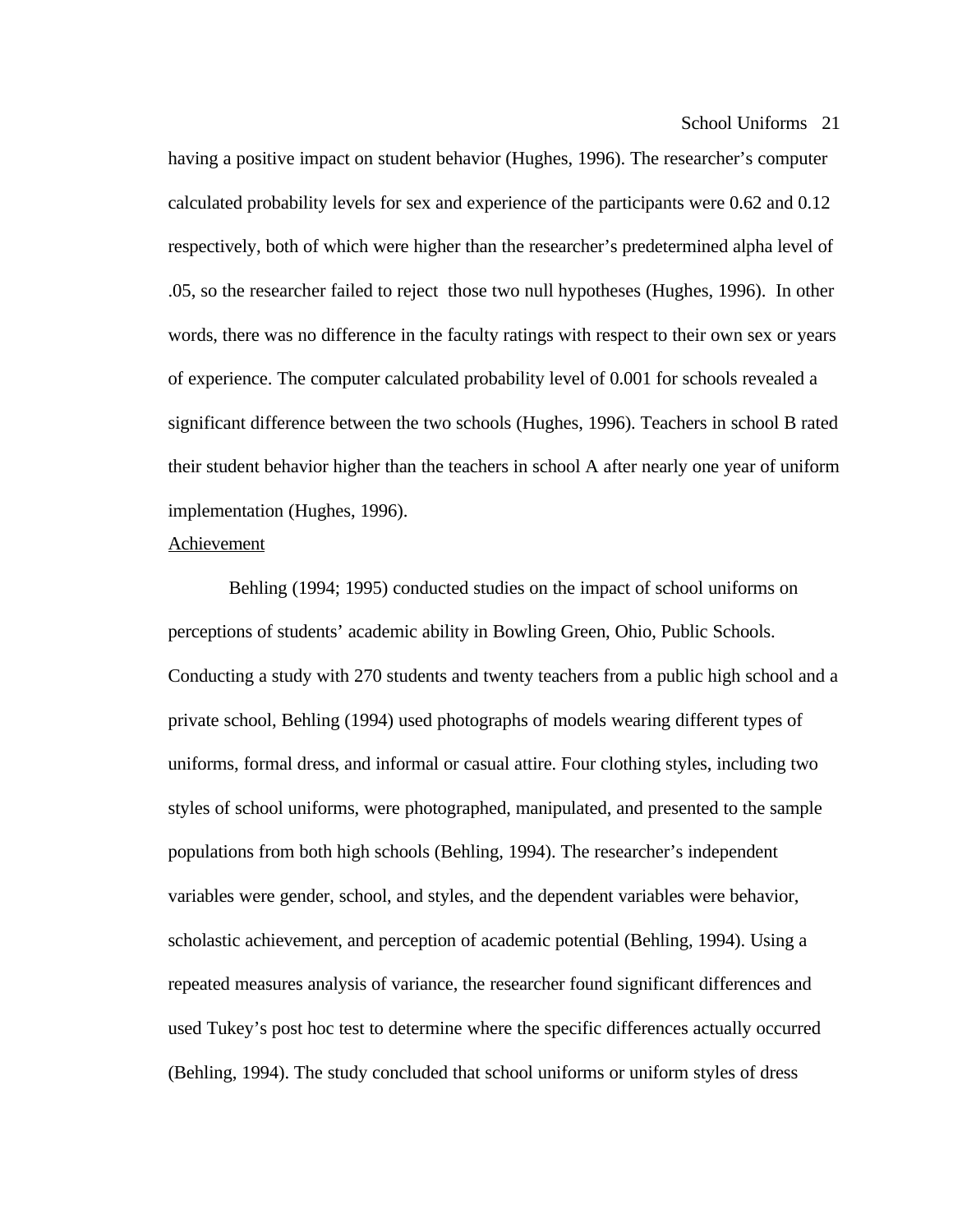positively influence the perception of academic ability and school-related behavior in both public and private schools (Behling, 1994).

 Behling's studies (1991; 1994) found significant differences between groups based on clothing styles and gender of the models. Males in uniform and informal dress were perceived by both groups as having higher academic potential than females (Behling, 1994). The difference in perception of ability was even more profound for males. In other words, the participants in the study rated males in uniforms or a uniform mode of dress as having higher ability than females with similar dress (Behling  $\&$  Williams, 1991; Behling, 1994).That study also revealed a significant difference between gender with respect to a uniform mode of dress. Males who were dressed in both the formal and the less formal mode of dress were perceived as having higher academic ability and higher leadership qualities by both faculty and students (Behling, 1991; 1994).

### Discipline

 President Clinton applauded the Long Beach Unified School District for having been the first school district to implement mandatory uniforms for all of its elementary and middle school students (Stanley, 1996; Paliokas & Rist, 1996). Long Beach implemented mandatory uniforms for all of its 60,000 elementary and middle school students in the fall of 1994. Stanley (1996) conducted a longitudinal study on the impact of mandatory uniforms in the Long Beach schools after the implementation of uniforms, and her study revealed significant differences in truancy, fights, and assaults. In the year following implementation of the uniform policy, the district noted a 51% drop in the number of fights, a 34% drop in assault and battery cases, and an overall decline of 36% in violent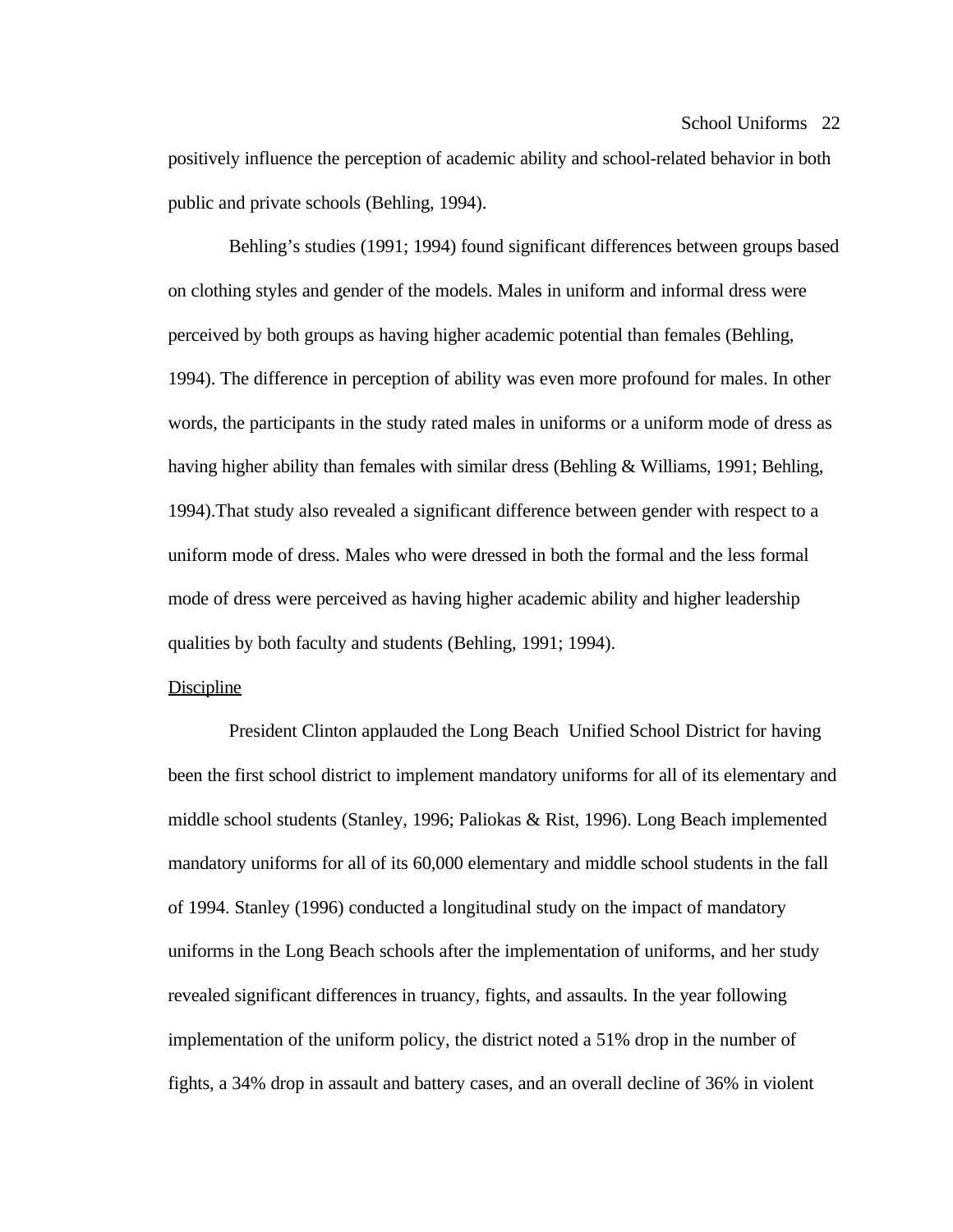acts, according to Long Beach School District leaders and police officers (Stanley, 1996; U. S. Department of Justice, 1996).

On the local level, Ruffner Middle School, Norfolk, Virginia, which implemented its uniform policy in 1994, noted a 37% drop in discipline infractions after uniform implementation, and the research study concluded that the mandatory uniform dress code was at least one of the variables that may have had an impact on the improvements (Hoffler-Riddick, 1998). In recent years, other local school districts, including Newport News and Virginia Beach, have also implemented either voluntary or mandatory uniform policies in some of their schools to help increase attendance, reduce disciplinary infractions, and improve academic achievement (Soltner, 1997; Hoffler-Riddick, 1998).

## Innovation and Change

Large scale innovation and reform in educational processes nationwide began in the early sixties, and they were given an impetus with the publication of  $\overline{A}$  Nation at Risk in 1983 (Fullan, 1991; Fullan, 1993). "Deteriorating social conditions continue to widen the gap between the haves and the have nots" (Fullan, 1993, p. 5) in our schools as well as in the work place. As social conditions continue to expand, public school populations become more diverse and more challenging for school leaders. Technology is rapidly changing our schools and the work place, and all aspects of society are expecting more from school leaders (Fullan, 1993). Sociological changes have pressured educators to seek changes in the way schools operate in order to be more effective (Fullan, 1993). Through trial and error of constantly experiencing attempts at school reform, research has concluded that planned educational change is a highly complex endeavor (Fullan, 1993).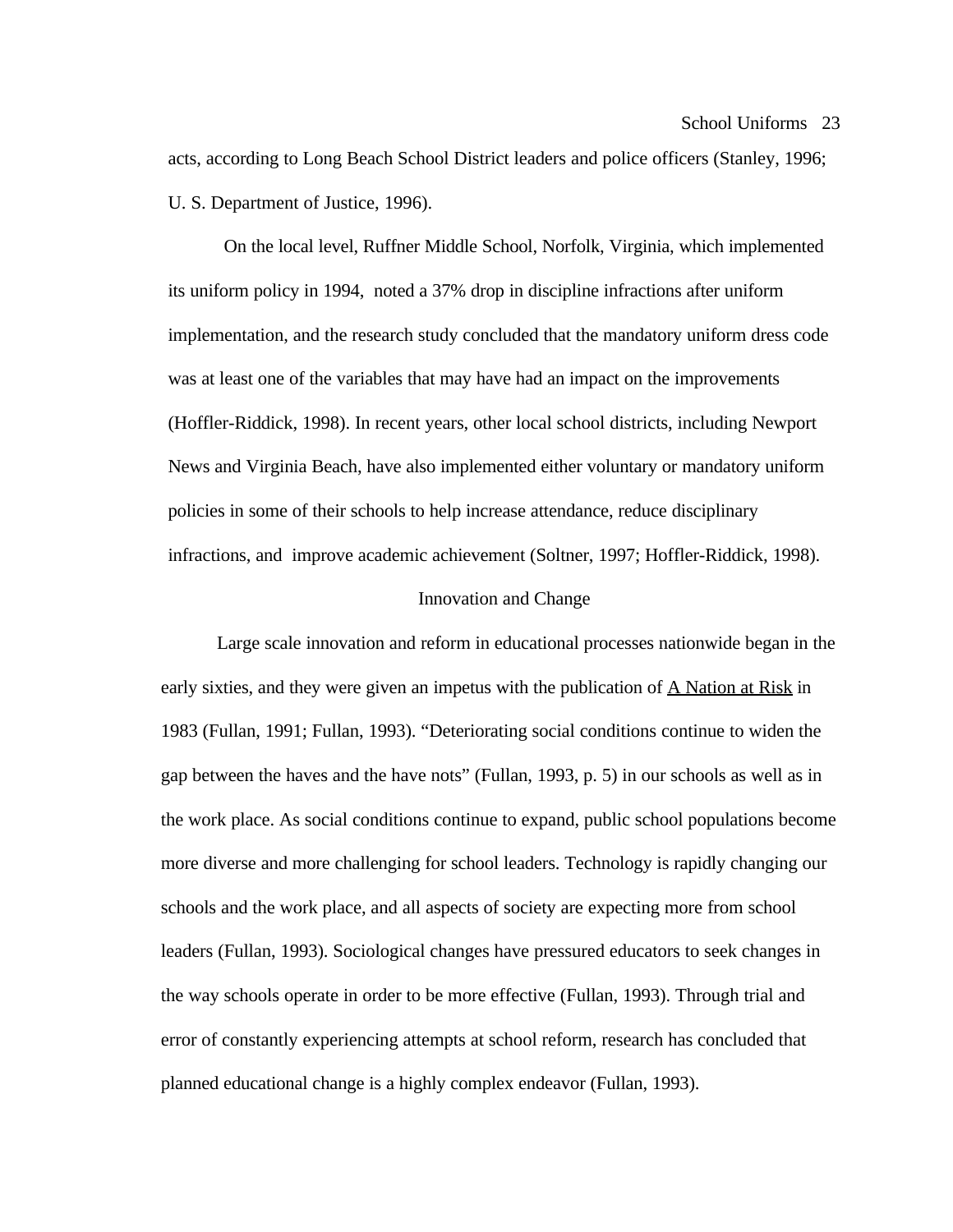"Educational change is a sociopolitical process . . . that involves all kinds of individual, school, local, state, and sometimes national factors working together to bring about school improvement" (Fullan, 1993, p.16) and desired results in student behavior and achievement. Many of the innovations of the 1970s were implemented for short periods of time before being disbanded (Fullan, 1993). The critical report, **A Nation at Risk**, in 1983, sparked educational institutions across the United States to seek more reforms (Fullan, 1993). Fullan (1993) contends that educational innovations and reform have gone through at least four phases since 1960: adoption, implementation failure, implementation success, and intensification or restructuring. Educational innovations and change must be studied and evaluated based on the specific values, goals, and outcomes they are expected to achieve. Much of the change process, if it is to be effective and have a lasting impact, must involve a change in attitude rather than a change in overt behavior (Rogers, 1982; Fullan, 1993).

### Diffusion of Innovation

 Rogers (1982) defines innovation as an idea, object, or practice that is perceived as new by an individual and "diffusion of innovation" as a social process in which subjectively perceived information or a new idea is communicated. The diffusion of an innovation is the process by which all of the major stakeholders in the change process share information about the change and how it will operate within the social context of an organization such as a school (Rogers, 1982; Fullan, 1993; Soltner, 1997). According to Rogers, when new ideas are invented, diffused, adopted, or rejected, social change occurs. Rogers (1982)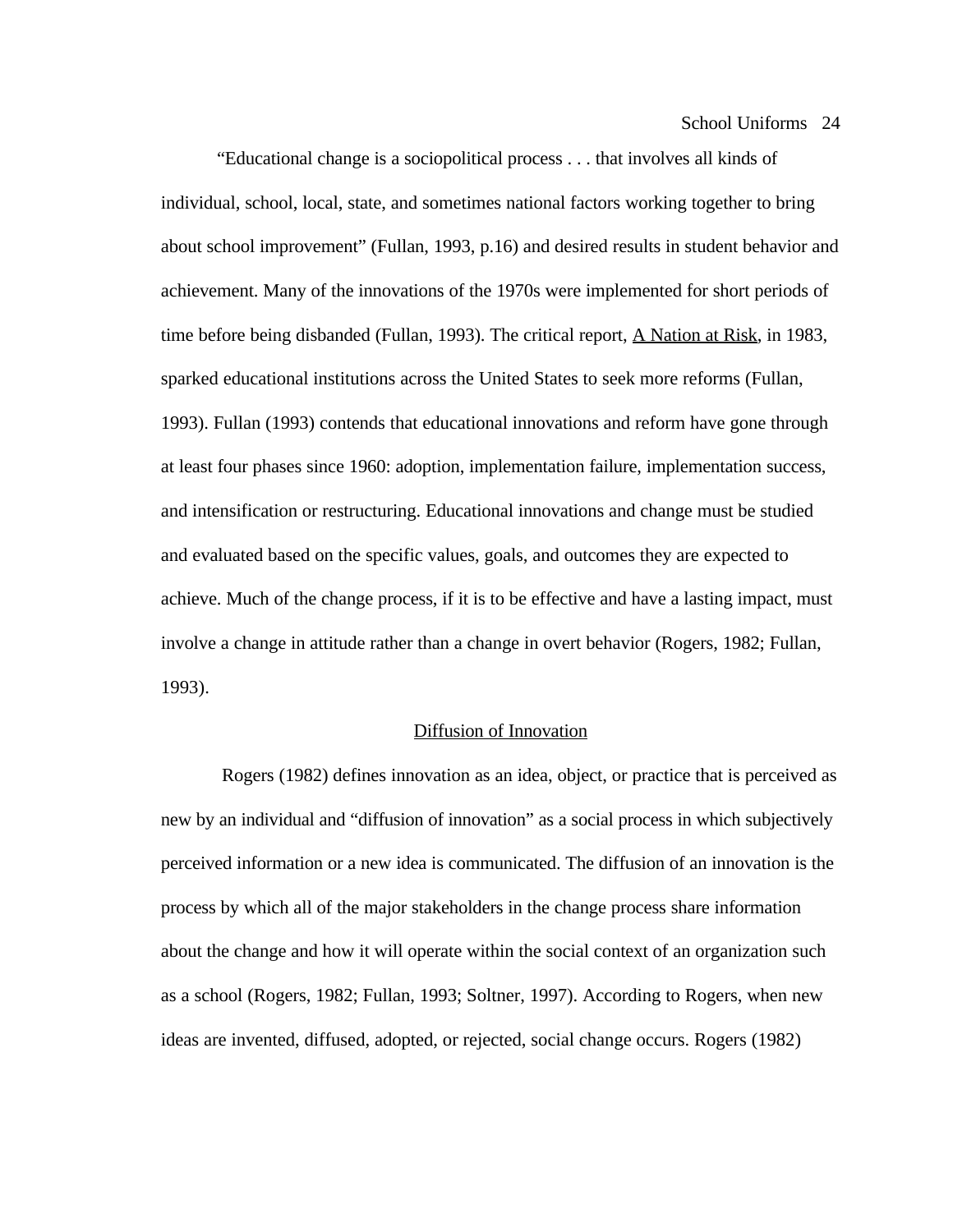extends his definition of diffusion to include "the process by which (1) an innovation (2) is communicated (3) over time (4) among the members of the social system" ( p. 10).

### The Principal as a Change Agent

 School leaders must be cognizant of the fact that the manner in which an individual perceives an innovation will determine whether or not he will accept or reject it. The standard role of a change agent is to diffuse innovation to all clients and stakeholders of the organization, but this must be a two-way communication process if the innovation is to be successful (Rogers, 1982; Schaller, 1982; Soltner, 1997). According to Rogers (1982), the change agent must be willing to work with clients, determine a need for change, diagnose the problem, implement the change process, stabilize the change process, and develop a relationship that will enable clients to become self-reliant in implementing the process. Fullan (1993) further added that effective change is a process that develops over a minimal period of two years.

In recent years, school districts across the country have initiated and implemented a vast array of changes in their attempts to improve attendance, reduce discipline infractions, enhance academic achievement, and foster more positive classroom and school environments. Maehr (1992) concluded that school leaders must be motivators for innovation and change among teachers and students. Innovations and bold initiatives occur rarely, but it is those "day-to-day, routine, interpersonal contacts" that enable principals to change classroom environments and school climate ( Maehr, 1992). The principal, as a change agent, influences a critical facet of the school's climate and culture by establishing an environment that is conducive to learning (Maehr, 1992).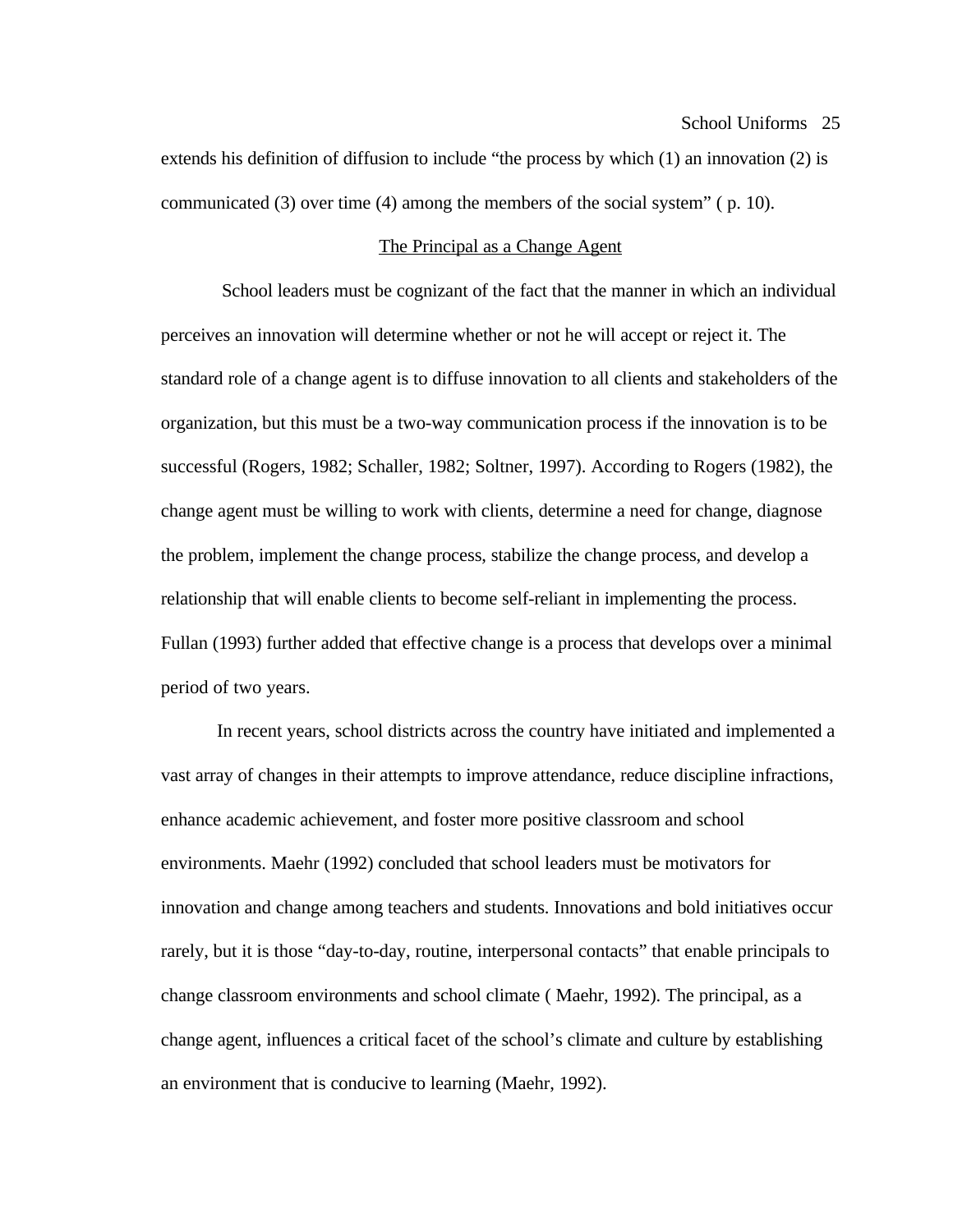The authors characterize effective school leaders as those who create favorable "psychological environments" by operating in a theoretical framework to bring about meaningful change. The changes must be goal and mission-centered, and those goals should be established with motivational policies, practice, and procedures that impact student achievement (Rogers, 1982; Maehr, 1992; Fullan, 1993). The principal, as the change agent, must be certain that a policy change, such as a mandatory uniform dress code, involves all stakeholders: local school board, central office administrators, other building administrators, teachers, students, parents, and the community if the process is to be successfully implemented with a lasting effect (Fullan, 1993; Soltner, 1997).

## Summary

Prior research studies (Stevenson & Chunn, 1991; Behling, 1991, 1994; Hughes, 1996; Shook, 1996; Soltner, 1997; Hoffler-Riddick, 1998) on the implementation of school uniforms as an innovation or policy change to help improve student attendance, behavior, and academic achievement are inconclusive and inconsistent in their findings. Changes that are made to improve the classroom environment must be carefully researched and well planned if those changes are to have a significant impact (Fullan, 1993). School leaders need more data before determining if they wish to implement innovations such as mandatory school uniforms. This research study will add to the body of knowledge on the impact of mandatory school uniforms.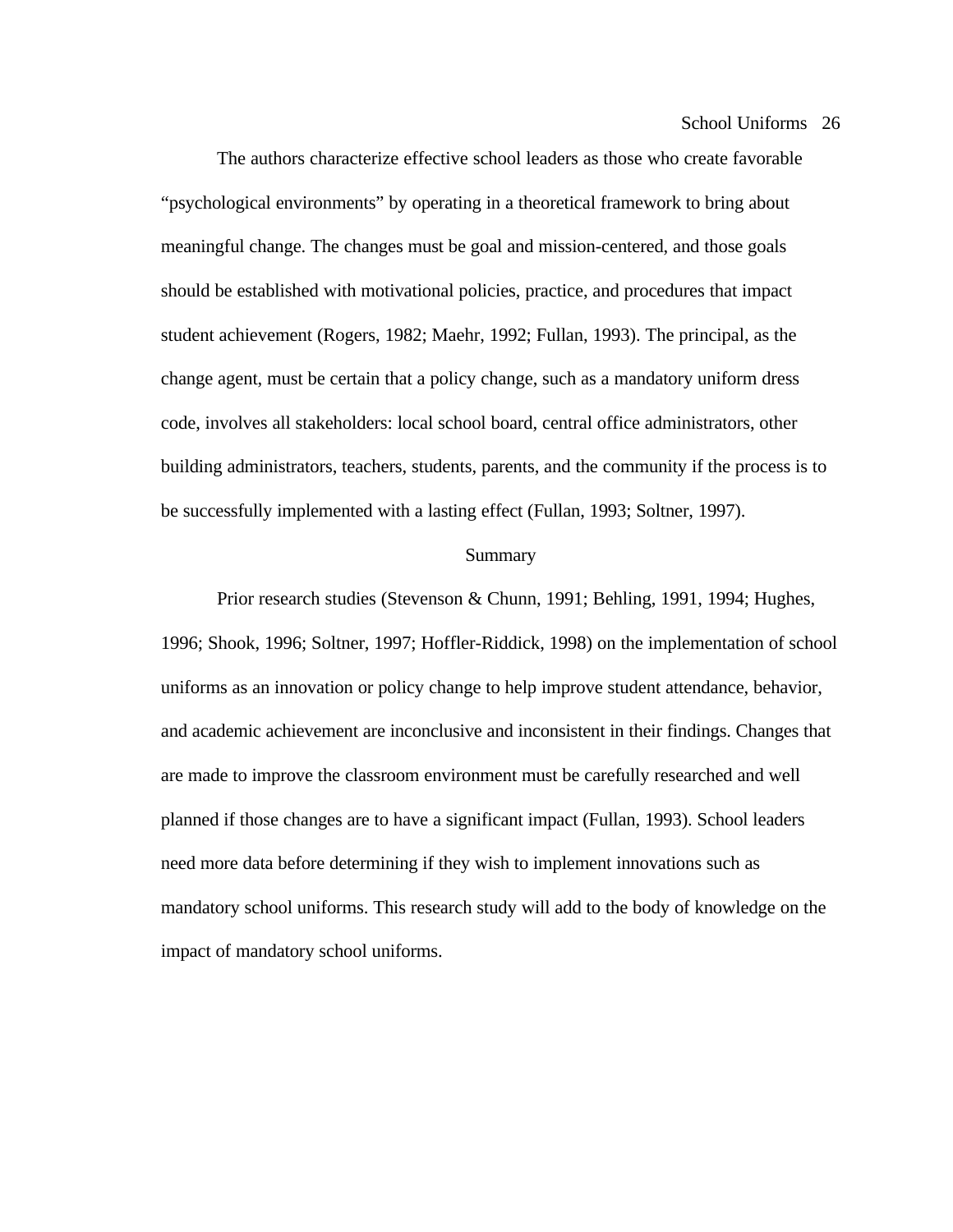## CHAPTER 3 METHODOLOGY

The methodology used to study the impact of mandatory school uniforms on student attendance, student achievement, and perceptions of classroom environment in two urban middle schools is described in this chapter. This quantitative, causal comparative study (Miles & Huberman, 1994) examined the relationships between a mandatory uniform dress code policy and attendance, academic achievement, and perceptions of classroom environment. The chapter includes a description of the setting, population and samples, design, data collection procedures, and threats to internal and external validity.

A request to conduct the study was submitted to the school division in which the researcher conducted the study, and the researcher was granted permission to conduct the study by the Superintendent and the Director of Human Resources for the school division. Approval to conduct the study was also granted by the Institutional Review Board of The Virginia Polytechnic Institute and State University.

#### Setting

Portsmouth Public School System is a medium-sized school division located in southeastern Virginia. Approximately 18,000 students are enrolled in the 31 schools that comprise the division. The schools in the study are two of the four middle schools in the urban school division. According to school division records (Virginia Department of Education, 1997), both schools (School A and School B) have similar demographics.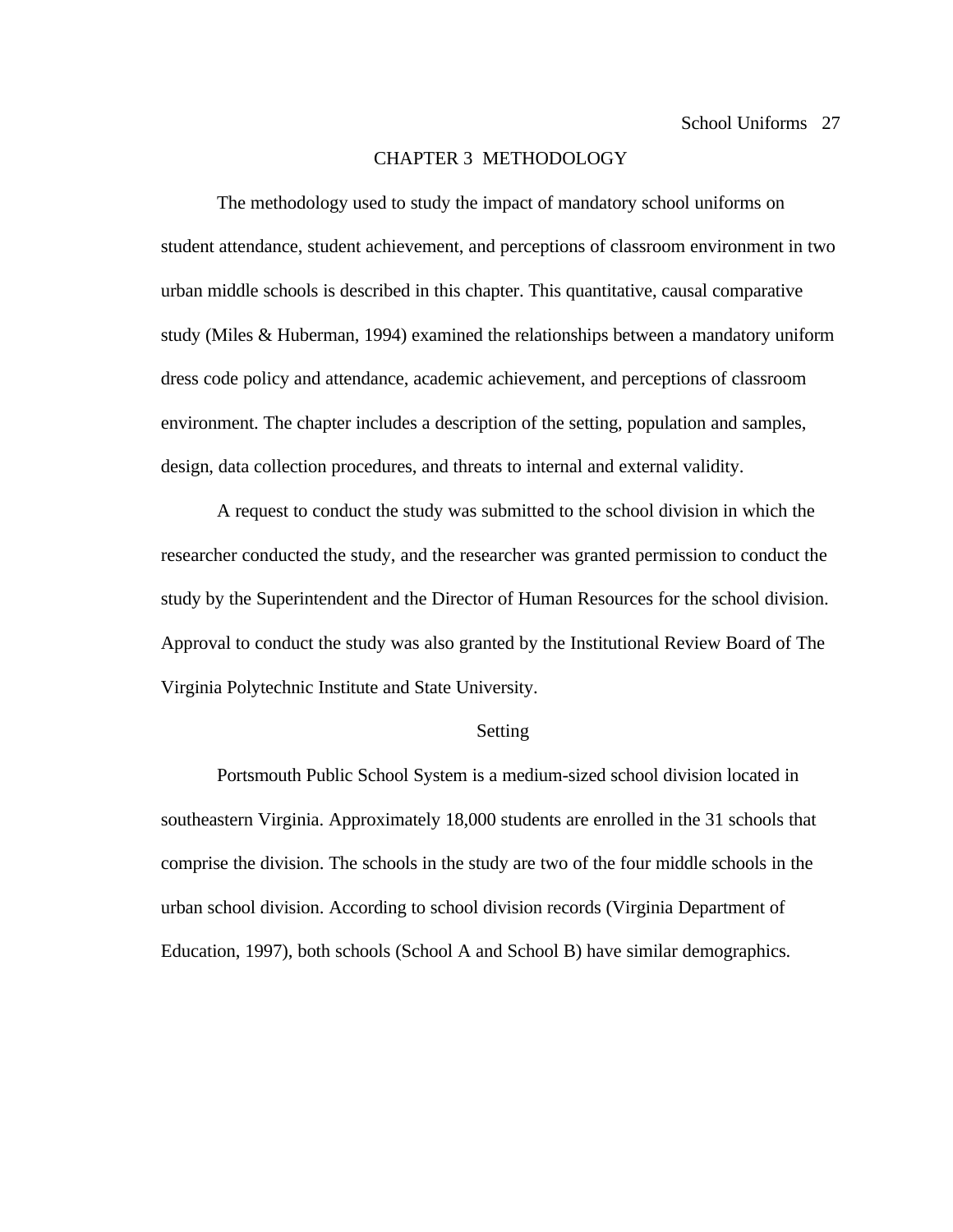### School A

School "A" enrolls approximately 1200 students with the following ethnic composition: approximately three-fourths of the students are African American; approximately one-fourth are Caucasian; and less than two percent are other. The magnet school is a component of School A, and it houses approximately 400 students, many of whom are actually zoned for attendance at the other three middle schools (see Table 2 for school data profiles). The magnet school component accounts for much of the difference in the total enrollment numbers for the two schools (1200 contrasted with 800 students). Approximately two-thirds of the students in School A are classified as having low socioeconomic status based on the number of students eligible for either free or reduced-price lunch. School data profiles revealed that approximately one-half of the students missed 10 or more days from school during the 1995-96 school year based on the State's Outcome Accountability Project report (1997).

The student population in School A has remained relatively stable during the threeyear period examined in the study. Although School A had been under the leadership of three different principals for three years prior to uniform implementation, the assistant principals and most of the teaching staff had remained the same. Both the administrative and teaching staff remained stable in School A from 1995 -1998.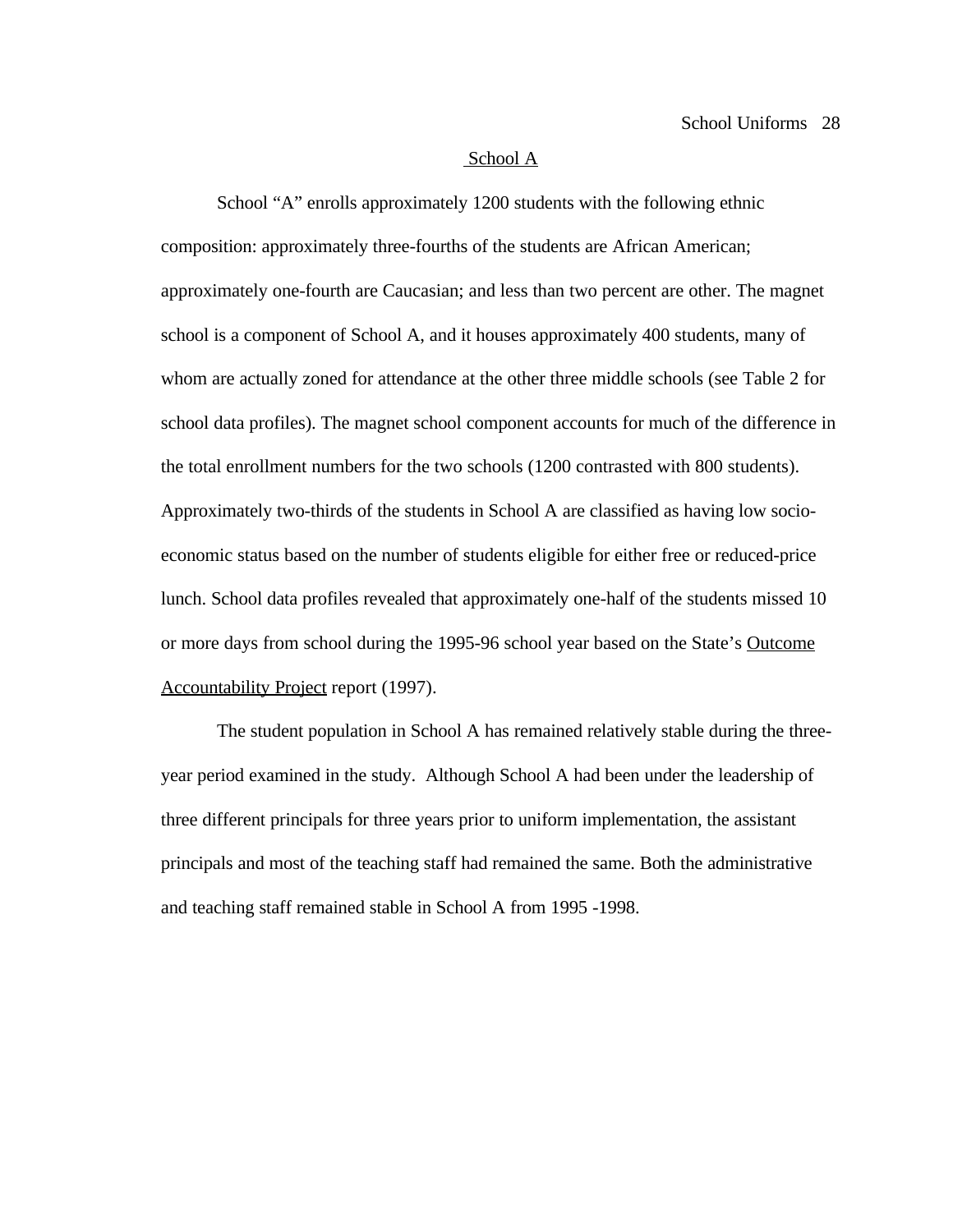## Table 2

|          | Race/ Ethnicity<br>White<br><b>Black</b> |               | Free & reduced-<br>price lunch |               | Total<br>Absence |               | 8th grade<br>enrollment | Total<br>enrollment |     |      |
|----------|------------------------------------------|---------------|--------------------------------|---------------|------------------|---------------|-------------------------|---------------------|-----|------|
|          | n                                        | $\frac{0}{0}$ | $\mathbf n$                    | $\frac{0}{0}$ | n                | $\frac{0}{0}$ | $\underline{n}$         | $\frac{0}{0}$       | N   |      |
| School A |                                          |               | 260 71 100 27                  |               | 222 61           |               | 192                     | 45                  | 364 | 1200 |
| School B |                                          | 165 66        |                                | 77 31         | 186 72           |               | 112                     | 56                  | 249 | 800  |

Data Profiles for Eighth Grade Students in Schools A and B

\*Attendance is determined by the number of students absent from school for 10 or more days.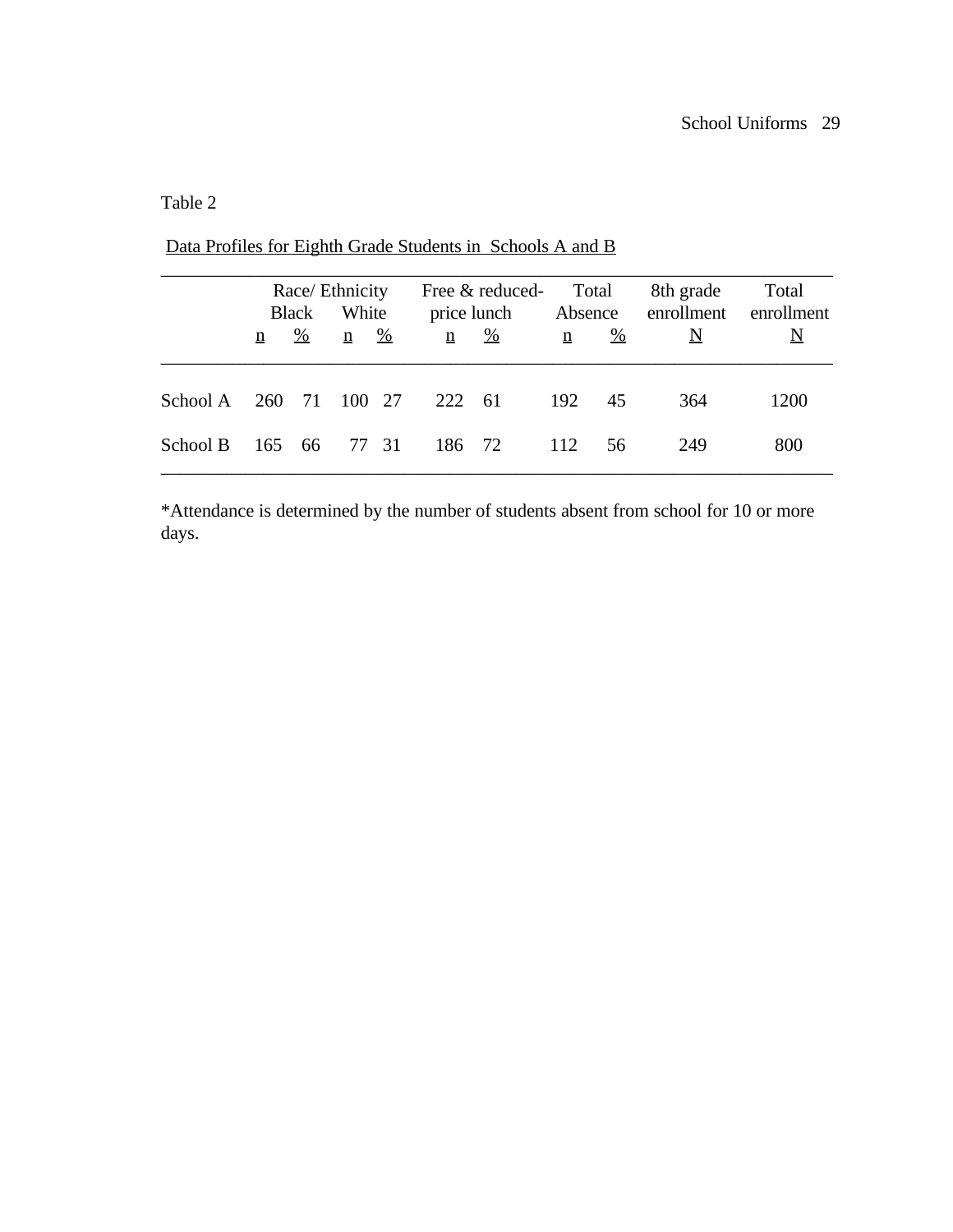#### School B

The entire administrative staff for school B remained stable for two years prior to uniform implementation. The teaching staff also remained fairly stable for two years prior to this study although the student enrollment for School B declined remarkably within the two-year period prior to and during uniform implementation. Most of this decline in enrollment resulted from a change in housing patterns within the school zone. Many of the apartments and low-income single family dwellings that were within the attendance zone for School B were condemned and demolished during the 1995-98 period. Many of the families have relocated to other attendance zones within the city or moved to other cities as a result. The change in housing and redevelopment resulted in a substantial decline in student enrollment in School B between 1995 and 1998.

Approximately two-thirds of the students in School B were African-American, and approximately one-third of the students were Caucasian. Less than two percent of the students in School B are classified as Hispanic or other, and they were eliminated from the study. Nearly two-thirds of the students in School B were classified as having low socioeconomic status based on the number of students eligible to receive either free or reducedprice lunch. School data profiles revealed that more than one-half of the students missed 10 or more days from school during the 1996-1997 school year, the year prior to uniform implementation (State Outcome Accountability Project, 1997).

## Populations and Samples

The participants in this study were students who were enrolled in the schools during the base-line year for uniform implementation (see Table 3 for populations and samples of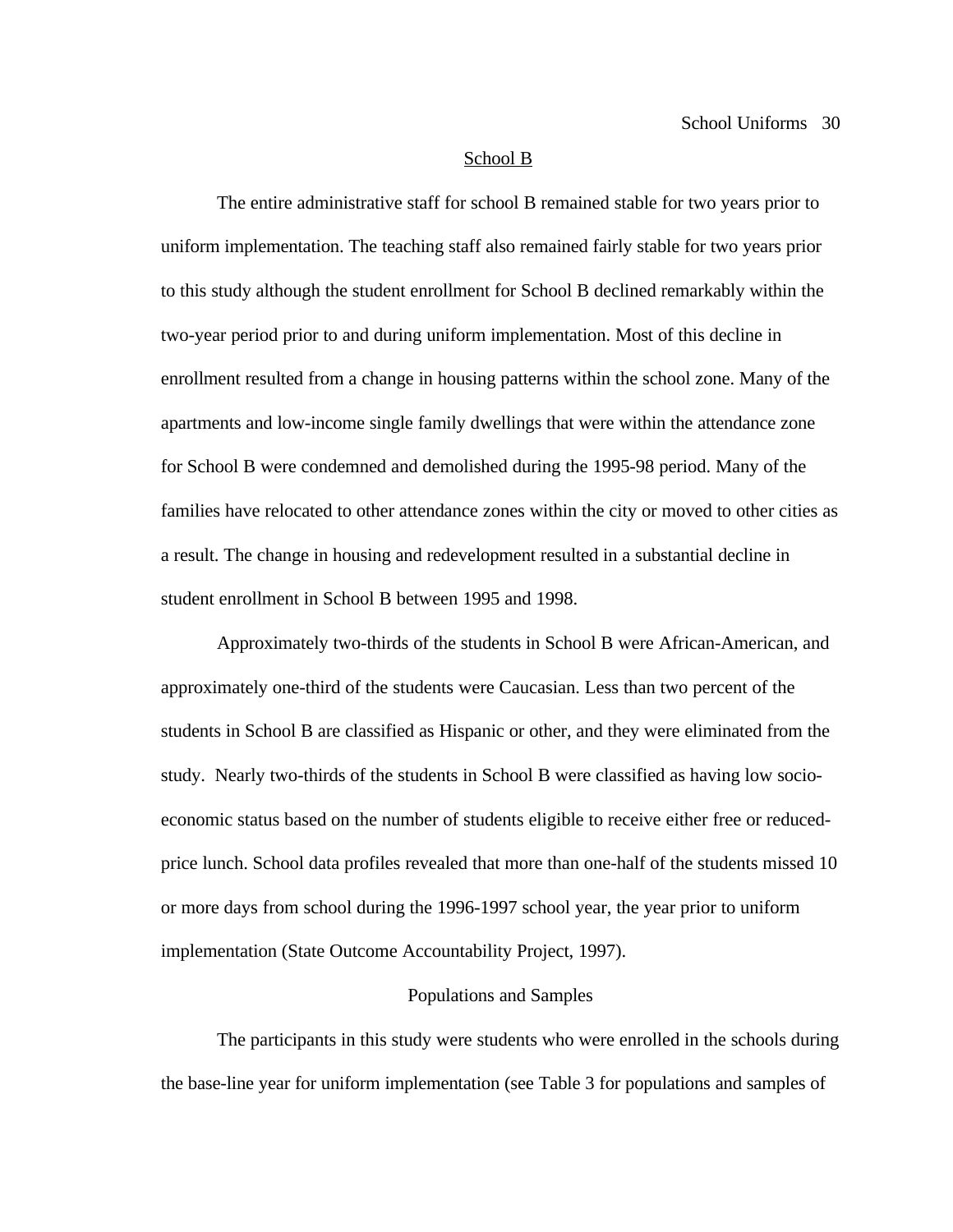uniform use) and teachers who taught in the schools prior to and during uniform implementation. The student population for school A were students in the eighth grade during 1997-98 who had completed three consecutive years there from 1995-96 through 1997-98. From the population of 364 eighth-grade students enrolled in the school during 1997-98, a stratified minimum sample of approximately 120 students (Weiss, 1995) were selected as the participants for School A. An equal number of 30 students for each gender and race comprised the minimum sample for School A.

The students in school B were enrolled during the 1996-97 school year, which was the base-line year for uniform implementation. There were 130 students enrolled in grades six, seven, and eight at School B who were enrolled in the school prior to uniform implementation (1996-97). One student who was enrolled in School B during the baseline year was a sixth grade student, and he was excluded from the sample. This student was excluded from the sample because he had remained in the same grade for three consecutive years. The 129 currently enrolled seventh and eighth grade students who were in the school for three consecutive years comprised the population and the sample for School B (see Table 4 for gender and race/ethnicity of minimum sample and population of students).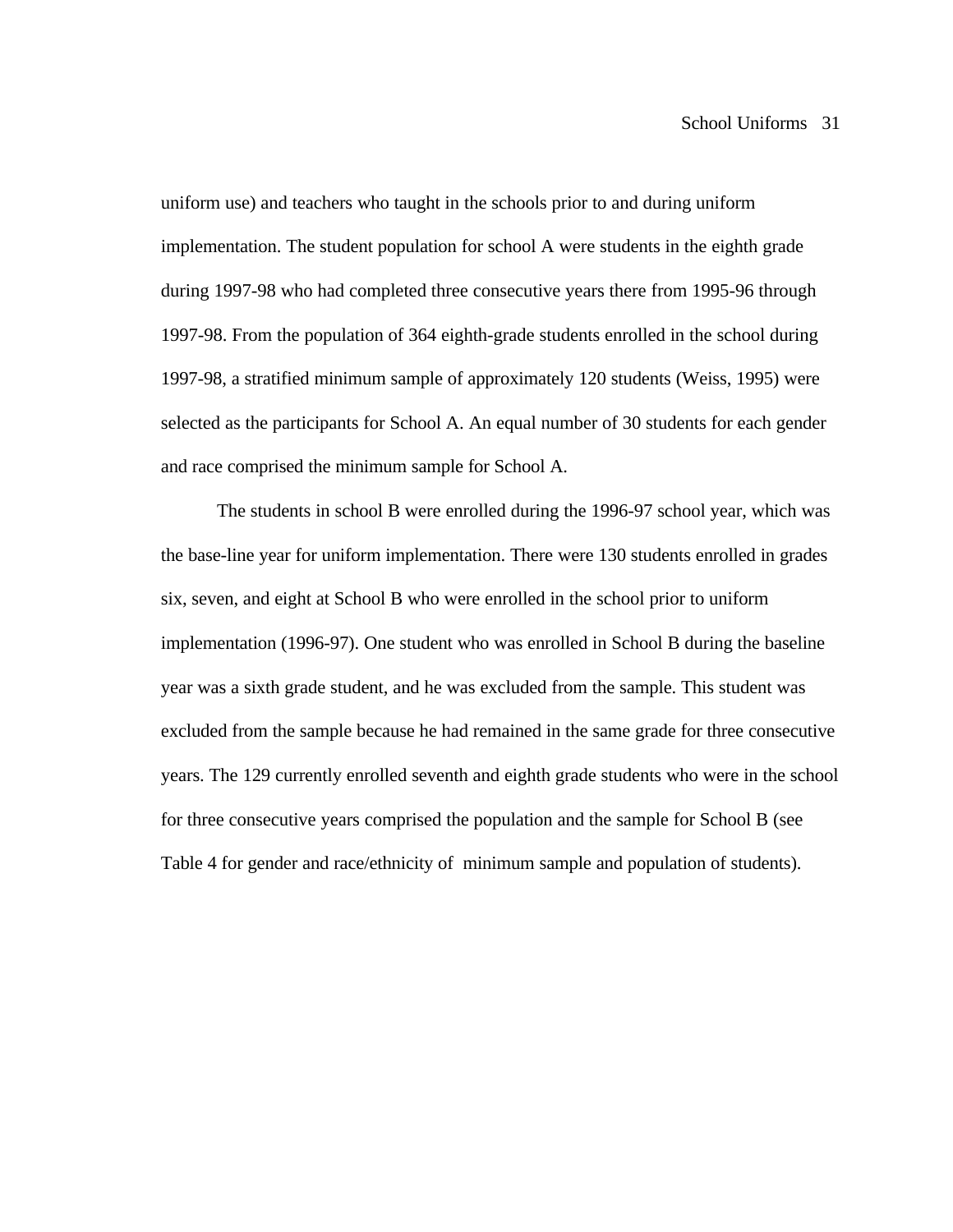## Table 3

Seventh/Eighth Grade Populations, Samples, and Uniform Use by Participating Schools

| School   | 95-96       | 96-97       | 97-98           | Population<br>$\underline{\rm N}$ | Sample<br>$\underline{n}$ |
|----------|-------------|-------------|-----------------|-----------------------------------|---------------------------|
| School A | No uniforms | Uniforms    | Uniforms        | 364                               | 120                       |
| School B | N/A         | No uniforms | <b>Uniforms</b> | 129                               | $129*$                    |

\*Total population and sample of students enrolled in School B before and after uniform implementation with the exception of one sixth grade student who was excluded from the population.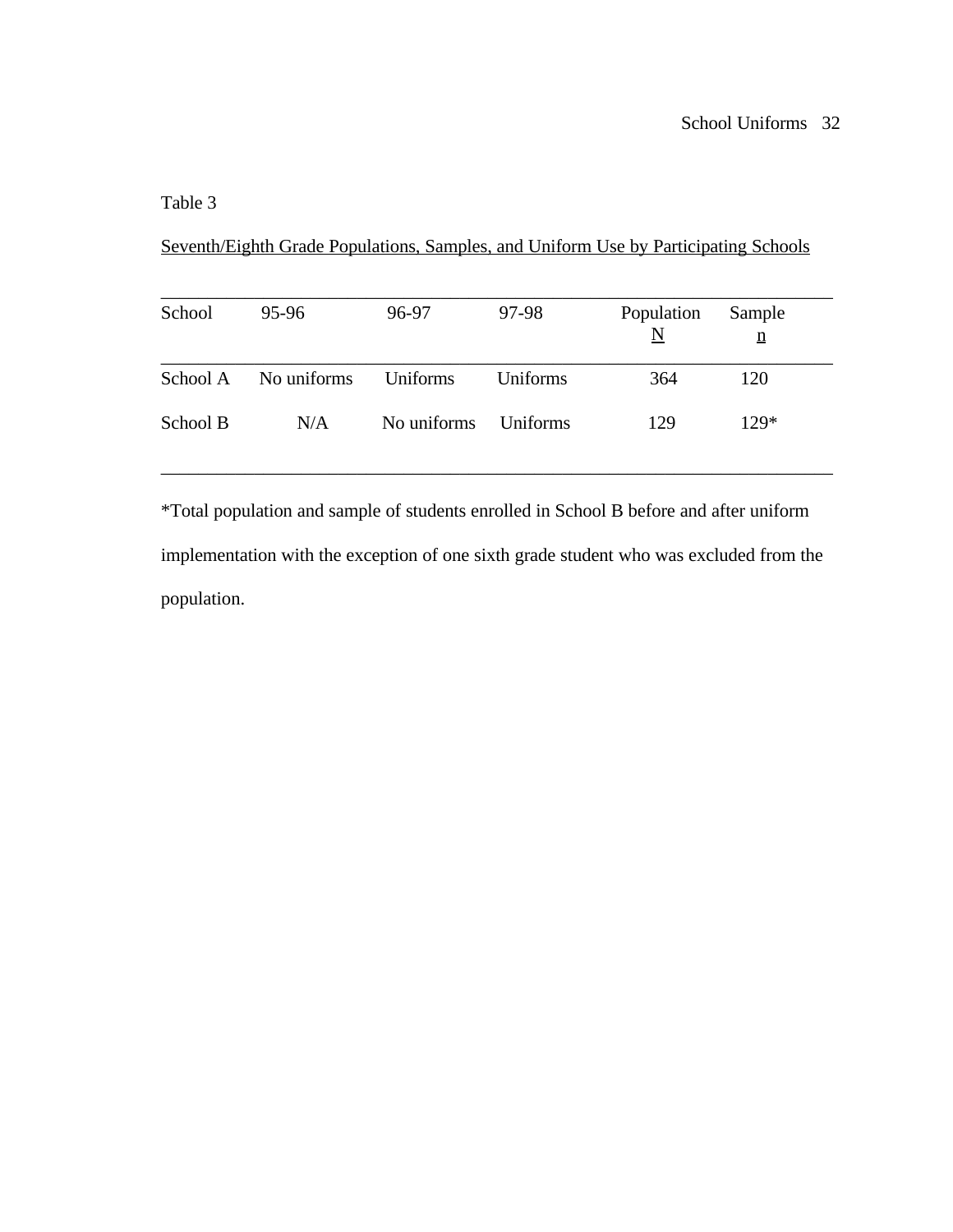## Table 4

| Gender and Race/Ethnicity of Minimum Samples for Students in Schools A and B |  |  |  |
|------------------------------------------------------------------------------|--|--|--|
|                                                                              |  |  |  |

|          |              | Males |       |      |              | Females |       |    |     | Total |  |
|----------|--------------|-------|-------|------|--------------|---------|-------|----|-----|-------|--|
|          | <b>Black</b> |       | White |      | <b>Black</b> |         | White |    |     |       |  |
|          | N            | $\%$  | N     | $\%$ | N            | $\%$    | N     | %  | N   | %     |  |
| School A | 30           | 25    | 30    | 25   | 30           | 25      | 30    | 25 | 120 | 100   |  |
| School B | 45           | 35    | 19    | 15   | 45           | 35      | 20    | 15 | 129 | 100   |  |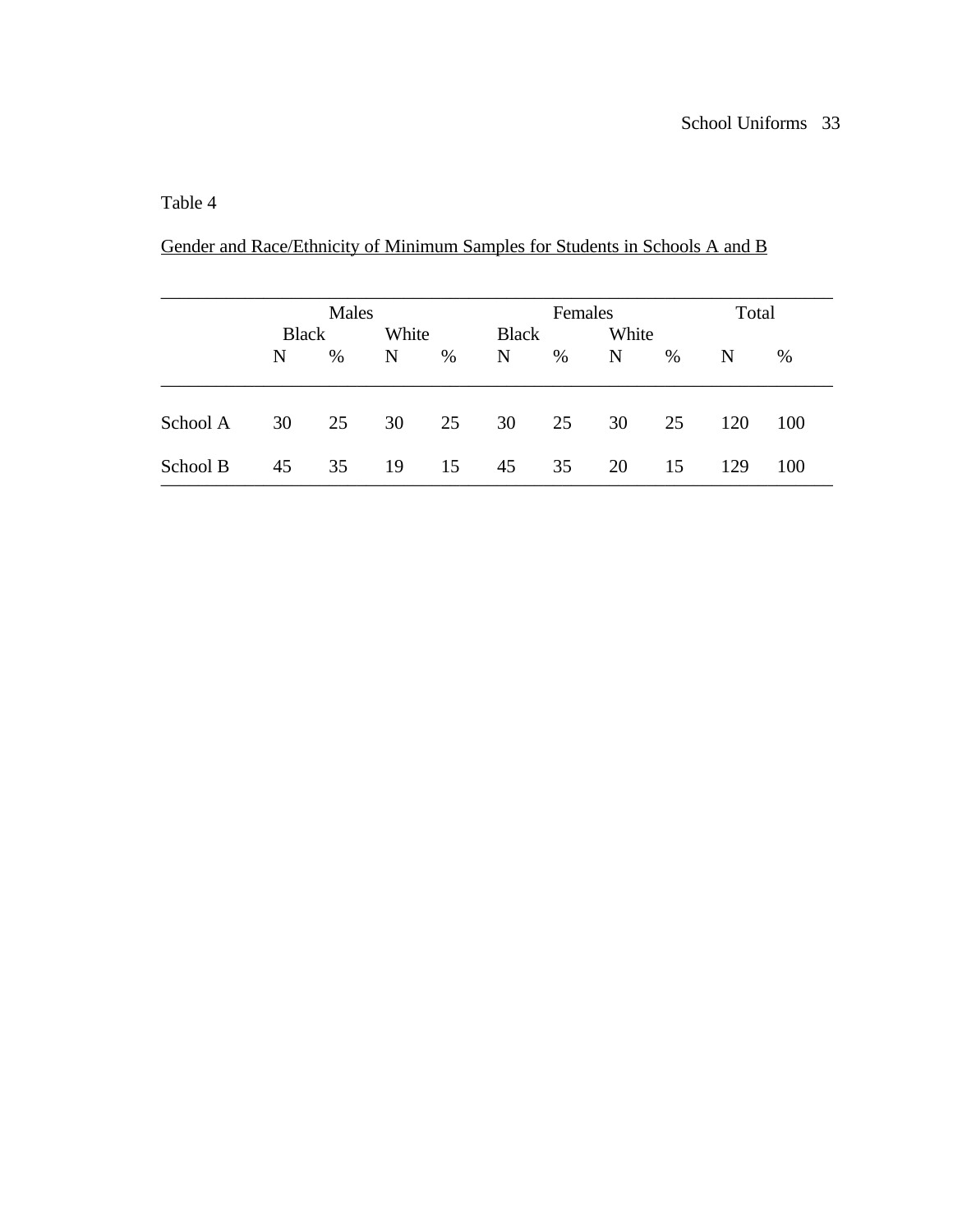Teachers who taught in the schools before the implementation of school uniforms and who continued to teach in the schools during the three-year period (1995-98) for School A and the two-year period (1996-98) for School B comprised the faculty population for the selfreport questionnaire (see Table 5 for gender and race/ ethnicity of the faculty populations).

### Data Collection

### The Measurement of the Variables

The three dependent variables measured were attendance, achievement, and teachers' perceptions of classroom environment before and after the implementation of mandatory uniforms. Attendance and achievement data were gathered from students' report cards. A self-report questionnaire was used to measure the dependent variable of classroom environment. Data on the independent variables, gender and race/ethnicity, were collected from school data profile sheets.

### Attendance

 Because the school division did not have centralized records of attendance data for middle school students over the three year period, the report cards of the students were used as the source of data on attendance. Attendance was reported for all schools in the district as the number of days students were absent during the school year (State Outcome Accountability Project, 1997); therefore, school report cards were used to calculate the total number of days absent for all of the students in the samples and populations. Student attendance based on the number of days absent was calculated for three consecutive years (1995-1998) for students in School A and for two consecutive years (1996-98) for students in School B.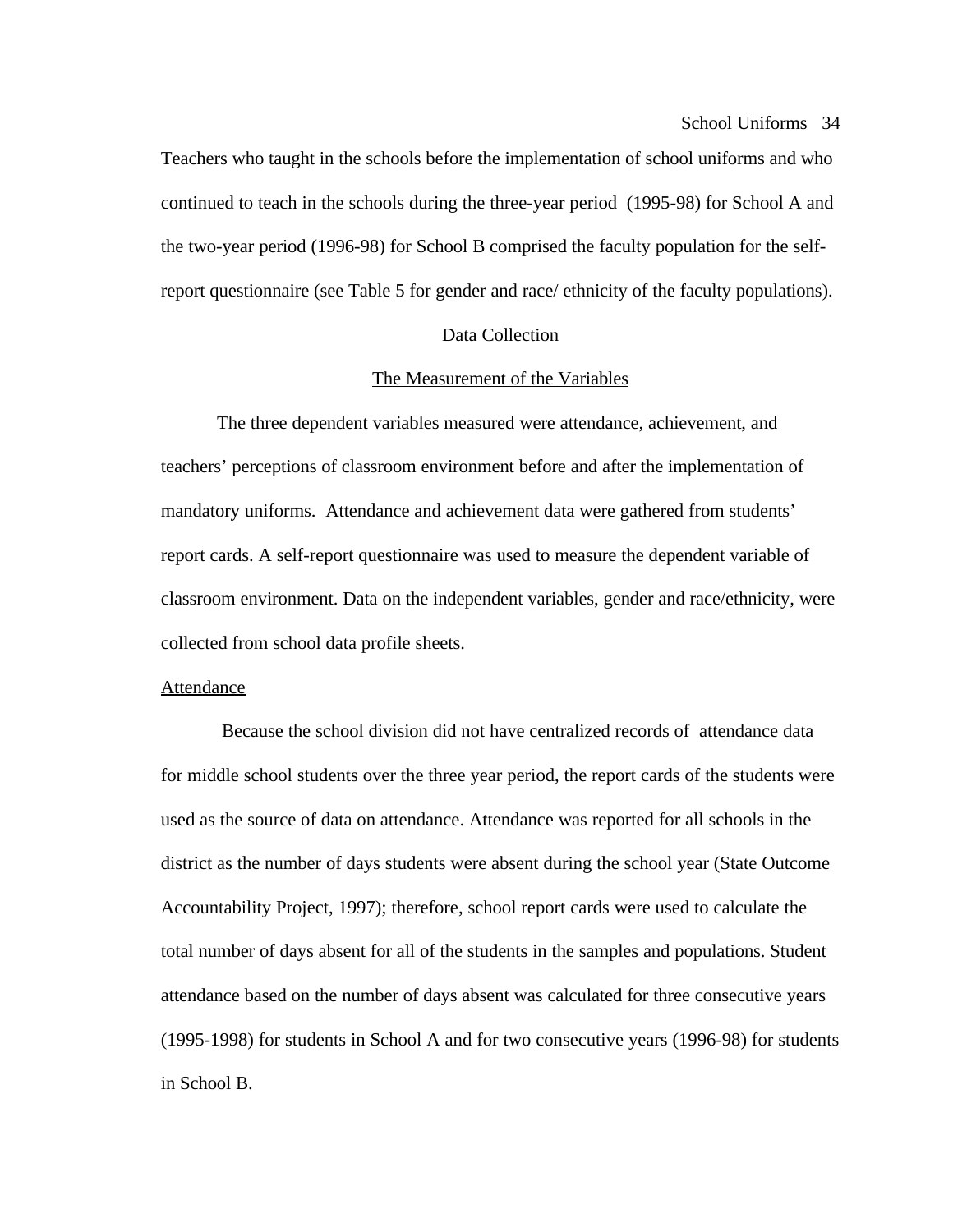## Table 5

# Gender and Race/Ethnicity for Faculty Samples in Schools A and B

|          |              | Males |       |    |                       | Females |    |    |    | Total |  |
|----------|--------------|-------|-------|----|-----------------------|---------|----|----|----|-------|--|
|          | <b>Black</b> |       | White |    | White<br><b>Black</b> |         |    |    |    |       |  |
|          | N            | $\%$  | N     | %  | N                     | $\%$    | N  | %  | N  | %     |  |
| School A | 13           | 16    | 16    | 20 | 25                    | 31      | 27 | 33 | 81 | 100   |  |
| School B | 5            | 8     | 18    | 28 | 18                    | 28      | 23 | 36 | 64 | 100   |  |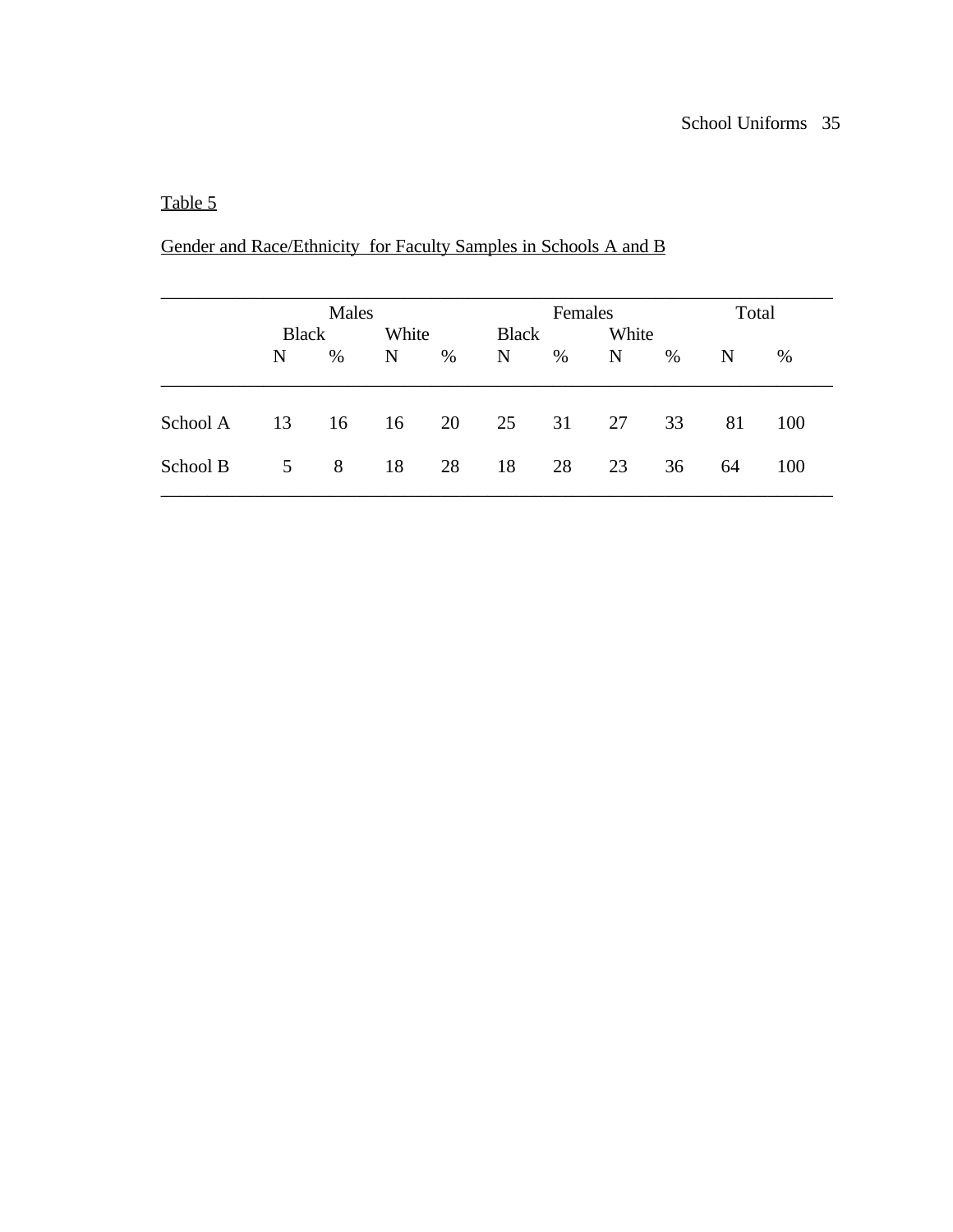#### Achievement

Report cards of the students in the samples were used to calculate the grade point averages of the students before and after uniform implementation. Students' final grade point averages in the four academic courses of math, English, science, and social studies for each of the three years in School A and for each of the two years in School B were calculated using a 4-point scale (see Table 6 for grading scale used by the school division and individual schools).

#### Perceptions of Classroom Environment

Development of the questionnaire. The self-report questionnaire, using the Likert scale of measurement, was developed to examine the impact of school uniforms on classroom environment as determined by the perceptions of classroom teachers. Surveys used by previous researchers (Hughes, 1996; Shook, 1996) were examined, and procedures outlined in Dillman (1978) were used to assist the researcher in survey construction. Permission to use the surveys was obtained by the researcher (see Appendix E).

Through a review of the literature, previously used surveys (Hughes, 1996), and brainstorming with fellow educators, 33 items were developed for the questionnaire. Each item was carefully reviewed to ensure that it would fall into one of the four domains that would be easily interpreted by educators as factors of classroom environment. Those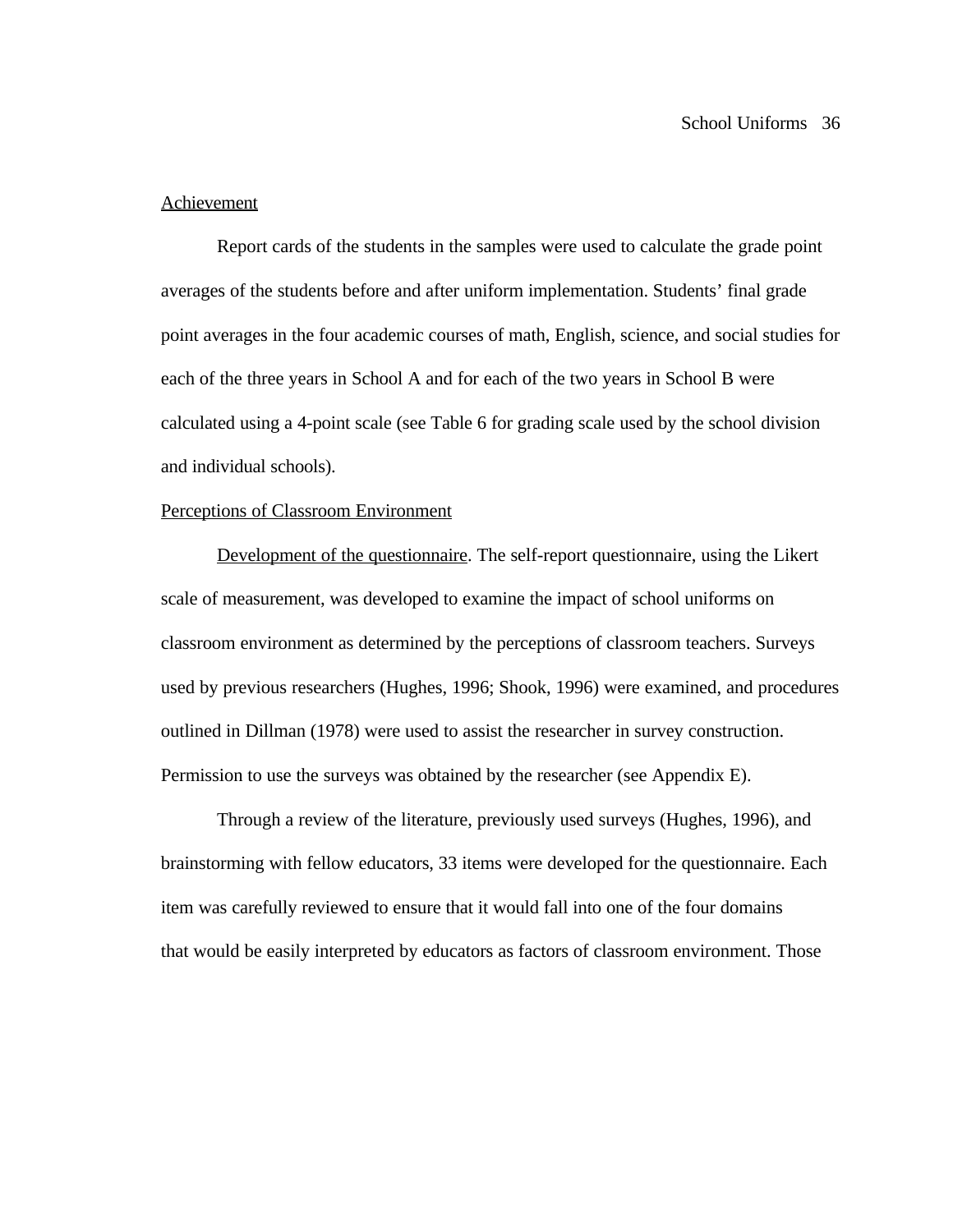Grading Scale for Student Achievement in Math, English, Science, and Social Studies

| Letter Grade  | Numerical Equivalent |  |
|---------------|----------------------|--|
|               |                      |  |
| $\mathbf{A}$  | 4.0                  |  |
|               |                      |  |
| B             | 3.0                  |  |
|               |                      |  |
| $\mathcal{C}$ | 2.0                  |  |
|               |                      |  |
| D             | 1.0                  |  |
|               |                      |  |
|               |                      |  |
|               |                      |  |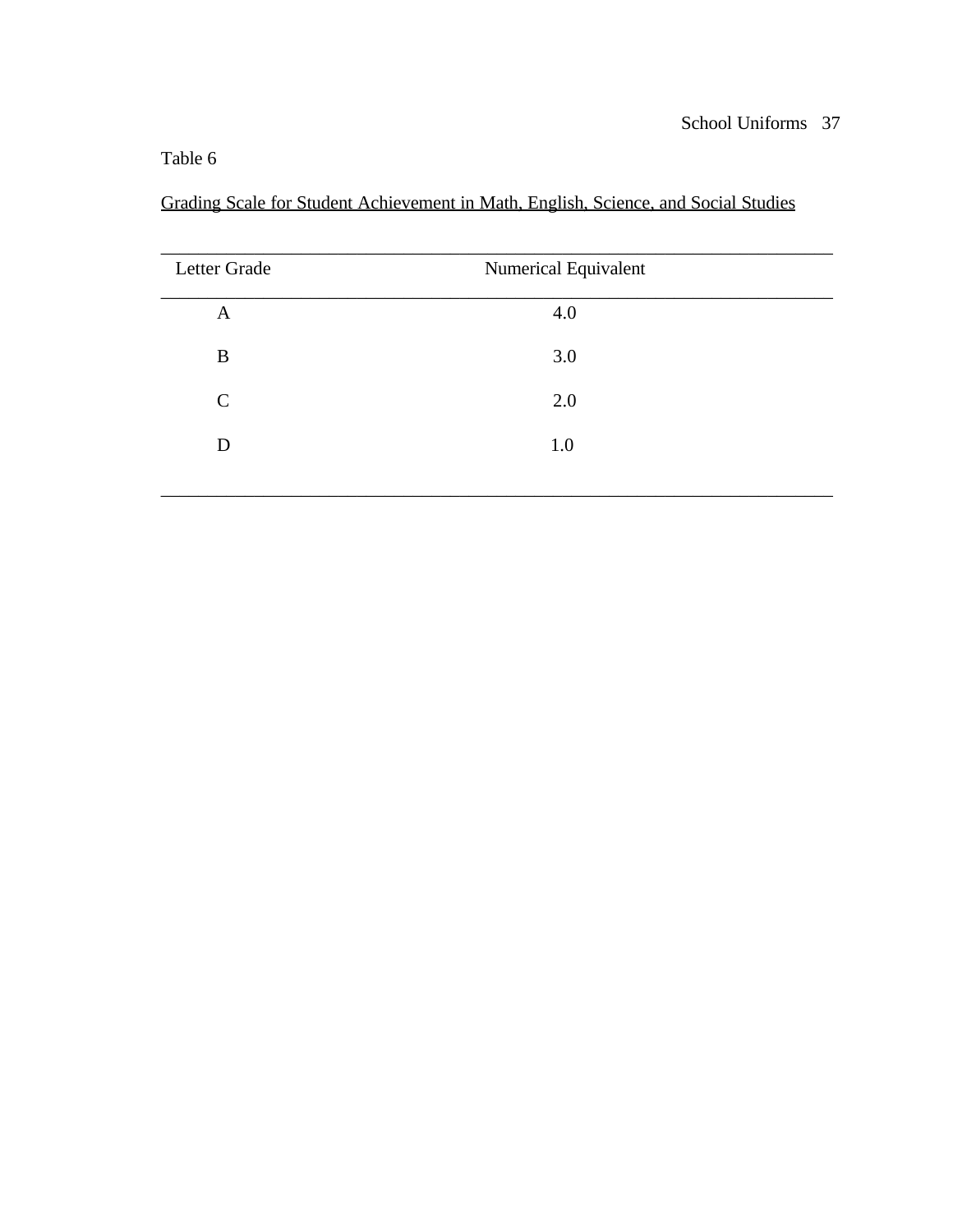#### School Uniforms 38

domains are teachers' perceptions of student attendance, behavior, achievement, and selfimage (see Table 7 for definitions of questionnaire items within each domain).

## Content Validity of the Questionnaire

 School administrators in a dissertation seminar class were used to check the content validity of the questionnaire (see Appendix B for original questionnaire items). The questionnaire items were assessed in three areas: domain relevance, strength of association with the domain, and clarity of the item. The first rating indicated which of the four domains the respondent felt the item best described (i.e., attendance, behavior, achievement, self-image). The second rating indicated how strongly the respondent felt the statement was associated with the domain selected, and the third rating indicated how clearly the respondent felt the statement was written. The selection of the domain items required the respondent to select the most appropriate category for each of the items: perceptions of attendance, behavior, academic achievement, or self-image. The association rating ranged from 1 - 4, where one represented a weak rating and four represented a very strong rating. The clarity rating was 1-3, where one meant "not clear" and three meant the item was "very clear."

The data for the content validation of the questionnaire was entered into a computer database using the Statistical Package of Social Sciences (SPSS, 1996), and the frequencies, means, and standard deviations were calculated for each of the 33 items in the questionnaire. A table was prepared with the descriptive statistics and the domain selections based on those results (see Appendix C for validation results).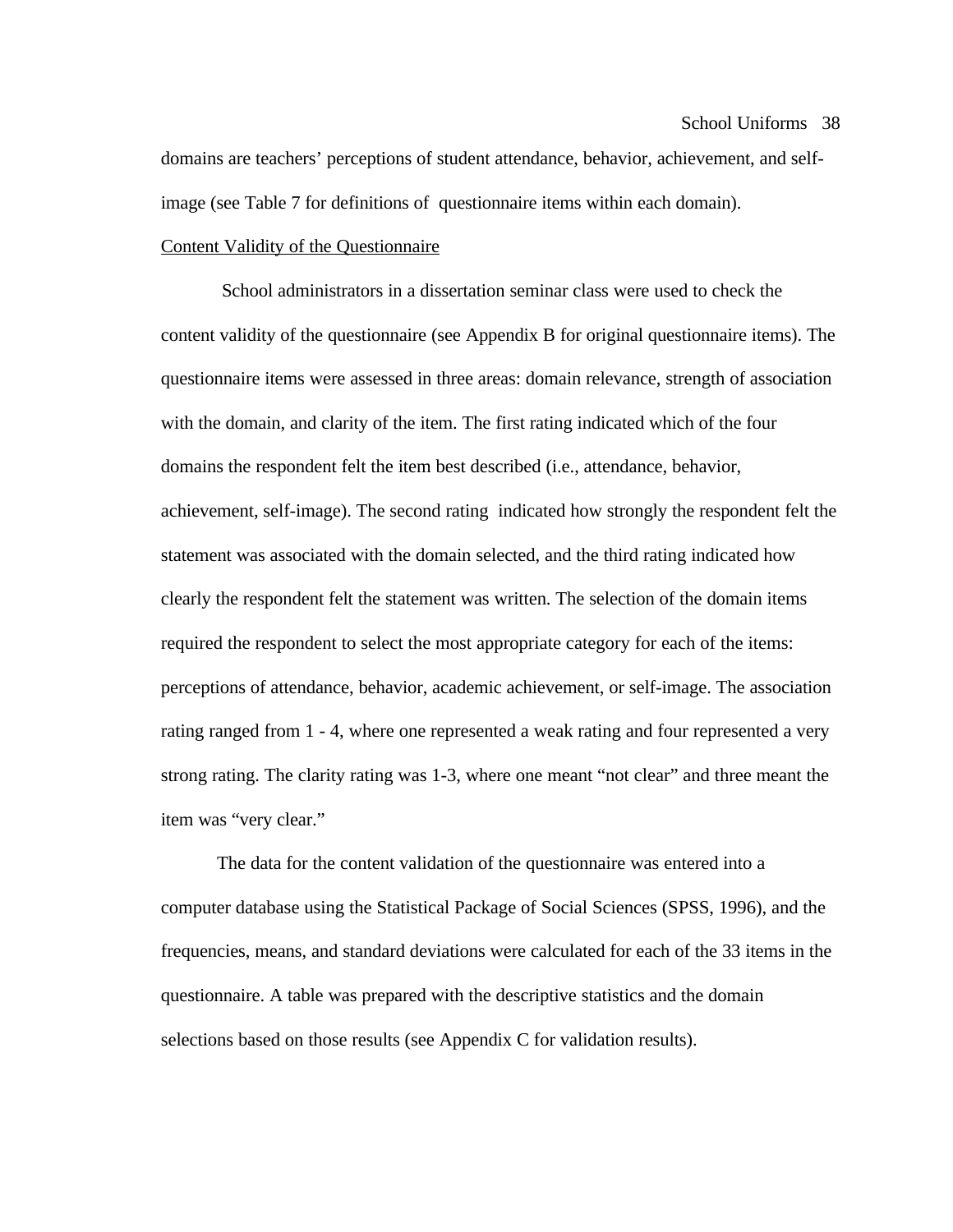# Domains for Uniform Use and Classroom Environment Questionnaire

| Domains        | Definitions                                                  |  |  |  |  |  |
|----------------|--------------------------------------------------------------|--|--|--|--|--|
| 1. Attendance  | Teachers' perceptions of students' absence during the school |  |  |  |  |  |
|                | year.                                                        |  |  |  |  |  |
| 2. Behavior    | Teachers' perceptions of students' compliance with           |  |  |  |  |  |
|                | classroom rules.                                             |  |  |  |  |  |
| 3. Achievement | Teachers' perceptions of students' completion of homework,   |  |  |  |  |  |
|                | classwork, and assessments.                                  |  |  |  |  |  |
| 4. Self-image  | Teachers' perceptions of students' general feelings about    |  |  |  |  |  |
|                | their attire.                                                |  |  |  |  |  |
|                |                                                              |  |  |  |  |  |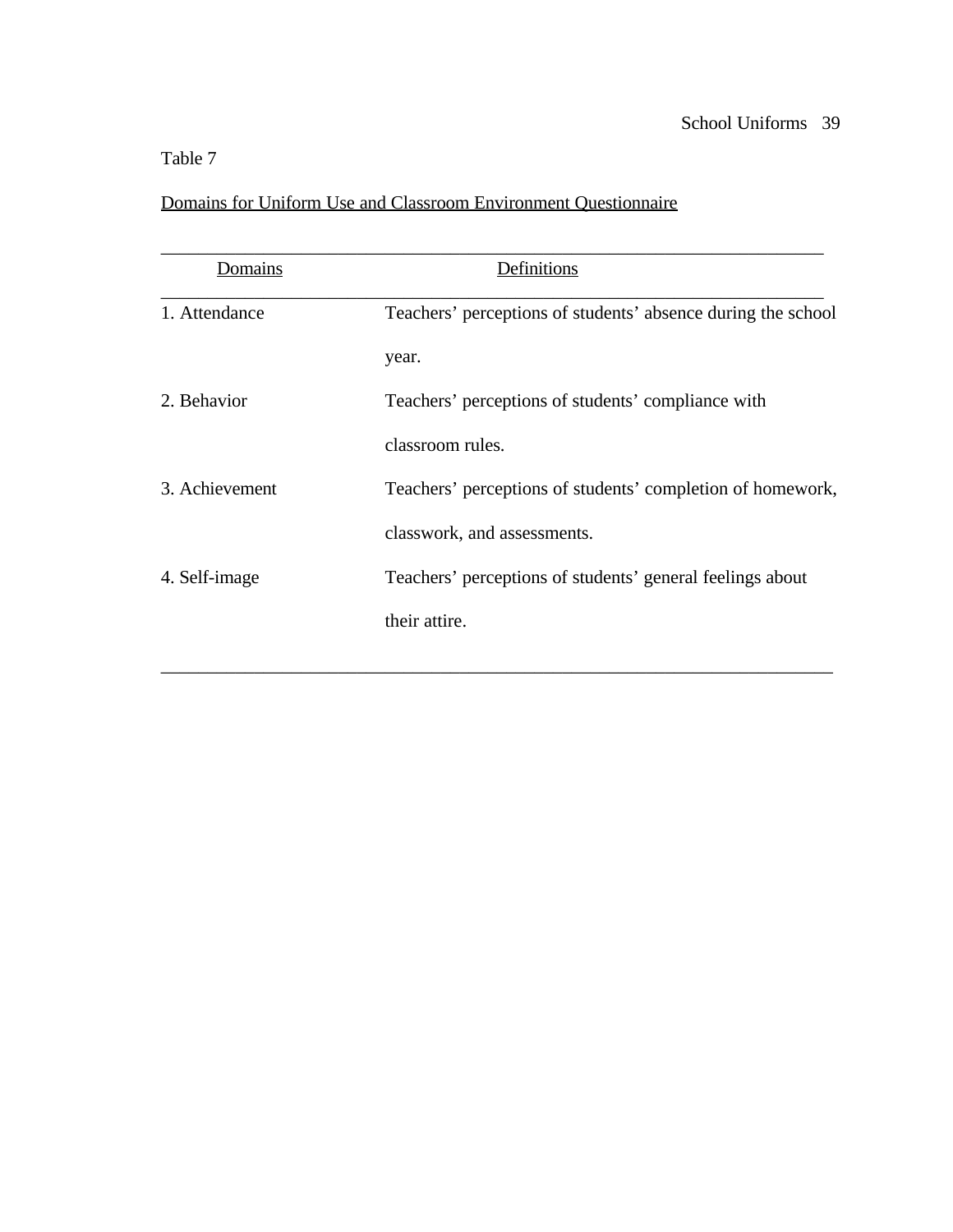School Uniforms 40

The researcher determined that items which received 70 percent or more of the ratings for a domain would be included under that domain in the revised questionnaire. Four items (A, B, L, and M) loaded at 70 percent or greater for the attendance domain, and they were entered on the new questionnaire without revision under Section 1: Attendance. One other item (\*V) that did not receive 70 percent of the participants' vote was revised as suggested by the panel of experts and entered on the new instrument under the attendance domain, the area in which it received the highest rating. Eight items (BB, H, I, T, U, X, Y, and DD) received a 70 percent rating for the Behavior domain, so they were entered on the new questionnaire under Section 2: Behavior. One other item (\*CC) did not receive a 70 percent rating and was revised as recommended by the panel. It was then added to the Behavior domain. Four items (C, D, Q, and Z, ) loaded at 70 percent or better in the academic achievement domain, and they were entered under Section 3 of the instrument. Two other items (\*P and \*R) were revised, as recommended, before they were added to Section 3. Five items (J, K, O, S, W, and AA) loaded at 70 percent or better in the domain for self-image, and they were entered under Section 4: Self-image. Two items (F and FF) were deleted from the final instrument because they loaded under two or more factors (see Table 8 for item selections from the content validation results). The final questionnaire appears in Appendix D.

Distribution and return of the questionnaire. All teachers who worked in School A for four consecutive years and those teachers who worked in School B for three consecutive years were surveyed to determine if there were a difference in their perception of classroom environment after the implementation of mandatory uniform dress code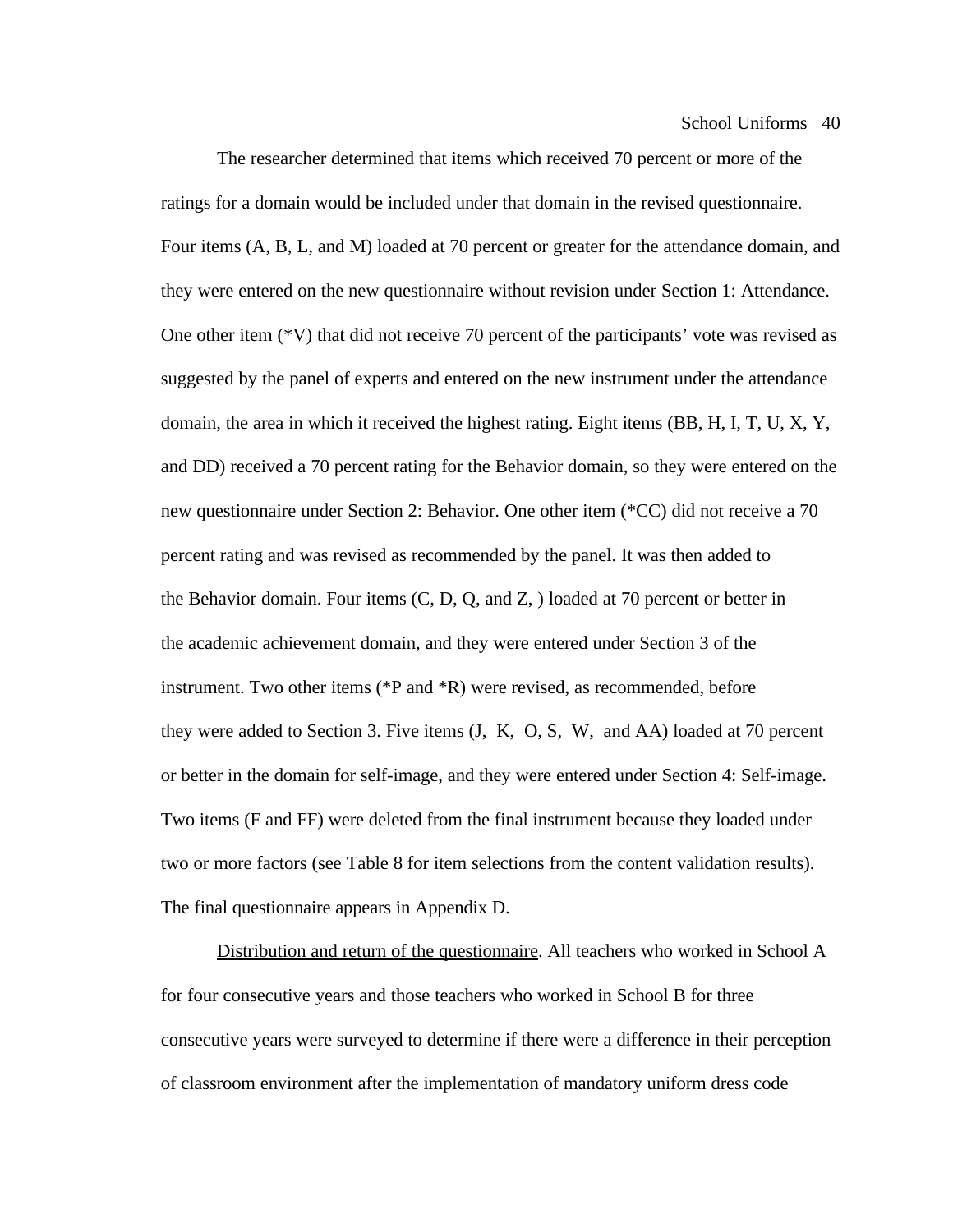#### School Uniforms 41

policies. Convenience sampling was conducted using those classroom teachers present on the day the survey was administered in both schools. These were the teachers who worked in the schools prior to mandatory uniform implementation.

## Data Analysis and Organization

 Descriptive statistics (means, standard deviations, frequencies, and percentages) were calculated for all the variables. Means and standard deviations were calculated for student attendance and grade point averages for 1995-98 for School A and for 1996-98 for School B. Means and standard deviations were calculated for teachers' perceptions of student attendance, achievement, behavior, and self-image . Frequencies and percentages were calculated for students' and teachers' gender and race/ethnicity. Frequencies and percentages were also calculated for teachers' years of teaching experience.

 Repeated Measures Analysis of Variance was used to determine the relationships between mandatory uniforms and the dependent variables attendance and student achievement in School A, and ANOVA was used to determine the relationships between the variables in School B. A simple contrast was used to determine where significant differences actually occurred among the variables in School A. A body of educators was used to test the instrument for content validity (see Table 8), and items borrowed from a previous researcher were tested for reliability by that researcher (see Appendix E). Threeway Analysis of Variance was used to study the relationships between teachers' perceptions of student attendance, achievement, behavior, and self-image and teacher gender, race/ethnicity, and years of teaching experience.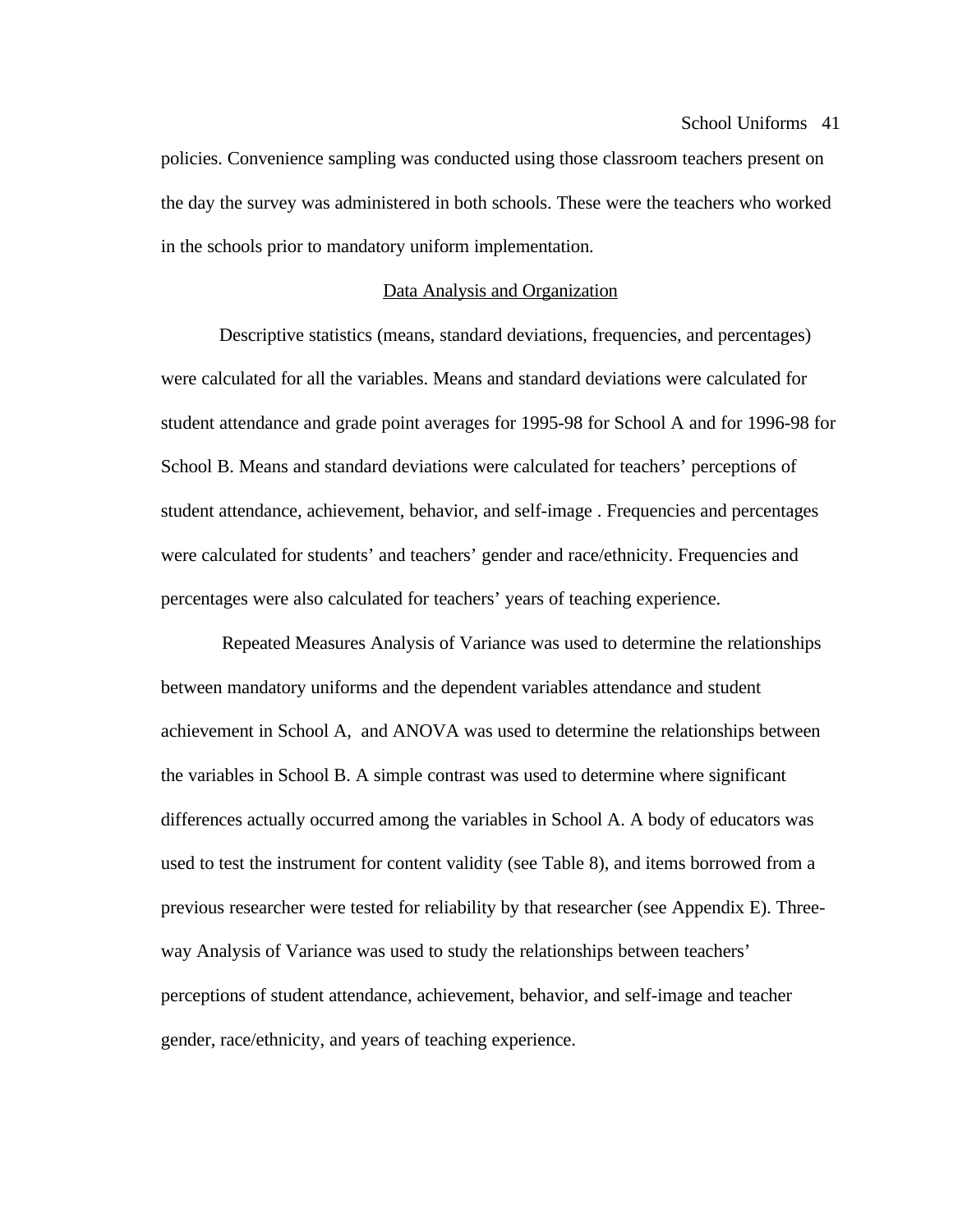# Questionnaire Items Selected After Content Validation

| Section 1: Perceptions of students' absence |                                                                   |  |  |  |  |  |  |
|---------------------------------------------|-------------------------------------------------------------------|--|--|--|--|--|--|
| Content                                     | Item stem                                                         |  |  |  |  |  |  |
| A                                           | 1. Students in school uniforms are absent from school more often. |  |  |  |  |  |  |
| B                                           | 2. Students in uniforms skip class less frequently.               |  |  |  |  |  |  |
| L                                           | 3. Students in uniform report to school everyday.                 |  |  |  |  |  |  |
| M                                           | 4. Students in uniform come to school on time.                    |  |  |  |  |  |  |
| V                                           | 5. Students in uniform are absent from class more frequently.     |  |  |  |  |  |  |

\_\_\_\_\_\_\_\_\_\_\_\_\_\_\_\_\_\_\_\_\_\_\_\_\_\_\_\_\_\_\_\_\_\_\_\_\_\_\_\_\_\_\_\_\_\_\_\_\_\_\_\_\_\_\_\_\_\_\_\_\_\_\_\_\_\_\_\_\_\_\_\_

\_\_\_\_\_\_\_\_\_\_\_\_\_\_\_\_\_\_\_\_\_\_\_\_\_\_\_\_\_\_\_\_\_\_\_\_\_\_\_\_\_\_\_\_\_\_\_\_\_\_\_\_\_\_\_\_\_\_\_\_\_\_\_\_\_\_\_\_\_\_\_\_

# Section 2: Perceptions of students' behavior

| <b>BB</b>    | 6. Students in uniform are more courteous toward their teachers.    |
|--------------|---------------------------------------------------------------------|
| <b>CC</b>    | 7. Students in uniform are more courteous to their peers.           |
| H            | 8. Students in uniform are more willing to follow directions.       |
| $\mathbf{I}$ | 9. Students in uniform relate well to their teacher.                |
| T            | 10. Students in uniform are more receptive to teachers' directions. |
| $\mathbf U$  | 11. Students in uniform talk back less often.                       |
| X            | 12. Students in uniform are more respectful.                        |
| Y            | 13. Students in uniform are willing to resolve conflicts without    |
|              | fighting.                                                           |

(table continues)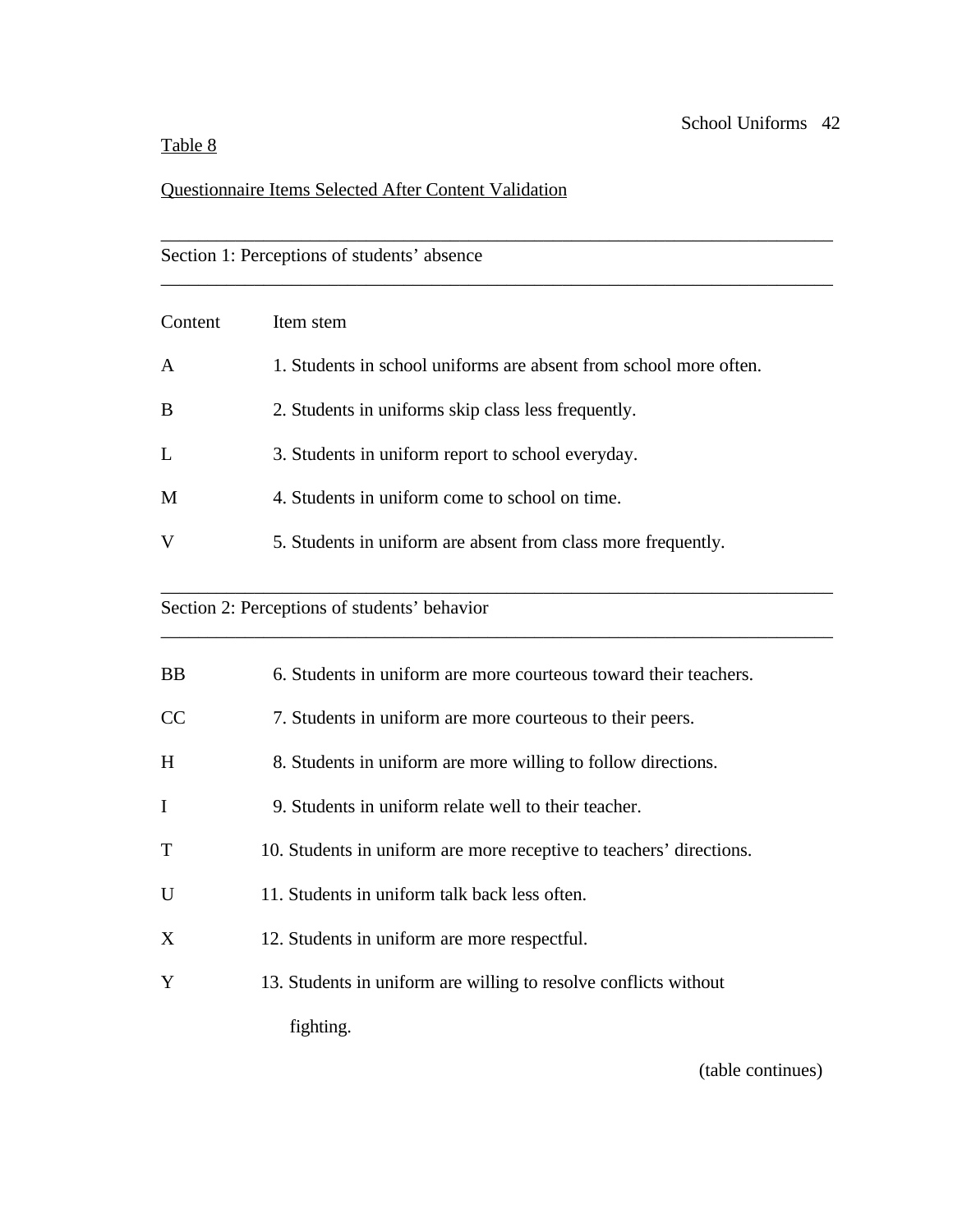## (Table 8 continued)

## Questionnaire Items Selected After Content Validation

DD 14. Students in uniform are less receptive to teachers' directions.

\_\_\_\_\_\_\_\_\_\_\_\_\_\_\_\_\_\_\_\_\_\_\_\_\_\_\_\_\_\_\_\_\_\_\_\_\_\_\_\_\_\_\_\_\_\_\_\_\_\_\_\_\_\_\_\_\_\_\_\_\_\_\_\_\_\_\_\_\_\_\_\_

# \_\_\_\_\_\_\_\_\_\_\_\_\_\_\_\_\_\_\_\_\_\_\_\_\_\_\_\_\_\_\_\_\_\_\_\_\_\_\_\_\_\_\_\_\_\_\_\_\_\_\_\_\_\_\_\_\_\_\_\_\_\_\_\_\_\_\_\_\_\_\_\_ Section 3: Perceptions of students' academic achievement \_\_\_\_\_\_\_\_\_\_\_\_\_\_\_\_\_\_\_\_\_\_\_\_\_\_\_\_\_\_\_\_\_\_\_\_\_\_\_\_\_\_\_\_\_\_\_\_\_\_\_\_\_\_\_\_\_\_\_\_\_\_\_\_\_\_\_\_\_\_\_\_ Content Item stem \*P 15. Students in uniforms are less serious about learning. D 16. Students in uniforms are more serious about learning. Q 17. Students in uniforms make higher grades in general. Z 18. Students in uniforms achieve higher grades on classroom assessments. C 19. Students in uniforms are more actively involved in the lesson. \*R 20. Students in uniforms complete class assignments more often. \_\_\_\_\_\_\_\_\_\_\_\_\_\_\_\_\_\_\_\_\_\_\_\_\_\_\_\_\_\_\_\_\_\_\_\_\_\_\_\_\_\_\_\_\_\_\_\_\_\_\_\_\_\_\_\_\_\_\_\_\_\_\_\_\_\_\_\_\_\_\_\_

\_\_\_\_\_\_\_\_\_\_\_\_\_\_\_\_\_\_\_\_\_\_\_\_\_\_\_\_\_\_\_\_\_\_\_\_\_\_\_\_\_\_\_\_\_\_\_\_\_\_\_\_\_\_\_\_\_\_\_\_\_\_\_\_\_\_\_\_\_\_\_\_

# Section 4: Perceptions of students' self-image

|   | 21. Students in uniforms take pride in the way they look.    |
|---|--------------------------------------------------------------|
| K | 22. Students in uniforms compete less for designer clothes.  |
| O | 23. Students in uniform come to class well groomed.          |
| S | 24. Students in uniforms have sufficient choices of clothes. |
| W | 25. Students in uniforms have higher self-esteem.            |

(table continues)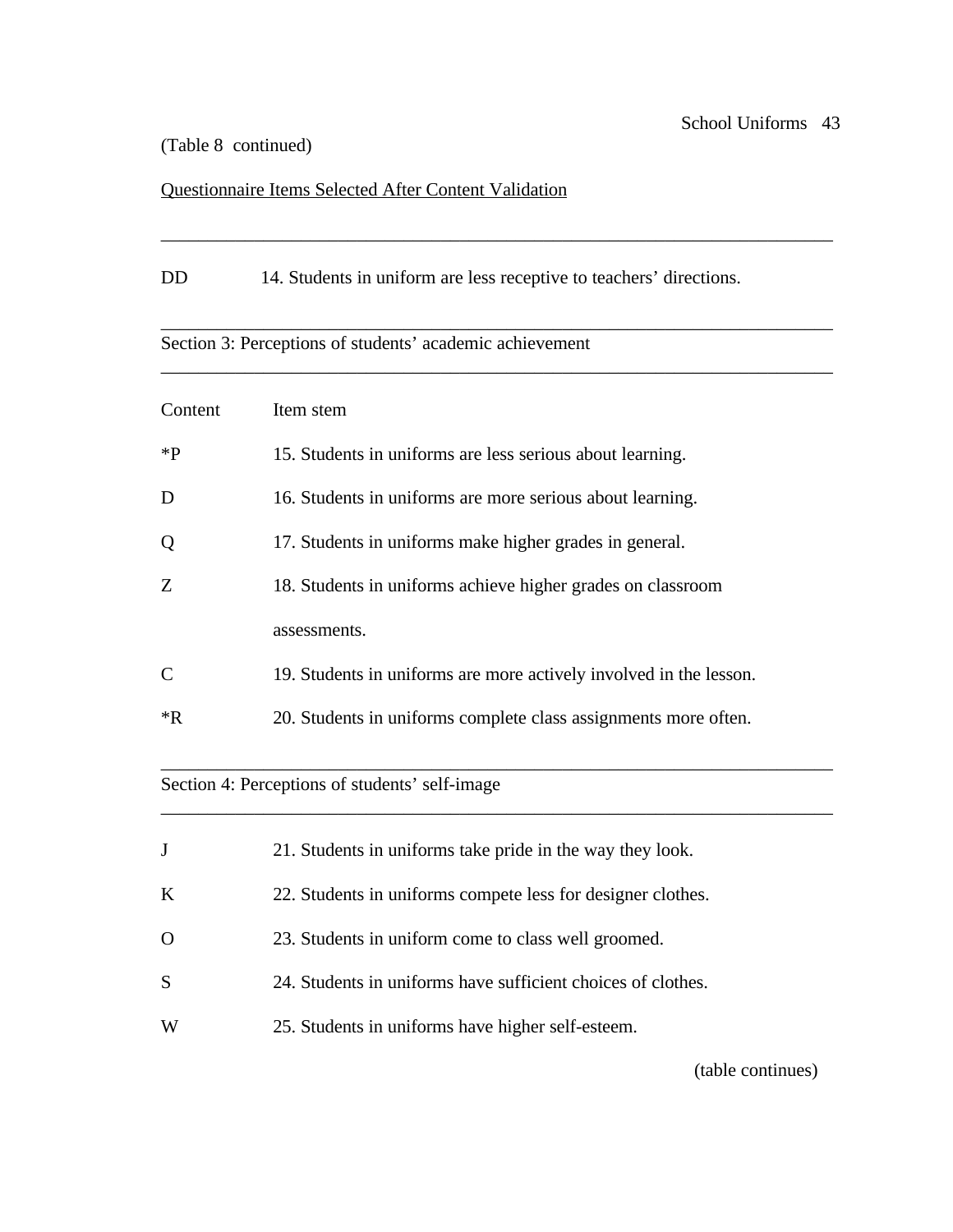(Table 8 continued)

## Questionnaire Items Selected After Content Validation

AA 26. Students in uniforms feel good about their appearance.

- \*GG 27. Students in uniforms compete more for designer clothes.
- \*EE 28. Students in uniforms feel they are denied their rights to freedom

\_\_\_\_\_\_\_\_\_\_\_\_\_\_\_\_\_\_\_\_\_\_\_\_\_\_\_\_\_\_\_\_\_\_\_\_\_\_\_\_\_\_\_\_\_\_\_\_\_\_\_\_\_\_\_\_\_\_\_\_\_\_\_\_\_\_\_\_\_\_\_\_

\_\_\_\_\_\_\_\_\_\_\_\_\_\_\_\_\_\_\_\_\_\_\_\_\_\_\_\_\_\_\_\_\_\_\_\_\_\_\_\_\_\_\_\_\_\_\_\_\_\_\_\_\_\_\_\_\_\_\_\_\_\_\_\_\_\_\_\_\_\_\_\_

of expression.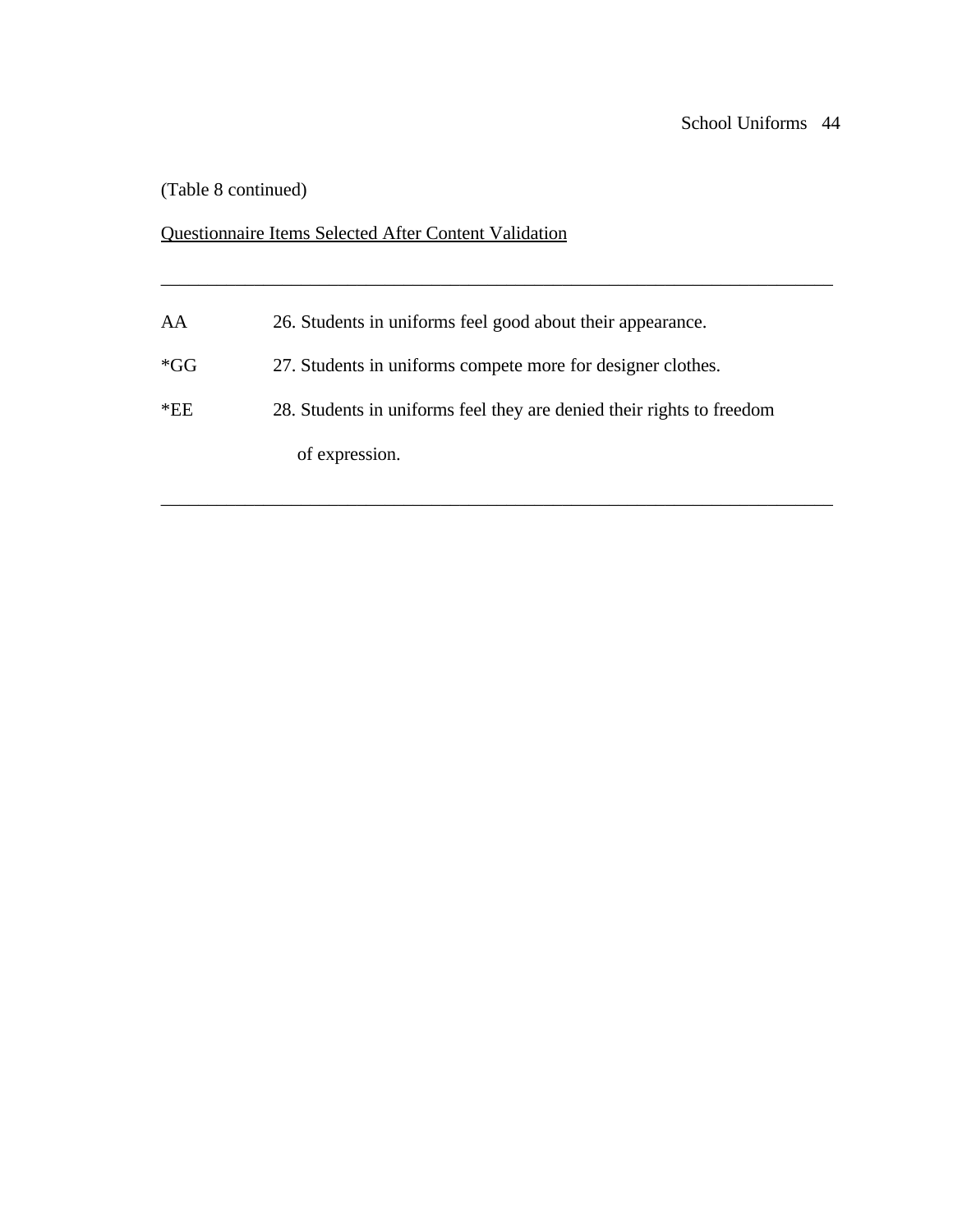The overall research question was: What is the impact of mandatory uniform dress code policies on student attendance, student achievement, and teachers' perceptions of classroom environment?

### Research Questions

The six major research questions addressed in this study were the following: (1) Is there a change in student attendance with respect to race/ethnicity and gender after the implementation of a mandatory uniform dress code policy in School A?

(2) Is there a change in student attendance with respect to race/ethnicity and gender after the implementation of a mandatory uniform dress code policy in School B?

(3) Is there a change in student achievement as measured by grade point average with respect to race/ethnicity and gender after the implementation of a mandatory uniform dress code policy in School A?

(4) Is there a change in student achievement as measured by grade point average with respect to race/ethnicity and gender after the implementation of a mandatory uniform dress code policy in School B?

(5) Are there differences among race, gender, and years of teaching experience with respect to teachers' perceptions of the impact of school uniforms on classroom environment in School A?

(6) Are there differences among race, gender, and years of teaching experience with respect to teachers' perceptions of the impact of school uniforms on classroom environment in School B?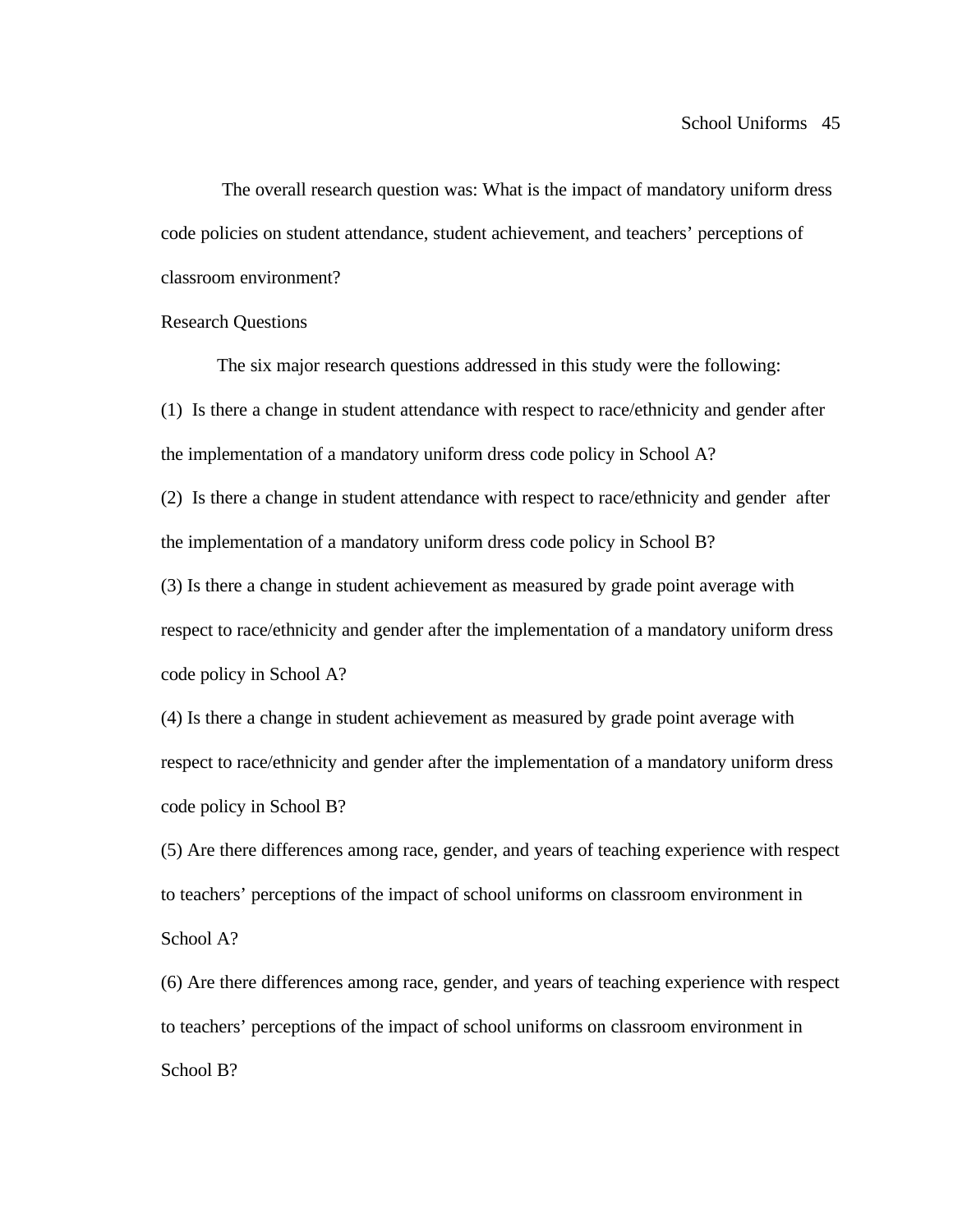#### CHAPTER IV

## FINDINGS AND DISCUSSION

The purpose of this study was to examine the impact of mandatory uniform dress code policies on student attendance, student achievement, and teachers' perceptions of classroom environment in two middle schools. The findings that resulted from the statistical analyses of the data using Statistical Package for Social Sciences (SPSS, 1995) are included in this chapter. Repeated Measures Analysis of Variance was used in School A and ANOVA was used in School B to determine if there would be significant relationships among the variables of gender, race, and time with respect to student attendance (days absent) and student achievement (grade point average). Three-way ANOVA was used determine if there would be significant relationships among gender, race/ethnicity, and years of teaching experience with respect to teachers' perceptions of classroom environment after a change to uniform styles of dress. Results of the data analyses were organized around six major research questions:

(1) Is there a change in student attendance with respect to race/ethnicity and gender after the implementation of a mandatory uniform dress code policy in School A?

(2) Is there a change in student attendance with respect to race/ethnicity and gender after the implementation of a mandatory uniform dress code policy in School B?

(3) Is there a change in student achievement as measured by grade point average with respect to race/ethnicity and gender after the implementation of a mandatory uniform dress code policy in School A?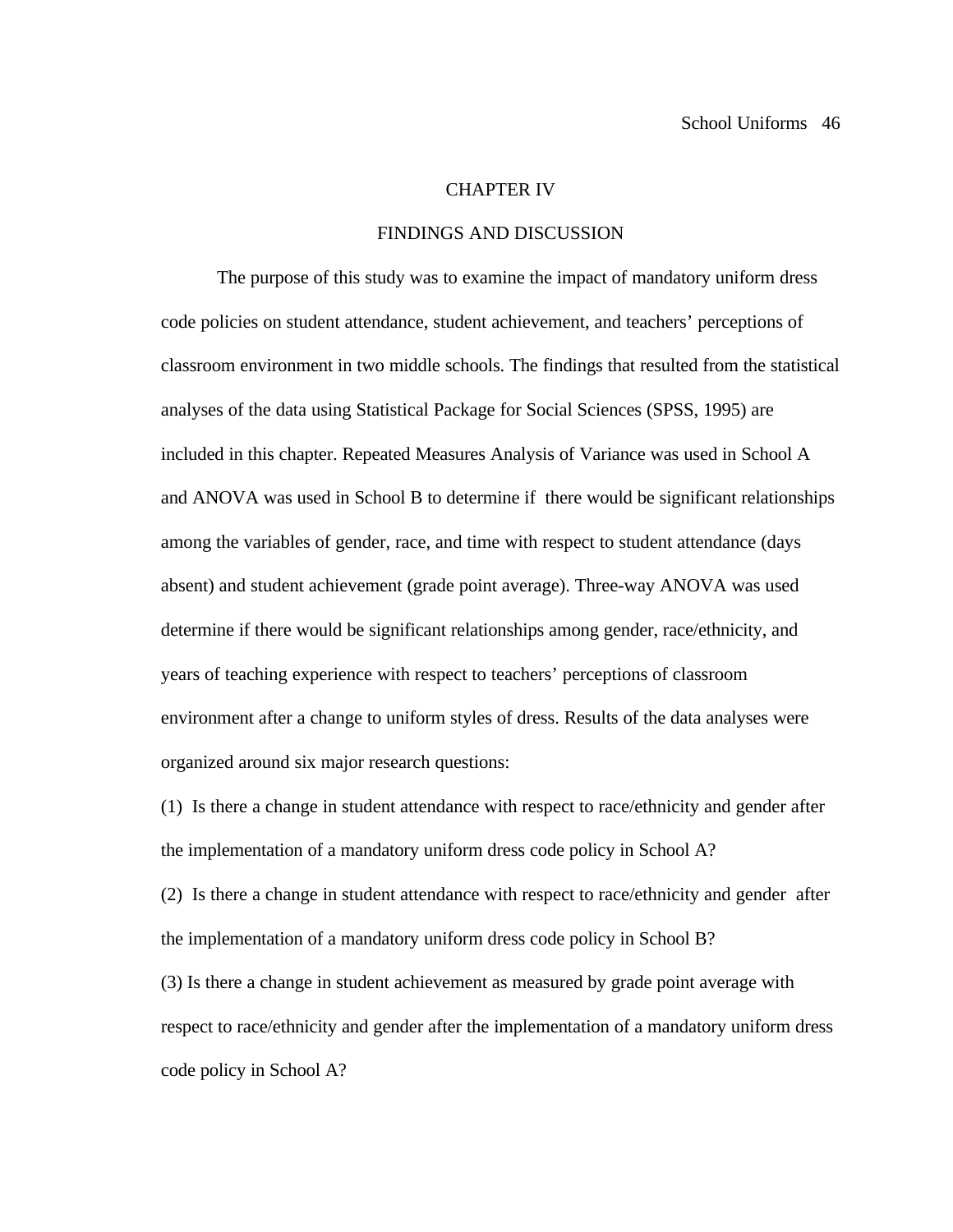# (4) Is there a change in student achievement as measured by grade point average with respect to race/ethnicity and gender after the implementation of a mandatory uniform dress code policy in School B?

(5) Are there differences among race, gender, and years of teaching experience with respect to teachers' perceptions of the impact of school uniforms on classroom environment in School A?

(6) Are there differences among race, gender, and years of teaching experience with respect to teachers' perceptions of the impact of school uniforms on classroom environment in School B?

## Attendance for School A

The first question regarding the attendance patterns for students in school A after the implementation of a mandatory dress code policy was analyzed by examining school report cards to determine the total number of days absent per student for one year prior to uniform implementation, the base line year (1995-96), and the total number of days absent per student for two consecutive years after uniform implementation. Descriptive statistics were used to calculate the Mean Daily Attendance based on the number of days absent and the Standard Deviations for three consecutive years. The number of days absent was used rather than the days present because schools in the district and the State are graded with annual report cards in the Outcome Accountability Project by the number and percentage of students who miss 10 or more days out of the school year (Virginia Department of Education, 1997). There were inconsistent differences between gender and race/ethnicity with respect to average daily absence, and there was a wide range of variability in the total

#### School Uniforms 47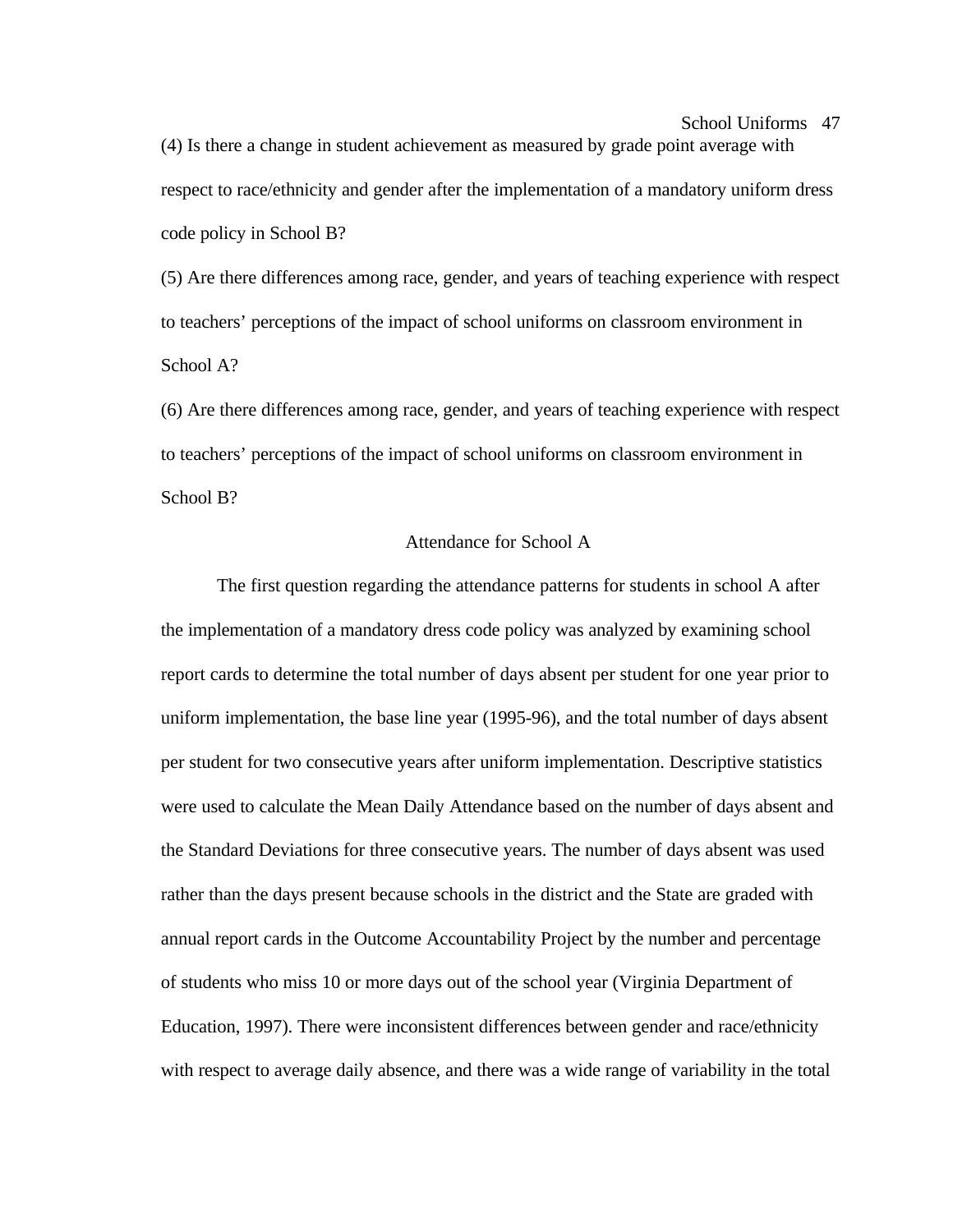number of days absent per student. Some students in the sample of Black males were absent 0 days while there were other students in the sample who wee absent a total of 78 days during the baseline year, 1995-96. The mean absence for Black males was 11.97 with a standard deviation of 14.27 for 1995-96 (see Table 9). The mean daily absence for Black males showed a significant decline for the first year with uniforms (1996-97), but the absences rose again for the second year with uniforms (1997-98). The Hawthorne effect or the novelty of wearing uniforms may have been a factor in the decline of absences for Black male students during the first year with uniforms, but the significant increase in the number of days absent cannot actually be explained. Another study should be done to see if there is a trend and if theat trend differs by race/ethnicity and gender.

The mean absences for Black females showed a significant increase for both the first and second year with uniforms in School A. The trend for students in the sample is similar to trends for Black females in the school which is a higher number of days absent for Black females as they progress through the upper grades in school. Students in this sample and in the school's population are older and absent more frequently as a result of teenage pregnancies that are more likely to occur in the upper grades. The mean absences for the 60 Black students in the sample decreased for the first year with uniforms primarily as a result of the large decline in absences for Black students during the first year with uniforms in School A (see Table 10).

The mean absences for White male students showed a slight decline for the first year with uniforms, but absences showed a significant increase for the second year with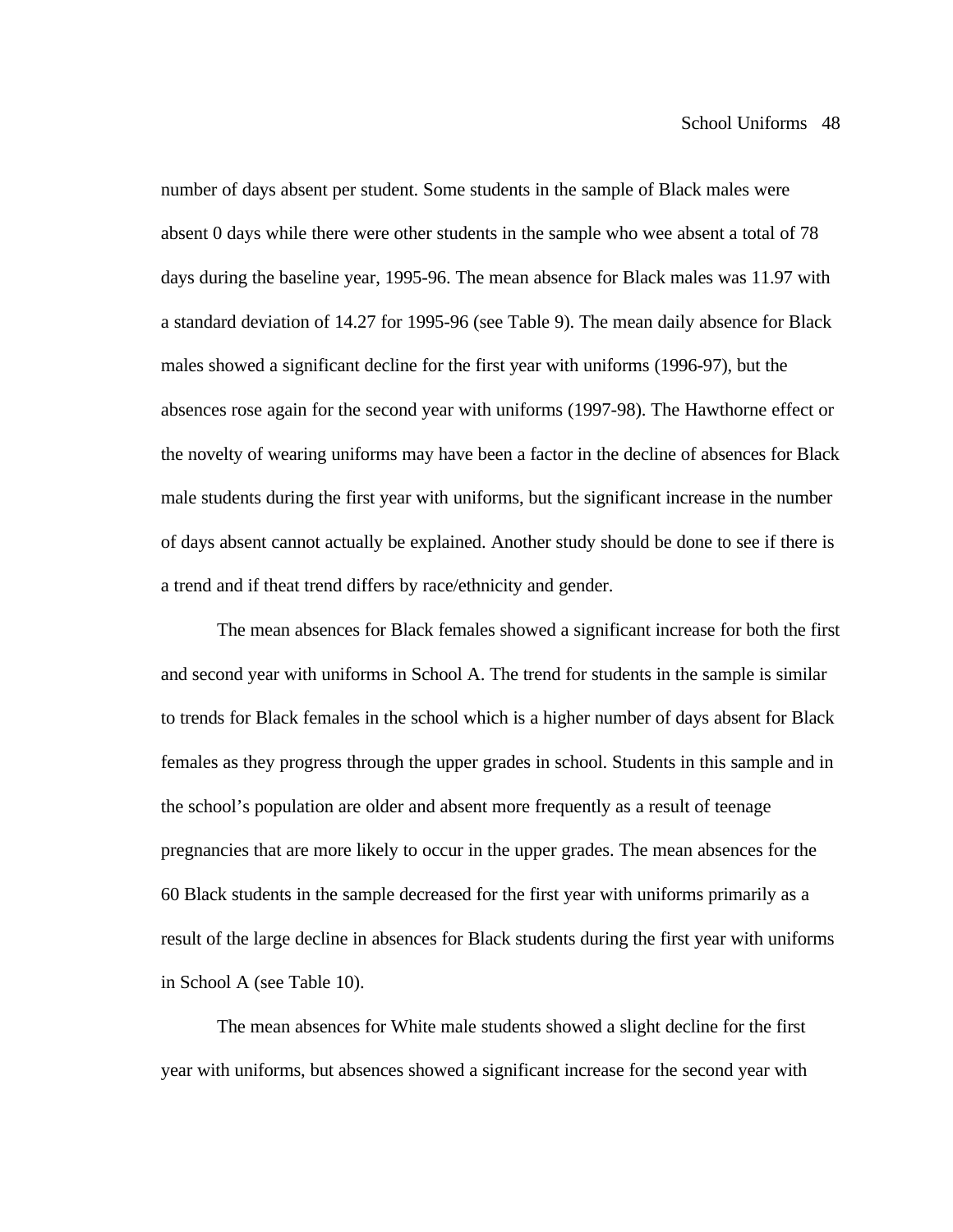|  | Mean Daily Absence by Race, Gender, and Year for School A ( $N = 120$ ) |  |  |  |  |
|--|-------------------------------------------------------------------------|--|--|--|--|
|  |                                                                         |  |  |  |  |

| Race/Ethnicity | Gender | $\underline{n}$ | 95-96                    |      | $*96-97$        |      | $*97-98$                 |       |
|----------------|--------|-----------------|--------------------------|------|-----------------|------|--------------------------|-------|
|                |        |                 | $\underline{\mathbf{M}}$ | SD   | $\underline{M}$ | SD   | $\underline{\mathbf{M}}$ | SD    |
| <b>Black</b>   | Male   | 30              | 11.79 14.27              |      | 7.97            | 8.84 | 12.03                    | 12.92 |
|                | Female | 30              | 5.50                     | 5.38 | 7.07            | 9.32 | 13.73                    | 18.34 |
| White          | Male   | 30              | 6.63                     | 9.74 | 6.33            | 7.71 | 11.83                    | 18.98 |
|                | Female | 30              | 5.43                     | 5.76 | 4.02            | 5.75 | 8.53                     | 9.48  |
| Total          |        | 120             | 7.30                     | 9.68 | 6.34            | 8.06 | 11.53                    | 15.38 |

\* Uniforms worn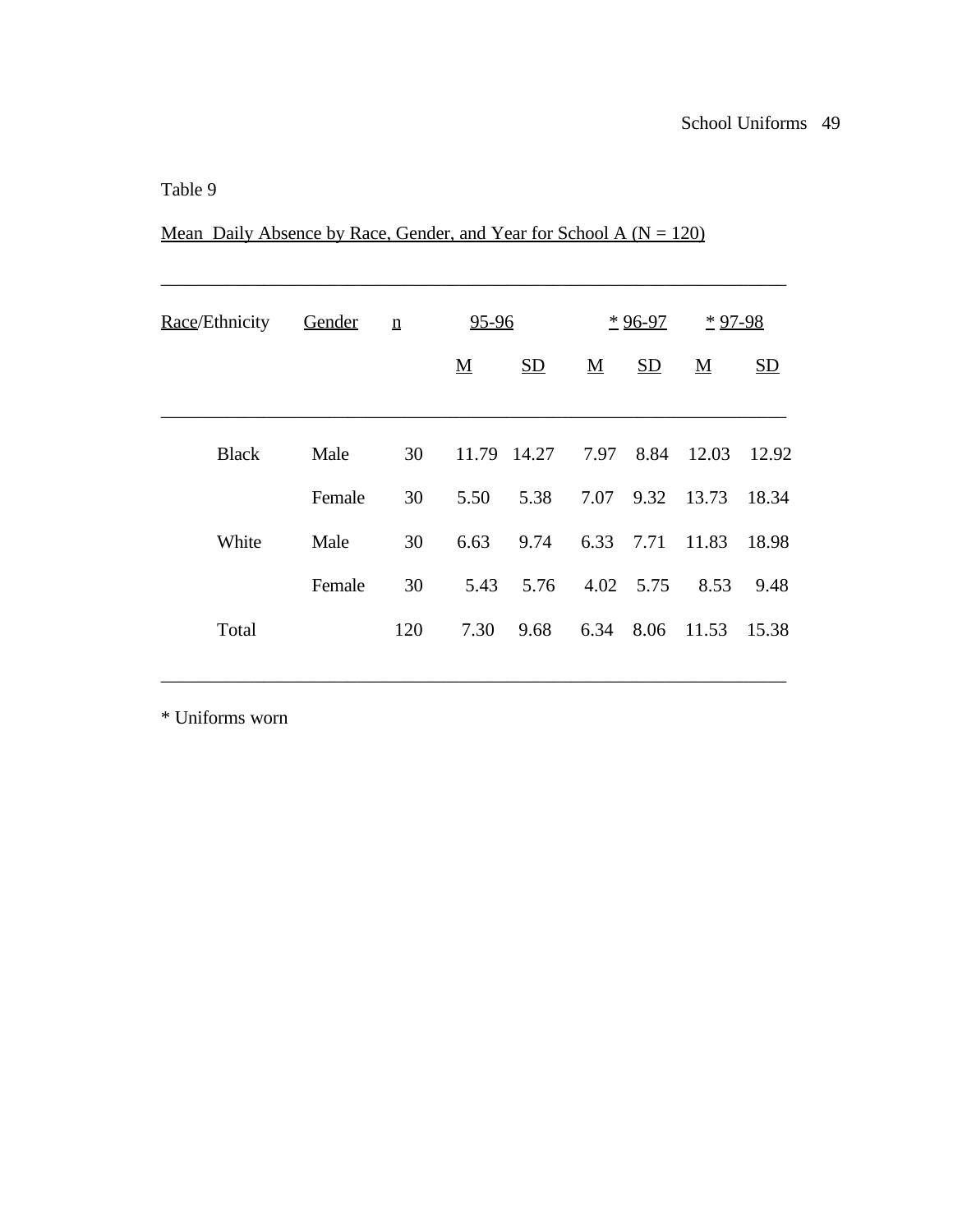Mean Daily Absence by Race/Ethnicity, Gender, and Year of Attendance for School A (N  $\equiv$  120)

| Race/ethnicity | $\mathbf N$ | 1995-96         | $*1996-97$                     | $*1997-98$                     |
|----------------|-------------|-----------------|--------------------------------|--------------------------------|
|                |             | SD<br>${\bf M}$ | SD<br>$\underline{\mathbf{M}}$ | SD<br>$\underline{\mathbf{M}}$ |
| <b>Black</b>   | 60          | 8.68 11.01      | 8.95<br>7.55                   | 12.90<br>15.66                 |
| White          | 60          | 6.03<br>7.96    | 6.88<br>5.18                   | 10.98 14.97                    |
| Total          | 120         | 7.36<br>9.66    | 8.04<br>6.37                   | 11.54 15.32                    |
| Gender         |             |                 |                                |                                |
| Male           | 60          | 9.25 12.26      | 7.18<br>8.22                   | 11.95 16.01                    |
| Female         | 60          | 5.47<br>5.52    | 5.55<br>7.83                   | 11.13 14.71                    |
| Total          | 120         | 7.36<br>9.66    | 8.04<br>6.37                   | 11.54 15.32                    |
|                |             |                 |                                |                                |

\* Uniforms worn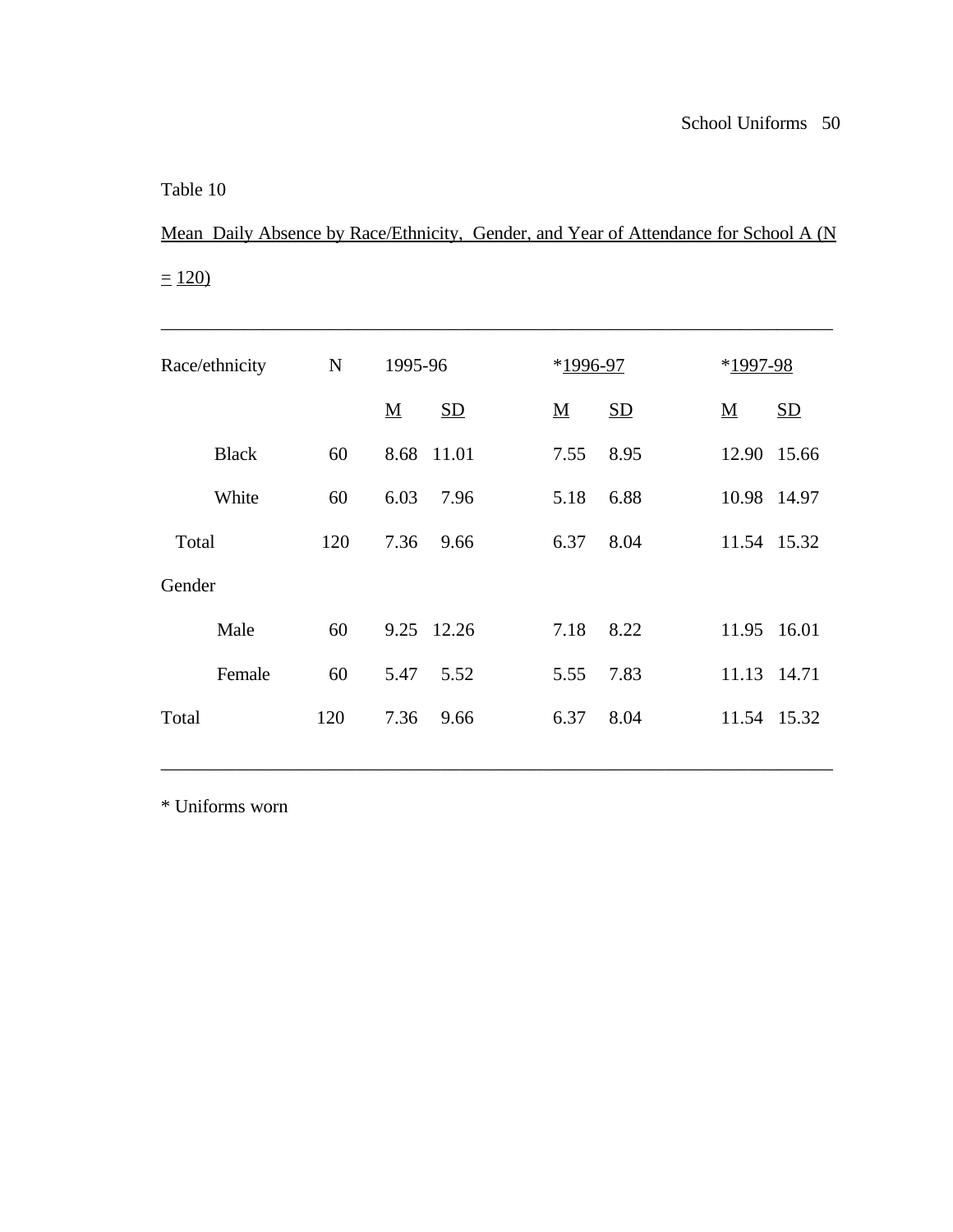uniforms. There was a high degree of variability in the number of days absent for White males during the 1997-98 school year with some students missing up to 88 days. This large variability is indicated by the large standard deviations  $(M=11.83, SD=18.34)$ . The trend for students in the sample is consistent with the trend for the White male student population in the school which experiences a higher number of days absent as the students progress through the upper grades. Students in the eighth grade are more likely to be truant from school and to drop out in the eighth grade rather than in the sixth or seventh (Virginia Department of Education, 1997).

The mean absences for White female students showed a significant decline for the first year with uniforms, but the absences increased significantly during the second year with uniforms. This pattern is similar to the pattern for Black males and White males. The novelty of wearing uniforms may have had an impact on the days absent for White females, but the significant increase for the second year cannot be explained. The pattern for the sample is consistent with the trend in the school, which is an increase in the number of absences for female students during the eighth grade year. The increase in absences during the eighth grade year may have been impacted by teenage pregnancies and more suspensions.

There were inconsistent differences between gender and race/ethnicity with respect to attendance after collapsing across time for students in School A after the implementation of mandatory uniform dress code policies. The mean absences for Black males, White males, and White females showed a decline after the first year with uniforms, but an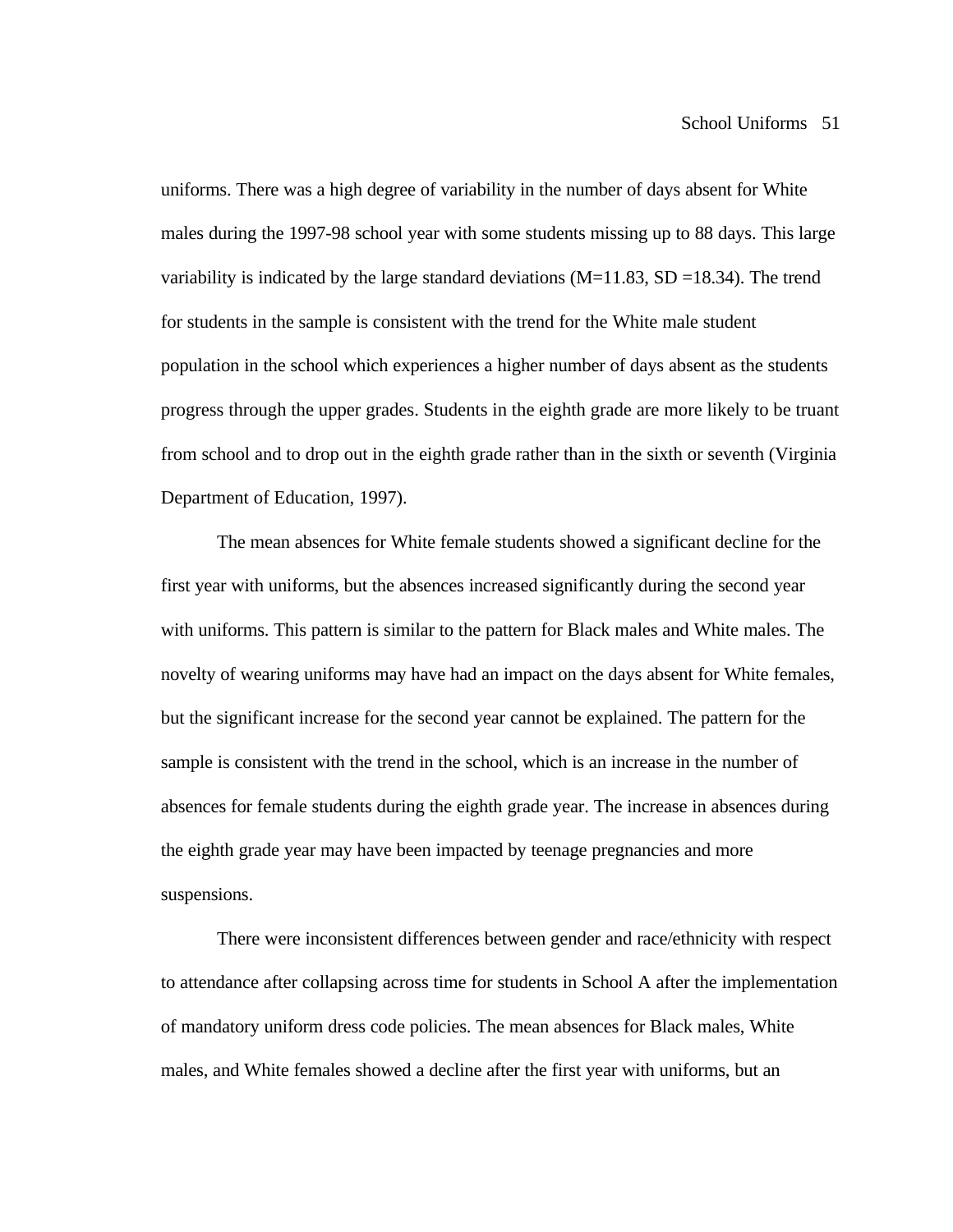increase after the second year. The mean score for absences for Black females showed a significant increase for both years, which is a significantly negative impact that cannot be explained except for the consistency with absentee trends for the school's Black female population. The mean absences for male students were higher than the mean absences for female students, and this is also a trend for the population of the school as students progress the upper grades. Black students and male students were absent more frequently for each of the three years in the study. The grand mean score for daily absence for all students in the sample was 7.34 with a standard deviation of 9.68 for 1995-96, the baseline year, Between 1995-96 and 1996-97, there was an overall decline in the number of absences, but there was a significant increase overall for the 1997-98 school year.

Repeated measures Analysis of Variance was used to determine if there were differences between race/ethnicity and gender with respect to attendance after the implementation of a mandatory uniform dress code policy in School A. The ANOVA revealed a significant difference over time between the baseline year and the first year with uniforms (see Table 11). A simple contrast was also employed to determine where significant differences occurred between the subjects with respect to attendance. Transformed Variable 1 compared the number of days absent from 1995-96 to the days absent for 1996-97 while Transformed Variable 2 compared the number of days absent from 1995-96 to the days absent for 1997-98. Using a simple contrast also revealed a significant difference between race/ethnicity and gender over time with respect to attendance with a confidence level of .05 (see Table l2).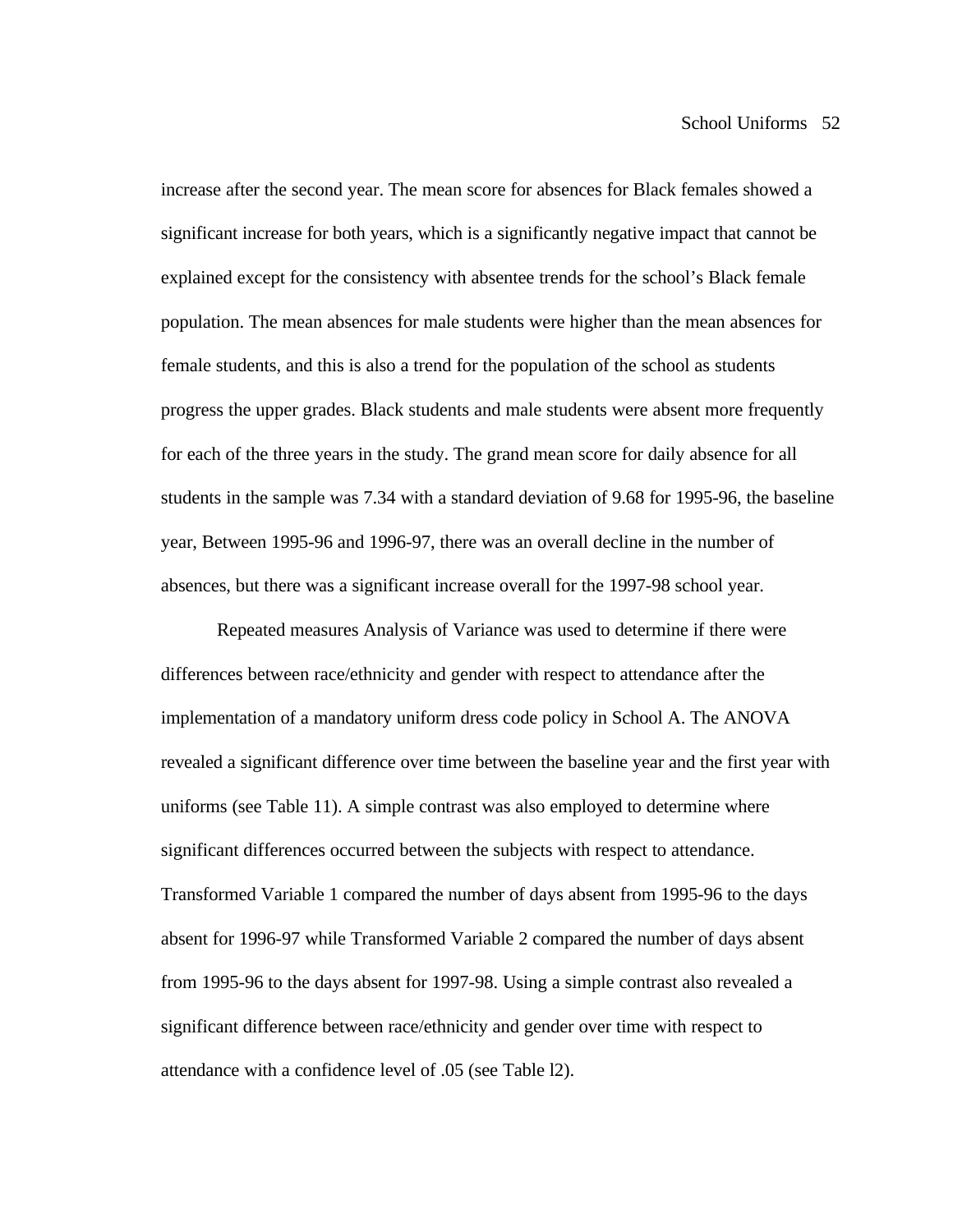| <b>Source</b>       | <b>SS</b> | df             | $\underline{\mathbf{M}}\underline{\mathbf{S}}$ | ${\bf F}$ | $\mathbf{p}$ |
|---------------------|-----------|----------------|------------------------------------------------|-----------|--------------|
| Between - Groups    |           |                |                                                |           |              |
| Race                | .11       | $\mathbf{1}$   | .11                                            | .01       | .97          |
| Gender              | 129.07    | $\mathbf{1}$   | 129.07                                         | .14       | .71          |
| Race x Gender 10.40 |           | $\mathbf{1}$   | 10.40                                          | 1.18      | .28          |
| Error               | 12615.10  |                |                                                |           |              |
| Within - Groups     |           |                |                                                |           |              |
| Time                | 1046.12   | $\blacksquare$ | 1046.20                                        | 9.54      | $.03*$       |
| Time x Race         | 2.08      | $\mathbf{1}$   | 2.08                                           | .03       | .86          |
| Time x Race x       |           |                |                                                |           |              |
| Gender              | 10.40     | $\overline{2}$ | 10.40                                          | .14       | .71          |
| <b>Total Error</b>  | 8585.82   |                |                                                |           |              |
|                     |           |                |                                                |           |              |

\_\_\_\_\_\_\_\_\_\_\_\_\_\_\_\_\_\_\_\_\_\_\_\_\_\_\_\_\_\_\_\_\_\_\_\_\_\_\_\_\_\_\_\_\_\_\_\_\_\_\_\_\_\_\_\_\_\_\_\_\_\_\_\_\_\_\_\_\_\_\_\_

# through 1997-98 Based on Race/Ethnicity and Gender for School A ( $N = 120$ )

Summary of Analysis of Variance with Repeated Measures of Attendance from 1995-96

 $p \le .05$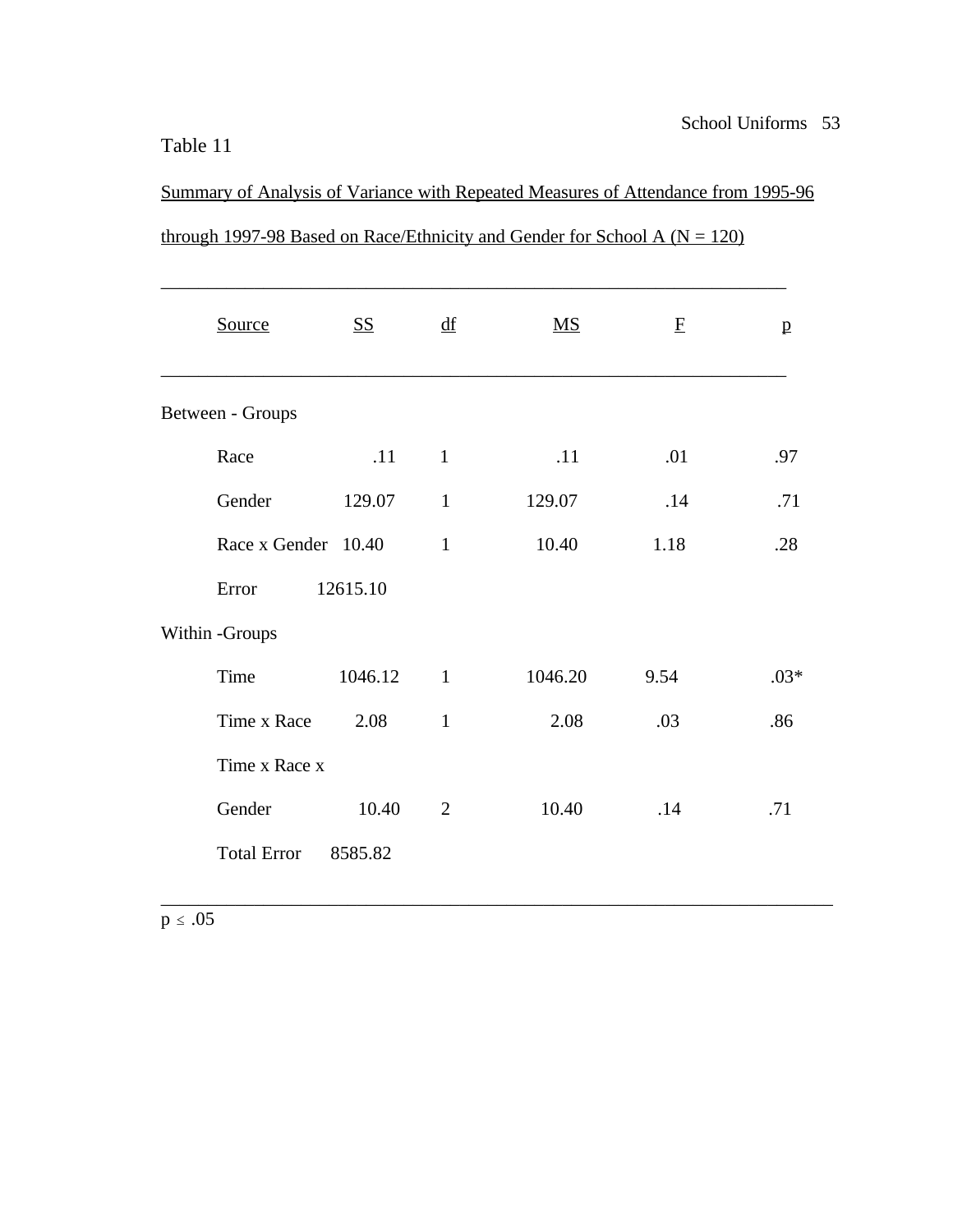Tests of Within Subjects using a Simple Contrast for Attendance on School A ( $N = 120$ )

| Source                        | Transformed SS<br><b>Variable</b> |         | df             | MS      | $\mathbf{F}$ | $\mathbf{p}$ |
|-------------------------------|-----------------------------------|---------|----------------|---------|--------------|--------------|
| Attendance                    | Attendance 1                      | 1046.20 | $\mathbf{1}$   | 1046.20 | 9.54         | $.03*$       |
|                               | Attendance 2                      | 755.88  | $\mathbf{1}$   | 755.88  | 10.12        | $.02*$       |
| Attendance x<br>Gender        | Attendance 1                      | 129.07  | $\mathbf{1}$   | 129.07  | 1.18         | .28          |
|                               | Attendance 2                      | 9.01    | $\mathbf{1}$   | 9.01    | .12          | .73          |
| Attendance x                  | Attendance 1                      | .11     | $\mathbf{1}$   | .11     | .001         | .97          |
| Race/Ethnicity                | Attendance 2                      | 2.08    | $\mathbf{1}$   | 2.08    | .028         | .87          |
| Attendance x<br>Gender x Race | Attendance 1                      | 378.66  | $\mathbf{1}$   | 378.66  | 3.45         | .07          |
|                               | Attendance 2                      | 10.40   | $\overline{2}$ | 10.40   | .14          | .70          |
| Error<br>(Attendance)         | Attendance 1 12615.1              |         | 115            | 109.70  |              |              |
|                               | Attendance 2 8585.82              |         | 115            | 74.65   |              |              |

## $p \le .05$

Note: A simple contrast was employed to determine where significance lay for within subjects. Transformed Variable 1 for attendance compared 1995-96 to 1996-97, and Transformed Variable 2 for attendance compared 1997-98 to 1995-96.

\_\_\_\_\_\_\_\_\_\_\_\_\_\_\_\_\_\_\_\_\_\_\_\_\_\_\_\_\_\_\_\_\_\_\_\_\_\_\_\_\_\_\_\_\_\_\_\_\_\_\_\_\_\_\_\_\_\_\_\_\_\_\_\_\_\_\_\_\_\_\_\_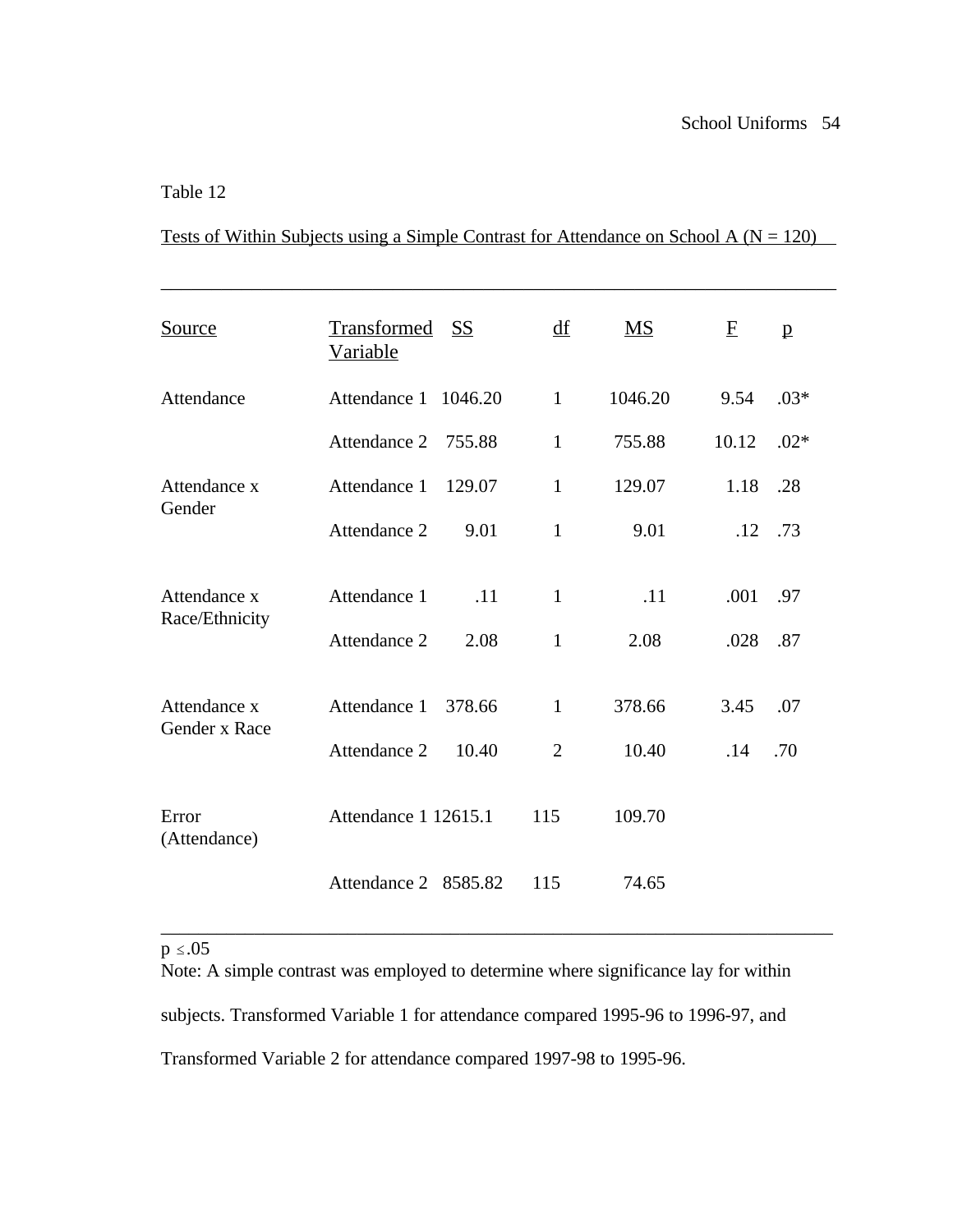There was a slight increase in the attendance rates for Black males, White males, and White females during the first year after uniform implementation which may have resulted from the Hawthorne effect. Absences for Black females increased both years after uniform implementation. The novelty of wearing uniforms may have positively impacted the attendance patterns for three of the groups during the first year of wearing uniforms, but other variables may have also had an impact on the lack of consistency and the overall increase in absences during the second year. Another study should be done on School A to determine if there is a trend in the attendance patterns.

### Attendance for School B

The second question regarding the attendance patterns for students in School B after the implementation of a mandatory uniform dress code policy was analyzed by examining report cards to determine the total number of days absent per student for one year prior to uniform implementation, the base line year (1996-97), and the total number of days absent per student for one year after uniform implementation (see Table 13). Descriptive statistics were used to calculate the Mean Daily Attendance (based on the number of days absent) and the Standard Deviation for two consecutive years by gender and race. The mean absences decreased for Black males and White males for the first and only year with school uniforms (1997-98). The mean score for daily absence for the base line year, 1996-97, for male students was  $11.94$  (SD = 12.06) and 7.55 (SD = 6.57) for female students (see Table 13). The mean absences also decreased for White females during the first year with uniforms in School B, but the absences showed a significant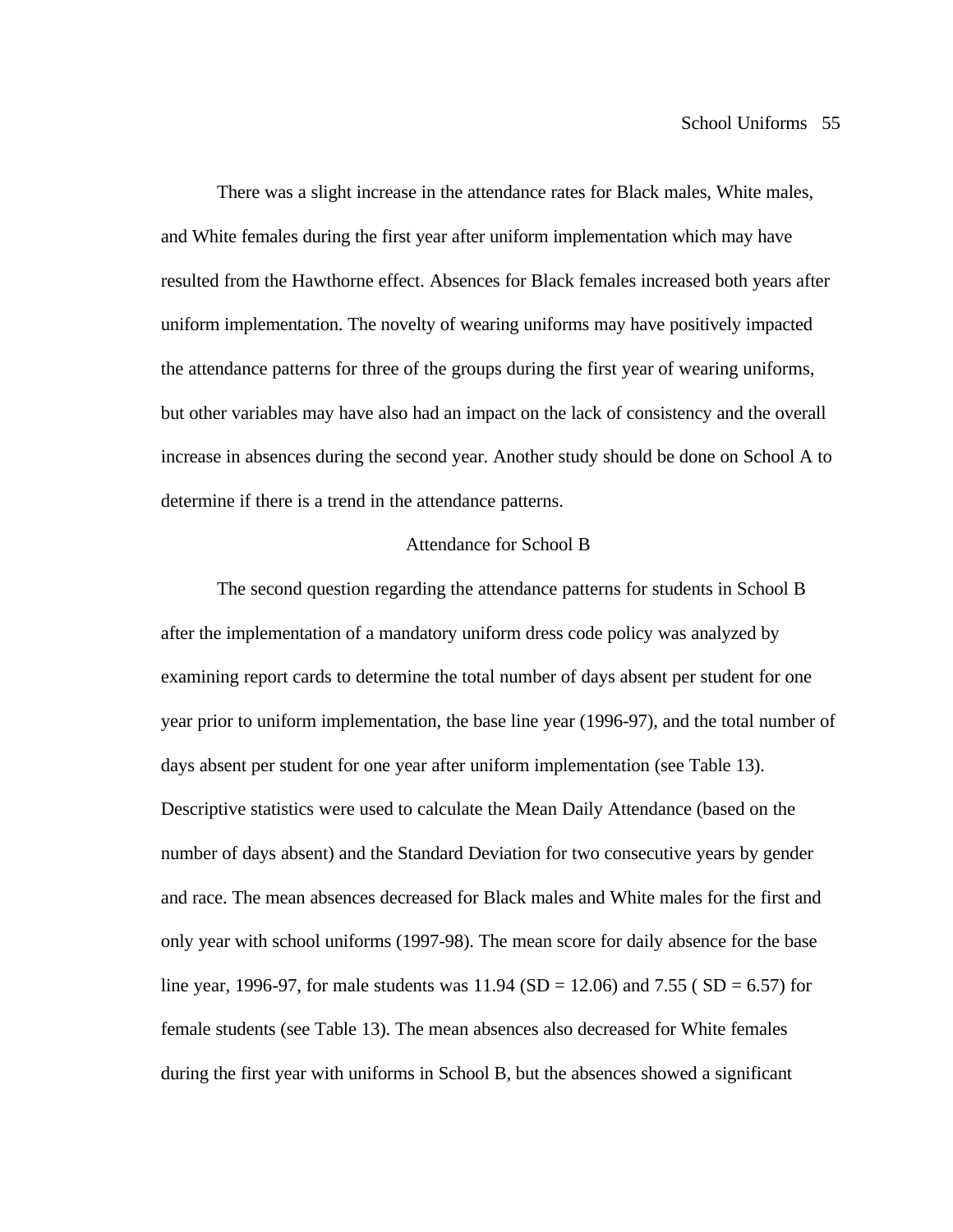Mean Daily Absence by Race/Ethnicity, Gender, and Year of Attendance for School B (N  $=129$ )

| Race/Ethnicity | Gender       | $\overline{\mathbf{N}}$ | 1996-97                  |       | *1997-98                       |
|----------------|--------------|-------------------------|--------------------------|-------|--------------------------------|
|                |              |                         | $\underline{\mathbf{M}}$ | SD    | SD<br>$\underline{\mathbf{M}}$ |
| <b>Black</b>   | Male         | 45                      | 12.96                    | 13.63 | 10.38<br>12.11                 |
|                | Female       | 45                      | 7.07                     | 6.74  | 7.64<br>6.38                   |
|                | <b>Black</b> | 90                      | 10.01                    | 11.09 | 9.01<br>9.72                   |
| White          | Male         | 19                      | 9.53                     | 6.80  | 8.21<br>5.14                   |
|                | Female       | 20                      | 8.65                     | 6.19  | 7.04<br>6.40                   |
|                | White        | 39                      | 9.08                     | 6.43  | 7.61<br>5.78                   |
| Total          |              | 129                     | 9.73                     | 9.90  | 8.59<br>8.72                   |
|                |              |                         |                          |       |                                |

\*Uniforms worn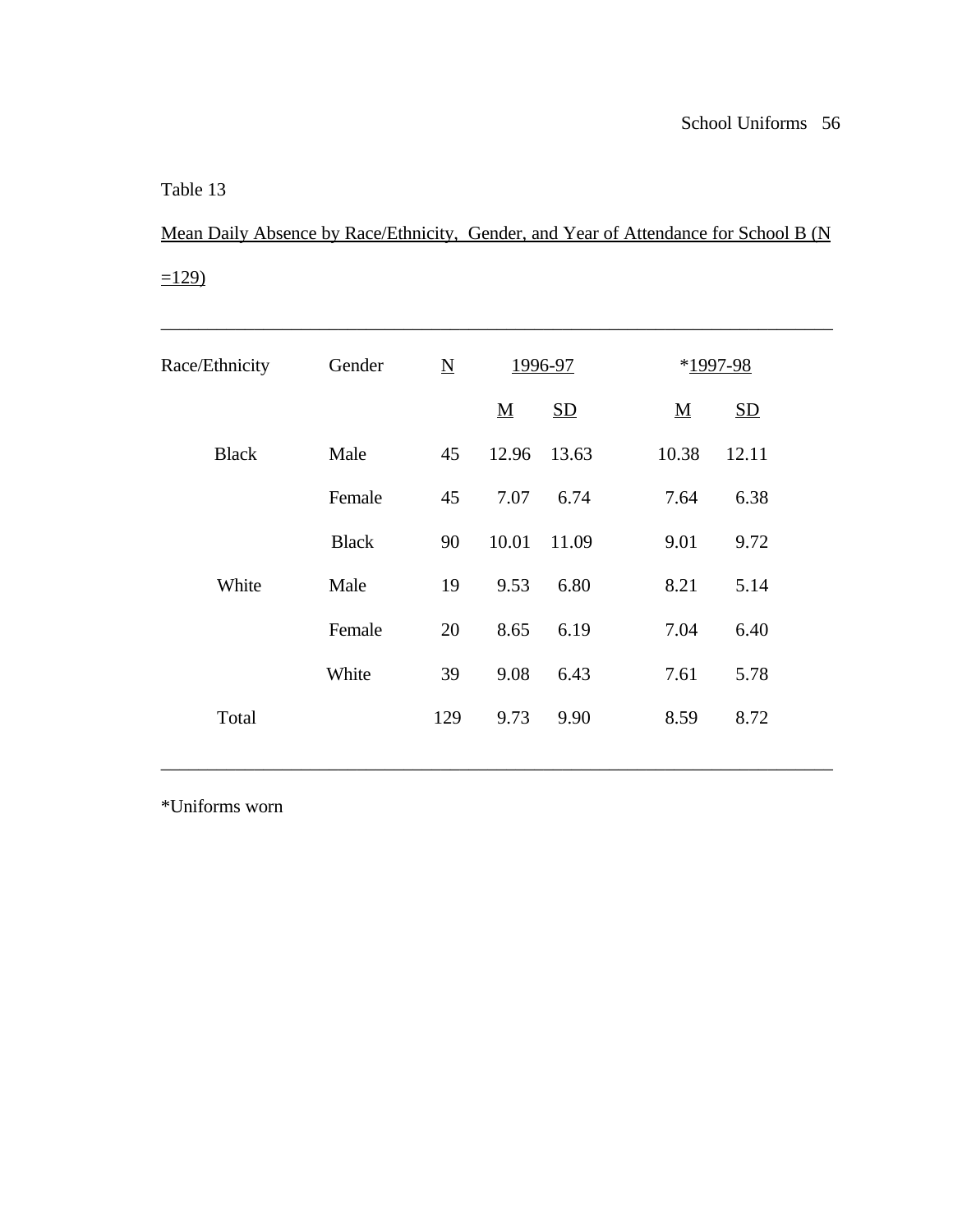increased for Black females. The increase in mean absences for Black females in School B is consistent with attendance patterns after the first year with uniforms in School A. The mean score for days absent was higher for males than for females, and the mean score for days absent was higher for Black students than for White students during the first year with uniforms (see Table 13). The mean score for days absent for 1996-97 for Black students was  $10.01$  ( SD = 11.09) while the mean score for White students was  $9.08$  ( SD = 6.43) for the base line year. The mean score for days absent for male students during the first year of uniforms (1997-98) was  $9.7$  (SD = 7.46) while the mean score for female students was  $7.46$  (SD = 6.34).

 The mean days absent for Black students during the uniform year was higher than the mean score for White students, and Black males had the highest mean for days absent during both years. This pattern is consistent with the pattern of the general population of the school. There was a decline in the means scores for days absent for all of the groups with the exception of the Black female, during the first year with uniforms in School B. This pattern is consistent with the pattern in School A for its first year with uniforms.

 Analysis of Variance was used to determine if there were differences between the variables of race/ethnicity and gender with respect to attendance for students in School B after the implementation of mandatory uniform dress code policies (see Table 14). The ANOVA source table with an alpha level of .05 revealed a significant difference between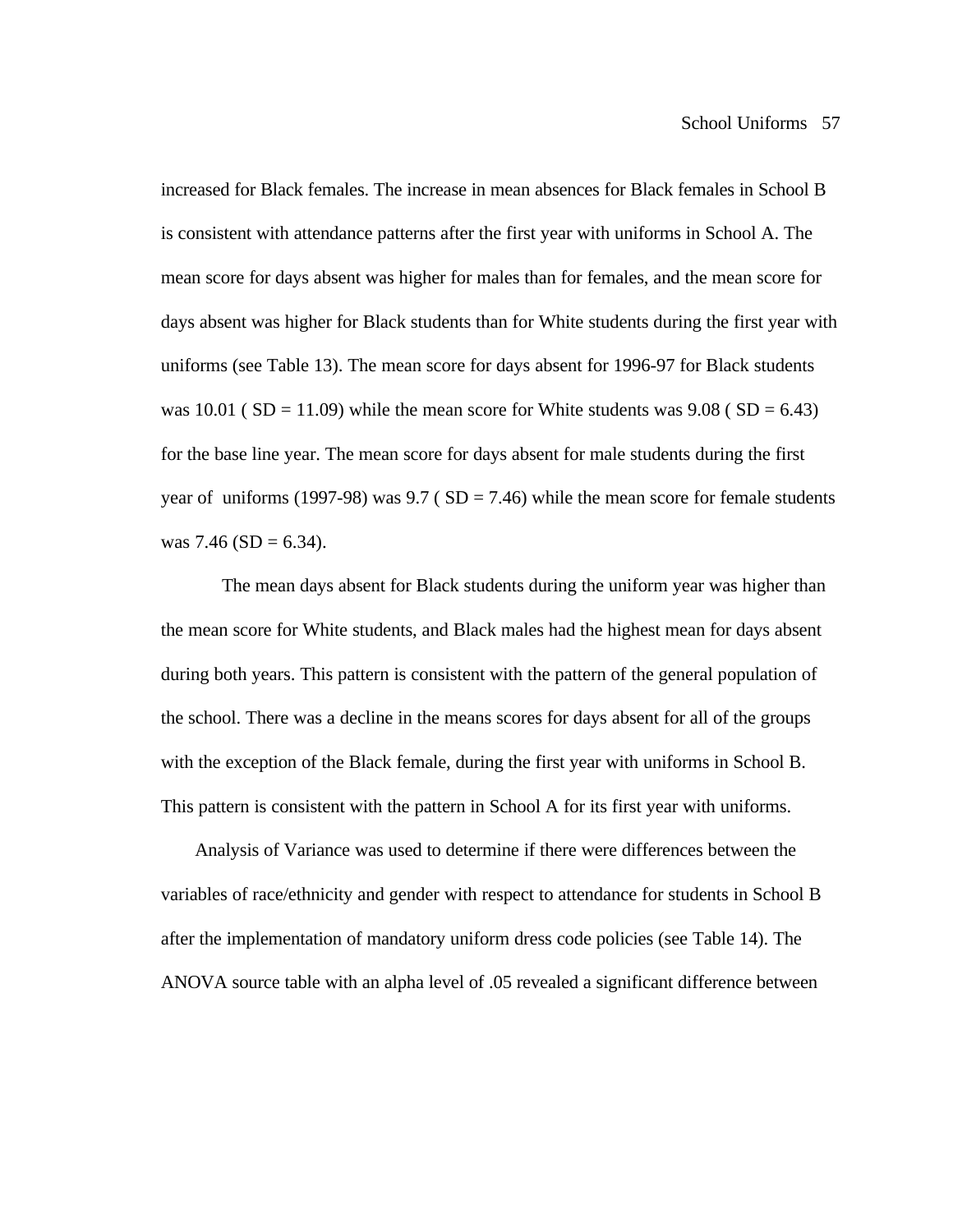Summary of Analysis of Variance with Repeated Measures of Attendance from 1996-97 through 1997-98 Based on Race/Ethnicity and Gender for School B ( $N = 129$ )

| Source               | <b>SS</b> | df             | $\overline{\text{MS}}$ | $\mathbf{F}$ | $\mathbf{p}$ |
|----------------------|-----------|----------------|------------------------|--------------|--------------|
| Between - Groups     |           |                |                        |              |              |
| Race                 | 23.17     | $\mathbf{1}$   | 23.17                  | .25          | .62          |
| Gender               | 311.19    | $\mathbf{1}$   | 311.19                 | 3.31         | .07          |
| Race x Gender 170.83 |           | $\mathbf{1}$   | 170.83                 | 1.82         | .18          |
| Error                | 21200.90  | 230            |                        |              |              |
| Within -Groups       |           |                |                        |              |              |
| Time                 | 1802.08   | $\mathbf{1}$   | 901.04                 | 9.75         | $.00*$       |
| Time x Gender 138.08 |           | $\mathbf{1}$   | 69.04                  | .75          | .47          |
| Time x Race          | 2.19      | $\mathbf{1}$   | 1.09                   | .98          | $.02*$       |
| Time x Race x        |           |                |                        |              |              |
| Gender               | 389.06    | $\overline{2}$ | 194.53                 | 2.11         | .12          |
| Total Error 21200.90 |           | 230            | 92.17                  |              |              |
|                      |           |                |                        |              |              |

 $p \le .05$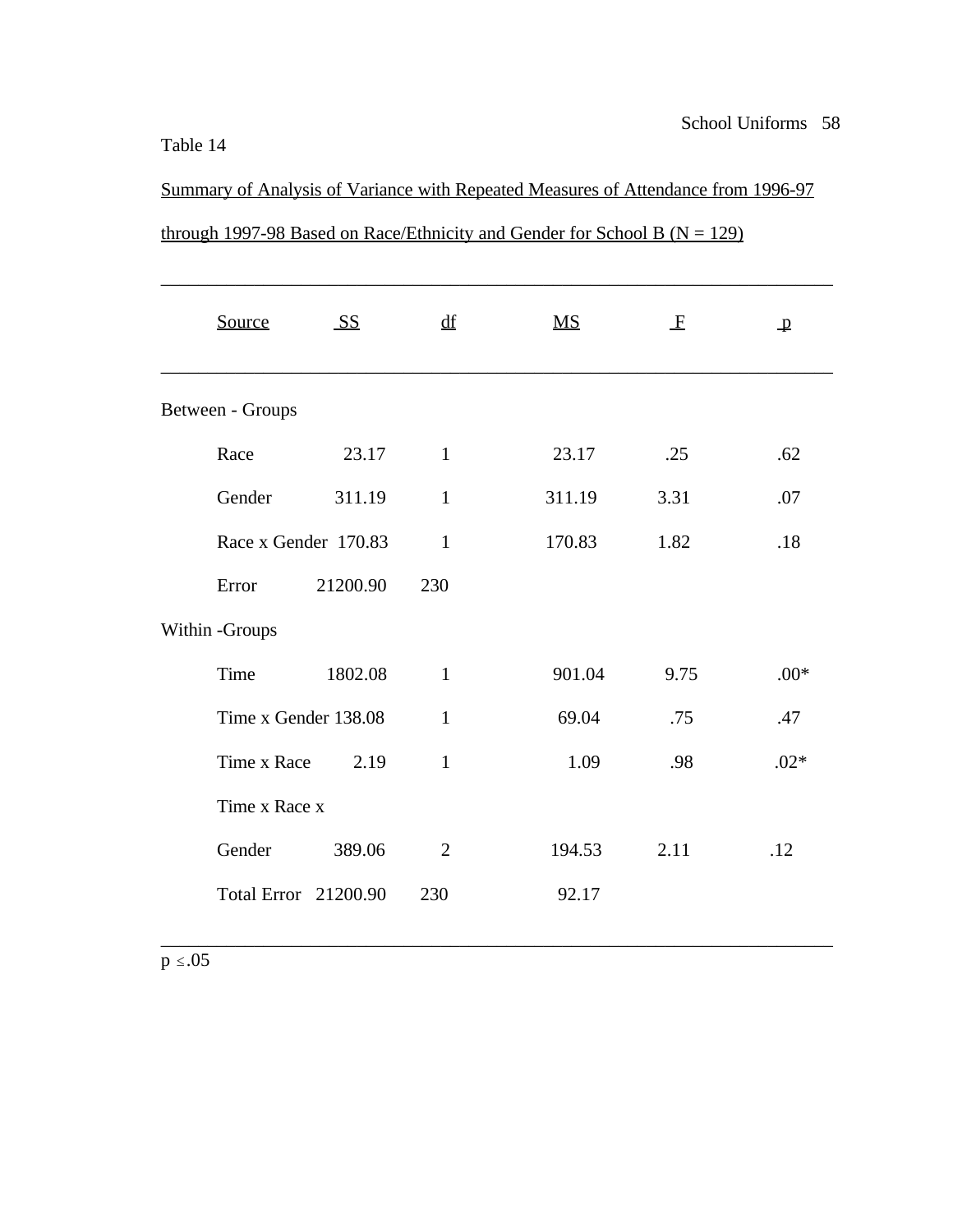race/ethnicity and time after the implementation of school uniforms for one year. Absences showed significant decline within the groups for both Black and White students during the first and only year with uniforms although there were no differences between groups. Tests of hypotheses for differences within groups during the uniform year revealed that there were significant differences in the attendance rates based on the number of days absent  $(F = 9.78, df = 2, p = .00<sup>*</sup>)$ . The number of absences decreased significantly for students in School B during the first year of uniforms. Collapsing across race and gender, tests of within group hypotheses revealed statistically significant differences between race and time  $(F = .98, df = 2, p = .02*)$  but, no statistically significant differences between gender and time (F = .75, df = 2, p = .47) during the first year of uniforms. There was no statistically significant difference between males or females with respect to attendance after one year with uniforms in School B.

 Similar to School A, the Hawthorne effect or the novelty of wearing uniforms may have had an impact on the decline in absences of students for the first year with uniforms in School B, and this novelty may wear off during the second year. Although there were no significant changes in the administration, faculty, or student population, other variables may have intervened to help bring about the decline. Another study should be done to determine if there is a trend over a period of two or more years with uniforms in School B.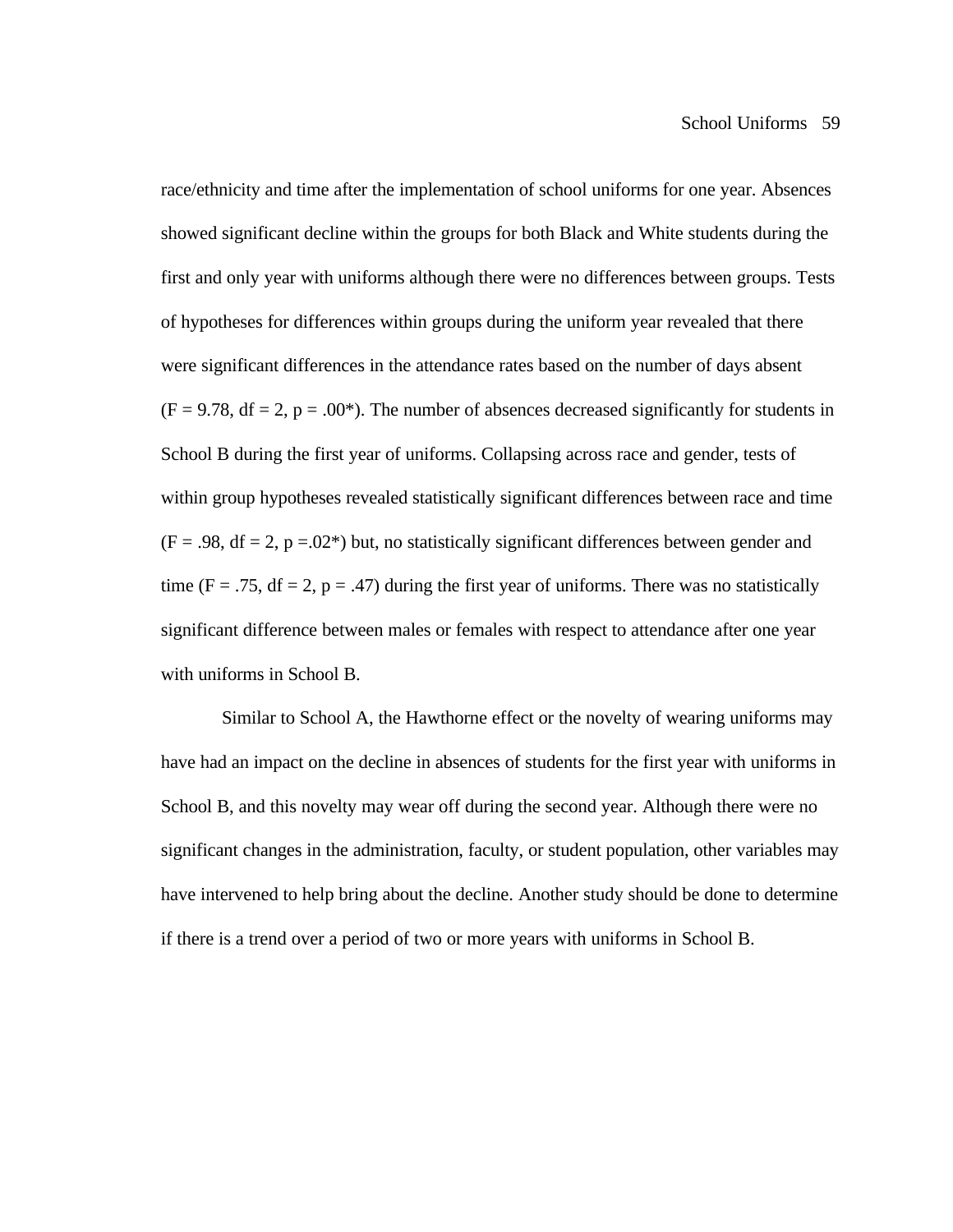#### Grade Point Average (GPA) for School A

The third question determined if there were differences between race/ethnicity and gender with respect to student achievement as measured by grade point average after uniform implementation in School A. Report cards were used to calculate the grade pont averages for students in School A during the base line year, 1995-96, and for two consecutive years after uniforms were implemented. Grade point averages were calculated based on the grading scale cited in Chapter Three (Table 6). Descriptive statistics were used to calculate the mean score and the standard deviations for end of the year grades for the students in the sample.

The mean score for grade point averages for Black males (see Table 15) showed an increase for each year with uniforms  $(M=1.49, M=1.52, M=1.60)$ . The mean score for Black females increased for the first year with uniforms and decreased during the second year (M=2.08, M=2.17, M=2.07). The mean score for White males (M=2.29, M=2.22, M=2.22) declined or remained the same for each year in the study while the mean score for White females  $(M=2.30, M=2.34, M=2.29)$  increased for the first year, but declined during the second year with uniforms in School A. The mean grade point average for all students in the sample for 1996-97 was  $2.07$  (SD = 1.00) which was an increase over the mean GPA of 2.04 for the baseline year. However, there was a decline in the overall mean score for grade point average  $(M=2.04, SD = .87)$  for the second year with uniforms.

Repeated Measures Analysis of Variance was used to determine if there were statistically significant relationships between groups (race/ethnicity and gender) with respect to grade point average after wearing uniforms. Using a predetermined alpha level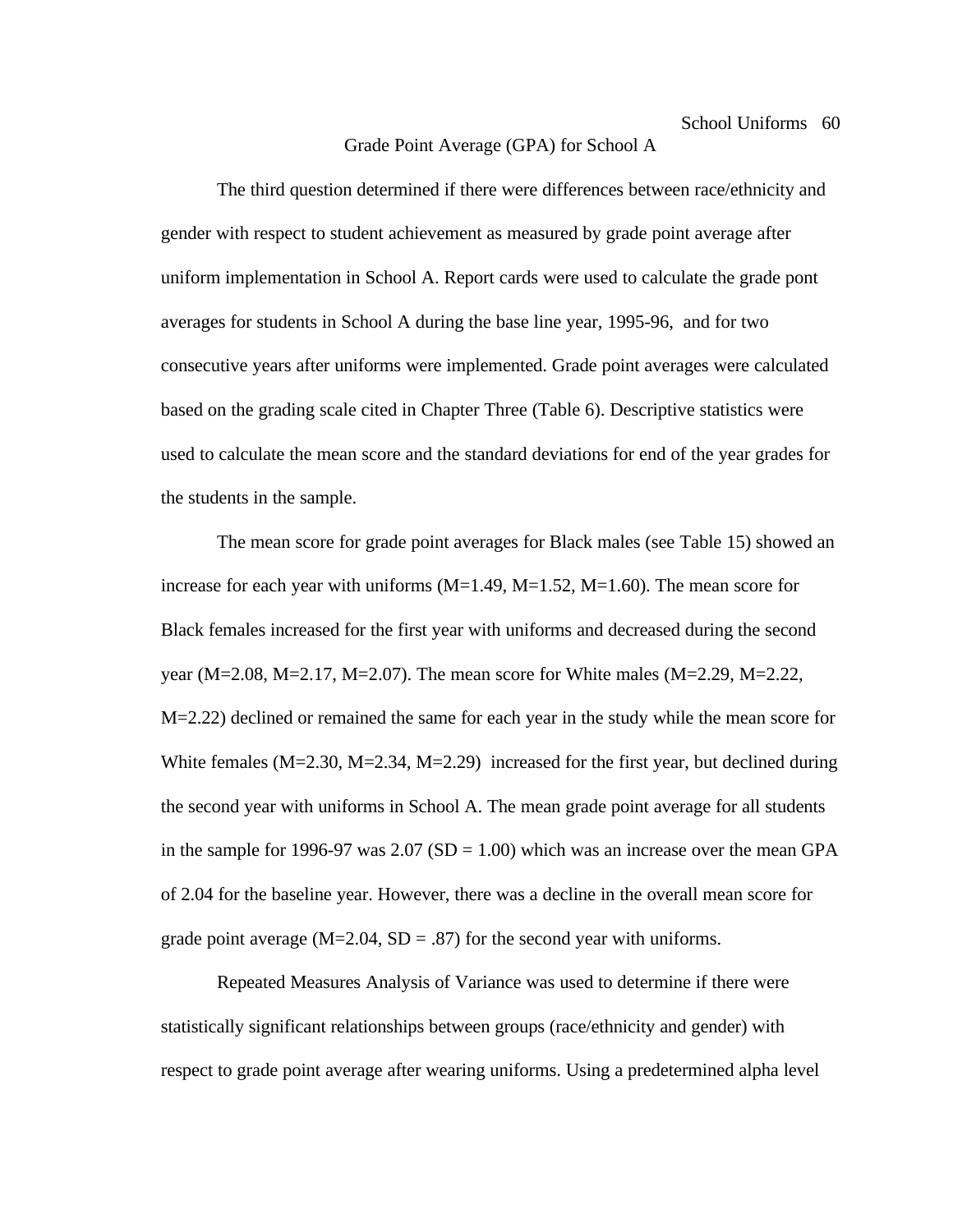Annual Grade Point Average by Race/Ethnicity, Gender, and Year for School A ( $N = 120$ )

| Race/Ethnicity | Gender       | $\underline{\mathbf{n}}$ | 95-96    |      |      |           | $*96-97$                  | $*97-98$                 |     |
|----------------|--------------|--------------------------|----------|------|------|-----------|---------------------------|--------------------------|-----|
|                |              |                          | <u>M</u> | SD   |      | ${\bf M}$ | $\underline{\mathrm{SD}}$ | $\underline{\mathbf{M}}$ | SD  |
|                |              |                          |          |      |      |           |                           |                          |     |
| <b>Black</b>   | Male         | 30                       | 1.49     | .98  |      |           | 1.52 .94                  | 1.60                     | .76 |
|                | Female       | 30                       | 2.08     | .65  | 2.17 |           | .90                       | 2.07                     | .64 |
|                | <b>Black</b> | 60                       | 1.78     | .88  |      | 1.84      | .97                       | 1.84                     | .74 |
| White          | Male         | 30                       | 2.29     | 1.06 |      |           | 2.22 1.06                 | 2.22 1.07                |     |
|                | Female       | 30                       | 2.30     | 1.06 | 2.34 |           | .91                       | 2.29                     | .79 |
|                | White        | 60                       | 2.29     | .92  | 2.28 |           | .98                       | 2.25                     | .94 |
| Total          |              | 120                      | 2.03     | .94  |      |           | 2.07 1.00                 | 2.04                     | .86 |
|                |              |                          |          |      |      |           |                           |                          |     |

\* Uniforms worn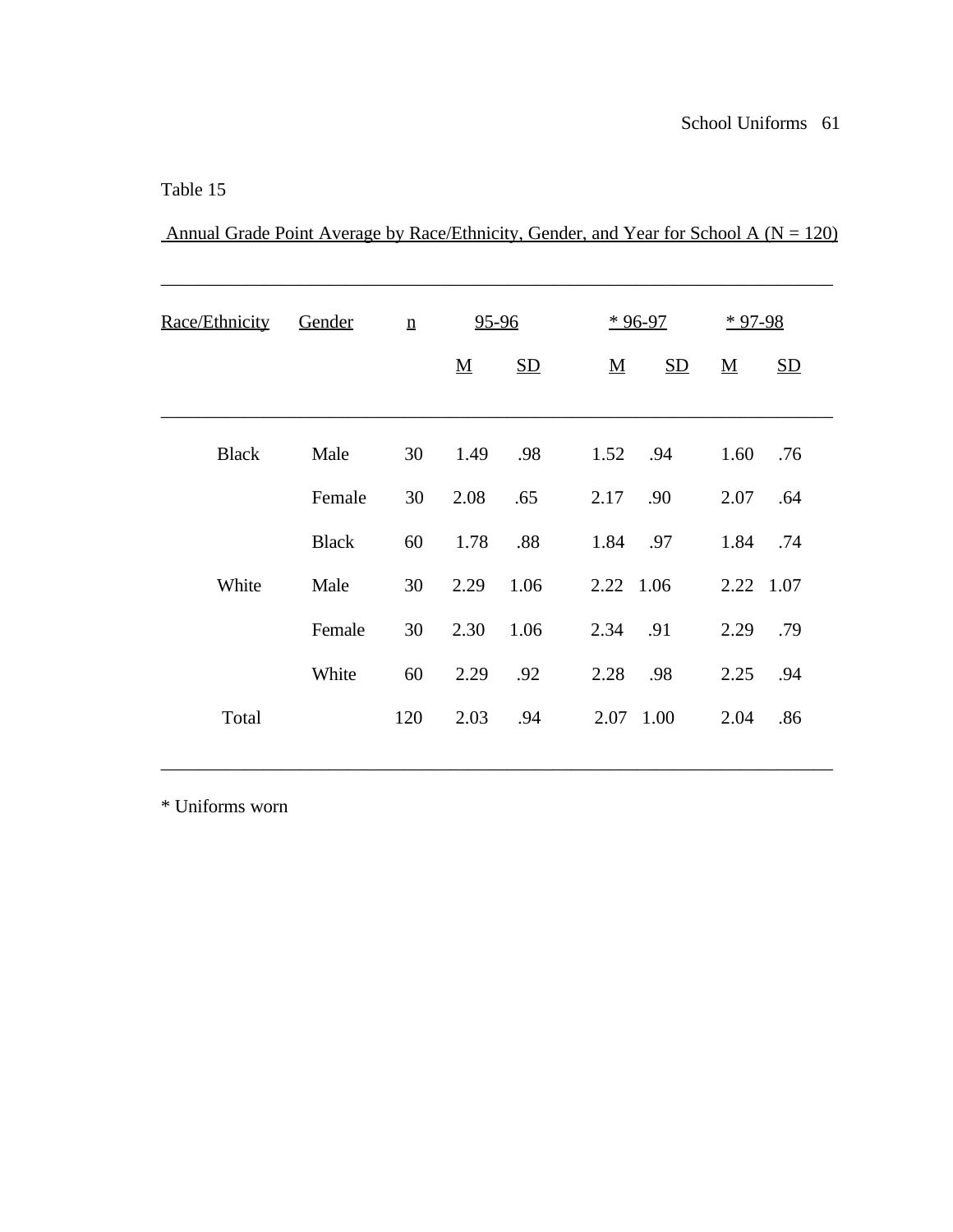of .05, tests of hypotheses for differences between groups revealed that there were statistically significant differences in GPA by gender ( $F = 4.9$ ,  $df = 1$ ,  $p = .04$ <sup>\*</sup>) and race/ethnicity (F = 9.7, df = 1, p = .02\*) for students in School A (see Table16). Female students revealed significantly higher GPA's than male students, and White students revealed significantly higher GPA's than Black students. Collapsing across gender and race/ethnicity, tests of within group hypotheses revealed no significant differences over time (F = .60, df = 1, p = .43) and no significant interactions (see Table 16).

The race/ethnicity and gender differences between the groups in the sample with respect to grade point averages are consistent with grade point averages in the general population of the school. White students generally have higher GPA's when taken collectively, and female students generally have higher GPA's than male students when taken collectively. The increase in the mean GPA scores during the first year of uniforms for Black males as they progress through the upper grades in middle school is not consistent with the general population. The inconsistency in mean GPA's for Black females, White females, and White males is not consistent with the general population of the school, and the increases during the first year with uniforms may possibly be attributed to the Hawthorne effect or the novelty of wearing uniforms. Another study or a follow-up study should be done to determine if the pattern changes after three or four years with uniforms.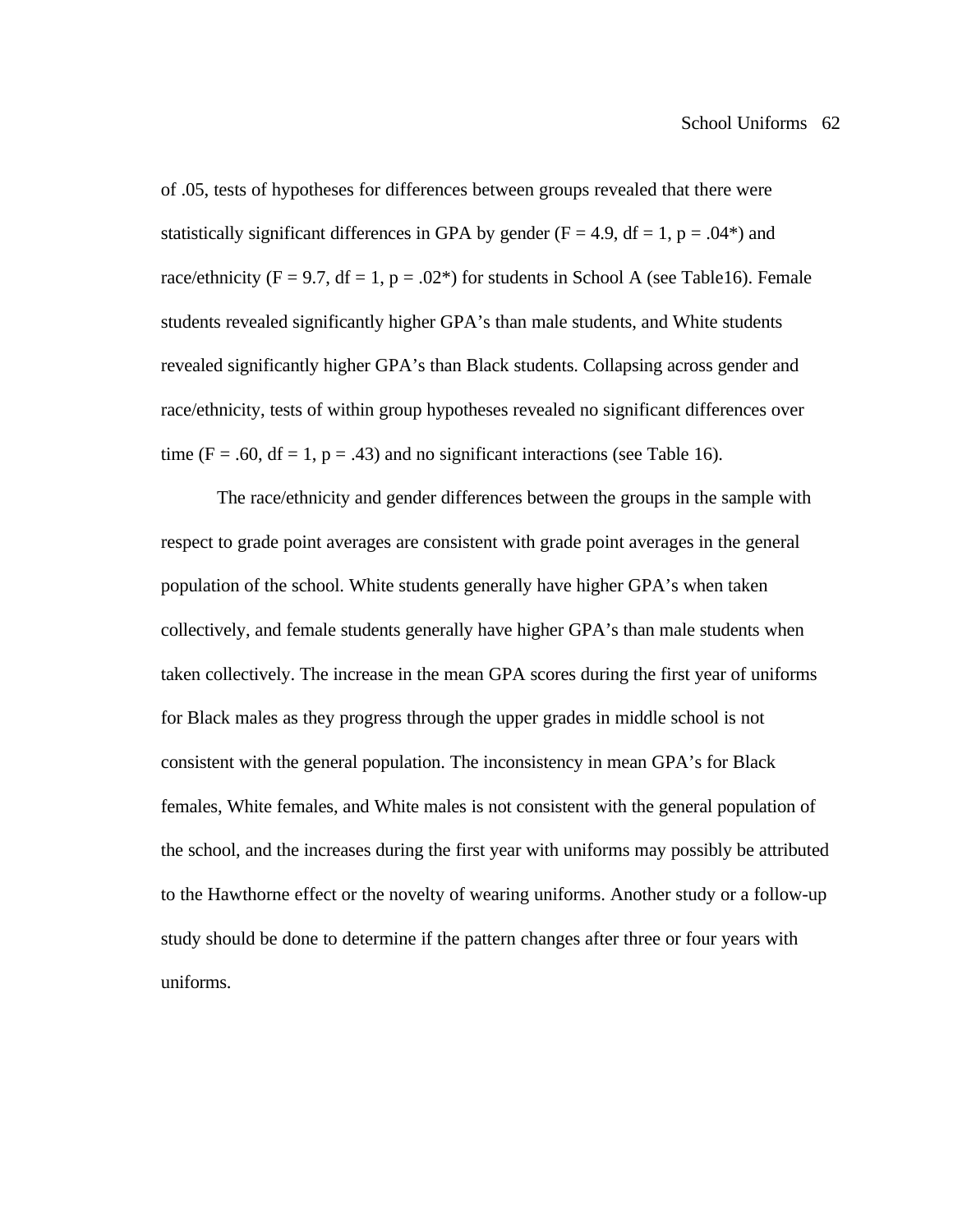Summary of Analysis of Variance with Repeated Measures of Grade Point Averages from 1995-96 through 1997-98 Based on Race/Ethnicity and Gender for School A ( $N = 120$ )

| Source               | S <sub>S</sub> | df             | MS    | $\mathbf{F}$ | $\mathbf{p}$ |
|----------------------|----------------|----------------|-------|--------------|--------------|
| Between - Groups     |                |                |       |              |              |
| Gender               | 9.52           | $\mathbf{1}$   | 9.52  | 4.9          | $.04*$       |
| Race/ethnicity 18.83 |                | $\mathbf{1}$   | 18.83 | 9.7          | $.03*$       |
| Gender x             |                |                |       |              |              |
| Race/ethnicity 5.50  |                | $\mathbf{1}$   | 5.50  | 2.83         | .10          |
| Error                | 225.31         | 116            | 1.92  |              |              |
| Within -Groups       |                |                |       |              |              |
| Time                 | 3.08           | $\mathbf{1}$   | 2.08  | .01          | .91          |
| Time x Gender 9.27   |                | $\mathbf{1}$   | 9.27  | .04          | .85          |
| Time x Gender x .16  |                | $\overline{2}$ | .16   | .61          | .44          |
| Race/ethnicity       |                |                |       |              |              |
| <b>Total Error</b>   | 30.07          | 116            | .26   |              |              |

 $p \le .05$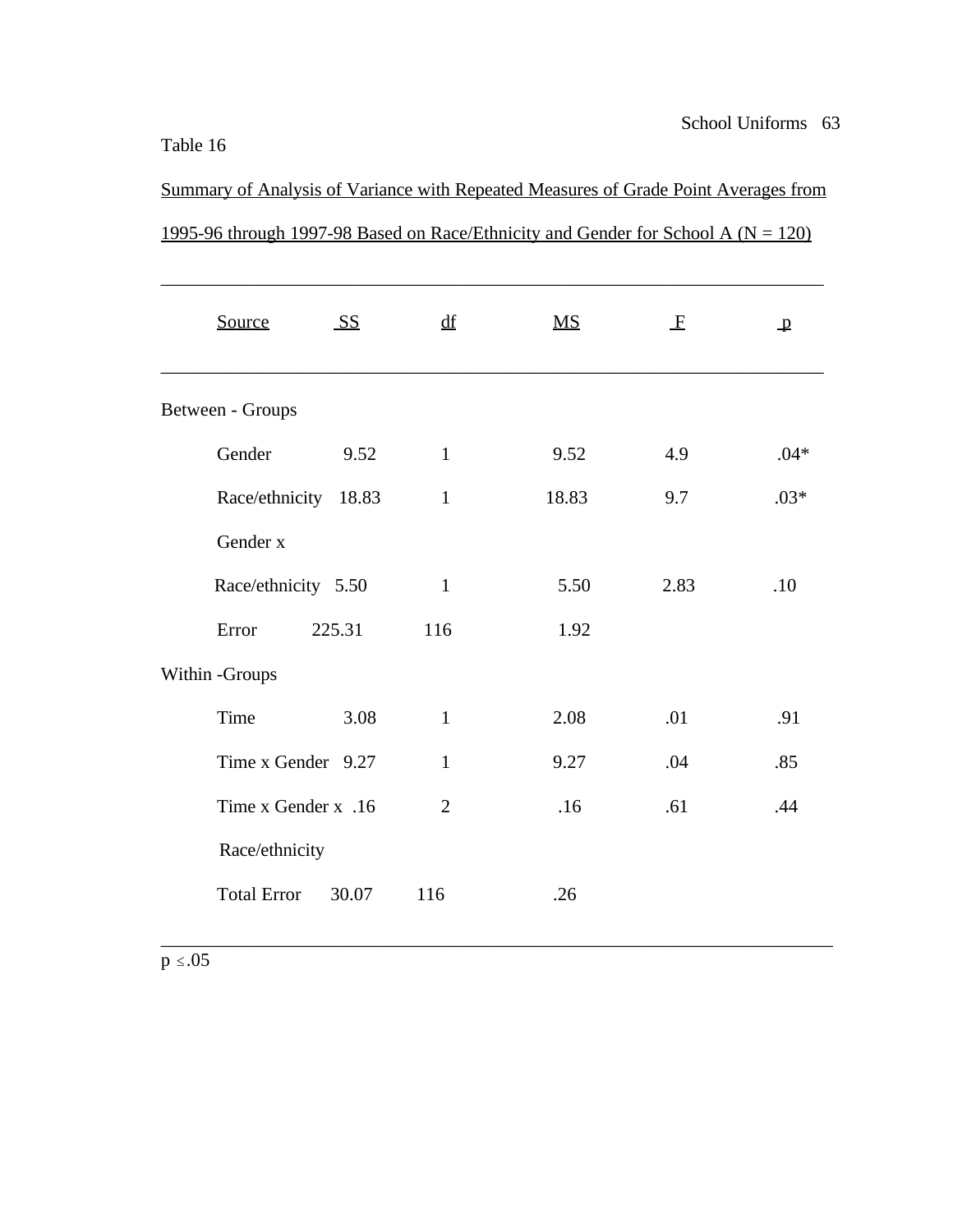#### Grade Point Average (GPA) for School B

The fourth question determined if there were differences between race/ethnicity and gender with respect to student achievement as measured by grade point average after uniform implementation in School B. Report cards were used to calculate the grade pont averages for students in School B during the base line year, 1996-97, and for one consecutive year after uniforms were implemented. Grade point averages were calculated based on the grading scale cited in Chapter Three (Table 6). Descriptive statistics were used to calculate the mean scores and the standard deviations for end of the year grades for the 120 students in the sample.

The mean score for grade point averages for Black males for 1996-97, the base line year was 1.96, and there was a decline in the GPA for Black males ( $M = 1.66$ ) for the only year with uniforms (see Table 17). The mean GPA for Black females also decreased from 2.09 to 1.80 during the first and only year with uniforms in School B, so the grade point averages for Black students in the sample dropped from 2.03 to 1.73 for the first year with uniforms in School B. This is a negative impact that cannot be explained, however, the trend is consistent with the general population of Black students in the school who usually experience a decline in GPA's as they progress through the upper grades. This population of students usually experiences more absences than it does during the sixth grade year. The mean GPA's for White males also declined during the first year with uniforms  $(M = 3.03,$  $M = 2.56$ ) in School A. Only the GPA's for White female students showed an improvement during the first and only year with uniforms in School B.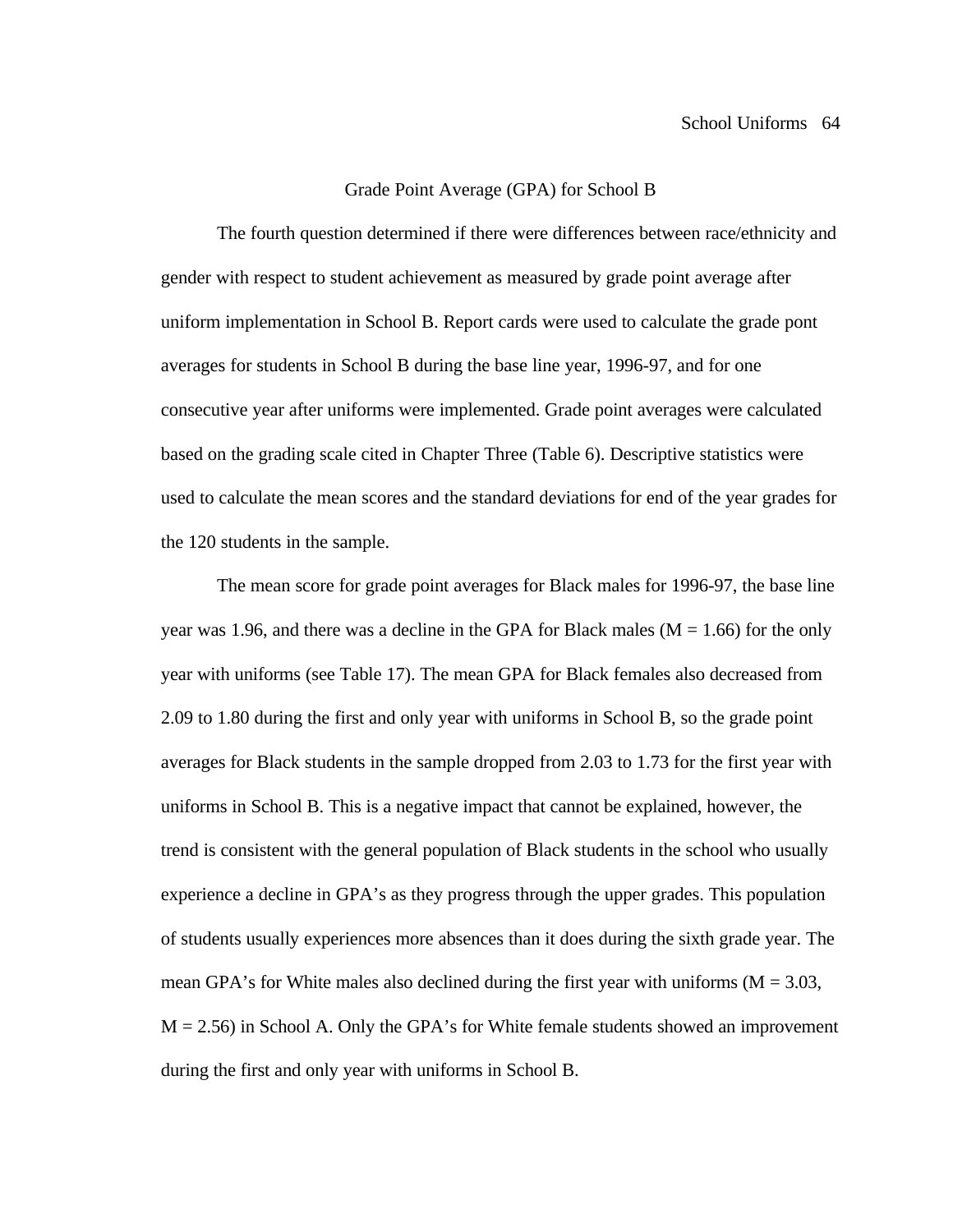Annual Grade Point Averages (GPA) by Race/Ethnicity, Gender, and Year for School B (N  $= 129$ 

| Race/Ethnicity | Gender       | $\underline{\mathbf{n}}$ | $96 - 97$<br>SD<br>$\underline{\mathbf{M}}$ | $*97-98$<br>$\underline{\mathbf{M}}$<br>SD |
|----------------|--------------|--------------------------|---------------------------------------------|--------------------------------------------|
| <b>Black</b>   | Male         | 45                       | .88<br>1.96                                 | 1.15<br>1.66                               |
|                | Female       | 45                       | 2.09 1.18                                   | 1.11<br>1.80                               |
|                | <b>Black</b> | 90                       | 2.03 1.04                                   | 1.12<br>1.73                               |
| White          | Male         | 19                       | 2.11 1.10                                   | 2.23<br>.70                                |
|                | Female       | 20                       | 3.03 1.10                                   | 2.56<br>1.03                               |
|                | White        | 39                       | 2.58 1.07                                   | 2.42<br>.88                                |
| Total          |              | 129                      | 2.19 1.07                                   | 1.94 1.10                                  |

\* Uniforms worn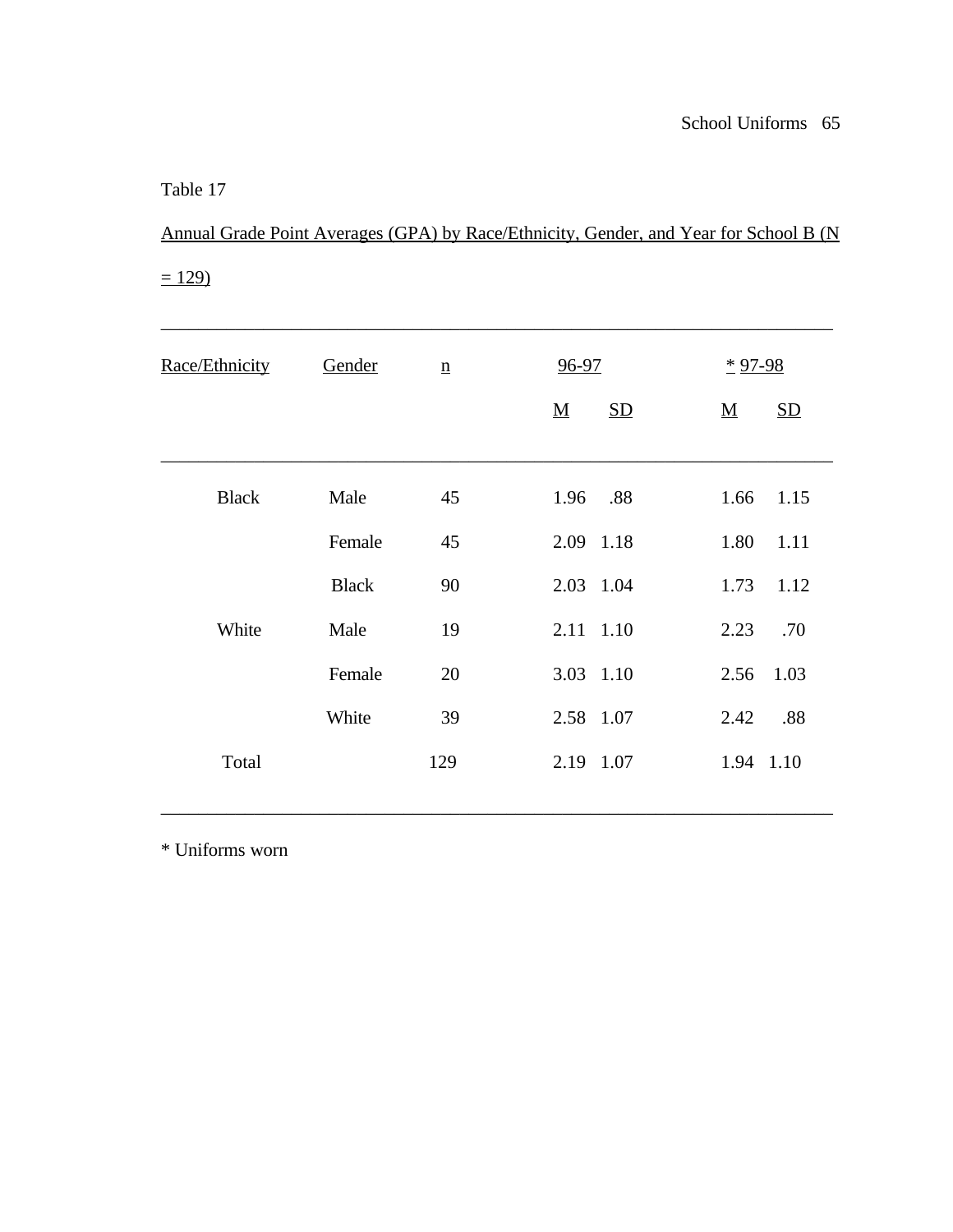Analysis of Variance was used to determine if there were significant differences between race/ethnicity and gender after one year with uniforms. The ANOVA, using a predetermined alpha of .05 revealed a statistically significant difference between gender, race/ethnicity, and time (see Table 18). White students had significantly higher GPA's than Black students and female students had significantly higher GPA's than male students. There was also a statistically significant difference within the groups with respect to time, but this was a negative difference because the grade point averages decreased rather than increased after one year with uniforms.

The higher GPA's for White students and for female students in the sample are consistent with the GPA's for students in the general population of the school. The sample was the same as the population with the exception of one student who was eliminated because he remained in the sixth grade for three consecutive years, and the sample may have contributed to the negative results in School B. All of the students who were enrolled in the school prior to uniform implementation (except the one just mentioned) were include in the sample, and some of these student were still in the school as eighth graders because they had failed the grade during the previous year. These students generally have lower overall GPA's, and they frequently do not improve their GPA's during the second year in the same grade. The sample selection may have been a contributing factor to the apparently negative impact of wearing uniforms on student achievement for all groups, except White females, in School B.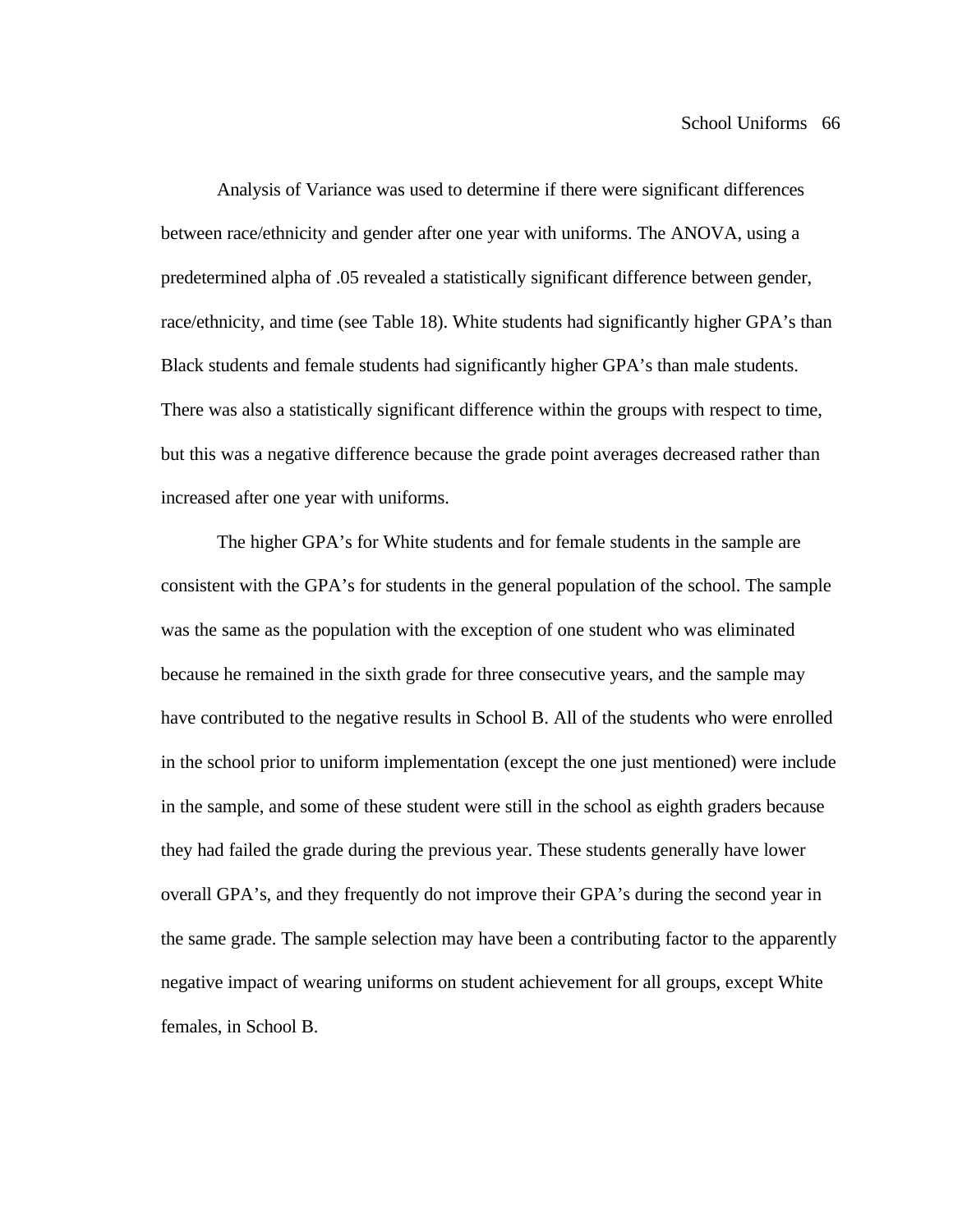Summary of Analysis of Variance for Grade Point Averages from 1996-97 through 1997- 98 Based on Race/Ethnicity and Gender for School B (N = 129).

| Source<br>S <sub>S</sub><br>df<br>$\overline{\text{MS}}$<br>$\mathbf{F}$<br>$\mathbf{p}$<br>Between - Groups<br>Gender<br>4.36<br>7.45<br>$\mathbf{1}$<br>7.45<br>Race/ethnicity 20.40<br>20.40<br>11.95<br>$\mathbf{1}$<br>Gender x<br>Race/ethnicity 2.95<br>$\mathbf{1}$<br>2.95<br>1.72<br>Error<br>213.50<br>125<br>1.71<br>Within -Groups<br>Time<br>2.68<br>$\mathbf{1}$<br>2.68<br>5.82<br>Time x Gender 1.35<br>2.94<br>$\mathbf{1}$<br>1.35<br>Time x<br>Race/ethnicity .32<br>$\mathbf{1}$<br>.32<br>.69<br>Time x Gender x<br>Race/ethnicity 1.38<br>1.38<br>$\overline{2}$<br>2.99 |  |  |        |
|-------------------------------------------------------------------------------------------------------------------------------------------------------------------------------------------------------------------------------------------------------------------------------------------------------------------------------------------------------------------------------------------------------------------------------------------------------------------------------------------------------------------------------------------------------------------------------------------------|--|--|--------|
|                                                                                                                                                                                                                                                                                                                                                                                                                                                                                                                                                                                                 |  |  |        |
|                                                                                                                                                                                                                                                                                                                                                                                                                                                                                                                                                                                                 |  |  |        |
|                                                                                                                                                                                                                                                                                                                                                                                                                                                                                                                                                                                                 |  |  | $.04*$ |
|                                                                                                                                                                                                                                                                                                                                                                                                                                                                                                                                                                                                 |  |  | $.01*$ |
|                                                                                                                                                                                                                                                                                                                                                                                                                                                                                                                                                                                                 |  |  |        |
|                                                                                                                                                                                                                                                                                                                                                                                                                                                                                                                                                                                                 |  |  | .19    |
|                                                                                                                                                                                                                                                                                                                                                                                                                                                                                                                                                                                                 |  |  |        |
|                                                                                                                                                                                                                                                                                                                                                                                                                                                                                                                                                                                                 |  |  |        |
|                                                                                                                                                                                                                                                                                                                                                                                                                                                                                                                                                                                                 |  |  | $.02*$ |
|                                                                                                                                                                                                                                                                                                                                                                                                                                                                                                                                                                                                 |  |  | .09    |
|                                                                                                                                                                                                                                                                                                                                                                                                                                                                                                                                                                                                 |  |  |        |
|                                                                                                                                                                                                                                                                                                                                                                                                                                                                                                                                                                                                 |  |  | .41    |
|                                                                                                                                                                                                                                                                                                                                                                                                                                                                                                                                                                                                 |  |  |        |
|                                                                                                                                                                                                                                                                                                                                                                                                                                                                                                                                                                                                 |  |  | .09    |
| <b>Total Error</b><br>.42<br>57.61<br>125                                                                                                                                                                                                                                                                                                                                                                                                                                                                                                                                                       |  |  |        |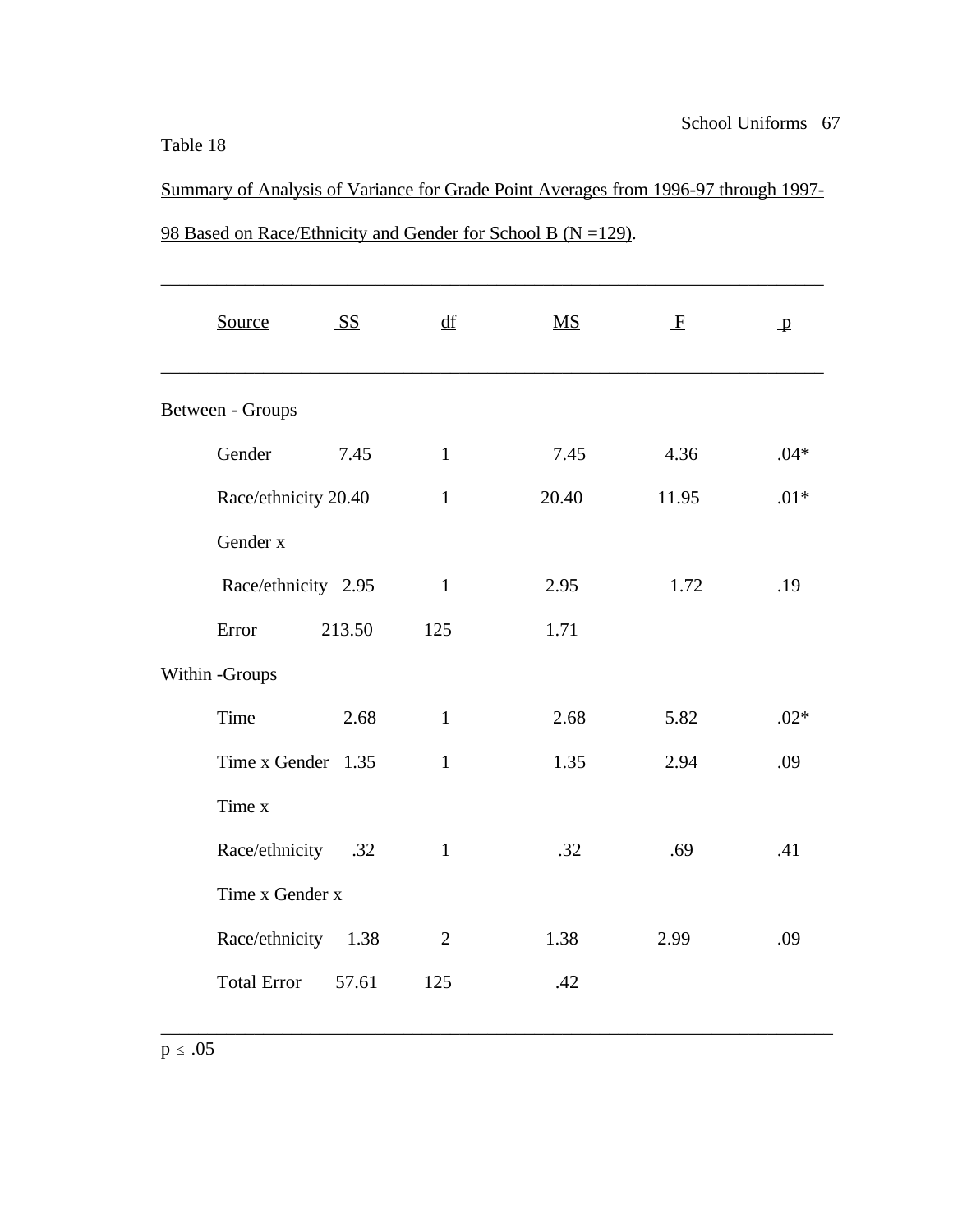### Classroom Environment

There were four major questions to determine the impact of mandatory uniform dress code implementation on teachers' perceptions of classroom environment as measured by four domains: student attendance, student behavior, student achievement, and student self-image. The four questions were as follows;

(1) What is the relationship among race/ethnicity, gender, and years of teaching experience with respect to teachers' perceptions of students' attendance after uniform implementation in Schools A and B?

(2) What is the relationship among race/ethnicity, gender, and years of teaching experience with respect to teachers' perceptions of students' behavior after uniform implementation in Schools A and B?

(3) What is the relationship among race/ethnicity, gender, and years of teaching experience with respect to teachers' perceptions of students' achievement after uniform implementation in Schools A and B?

(4) What is the relationship among race/ethnicity, gender, and years of teaching experience with respect to teachers' perceptions of students' self-image after uniform implementation in Schools A and B?

In order to answer the four questions regarding teachers' perceptions of the impact of mandatory uniform dress codes, a School Uniform Survey was developed and administered to teachers of both schools during a regular faculty meeting. The survey was developed using a four-point Likert-type scale with item selections ranging from number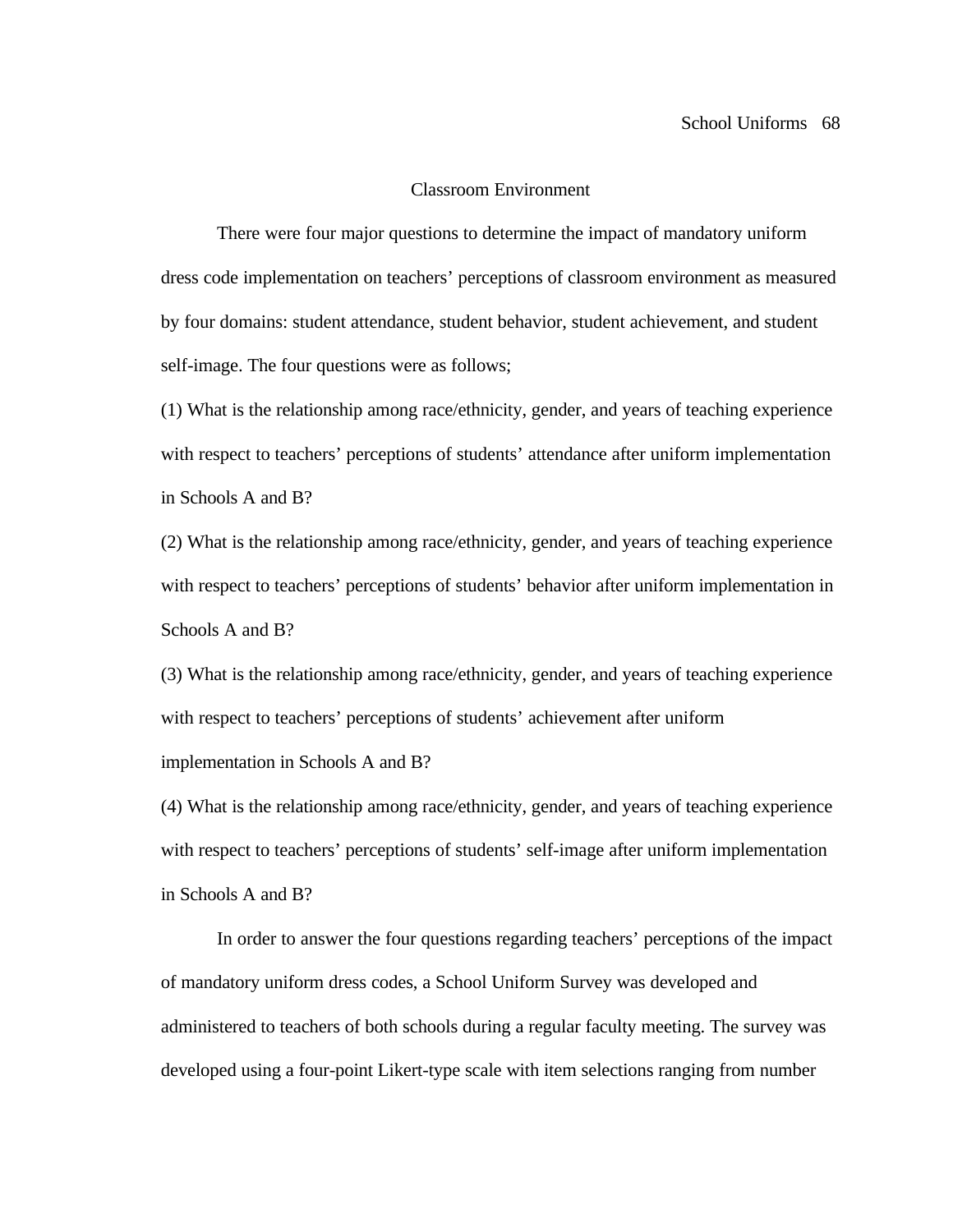one to number four. The survey was validated for content by a body of experts in the education field, and items borrowed from a previous researcher were tested for reliability by that researcher (Hughes, 1996). On the rating scale used in the survey, number one represented "strongly disagree," two represented "disagree," three represented "agree," and four represented "strongly agree." Items were stated in both the positive and negative directions, and the possible responses were coded so that the higher the number of the response, the more positive the survey participants felt about students wearing uniforms.

The twenty-eight items on the survey were divided into four domains: attendance, behavior, achievement, and students' self- image. (see Table 8). Descriptive statistics were used to calculate the means and standard deviations for each school. Any item on the survey that received a rating of 2.5 or better on the scale of 1 to 4 (strongly disagree to strongly agree) was considered as a positive perception of the uniform policy. The rating scale of 2.5 as a positive rating was based on previous survey research (Hughes, 1996, Hoffler-Riddick, 1998). Three-way Analyses of Variance was used to determine if there were significant relationships among the variables of race/ethnicity, gender, and years of teaching experience with respect to teachers' perceptions of classroom environment.

Convenience sampling was used to administer the survey only to those teachers who were present on the day the survey was administered (see Table 5). Analyses of Variance was used to determine if there were significant relationships between teachers' perceptions of uniforms and their race/ethnicity (Black, White), gender (male, female), or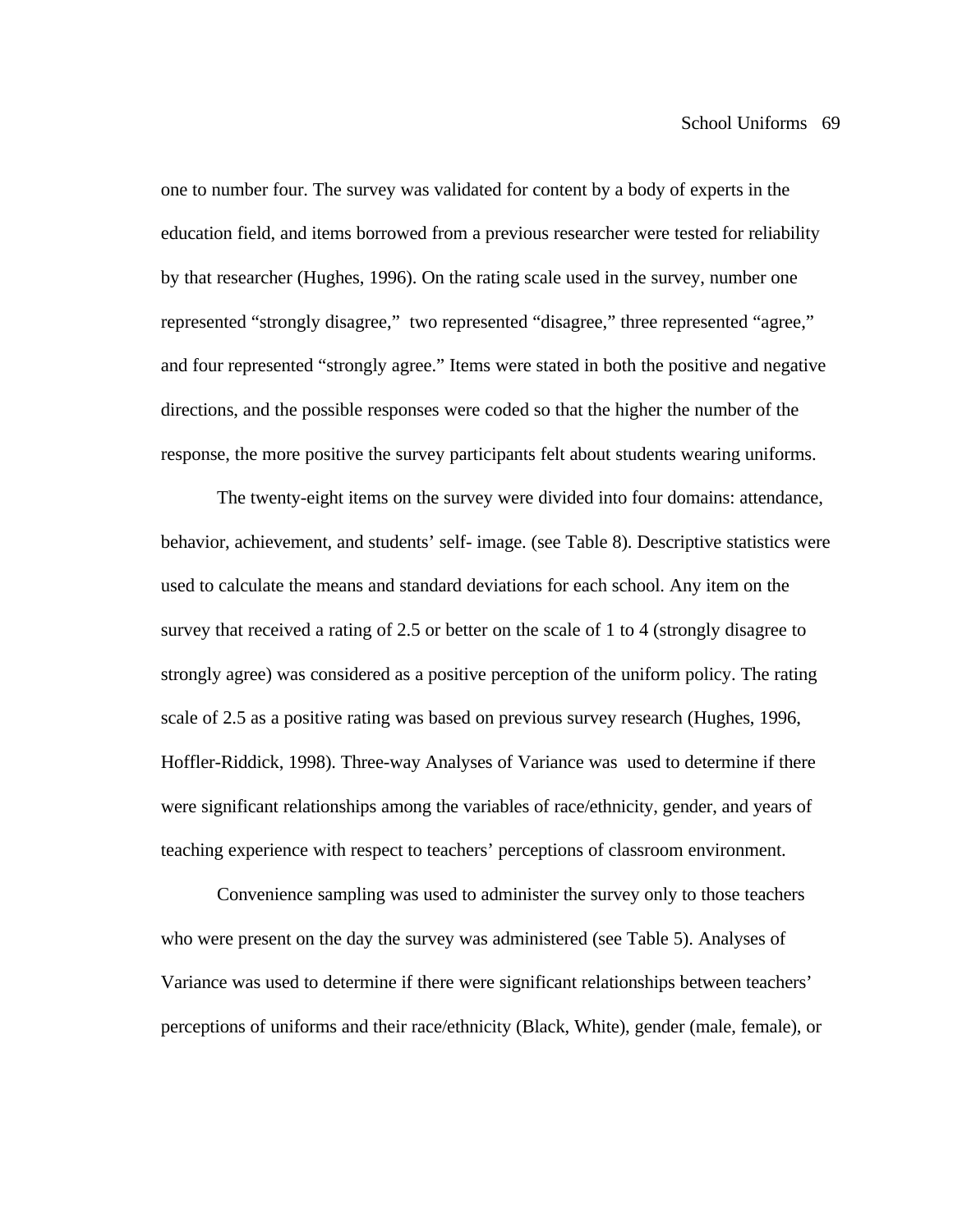years of teaching experience. In order to assist with calculations, years of teaching experience were divided into three scales: 1 represented 0 to 8 years; 2 represented 8.01 to 15.66 years and 3 represented 15.67 to 34 years. This procedure has also been used in previous research.

#### Perceptions of Student Attendance

The first question regarding classroom environment examined teachers' perceptions of student attendance after a change to uniform styles of dress in Schools A and B. The grand mean for the teachers' perceptions of a change in student attendance after uniforms was 2.09 for School A ( $SD = .38$ ). There was no significant difference between the mean scores for Black teachers ( $M = 2.09$ ,  $SD = .38$ ) and the mean scores for White teachers  $(M = 2.09, SD = .39)$  in School A with respect to their perceptions of a change in student attendance after uniforms. There was also no statistically significant difference between the mean scores for the perceptions of Black teachers ( $M = 2.25$ ,  $SD = .46$ ) and the mean scores for the perceptions of White teachers ( $M = 2.50$ ,  $SD = .31$ ) in School B with respect to student attendance after a change to uniform styles of dress (see Table 19).

There was no statistically significant difference between the mean scores for teachers' perceptions of a change in student attendance based on gender in Schools A or B (see Table 20). The mean score for male teachers in School A was  $1.9$  (M = 1.91, SD = 42) and for female teachers was 2.14 ( $M = 2.14$ ,  $SD = .35$ ). The mean score for male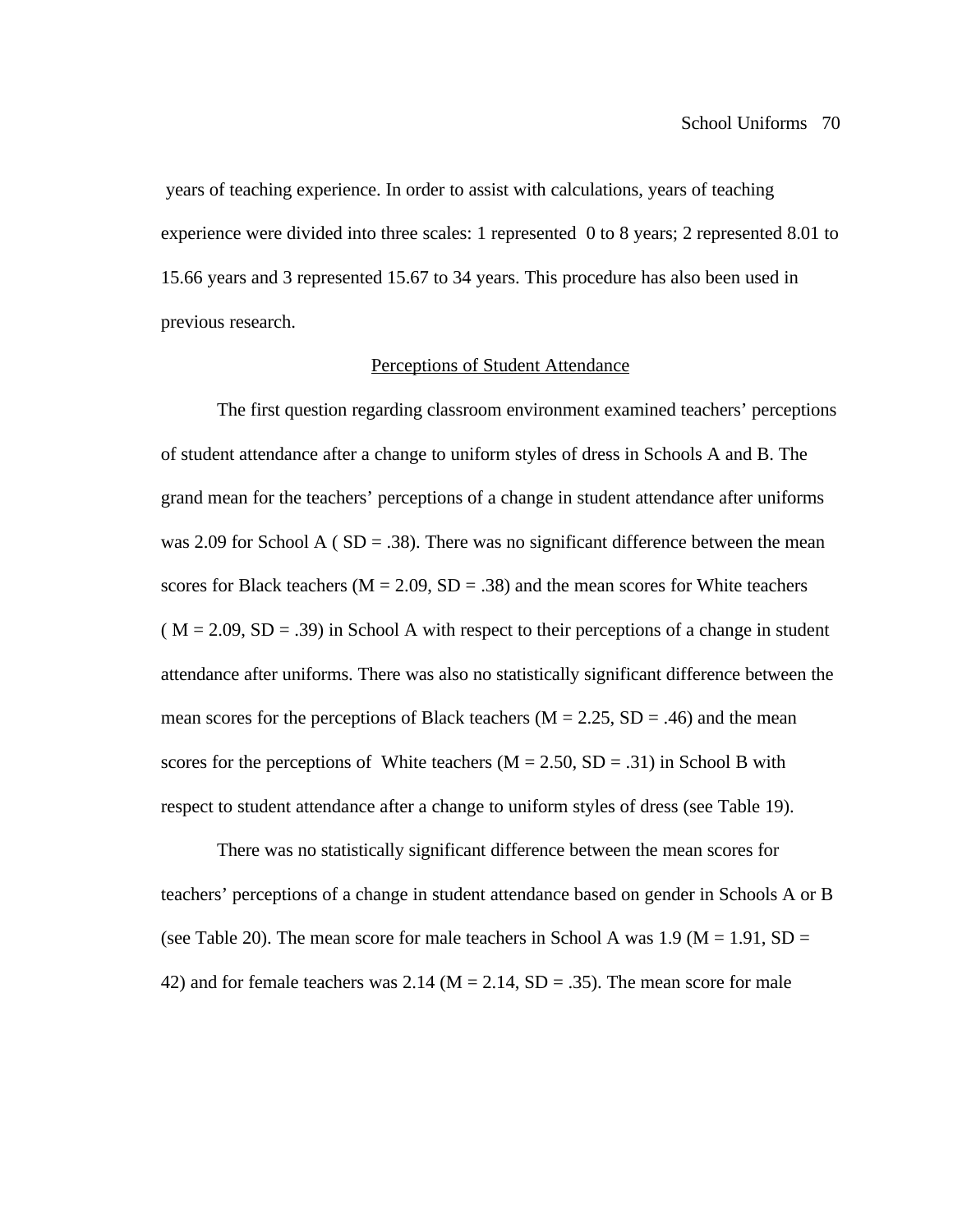Mean Scores and Standard Deviations for Teachers' Perceptions by Race/Ethnicity of Student Attendance After Uniform Implementation in School A and School B

\_\_\_\_\_\_\_\_\_\_\_\_\_\_\_\_\_\_\_\_\_\_\_\_\_\_\_\_\_\_\_\_\_\_\_\_\_\_\_\_\_\_\_\_\_\_\_\_\_\_\_\_\_\_\_\_\_\_\_\_\_\_\_\_\_\_\_\_\_\_\_\_

| School       | Race/ethnicity | $\underline{\mathbf{N}}$ | $\underline{\mathbf{M}}$ |     | SD |
|--------------|----------------|--------------------------|--------------------------|-----|----|
| $\mathbf{A}$ | <b>Black</b>   | 23                       | 2.09                     | .38 |    |
|              | White          | 38                       | 2.09                     | .39 |    |
| Total        |                | 61                       | 2.09                     | .38 |    |
| $\, {\bf B}$ |                |                          |                          |     |    |
|              | <b>Black</b>   | 43                       | 2.26                     | .47 |    |
|              | White          | 24                       | 2.50                     | .31 |    |
| Total        |                | 67                       | 2.34                     | .43 |    |
|              |                |                          |                          |     |    |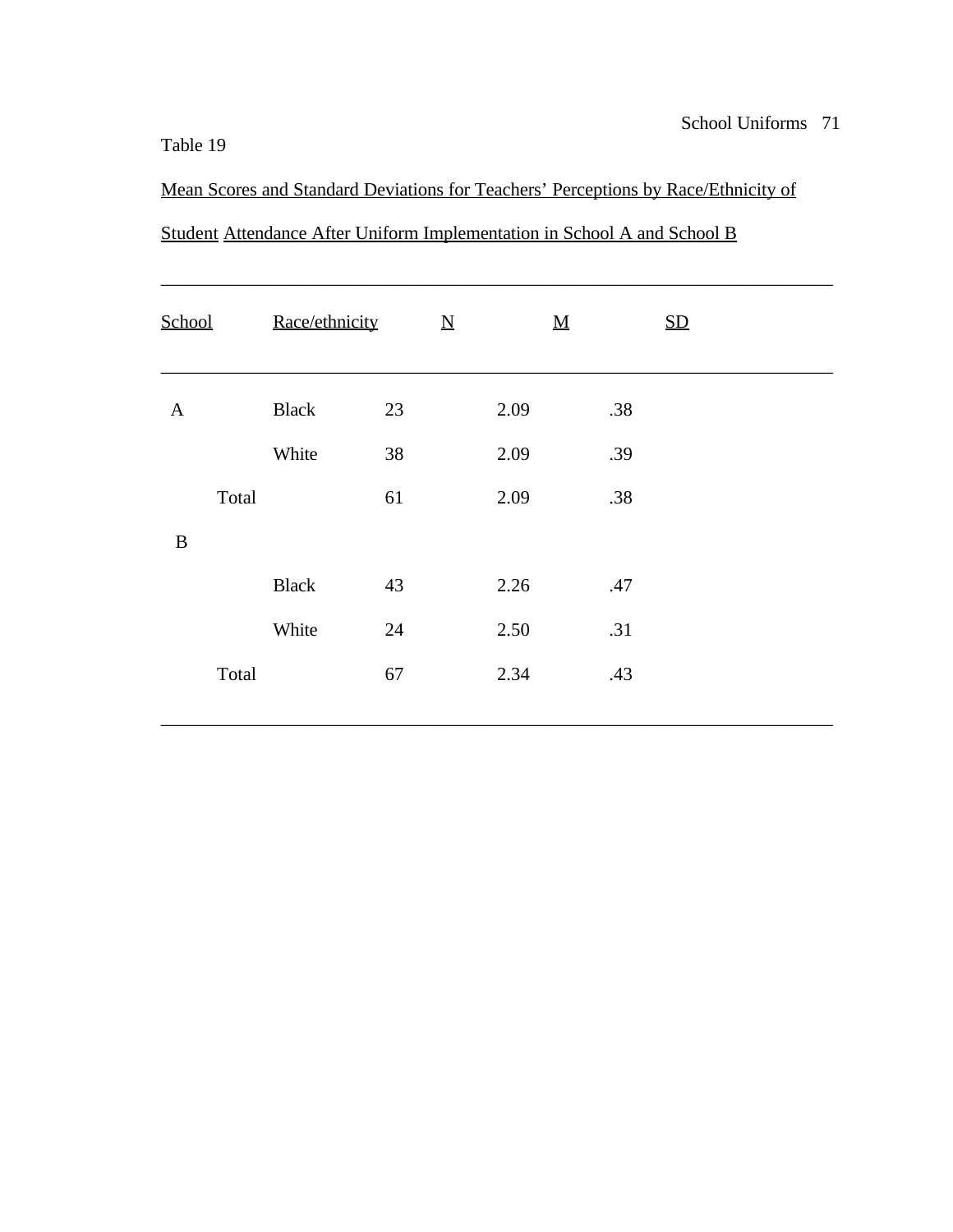Mean Scores and Standard Deviations for Teachers' Perceptions by Gender of Student Attendance After Uniform Implementation in School A and School B

| School       | Gender | $\underline{\mathbf{N}}$ | $\underline{M}$ | SD  |
|--------------|--------|--------------------------|-----------------|-----|
| $\mathbf{A}$ | Male   | 14                       | 2.25            | .46 |
| $\mathbf{A}$ | Female | 47                       | 2.14            | .35 |
| Total        |        | 61                       | 2.09            | .38 |
|              |        |                          |                 |     |
| $\, {\bf B}$ | Male   | 11                       | 2.36            | .36 |
| $\, {\bf B}$ | Female | 56                       | 2.34            | .44 |
| Total        |        | 67                       | 2.34            | .43 |
|              |        |                          |                 |     |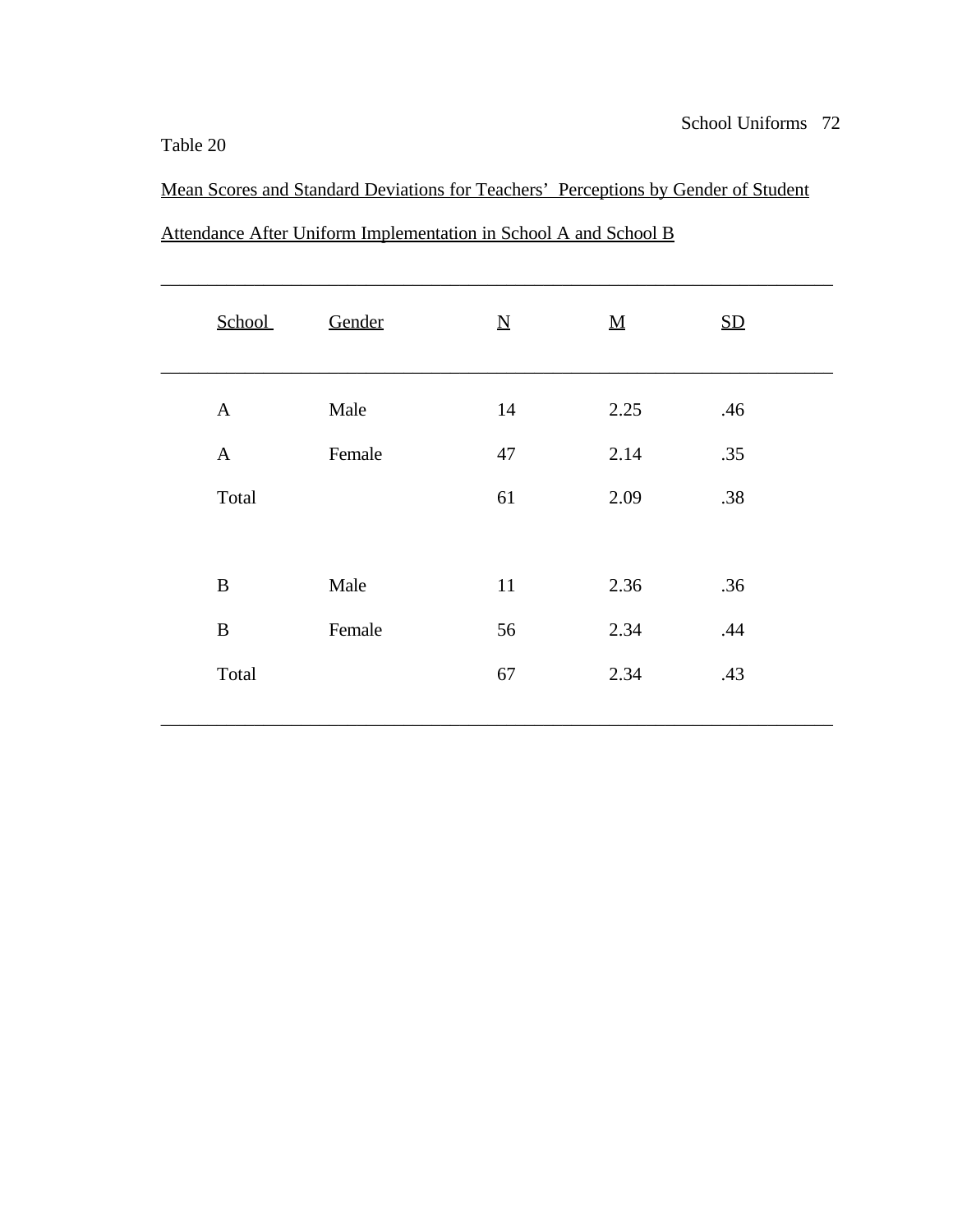teachers in School B was 2.3 ( $M = 2.36$ , SD = .36) while the mean score for female teachers in School B was  $2.34$  (M =  $2.34$ , SD = .44).

There was no statistically significant difference among the variable years of teaching experience with respect to teachers' perceptions of a change in student attendance after uniform implementation in Schools A or B. Years of teaching experience were divided into three scales (0-8, 8.01-15.66, and 15.67-34 years). The mean score for teachers with 0-8 years of teaching experience was 2.1 ( $M = 2.1$ ,  $SD = .46$ ) for School A and ( $M = 2.4$ ,  $SD =$ .33) for School B. The mean score for teachers with 8.01-15.66 years of teaching experience was 2.1 ( $M = 2.16$ ,  $SD = .29$ ) for School A and 2.25 ( $M = 2.25$ ,  $SD = .43$ ) for School B. The mean score for teachers with 15.67-34 years of teaching experience was 2.03 ( $M = 2.03$ ,  $SD = .35$ ) for School A and 2.36 ( $M = 2.36$ ,  $SD = .49$ ) for School B (see Table 21).

The Three-Way Analysis of Variance revealed no statistically significant interactions among the variables of race/ethnicity, gender, and years of teaching experience with respect to teachers' perceptions of a change in student attendance after the change to uniform styles of dress in School A (see Table 22) or the change to uniform styes of dress in School B (see Table 23).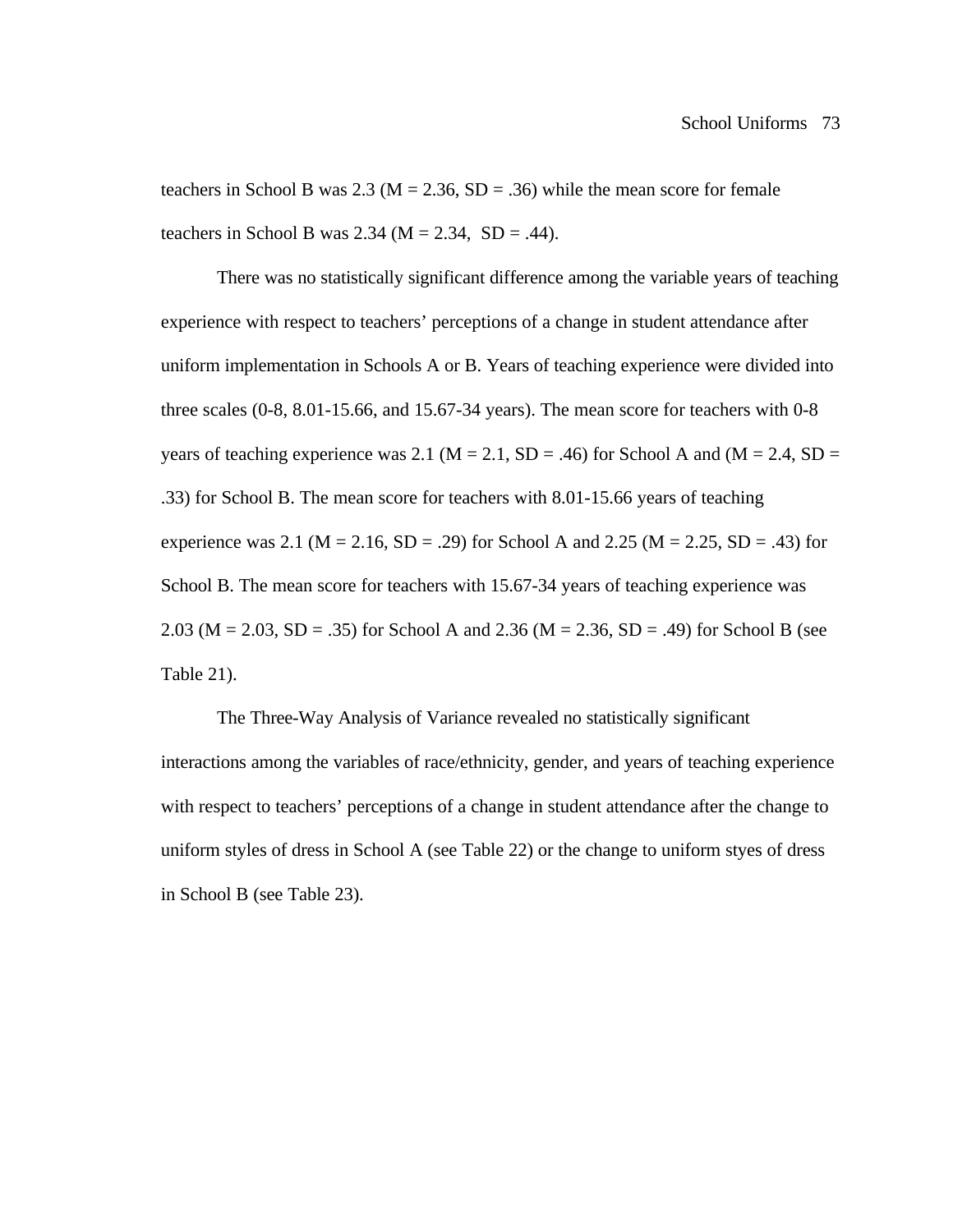$\underline{\mathbf{B}}$ 

Mean Scores and Standard Deviations for Teachers' Perceptions by Years of Teaching Experience of Student Attendance After Uniform Implementation in School A and School

| School A | Years of Exp. | $\overline{\mathbf{N}}$ | <u>M</u> | $\underline{\mathrm{SD}}$ |
|----------|---------------|-------------------------|----------|---------------------------|
|          | $0 - 8$       | 24                      | 2.10     | .46                       |
|          | 8.01-15.66    | 17                      | 2.16     | .29                       |
|          | 15.67-34      | 20                      | 2.03     | .35                       |
| Total    |               | 61                      | 2.09     | .38                       |
| School B | Years of Exp. |                         |          |                           |
|          | $0 - 8$       | 20                      | 2.41     | .33                       |
|          | 8.01-15.66    | 20                      | 2.25     | .43                       |
|          | 15.67-34      | 27                      | 2.36     | .49                       |
| Total    |               | 67                      | 2.34     | .43                       |
|          |               |                         |          |                           |

\_\_\_\_\_\_\_\_\_\_\_\_\_\_\_\_\_\_\_\_\_\_\_\_\_\_\_\_\_\_\_\_\_\_\_\_\_\_\_\_\_\_\_\_\_\_\_\_\_\_\_\_\_\_\_\_\_\_\_\_\_\_\_\_\_\_\_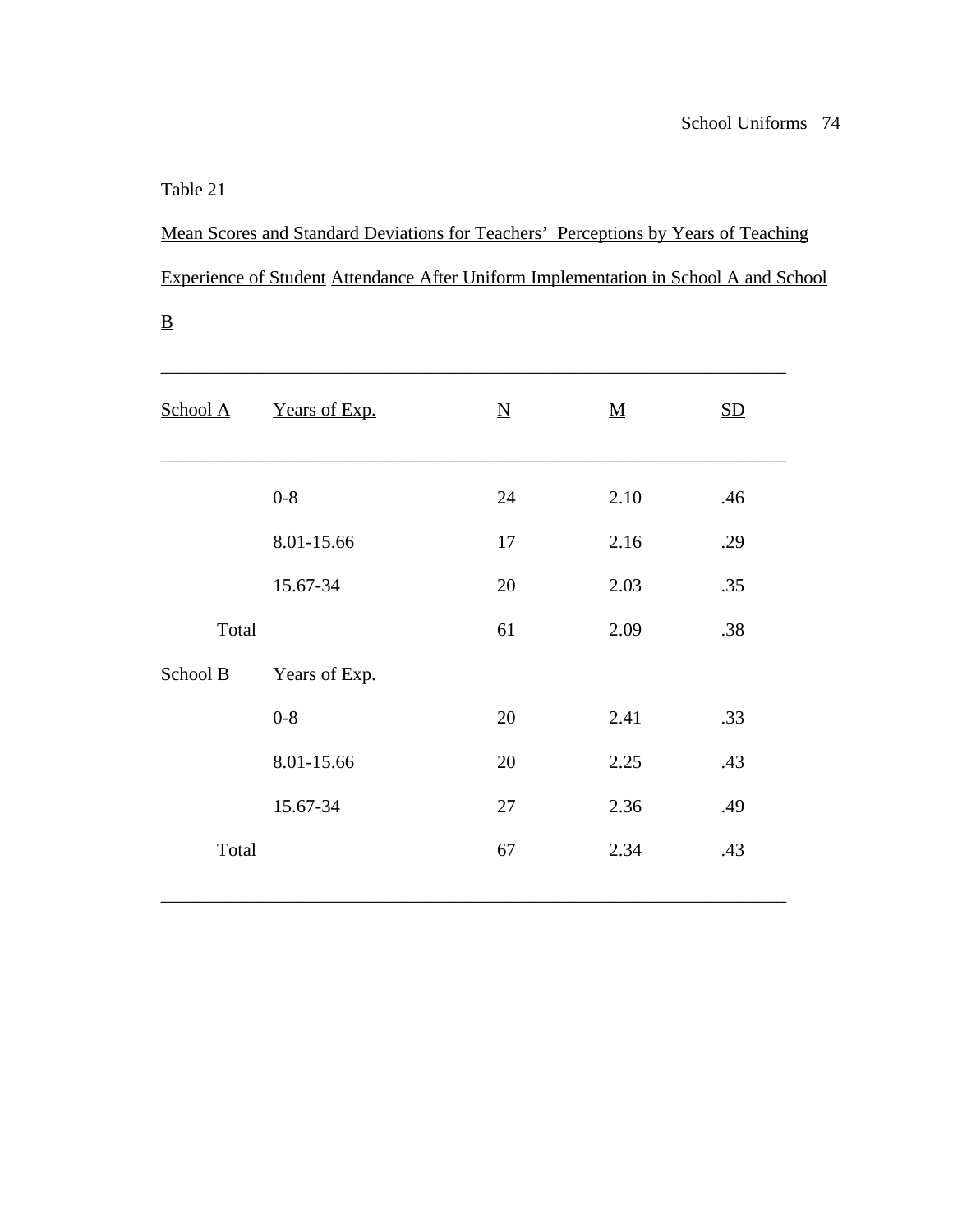Three-way ANOVA for the Relationships Between Gender, Race/Ethnicity, Years of Teaching Experience and Teachers' Perceptions of Student Attendance after Uniform Implementation in School A ( $N = 61$ )

| Source |                    | <u>SS</u> | $\underline{df}$ | $\overline{\text{MS}}$ | $\mathbf F$ | $\mathbf{p}$ |
|--------|--------------------|-----------|------------------|------------------------|-------------|--------------|
|        | Between - Groups   |           |                  |                        |             |              |
|        | Gender             | .12       | $\mathbf{1}$     | .12                    | .78         | .38          |
|        | Race               | .38       | $\mathbf{1}$     | .38                    | .25         | .62          |
|        | Exp.               | .19       | $\mathbf{1}$     | .95                    | .62         | .54          |
|        | Within - Groups    |           |                  |                        |             |              |
|        | Gender x           |           |                  |                        |             |              |
|        | Race/ethnicity .26 |           | $\mathbf{1}$     | .26                    | 1.46        | .23          |
|        | Gender x Exp .28   |           | $\mathbf{1}$     | .14                    | .92         | .41          |
|        | Gender x Race      |           |                  |                        |             |              |
|        | x Exp              | .78       | $\mathbf{2}$     | .39                    | .25         | .78          |
| Total  |                    | 8.85      | 60               | .15                    |             |              |

 $p \le .05$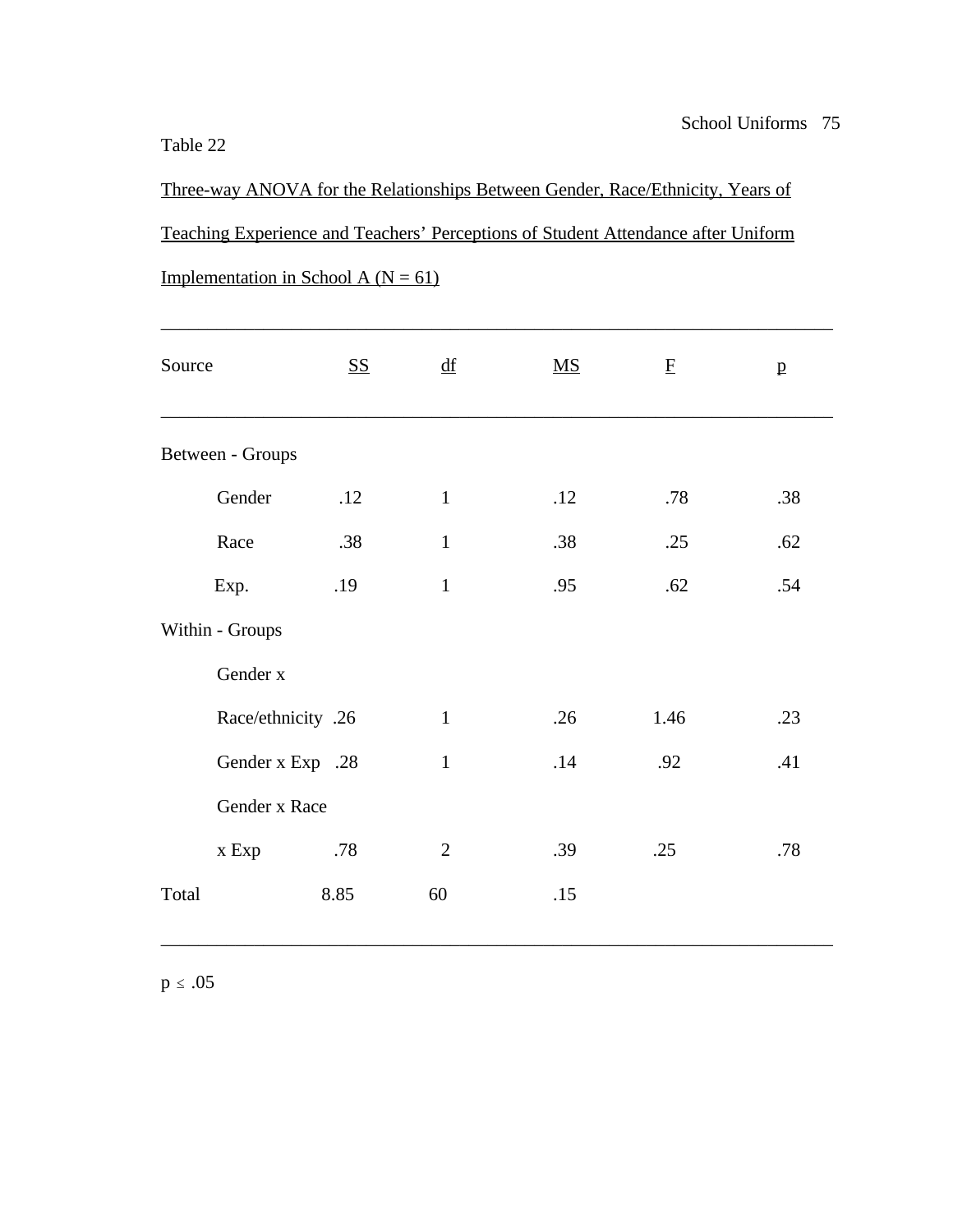Three-way ANOVA for the Relationships Between Gender, Race/Ethnicity Years of Teaching Experience and Teachers' Perceptions of Student Attendance after Uniform

\_\_\_\_\_\_\_\_\_\_\_\_\_\_\_\_\_\_\_\_\_\_\_\_\_\_\_\_\_\_\_\_\_\_\_\_\_\_\_\_\_\_\_\_\_\_\_\_\_\_\_\_\_\_\_\_\_\_\_\_\_\_\_\_\_\_\_\_\_\_\_\_

Implementation in School B ( $N = 67$ )

| Source          | df             | <b>SS</b> | $MS$ | $\mathbf F$ | $\mathbf{p}$ |
|-----------------|----------------|-----------|------|-------------|--------------|
| Between -Groups |                |           |      |             |              |
| Gender          | $\mathbf{1}$   | .11       | .11  | .99         | .32          |
| Race            | $\mathbf{1}$   | .67       | .67  | .06         | .81          |
| Exp.            | $\overline{2}$ | .45       | .23  | 1.98        | .15          |
| Within -Groups  |                |           |      |             |              |
| Gender x Race   | $\mathbf{1}$   | .26       | .26  | .53         | .60          |
| Gender x Exp.   | $\mathbf{1}$   | .12       | .60  | .02         | .98          |
| Gender x Race x |                |           |      |             |              |
| Exp.            | $\overline{2}$ | .11       | .54  | .05         | .54          |
| Total           | 66             | 12.46     | .19  |             |              |

 $p \le .05$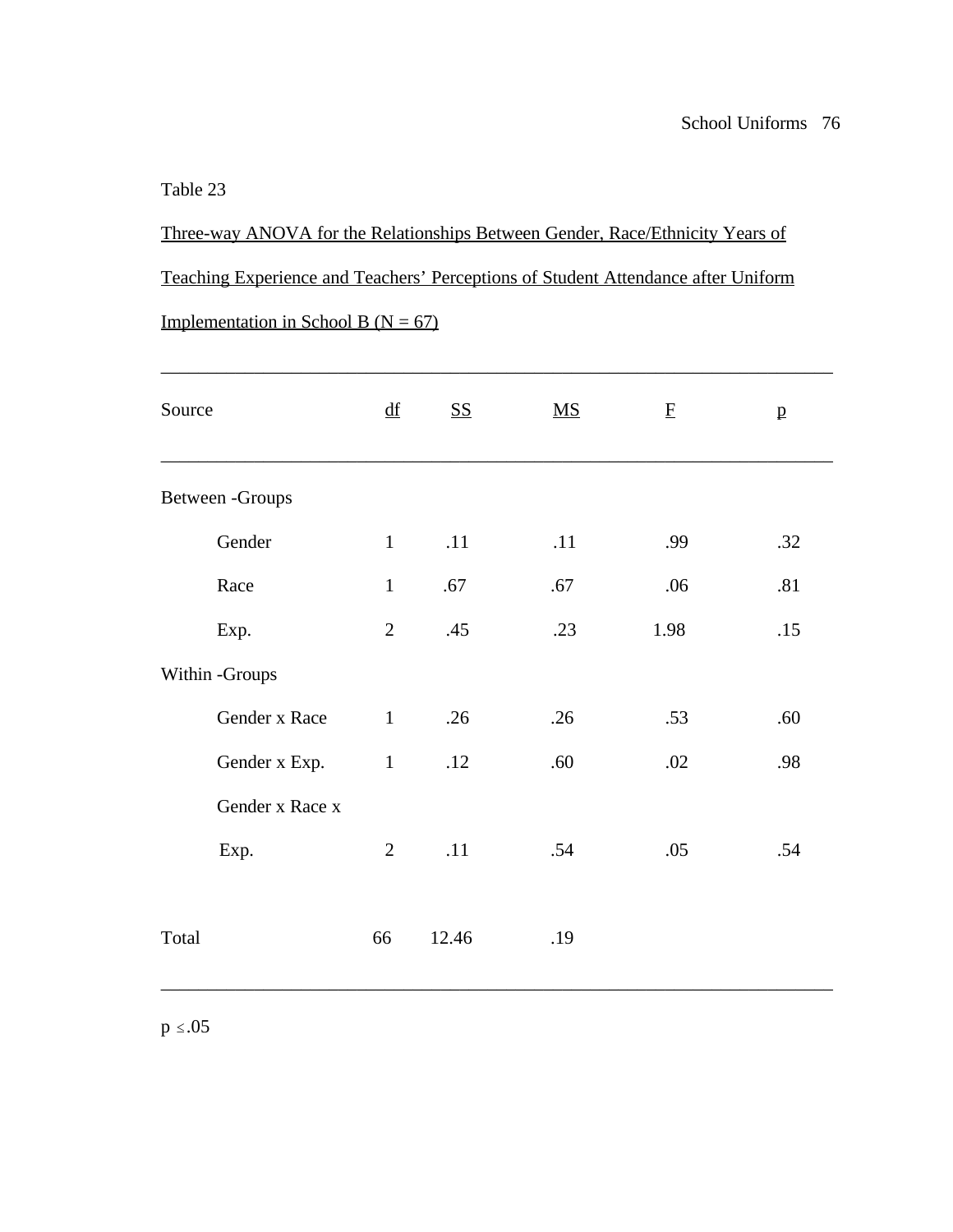#### Perceptions of Student Behavior

The second question regarding classroom environment examined the teachers' perceptions of the impact of school uniforms on student behavior. The mean score for teachers' perceptions of a change in student behavior after a change to uniforms was 2.40 for School A. The score of 2.4 indicated that teachers in School A believed that uniforms had no significant impact on student behavior since a score of 2.5 was needed to indicate a positive rating. The mean score for teachers' perceptions of a change in student behavior after uniform implementation in School B was 2.53. This score indicated that teachers had positive perceptions of student behavior after uniform implementation in School B.

There was no statistically significant difference between the mean scores of teachers' perceptions of a change in student behavior after uniforms with respect to teachers' race/ethnicity. The mean score for Black teachers in School A was 2.4 ( $M = 2.41$ ,  $SD = .26$ ), while the mean score for White teachers in School A was also 2.4 ( $M = 2.40$ ,  $SD = .36$ ). The mean score was 2.4 (M = 2.47, SD = .43) for Black teachers and 2.66 (M = 2.66,  $SD = .25$ ) for White teachers in School B (see Table 24).

There was no significant difference between the mean scores for teachers' perceptions of a change in student behavior after uniform implementation in Schools A or B with respect to gender (see Table 25). The mean score for male teachers was 2.32 ( $M =$ 2.32,  $SD = .31$ ) while the mean score for female teachers was 2.43 ( $M = 2.43$ ,  $SD = .33$ ) for School A. The mean score for male teachers was  $2.55$  (M =  $2.55$ , SD = .47) while the mean score for female teachers was  $2.53$  (M =  $2.534$ , SD = .38) for School B.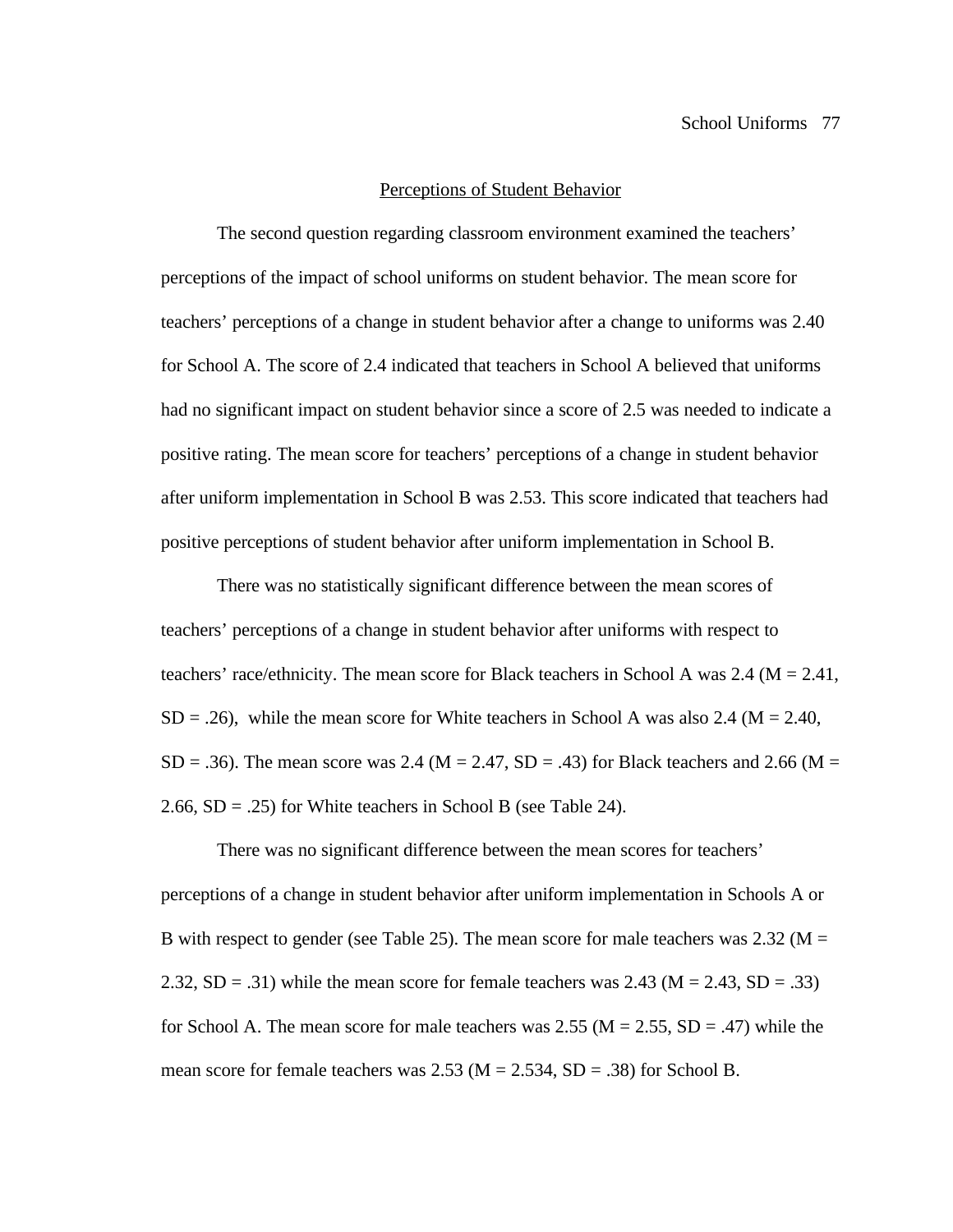Mean Scores and Standard Deviations for Teachers' Perceptions by Race/Ethnicity of Student Behavior After Uniform Implementation in School A and School B

| School       | Race/ethnicity |    | $\underline{N}$ |      | $\underline{\mathbf{M}}$ | SD |  |
|--------------|----------------|----|-----------------|------|--------------------------|----|--|
|              |                |    |                 |      |                          |    |  |
| $\mathbf{A}$ | <b>Black</b>   | 23 |                 | 2.42 | .26                      |    |  |
|              | White          | 38 |                 | 2.41 | .36                      |    |  |
|              | Total          | 61 |                 | 2.41 | .32                      |    |  |
|              |                |    |                 |      |                          |    |  |
| $\bf{B}$     | <b>Black</b>   | 43 |                 | 2.47 | .43                      |    |  |
|              | White          | 24 |                 | 2.66 | .25                      |    |  |
|              | Total          | 67 |                 | 2.53 | .39                      |    |  |
|              |                |    |                 |      |                          |    |  |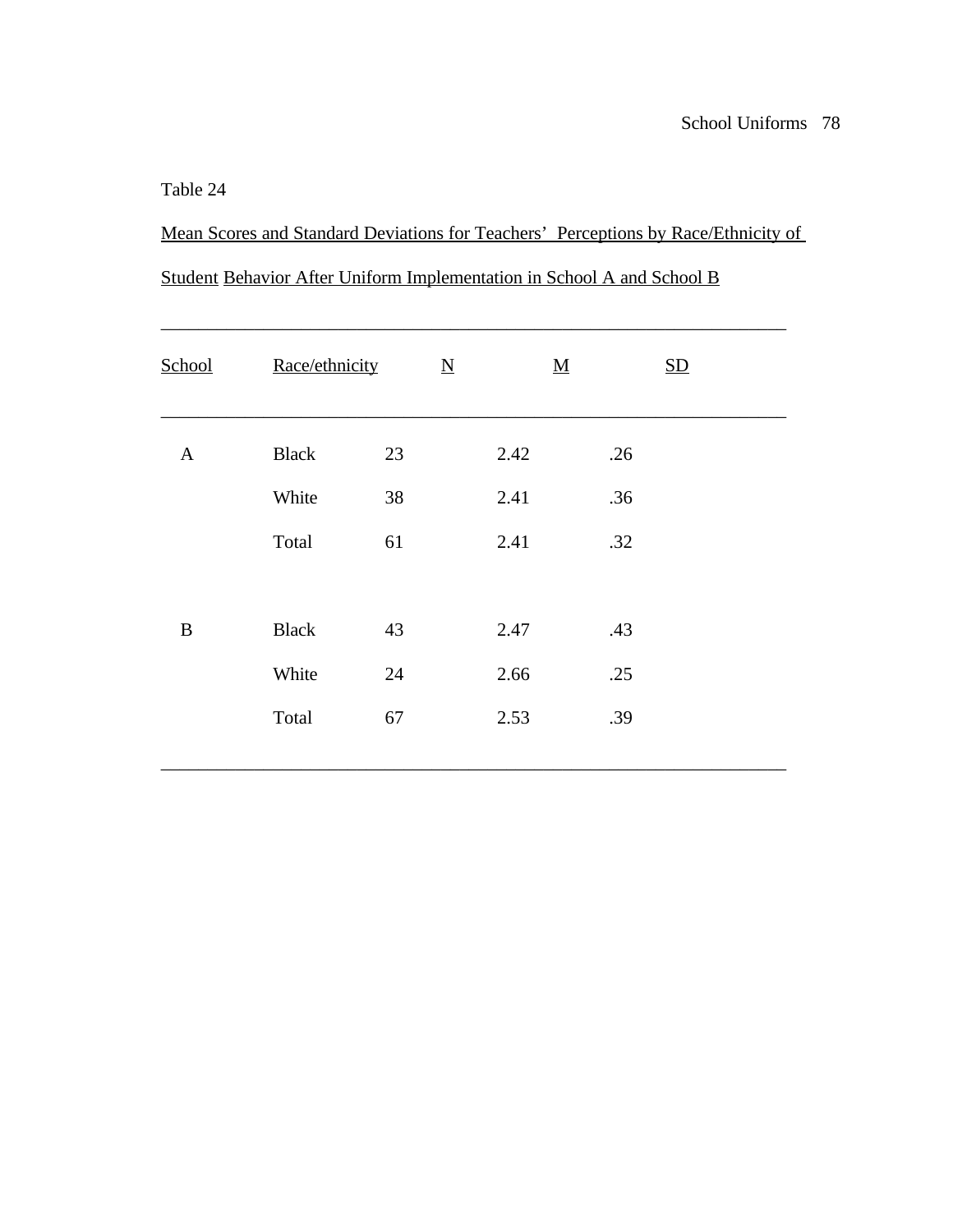Mean Scores and Standard Deviations for Teachers' Perceptions by Gender of Student Behavior After Uniform Implementation in School A and School B

| School       | Gender | $\underline{\mathbf{N}}$ | ${\bf M}$ | SD  |  |
|--------------|--------|--------------------------|-----------|-----|--|
| $\mathbf{A}$ | Male   | 14                       | 2.32      | .30 |  |
|              | Female | 47                       | 2.43      | .33 |  |
|              | Total  | 61                       | 2.41      | .32 |  |
|              |        |                          |           |     |  |
| $\, {\bf B}$ | Male   | $11\,$                   | 2.55      | .47 |  |
|              | Female | 56                       | 2.53      | .37 |  |
|              | Total  | 67                       | 2.53      | .39 |  |
|              |        |                          |           |     |  |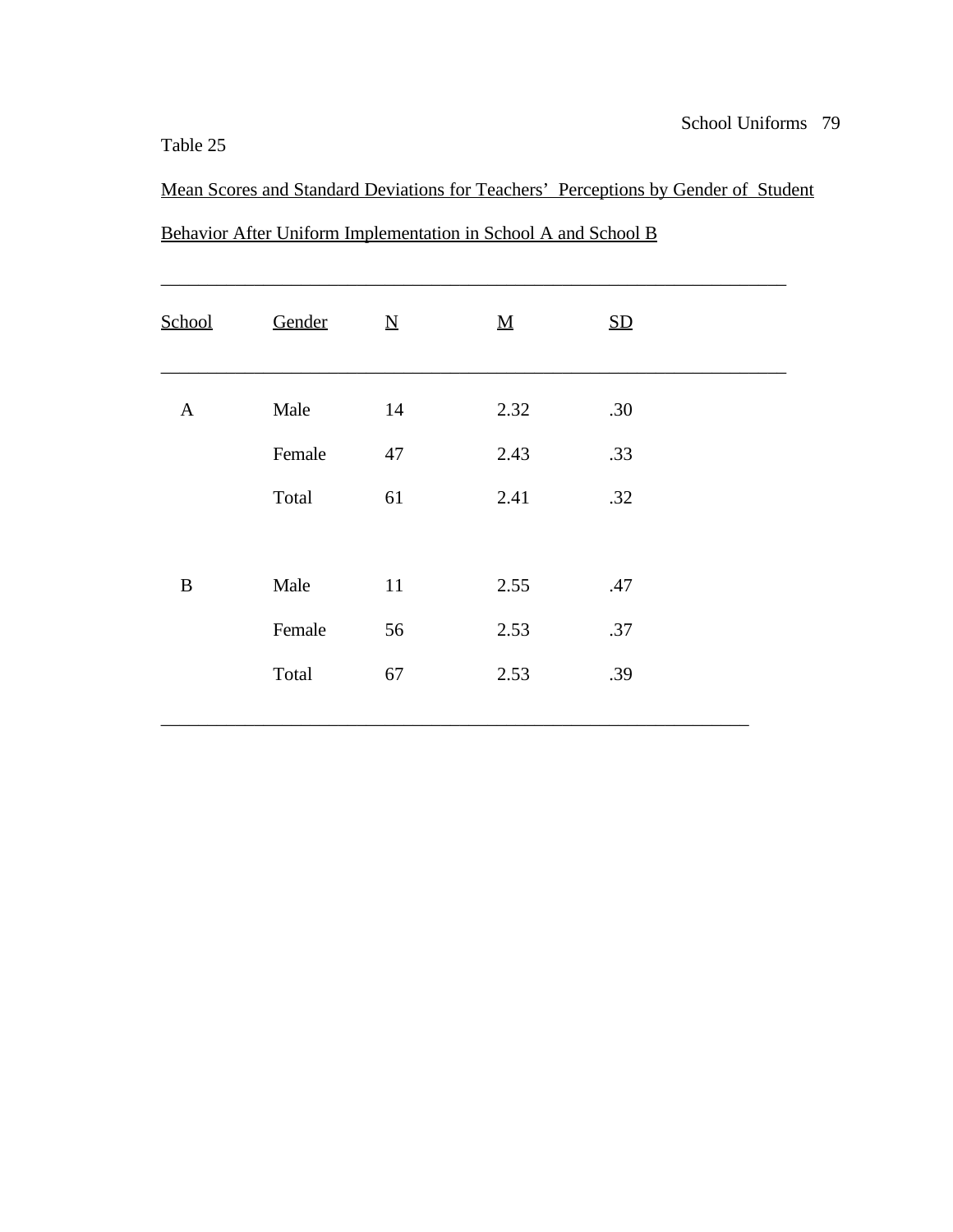The mean score for teacher's perceptions of student behavior with respect to years of teaching experience was 2.30 ( $M = 2.30$ ,  $SD = 0.34$ ) for 0-8 years, 2.4 ( $M = 2.48$ ,  $SD = 0.48$ ) .32) for 8.01-15.66 years, and 2.47,  $SD = .26$ ) for 15.67-34 years of teaching experience for School A. The mean score for teachers based on years of teaching experience was 2.5  $(M = 2.5, SD = .30)$  for 0-8 years, 2.52  $(M = 2.52, SD = .44)$  for 8.01-15.66 years, and 2.56 ( $M = 2.56$ ,  $SD = .42$ ) for years of teaching experience for School B. There was no significant difference between the groups based on teaching experience with respect to a change in student behavior in either School A or School B (see Table 26). The mean score of 2.53 for teachers in School B based on years of teaching experience revealed that teachers with greater teaching experience believed that school uniforms had a positive impact on student behavior in that school. The mean score of 2.4 based on years of teaching experience was below the favorable rating of 2.5 for teachers in School A which means that teachers in School A believed that uniforms had no impact on student behavior.

 The higher rating of teachers in School B, which was in its first year with uniforms, may have been part of a Hawthorne effect for teachers' perceptions of a change as well as for students who wore the uniform. The novelty of students wearing school uniforms may have had a positive impact on teachers' perceptions during the first year of implementation in School B. The novelty may have begun to wear off in School A which was in its second year of implementation during the year that the survey was given. Analysis of Variance revealed no statistically significant differences among race/ethnicity, gender, or years of teaching experience with respect to a change in student behavior after the implementation of uniforms (see Table 27).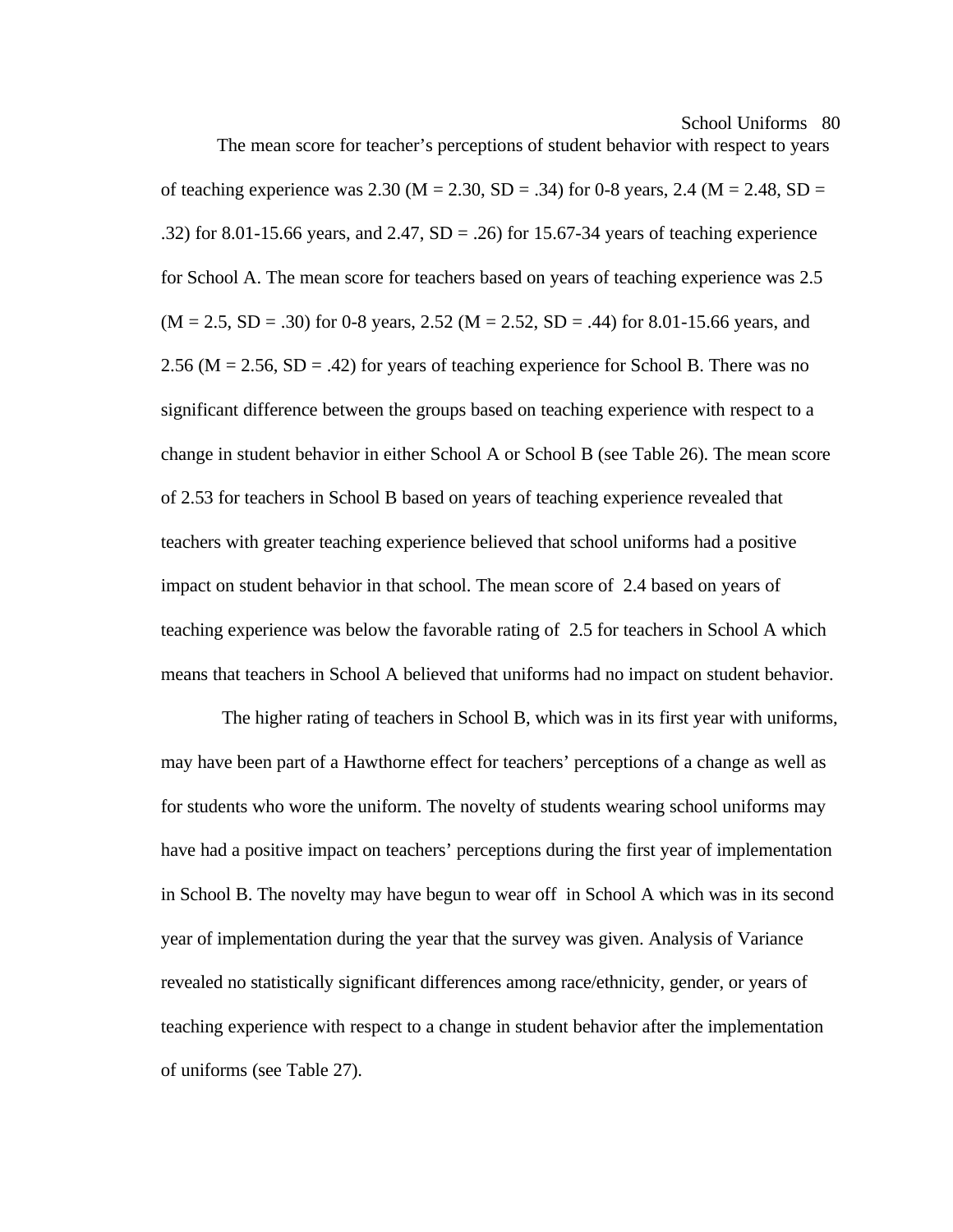Mean Scores and Standard Deviations for Teachers' Perceptions by Years of Teaching Experience of Student Behavior After Uniform Implementation in School A and School B

| School A | Years of Exp. | $\underline{\mathbf{N}}$ | $\underline{\mathbf{M}}$ | SD  |
|----------|---------------|--------------------------|--------------------------|-----|
|          |               |                          |                          |     |
|          | $0 - 8$       | 24                       | 2.30                     | .34 |
|          | 8.01-15.66    | 17                       | 2.49                     | .32 |
|          | 15.67-34      | 20                       | 2.47                     | .28 |
| Total    |               | 61                       | 2.41                     | .32 |
| School B | Years of Exp. |                          |                          |     |
|          | $0 - 8$       | 20                       | 2.51                     | .30 |
|          | 8.01-15.66    | 20                       | 2.52                     | .44 |
|          | 15.67-34      | 27                       | 2.56                     | .42 |
| Total    |               | 67                       | 2.53                     | .39 |
|          |               |                          |                          |     |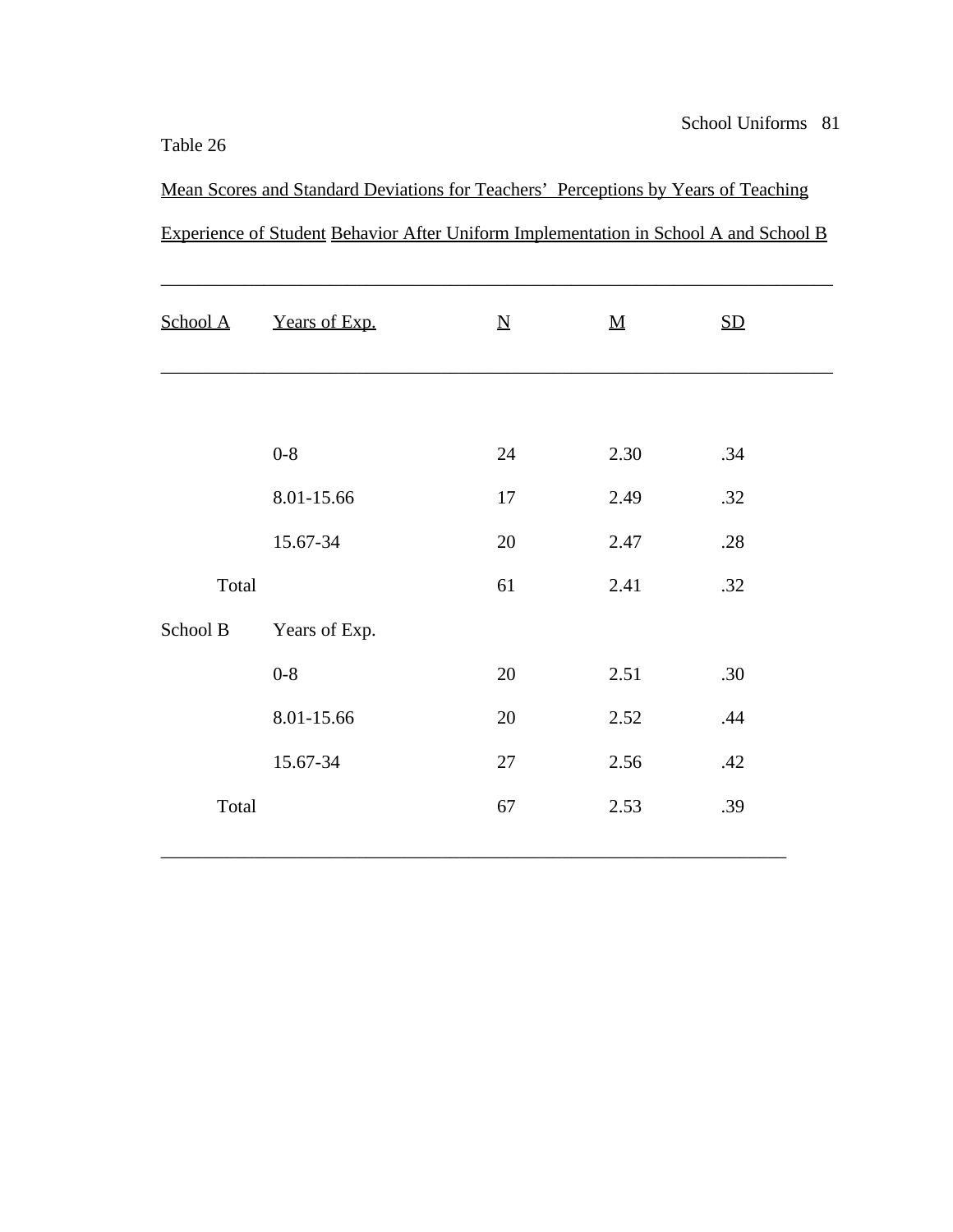Three-way ANOVA for the Relationships Between Gender, Race/Ethnicity, Years of Teaching Experience and Teachers' Perceptions of Student Behavior after Uniform

| Source            | <u>SS</u> | $\underline{df}$ | $\underline{\mathbf{M}}\underline{\mathbf{S}}$ | $\mathbf{F}$ | $\mathbf{p}$ |
|-------------------|-----------|------------------|------------------------------------------------|--------------|--------------|
| Between - Groups  |           |                  |                                                |              |              |
| Gender            | .12       | $\mathbf{1}$     | .12                                            | .77          | .38          |
| Race              | .38       | $\mathbf{1}$     | .38                                            | .25          | .62          |
| Exp.              | .19       | $\overline{2}$   | .95                                            | .62          | .54          |
| Within - Groups   |           |                  |                                                |              |              |
| Gender x Race .23 |           | $\mathbf{1}$     | .23                                            | 1.46         | .23          |
| Gender x Exp .28  |           | $\overline{2}$   | .14                                            | .92          | .42          |
| Gender x          |           |                  |                                                |              |              |
| Race x Exp .78    |           | $\overline{2}$   | .39                                            | .25          | .78          |
| Total             | 8.85      | 60               | .15                                            |              |              |
|                   |           |                  |                                                |              |              |

\_\_\_\_\_\_\_\_\_\_\_\_\_\_\_\_\_\_\_\_\_\_\_\_\_\_\_\_\_\_\_\_\_\_\_\_\_\_\_\_\_\_\_\_\_\_\_\_\_\_\_\_\_\_\_\_\_\_\_\_\_\_\_\_\_\_\_\_\_\_\_\_

Implementation in School A

 $p = \le .05$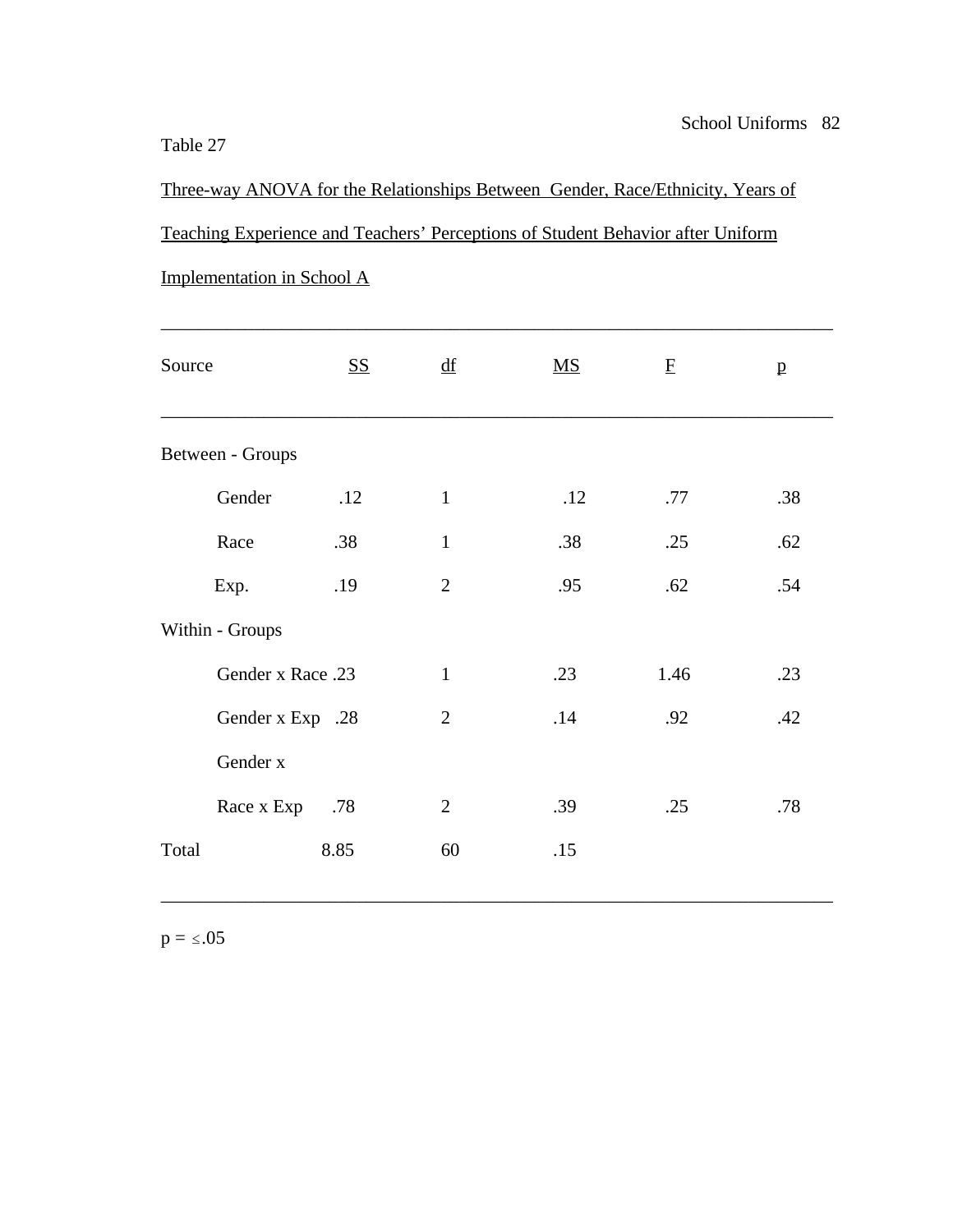#### Perceptions of Student Achievement

The third question on classroom environment examined teachers' perception of the impact of school uniforms on student achievement in Schools A and B after a change to uniforms. The grand mean for teachers' perceptions of the impact of uniforms on student achievement for both schools combined was  $2.58$  (M =  $2.58$ , SD = .42). The mean score of 2.58 revealed that teachers perceived school uniforms as having a positive impact on student achievement. There was no statistically significant difference between the mean scores of perceptions of a change in student achievement with respect to teachers' race/ethnicity, however. The mean score for Black teachers in School A was 2.5  $(M = 2.50, SD = .46)$  while the mean score for White teachers was 2.53 ( $M = 2.53, SD =$ .38) in School A. The mean score was 2.6 ( $M = 2.58$ , SD = .45) for Black teachers and 2.7 ( $M = 2.72$ ,  $SD = .33$ ) for White teachers in School B (see Table 28).

The total mean score of 2.52 means that teachers of both races felt that uniforms had a positive impact on student achievement in School A. The total mean of 2.63 revealed a positive perception of teachers by race/ethnicity in School B with respect to the impact of mandatory school uniforms on student achievement. There was no statistically significant difference by gender between the mean scores for teachers' perceptions of a change in student achievement after uniform implementation in Schools A and B (see Table 29). The mean score for male teachers was 2.5 ( $M = 2.51$ ,  $SD = .43$ ) while the mean score for female teachers was 2.5 ( $M = 2.53$ ,  $SD = .40$ ) in School A. The mean score for male teachers was 2.8 ( $M = 2.78$ ,  $SD = .48$ ) while the mean score for female teachers was 2.6  $(M = 2.60, SD = .40)$  in School B (see Table 29). A total mean of 2.5 in School A and a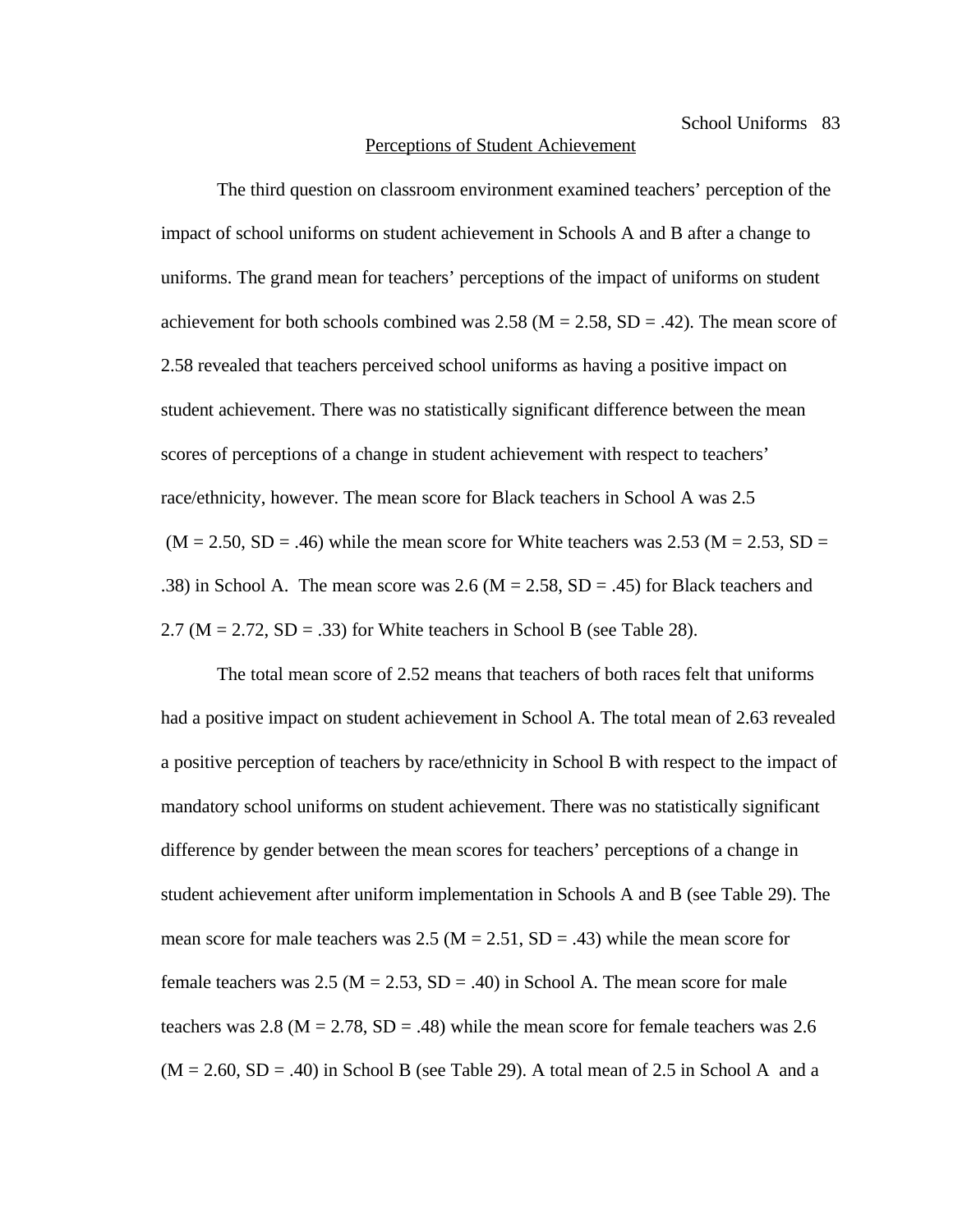Mean Scores and Standard Deviations for Teachers' Perceptions by Race/Ethnicity of

| Student Achievement after Uniform Implementation in School A and School B |  |  |  |  |  |
|---------------------------------------------------------------------------|--|--|--|--|--|
|                                                                           |  |  |  |  |  |

| School       | Race/ethnicity |    | $\underline{N}$ |      | $\underline{\mathbf{M}}$ |     | SD |  |
|--------------|----------------|----|-----------------|------|--------------------------|-----|----|--|
| $\mathbf{A}$ | <b>Black</b>   | 23 |                 | 2.50 |                          | .46 |    |  |
|              | White          | 38 |                 | 2.53 |                          | .38 |    |  |
|              | Total          | 61 |                 | 2.52 |                          | .41 |    |  |
|              |                |    |                 |      |                          |     |    |  |
| $\, {\bf B}$ | <b>Black</b>   | 43 |                 | 2.58 |                          | .46 |    |  |
|              | White          | 24 |                 | 272  |                          | .33 |    |  |
|              | Total          | 67 |                 | 2.63 |                          | .42 |    |  |
|              |                |    |                 |      |                          |     |    |  |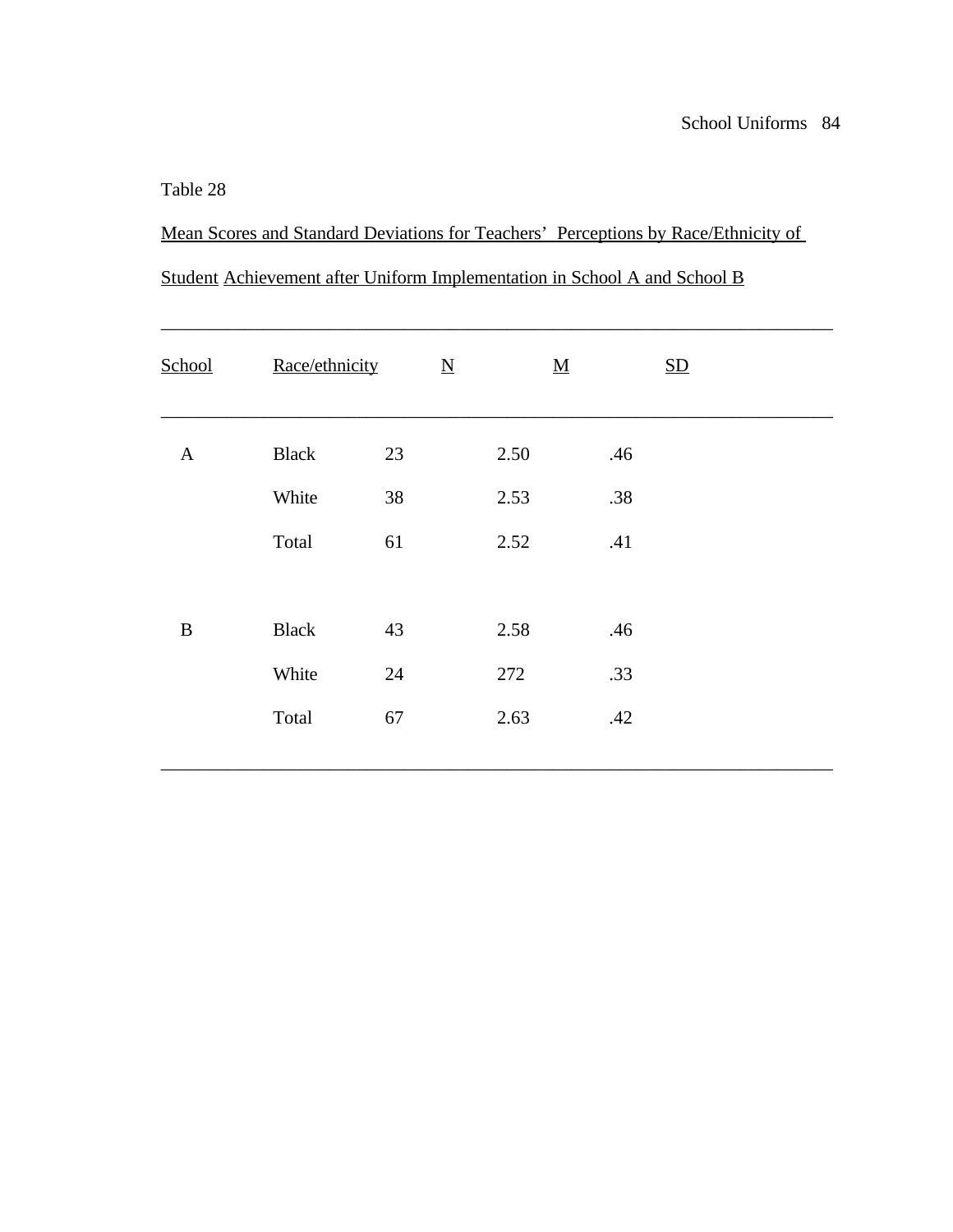Mean Scores and Standard Deviations for Teachers' Perceptions by Gender of Student Achievement After Uniform Implementation in School A and School B

| <b>School</b> | Gender | $\underline{\mathbf{N}}$ | $\underline{\mathbf{M}}$ | $\underline{\text{SD}}$ |
|---------------|--------|--------------------------|--------------------------|-------------------------|
| $\mathbf{A}$  | Male   | 14                       | 2.51                     | .43                     |
|               | Female | $47\,$                   | 2.52                     | .40                     |
|               | Total  | 61                       | 2.52                     | .41                     |
|               |        |                          |                          |                         |
| $\, {\bf B}$  | Male   | $11\,$                   | 2.78                     | .48                     |
|               | Female | 56                       | 2.60                     | .40                     |
|               | Total  | 67                       | 2.63                     | .42                     |
|               |        |                          |                          |                         |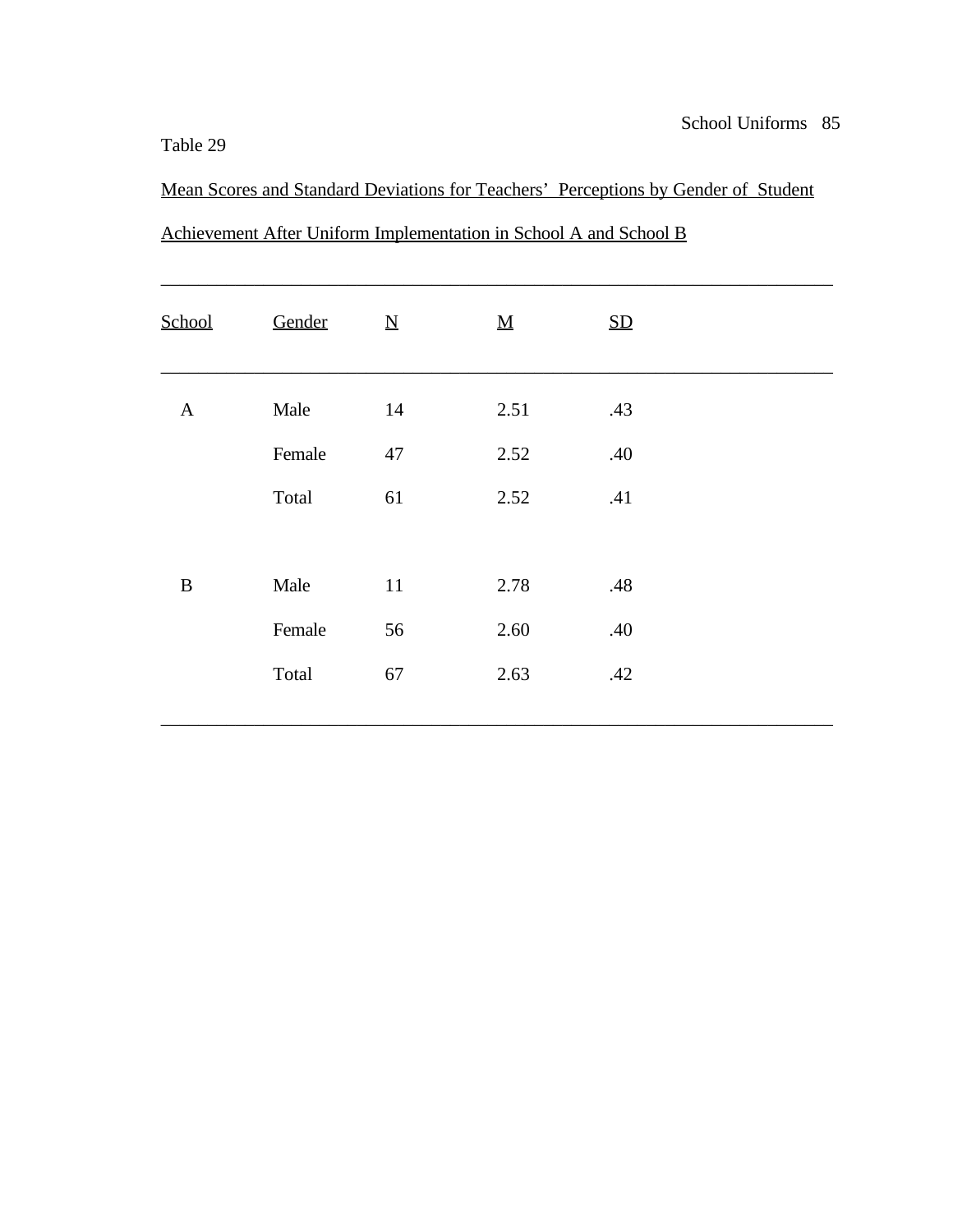2.6 in School B revealed a positive perception of teachers by gender in both schools with respect to the impact of uniforms on student achievement.

The mean score for teachers' perceptions of a change in student achievement with respect to years of teaching experience was  $2.5$  (M =  $2.47$ , SD =  $.36$ ) for 0-8 years, 2.6 (M = 2.62, SD = .33) for 8.01-15.66 years, and 2.5 (M = 2.51, SD = .51) for 15.67-34 years, revealing no significant difference for teachers in School A (see Table 30). The mean score for teachers' perceptions of school uniforms based on years of experience revealed no significant differences in School B. The mean score based on years of experience was 2.6 (M = 2.56, SD = .39) for 0-8 years, 2.5 (M = 2.55, SD = .37) for 8.01-15.66 years, and 2.7 ( $M = 2.74$ ,  $SD = .46$ ) for 15.67-34 years of teaching experience, yielding no significant difference with respect to perceptions of student achievement in School B. The total mean score of 2.63 revealed a positive perception of the impact of uniforms on student achievement for School B.

Three-way Analysis of Variance using a predetermined alpha level of .05 revealed no statistically significant difference among race/ethnicity, gender, or years of teaching experience with respect to teachers' perceptions of a change in student achievement after uniform implementation in School A (see Table 31). The three-way ANOVA also yielded no statistically significant relationships among the variables of race/ethnicity, gender, years of teaching experience and teachers' perceptions of a change in student achievement after uniform implementation in School B during its first year with uniforms (see Table 32).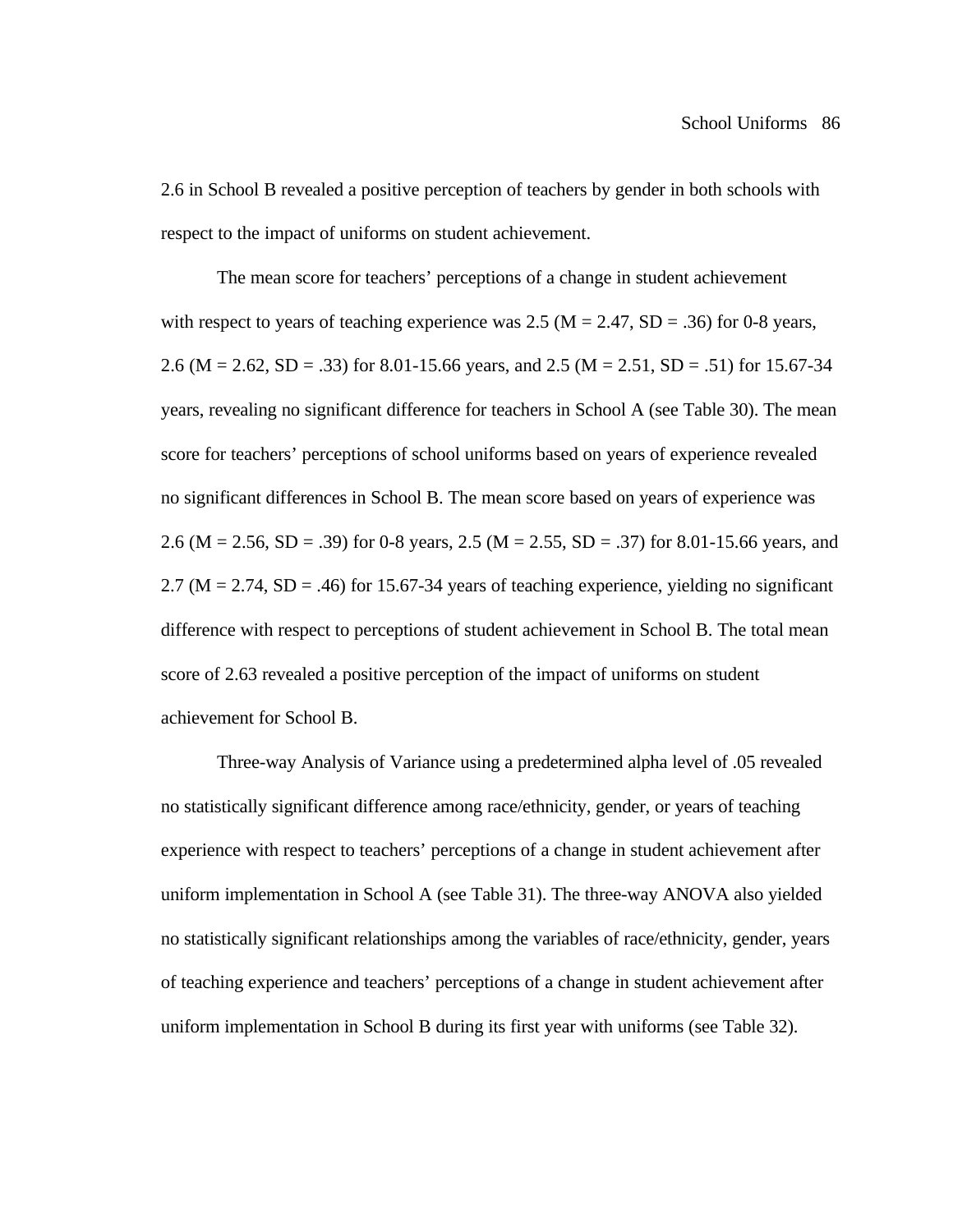$\underline{\mathbf{B}}$ 

Mean Scores and Standard Deviations for Teachers' Perceptions by Years of Teaching Experience of Student Achievement After Uniform Implementation in School A and School

| School A | Years of Exp. | $\underline{\rm N}$ | $\underline{\mathbf{M}}$ | SD  |  |
|----------|---------------|---------------------|--------------------------|-----|--|
|          | $0 - 8$       | 24                  | 2.46                     | .36 |  |
|          | 8.01-15.66    | 17                  | 2.62                     | .33 |  |
|          | 15.67-34      | 20                  | 2.51                     | .51 |  |
| Total    |               | 61                  | 2.52                     | .41 |  |
| School B | Years of Exp. |                     |                          |     |  |
|          | $0 - 8$       | 20                  | 2.56                     | .41 |  |
|          | 8.01-15.66    | 20                  | 2.55                     | .37 |  |
|          | 15.67-34      | 27                  | 2.75                     | .46 |  |
| Total    |               | 67                  | 2.63                     | .42 |  |
|          |               |                     |                          |     |  |

\_\_\_\_\_\_\_\_\_\_\_\_\_\_\_\_\_\_\_\_\_\_\_\_\_\_\_\_\_\_\_\_\_\_\_\_\_\_\_\_\_\_\_\_\_\_\_\_\_\_\_\_\_\_\_\_\_\_\_\_\_\_\_\_\_\_\_\_\_\_\_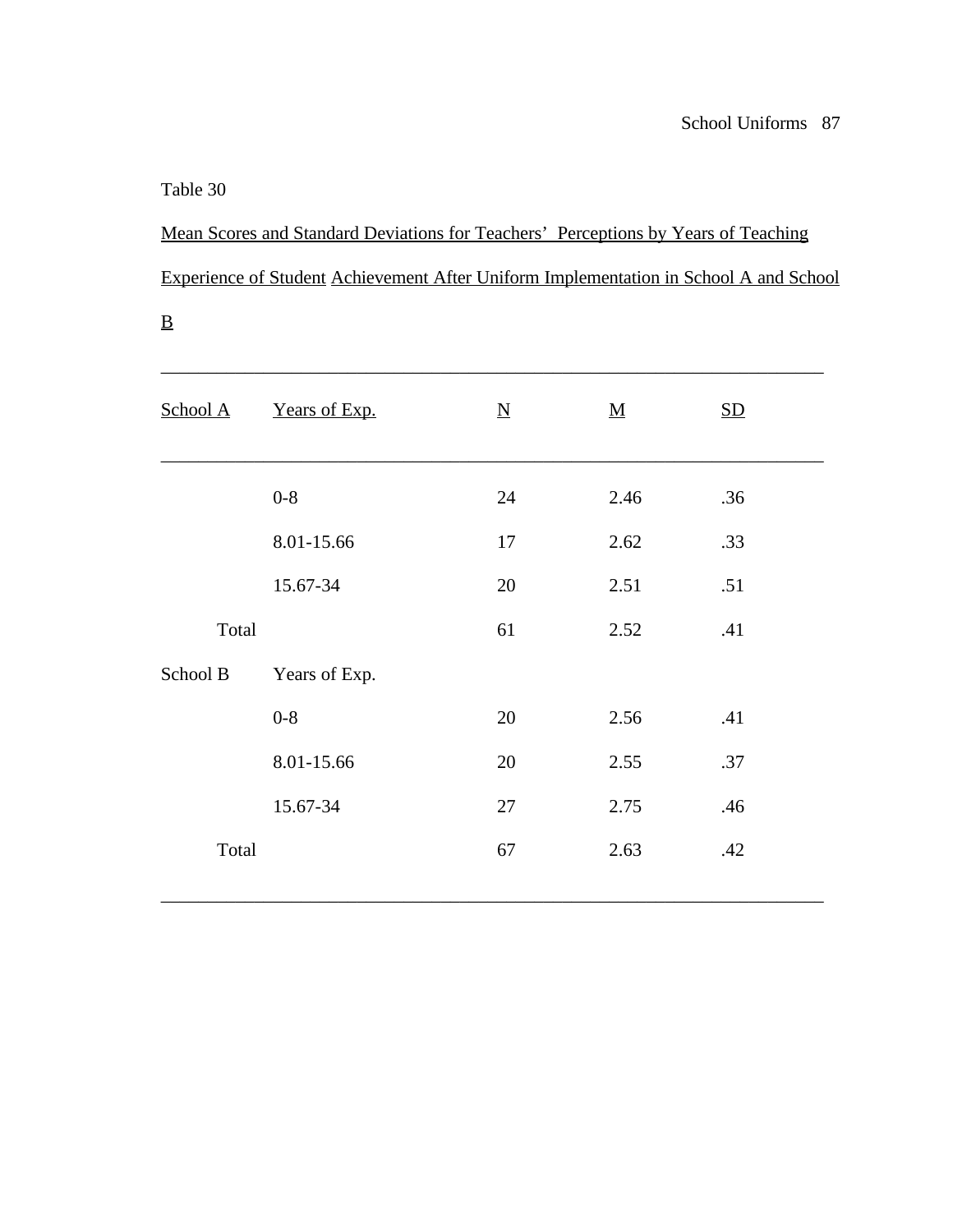Three-way ANOVA for the Relationships Between Gender, Race/Ethnicity, Years of Teaching Experience and Teachers' Perceptions of Student Achievement after Uniform Implementation in School A ( $N = 61$ )

| Source            | <u>SS</u>        | $\mathbf{d}\mathbf{f}$ | $\underline{\mathbf{M}}\underline{\mathbf{S}}$ | $\mathbf F$ | $\mathbf{p}$ |
|-------------------|------------------|------------------------|------------------------------------------------|-------------|--------------|
| Between - Groups  |                  |                        |                                                |             |              |
| Gender            | .74              | $\mathbf{1}$           | .74                                            | .04         | .84          |
| Race              | .68              | $\mathbf{1}$           | .68                                            | .37         | .54          |
| Exp.              | .26              | $\mathbf{2}$           | .13                                            | .73         | .49          |
| Within - Groups   |                  |                        |                                                |             |              |
| Gender x Race .66 |                  | $\mathbf{1}$           | .66                                            | .36         | .55          |
|                   | Gender x Exp .14 | $\overline{2}$         | .67                                            | .37         | .69          |
| Gender x Race     |                  |                        |                                                |             |              |
| x Exp             | .19              | $\overline{2}$         | .96                                            | .53         | .59          |
| Total             | 10.17            | 60                     | .17                                            |             |              |
|                   |                  |                        |                                                |             |              |

\_\_\_\_\_\_\_\_\_\_\_\_\_\_\_\_\_\_\_\_\_\_\_\_\_\_\_\_\_\_\_\_\_\_\_\_\_\_\_\_\_\_\_\_\_\_\_\_\_\_\_\_\_\_\_\_\_\_\_\_\_\_\_\_\_\_\_\_\_\_\_\_

 $p = \le .05$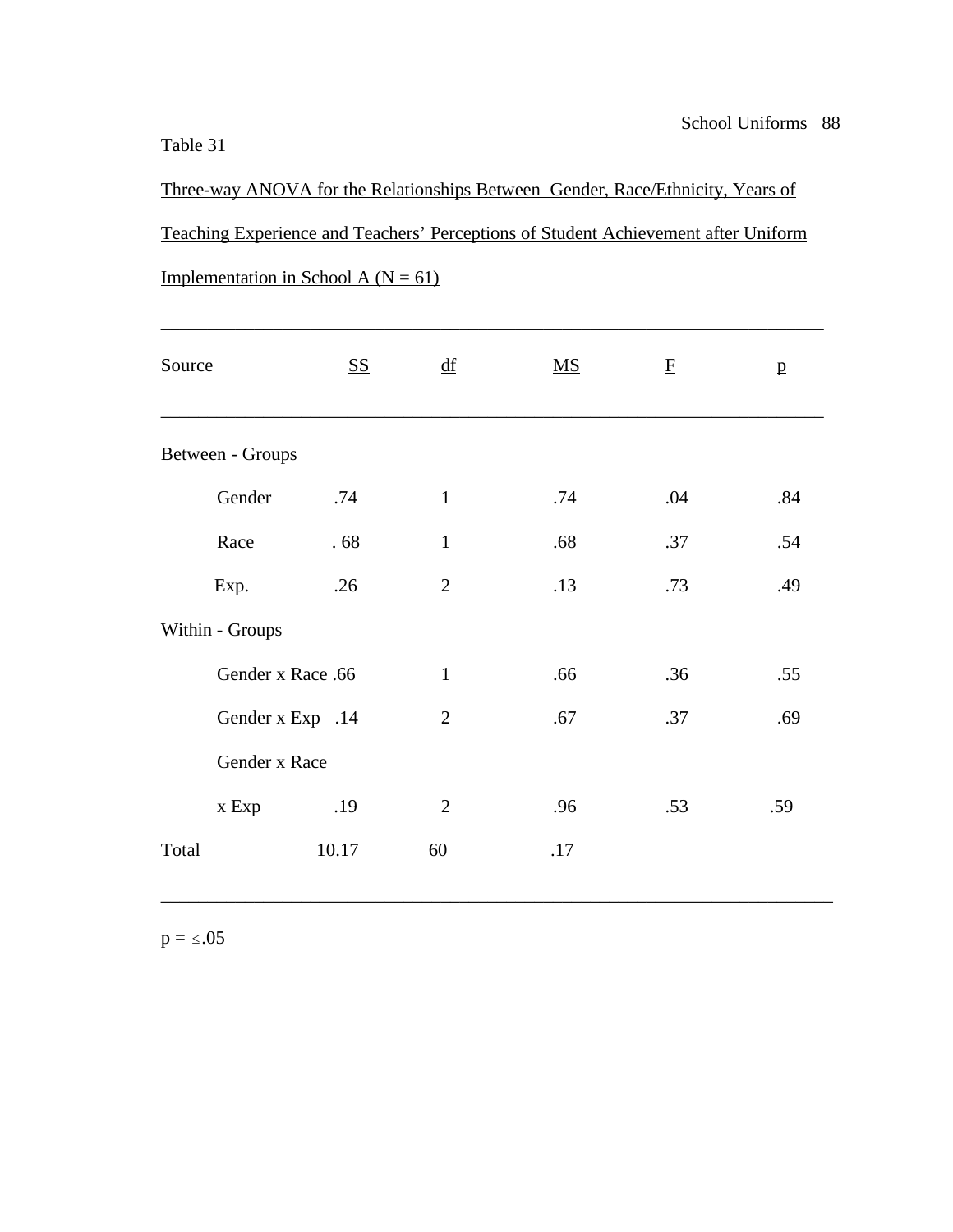Three-way ANOVA for the Relationships Between Gender, Race/Ethnicity, Years of Teaching Experience and Teachers' Perceptions of Student Achievement after Uniform Implementation in School B ( $N = 67$ )

| Source            | <u>SS</u> | df             | $\underline{\mathbf{M}}\underline{\mathbf{S}}$ | $\mathbf F$ | $\mathbf{p}$ |
|-------------------|-----------|----------------|------------------------------------------------|-------------|--------------|
| Between - Groups  |           |                |                                                |             |              |
| Gender            | .12       | $\mathbf{1}$   | .12                                            | .78         | .38          |
| Race              | .38       | $\mathbf{1}$   | .38                                            | .25         | .62          |
| Exp               | .19       | $\overline{2}$ | .95                                            | .62         | .54          |
| Within - Groups   |           |                |                                                |             |              |
| Gender x Race .23 |           | $\mathbf{1}$   | .23                                            | 1.46        | .23          |
| Gender x Exp .28  |           | $\overline{2}$ | .14                                            | .92         | .40          |
| Gender x Race     |           |                |                                                |             |              |
| x Exp             | .78       | $\overline{2}$ | .39                                            | .25         | .78          |
| Total             | 8.85      | 60             | .14                                            |             |              |
|                   |           |                |                                                |             |              |

\_\_\_\_\_\_\_\_\_\_\_\_\_\_\_\_\_\_\_\_\_\_\_\_\_\_\_\_\_\_\_\_\_\_\_\_\_\_\_\_\_\_\_\_\_\_\_\_\_\_\_\_\_\_\_\_\_\_\_\_\_\_\_\_\_\_\_\_\_\_\_

 $p=\texttt{ \le } .05$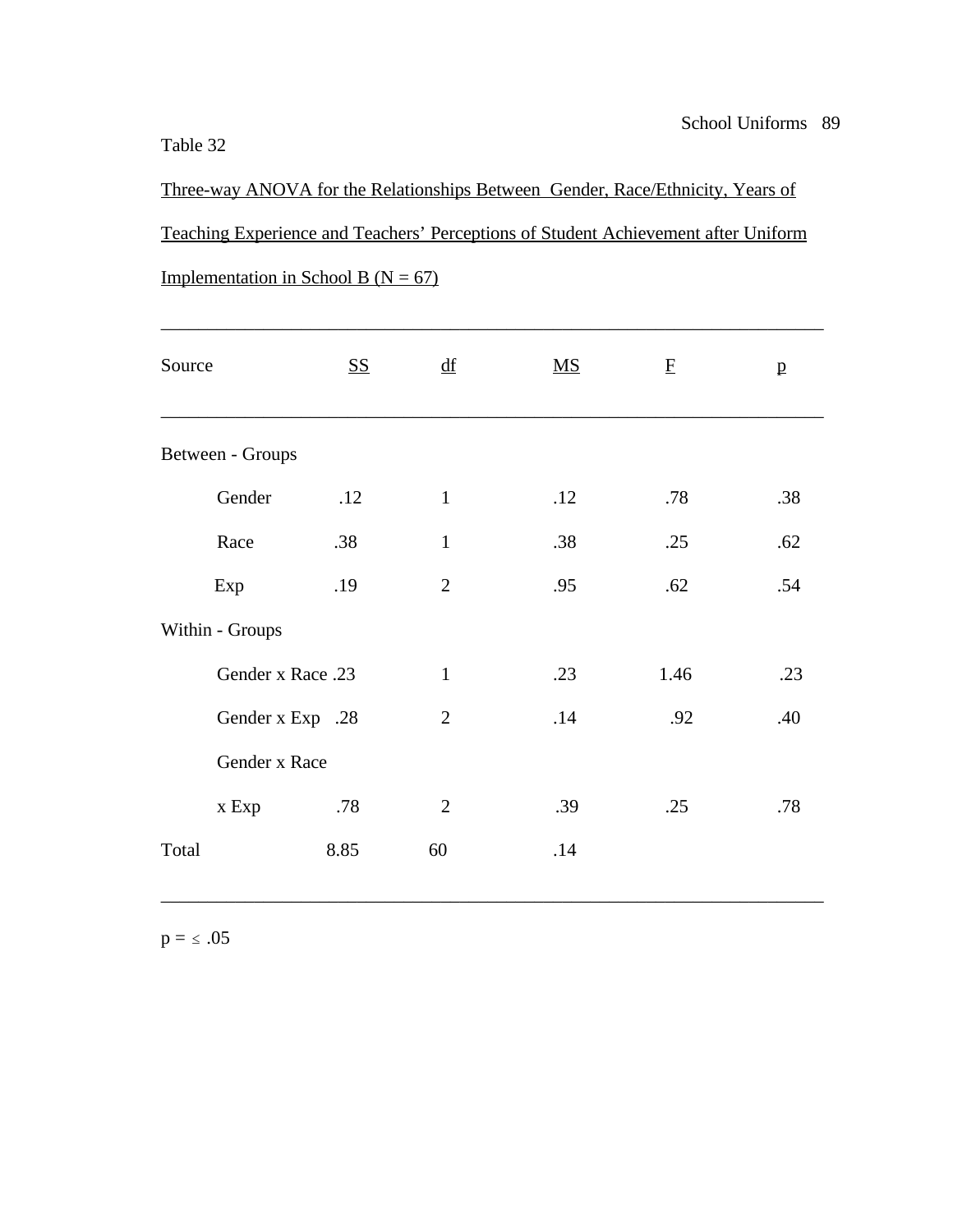#### Teachers' Perceptions of Student Self-image

The final question on classroom environment examined teachers' perceptions by race/ethnicity, gender, and years of teaching experience of students' self-image in Schools A and B after a change to uniforms. There was no statistically significant difference between the mean scores of perceptions of a change in student self-image with respect to teachers' race/ethnicity/ethnicity. The mean score for Black teachers in School A was 2.8  $(M = 2.77, SD = .35)$  while the mean score for White teachers was 2.7 ( $M = 2.73, SD =$ .30) in School A. The mean score was 2.6 ( $M = 2.61$ ,  $SD = .43$ ) for Black teachers and 2.7  $(M = 2.70, SD = .21)$  for White teachers in School B (see Table 33). The total mean of 2.69 revealed a positive perception of teachers by race/ethnicity in both schools with respect to uniforms.

There was no statistically significant difference between the mean scores for teachers' perceptions of a change in students' self-image after uniform implementation in Schools A and B with respect to gender (see Table 34). The mean score for male teachers was 2.7 ( $M = 2.71$ ,  $SD = .32$ ) while the mean score for female teachers was 2.8 ( $M =$ 2.76,  $SD = .32$ ) in School A. The mean score for male teachers was  $2.7(M = 2.65, SD =$ .34) while the mean score for female teachers was 2.6 ( $M = 2.64$ ,  $SD = .38$ ) in School B (see Table 35). A total mean of 2.7 revealed a positive perception of teachers by gender in both schools with respect to the impact of uniforms on students' self-image. Female teachers scored slightly higher than male teachers in their perceptions of a change in students' self-image in both schools.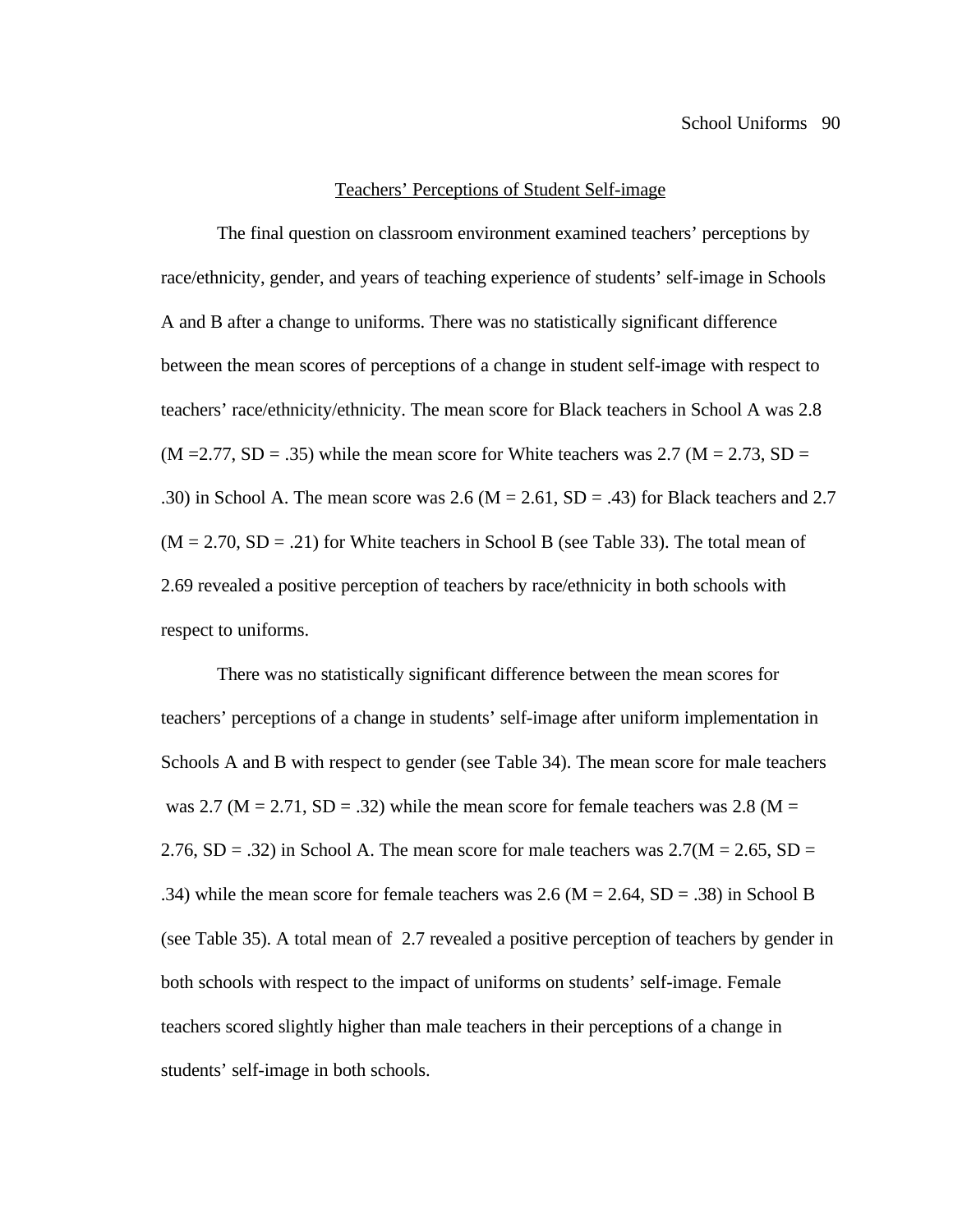Mean Scores and Standard Deviations for Teachers' Perceptions by Race/Ethnicity of Students' Self-image after Uniform Implementation in School A and School B

| School       | Race/Ethnicity | $\underline{\mathbf{N}}$ | <u>M</u> | SD  |  |
|--------------|----------------|--------------------------|----------|-----|--|
| $\mathbf{A}$ | <b>Black</b>   | 23                       | 2.77     | .35 |  |
|              | White          | 38                       | 2.73     | .30 |  |
|              | Total          | 61                       | 2.74     | .31 |  |
|              |                |                          |          |     |  |
| $\, {\bf B}$ | <b>Black</b>   | 43                       | 2.61     | .43 |  |
|              | White          | 24                       | 2.71     | .21 |  |
|              | Total          | 67                       | 2.64     | .37 |  |
|              |                |                          |          |     |  |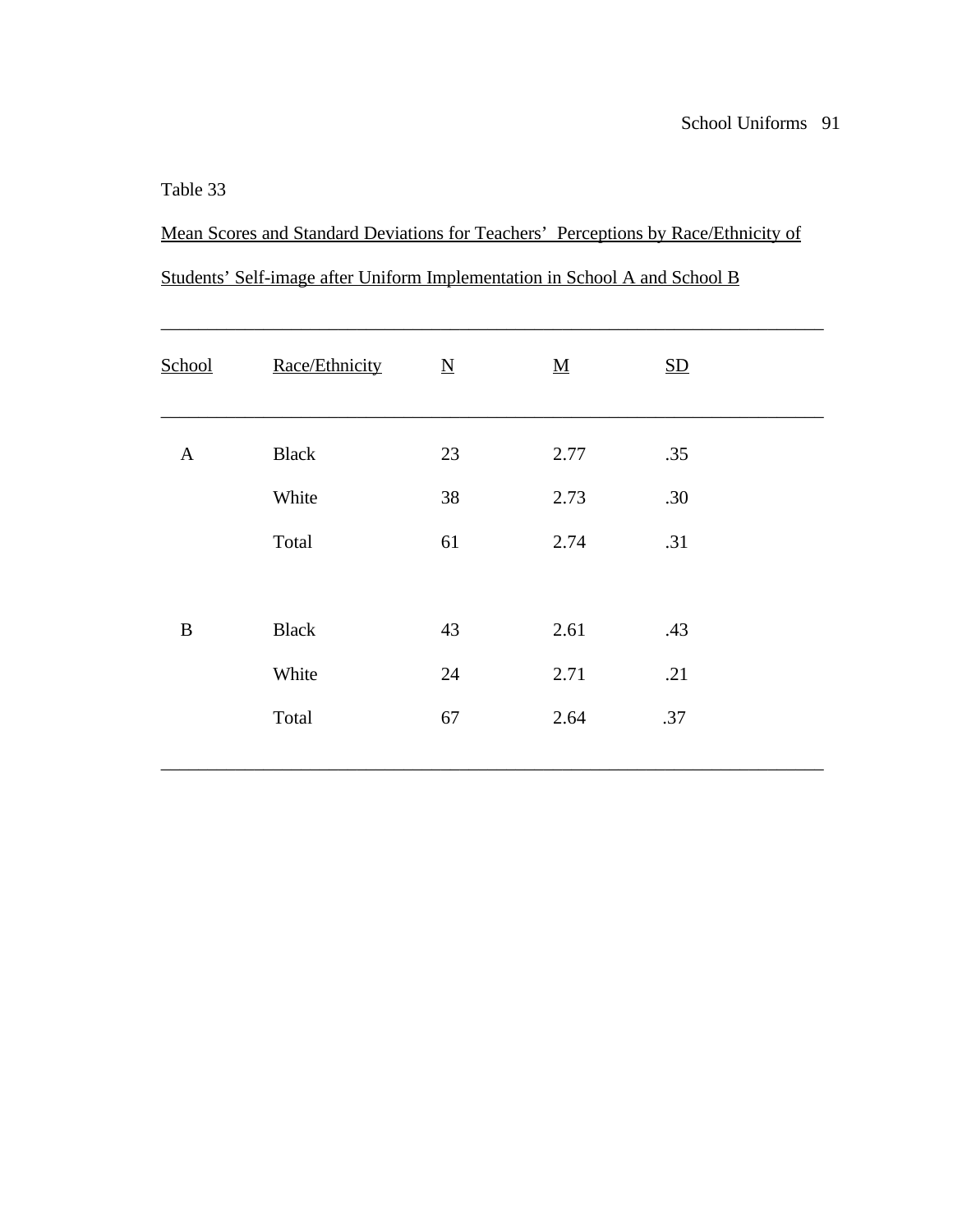Mean Scores and Standard Deviations for Teachers' Perceptions by Gender of Students' Self-image After Uniform Implementation in School A and School B

| <b>School</b> | Gender | $\underline{\mathbf{N}}$ | $\underline{M}$ | SD  |
|---------------|--------|--------------------------|-----------------|-----|
| $\mathbf{A}$  | Male   | 14                       | 2.70            | .32 |
|               | Female | 47                       | 2.75            | .32 |
|               | Total  | 61                       | 2.74            | .31 |
|               |        |                          |                 |     |
| $\, {\bf B}$  | Male   | 11                       | 2.64            | .34 |
|               | Female | 56                       | 2.64            | .38 |
|               | Total  | 67                       | 2.64            | .37 |
|               |        |                          |                 |     |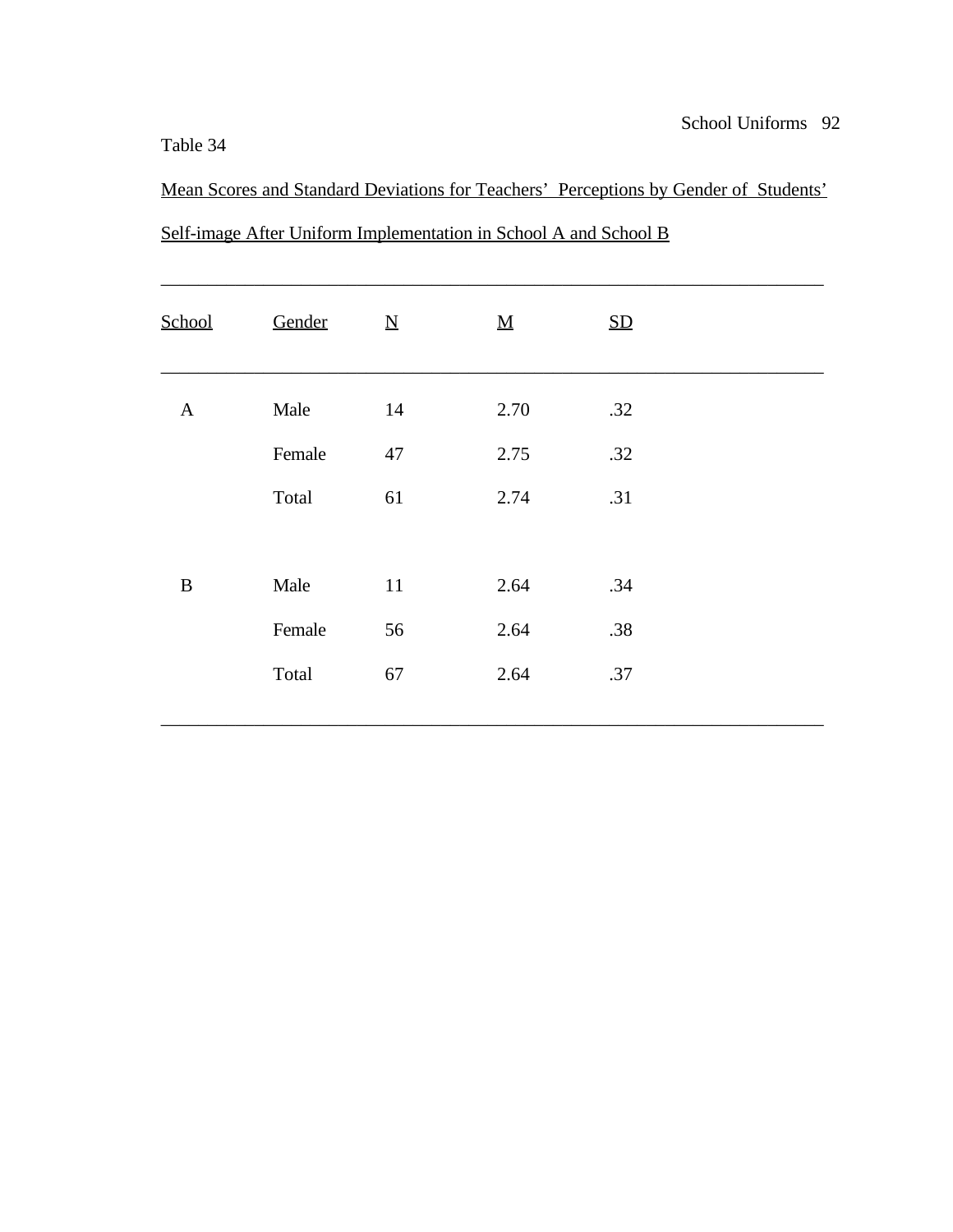# Mean Scores and Standard Deviations for Teachers' Perceptions by Years of Teaching Experience of Students' Self-image After Uniform Implementation in School A and School

| School A | Years of Exp. | $\underline{\rm N}$ | <u>M</u> | SD  |  |
|----------|---------------|---------------------|----------|-----|--|
|          | $0 - 8$       | 24                  | 2.69     | .30 |  |
|          | 8.01-15.66    | 17                  | 2.78     | .32 |  |
|          | 15.67-34      | 20                  | 2.79     | .32 |  |
| Total    |               | 61                  | 2.74     | .31 |  |
| School B | Years of Exp. |                     |          |     |  |
|          | $0 - 8$       | 20                  | 2.64     | .29 |  |
|          | 8.01-15.66    | 20                  | 2.59     | .34 |  |
|          | 15.67-34      | 27                  | 2.69     | .44 |  |
| Total    |               | 67                  | 2.64     | .37 |  |
|          |               |                     |          |     |  |

\_\_\_\_\_\_\_\_\_\_\_\_\_\_\_\_\_\_\_\_\_\_\_\_\_\_\_\_\_\_\_\_\_\_\_\_\_\_\_\_\_\_\_\_\_\_\_\_\_\_\_\_\_\_\_\_\_\_\_\_\_\_\_\_\_\_\_\_\_\_\_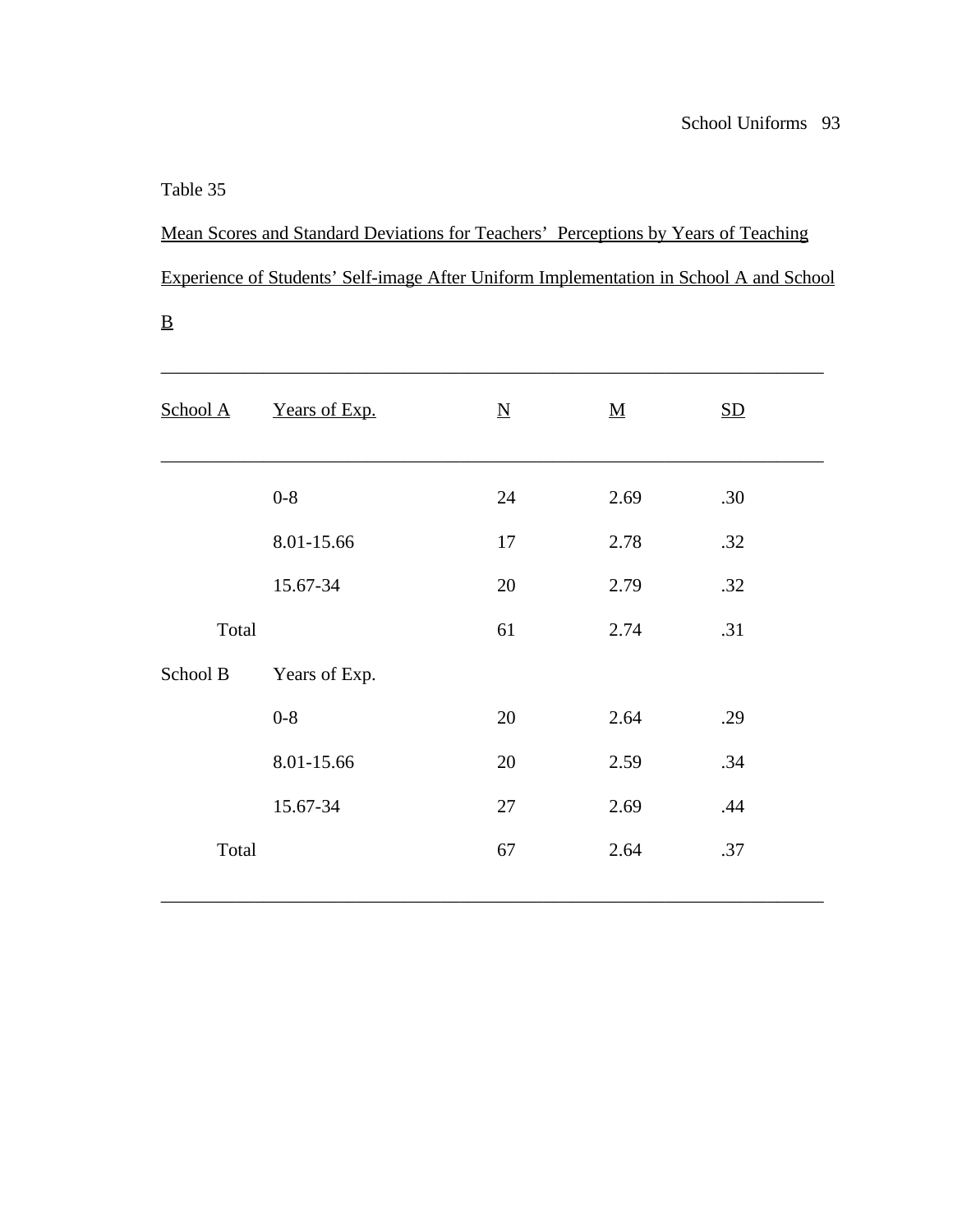The mean score for teachers' perceptions of a change in students' self-image with respect to years of teaching experience was 2.7 ( $M = 2.68$ , SD = .30) for 0-8 years, 2.8 (M = 2.78, SD = .32) for 8.01-15.66 years, and 2.8 (M = 2.79, SD = .32) for 15.67-34 years, revealing no significant difference for teachers in School A (see Table 36). The mean score for teachers' perceptions of school uniforms based on years of experience revealed no significant differences in School B. The mean score based on years of experience was 2.6 (M = 2.64, SD = .29) for 0-8 years, 2.6 (M = 2.59, SD = .34) for 8.01-15.66 years, and  $2.7 \, (\text{M} = 2.69, \text{SD} = .44)$  for 15.67-34 years of teaching experience. Teachers with more years of experience scored slightly higher than teachers with 0-8 years or those with 8.01 to 15.66, but there were no significant differences between the groups with respect to perceptions of students' self-image in School B. The grand mean for teachers' perceptions of the impact of uniforms on students' self-image for both schools combined was 2.70 (M  $=2.70$ , SD  $= .35$ ). The mean score of 2.70 revealed that teachers in both schools perceived school uniforms as having a positive impact on students' self-image.

Although descriptive statistics revealed positive perceptions by teachers of changes in student achievement and self-image, three-way Analysis of Variance revealed no statistically significant difference in the teachers' perceptions by race/ethnicity, gender, or years of teaching experience in either school. Using a predetermined alpha level of .05, the three-way ANOVA revealed no differences among the variables in School A (see Table 36) or School B (see Table 37) after a change to mandatory school uniforms.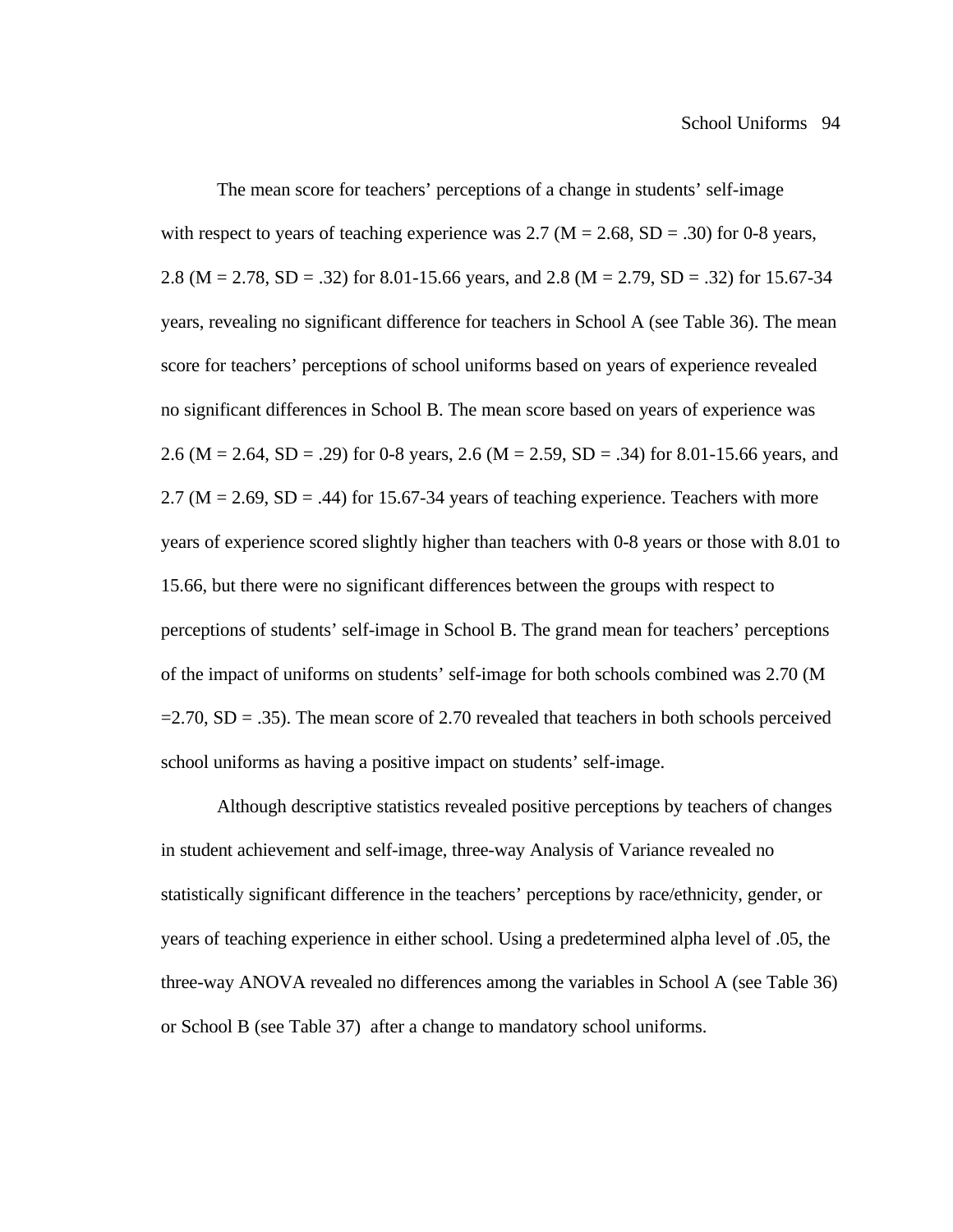Three-way ANOVA for the Relationships Between Gender, Race/Ethnicity, Years of Teaching Experience and Teachers' Perceptions of Student Achievement after Uniform Implementation in School A ( $N = 61$ )

| Source            | <b>SS</b> | df             | $\underline{\mathbf{M}}\underline{\mathbf{S}}$ | $\mathbf{F}$ | p   |
|-------------------|-----------|----------------|------------------------------------------------|--------------|-----|
| Between - Groups  |           |                |                                                |              |     |
| Gender            | .54       | $\mathbf{1}$   | .54                                            | .50          | .42 |
| Race              | .46       | $\mathbf{1}$   | .46                                            | .04          | .84 |
| Exp.              | .36       | $\overline{2}$ | .18                                            | 1.66         | .20 |
| Within - Groups   |           |                |                                                |              |     |
| Gender x Race .66 |           | $\mathbf{1}$   | .66                                            | .36          | .55 |
| Gender x Exp .14  |           | $\mathbf{1}$   | .67                                            | .37          | .69 |
| Gender x          |           |                |                                                |              |     |
| Race x Exp .19    |           | $\overline{2}$ | .96                                            | .53          | .59 |
| Total             | 10.17     | 60             | .17                                            |              |     |
|                   |           |                |                                                |              |     |

\_\_\_\_\_\_\_\_\_\_\_\_\_\_\_\_\_\_\_\_\_\_\_\_\_\_\_\_\_\_\_\_\_\_\_\_\_\_\_\_\_\_\_\_\_\_\_\_\_\_\_\_\_\_\_\_\_\_\_\_\_\_\_\_\_\_\_\_\_\_\_

 $p = \le .05$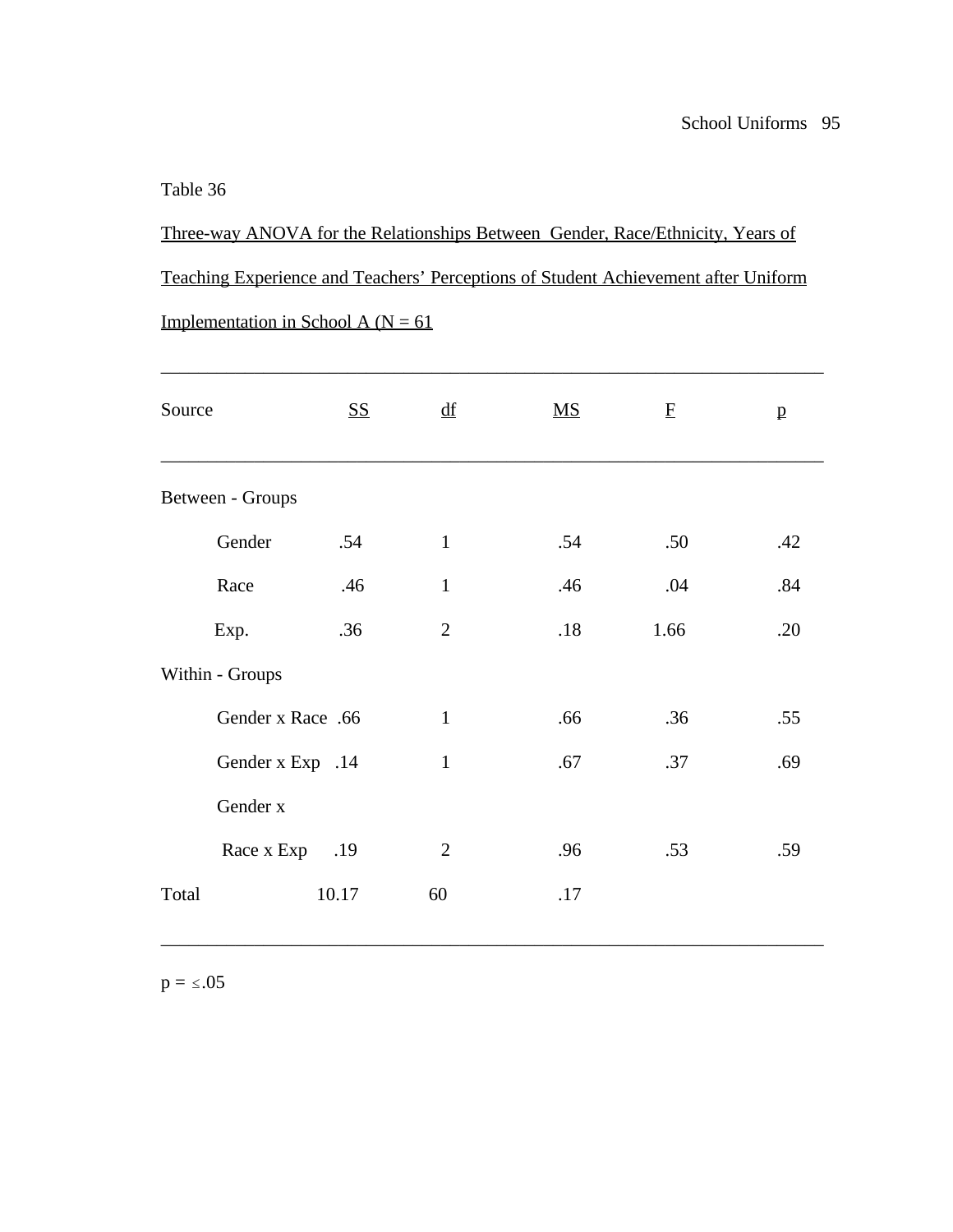Three-way ANOVA for the Relationships Between Gender, Race/Ethnicity, Years of Teaching Experience and Teachers' Perceptions of Students' Self-image after Uniform Implementation in School B ( $N = 67$ )

| Source            | <u>SS</u> | df             | $\overline{\text{MS}}$ | $\mathbf{F}$ | p   |
|-------------------|-----------|----------------|------------------------|--------------|-----|
| Between - Groups  |           |                |                        |              |     |
| Gender            | .12       | $\mathbf{1}$   | .12                    | .76          | .38 |
| Race              | .38       | $\mathbf{1}$   | .38                    | .25          | .62 |
| Exp.              | .19       | $\overline{2}$ | .95                    | .62          | .54 |
| Within - Groups   |           |                |                        |              |     |
| Gender x Race .23 |           | $\mathbf{1}$   | .23                    | 1.46         | .23 |
| Gender x Exp .28  |           | $\mathbf{1}$   | .14                    | .92          | .41 |
| Gender x          |           |                |                        |              |     |
| Race x Exp        | .78       | $\overline{2}$ | .39                    | .25          | .78 |
| Total             | 8.85      | 60             | .15                    |              |     |
|                   |           |                |                        |              |     |

\_\_\_\_\_\_\_\_\_\_\_\_\_\_\_\_\_\_\_\_\_\_\_\_\_\_\_\_\_\_\_\_\_\_\_\_\_\_\_\_\_\_\_\_\_\_\_\_\_\_\_\_\_\_\_\_\_\_\_\_\_\_\_\_\_\_\_\_\_\_\_

 $p \le .05$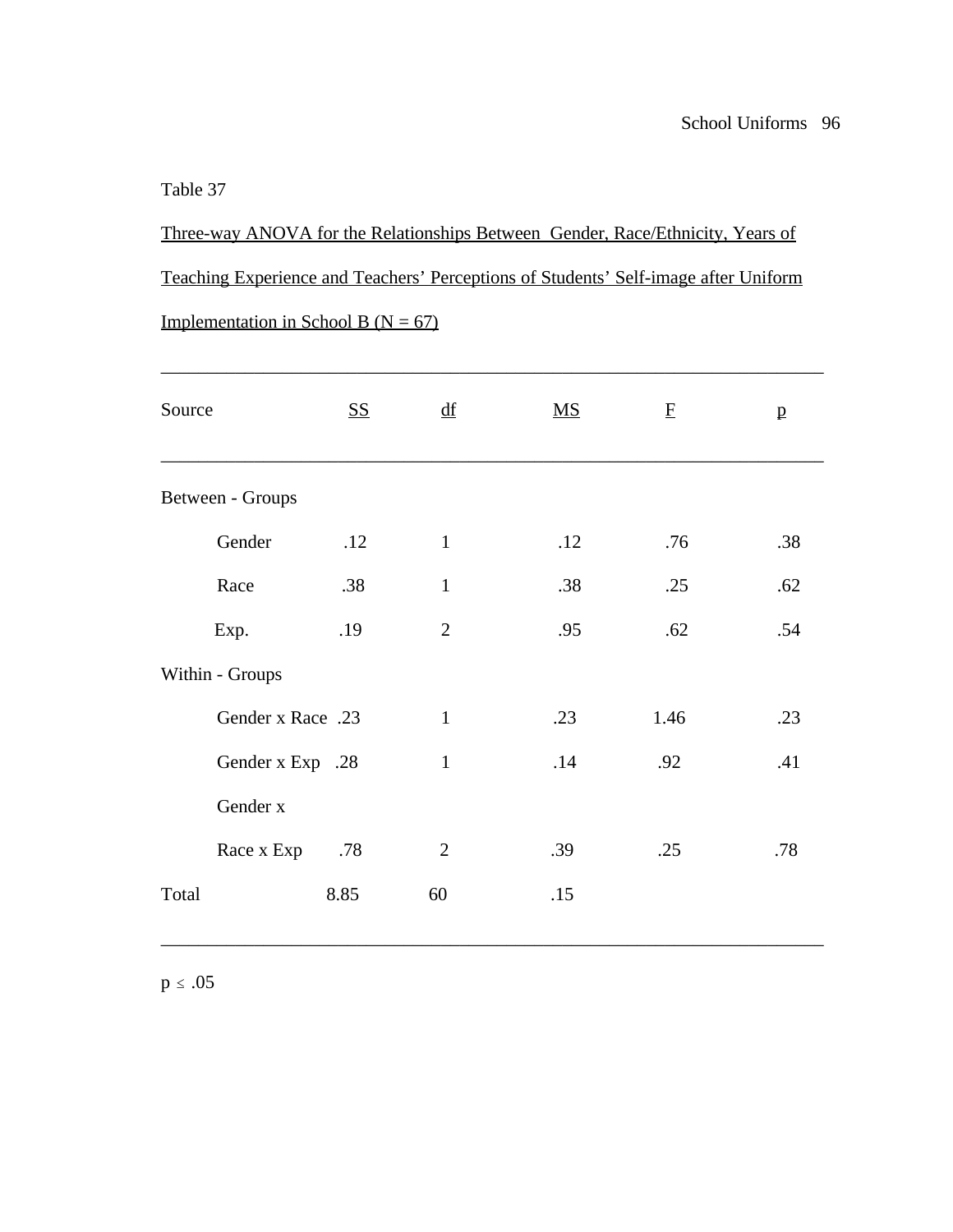#### CHAPTER FIVE

#### SUMMARY AND RECOMMENDATIONS

The purpose of this study was to determine if the implementation of mandatory uniform dress code policies had a significant impact on student attendance, student achievement, or teachers' perceptions of classroom environment in two middle schools. The findings revealed inconsistent changes in attendance patterns and achievement. Teachers generally supported the uniform policy, but they felt the uniforms had a positive impact on only two (students' achievement and students'self-image) of the four domains tested.

#### Student Attendance

The findings indicated by the statistical analyses revealed that student attendance, based on the number of days absent, improved for the first year of uniform implementation in School A; then, it declined significantly during the second year of uniforms. The novelty of wearing the uniforms may have accounted for the improvement during the first year, but other factors may have also contributed. Since there were no other major changes in school policies, administration, or staff during the two years of the study, a change in attendance patterns would have been attributed to the change to uniforms if it had remained consistent for both years. The increase in the number of absences in the sample during the eighth grade year was consistent with attendance patterns for the general population of the school as students get older. Older students and those in the eighth grade generally have a higher number of absences than the students in the lower grades of middle school as revealed in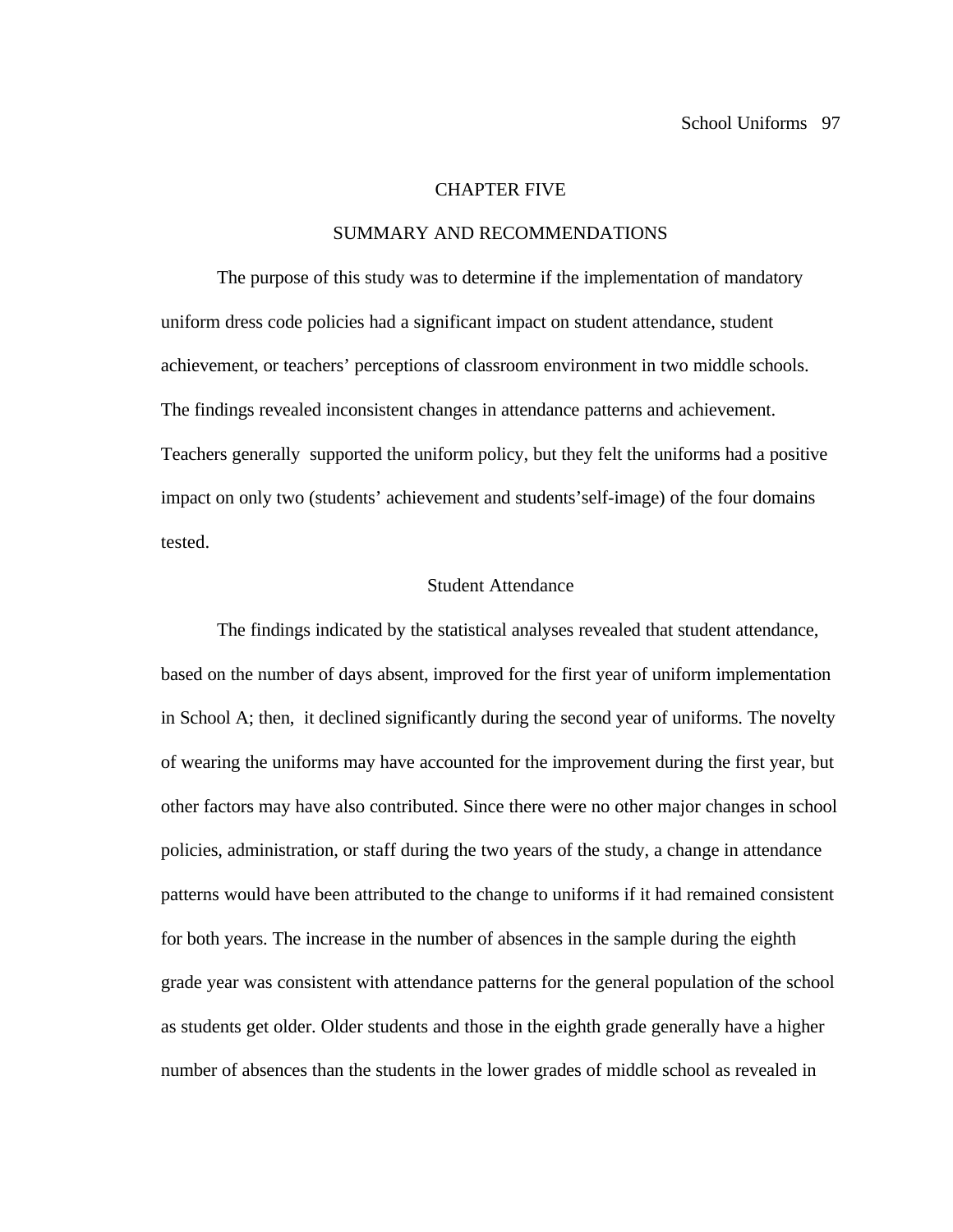the Outcome Accountability Project (Virginia Department of Education, 1997). However, the significant increase in the number of days absent for students in School A during the second year with uniforms cannot be totally explained as a result of this study.

There was a significant decline in the number of absences for students in School B during the first and only year with uniforms. Student attendance in School B increased significantly overall as well as for Black males, White males, and White females during the first and only year with uniforms in School B. Unlike the other groups, however, Black females showed a decline in attendance patterns for the first year with uniforms. Although Black females were absent more frequently during both years with uniforms, student absences declined overall during the first year with uniforms in School A. The decline in the number of absences may have resulted from the novelty of wearing uniforms, since there was also a decline in the number of absences for students in School A during its first year with uniforms. A future avenue of study could be the replication of this study or a longitudinal study of both schools to determine if there would be positive changes in attendance patterns and if the changes would be sustained over a number of years for students in both schools.

### Student Achievement

Student achievement as measured by grade point average showed a slight increase for students in School A after the first year of uniforms, but similar to the attendance scores, grade point averages showed a decline during the second year of uniform implementation. Black males in the sample, unlike the other groups, showed an increase in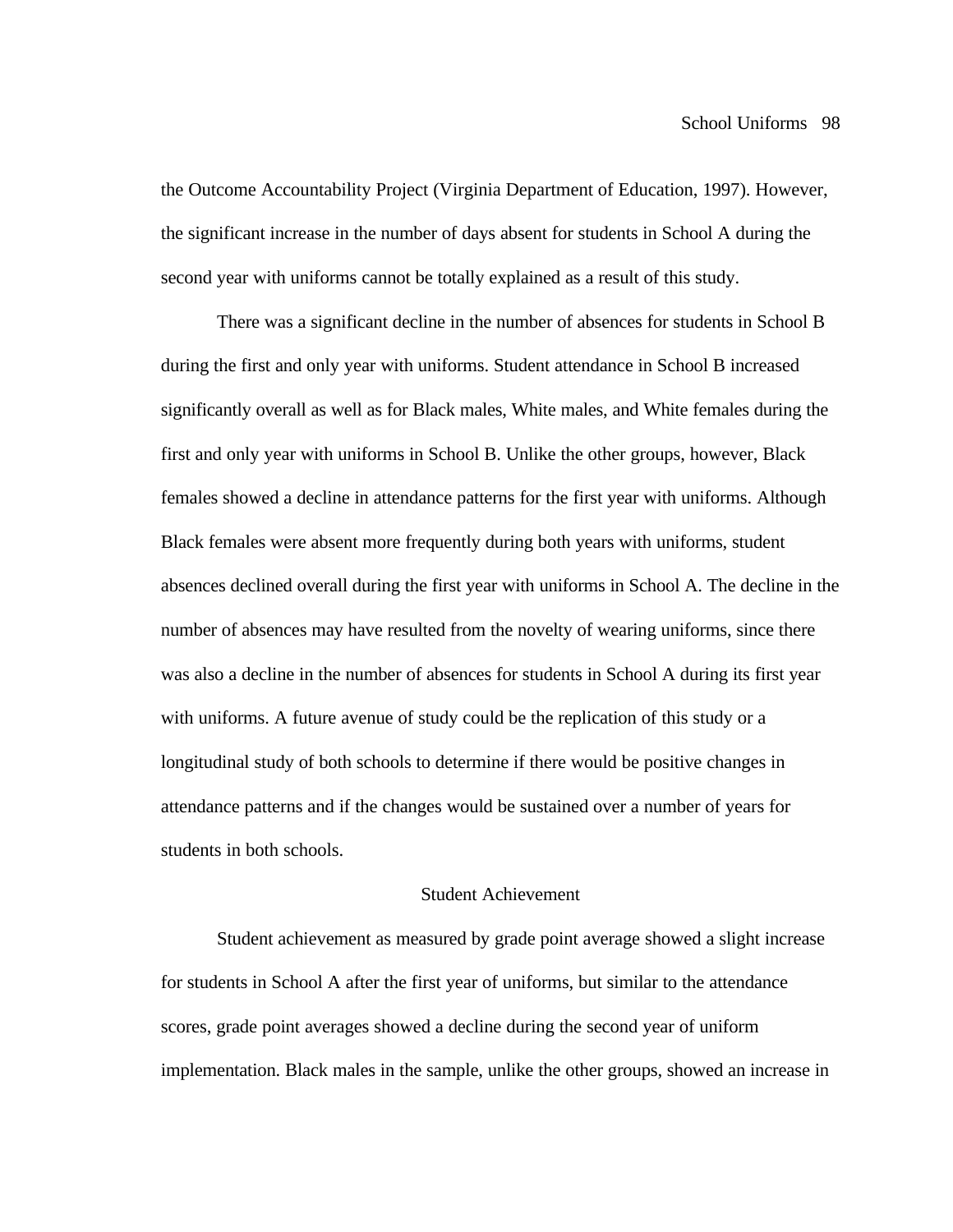grade point averages for each of the uniform years. This positive change cannot be fully explained, but it may have been impacted by the novelty of the uniforms since there were no special programs for Black males introduced in School A during the uniform years. Grade point averages for White students were significantly higher than the grade point averages for Black students. Grade point averages for female students were also higher than the grade point averages for male students for the first year of uniforms, but there was a slight decline in GPA's for females during the second year of uniforms in School A.

The only significant difference that occurred with respect to the impact of school uniforms on student achievement was the difference between groups in the School B. There were statistically significant differences between race/ethnicity and gender with respect to grade point averages for students in School B. White students had significantly higher GPA's than Black students, and female students had significantly higher GPA's than male students after the first and only year with uniforms. These differences were also consistent with differences by race/ethnicity and gender in the general school population. White students generally have higher GPA's than Black students, and female students generally have higher GPA's than male students when taken collectively (Virginia Department of Education, 1997). Perhaps future studies should use standardized tests rather than GPA's to help eliminate a change in teachers as one of the variables that may have impacted the results of this study. The lack of any standardized test scores to use as measurements of student achievement was a limitation to this study.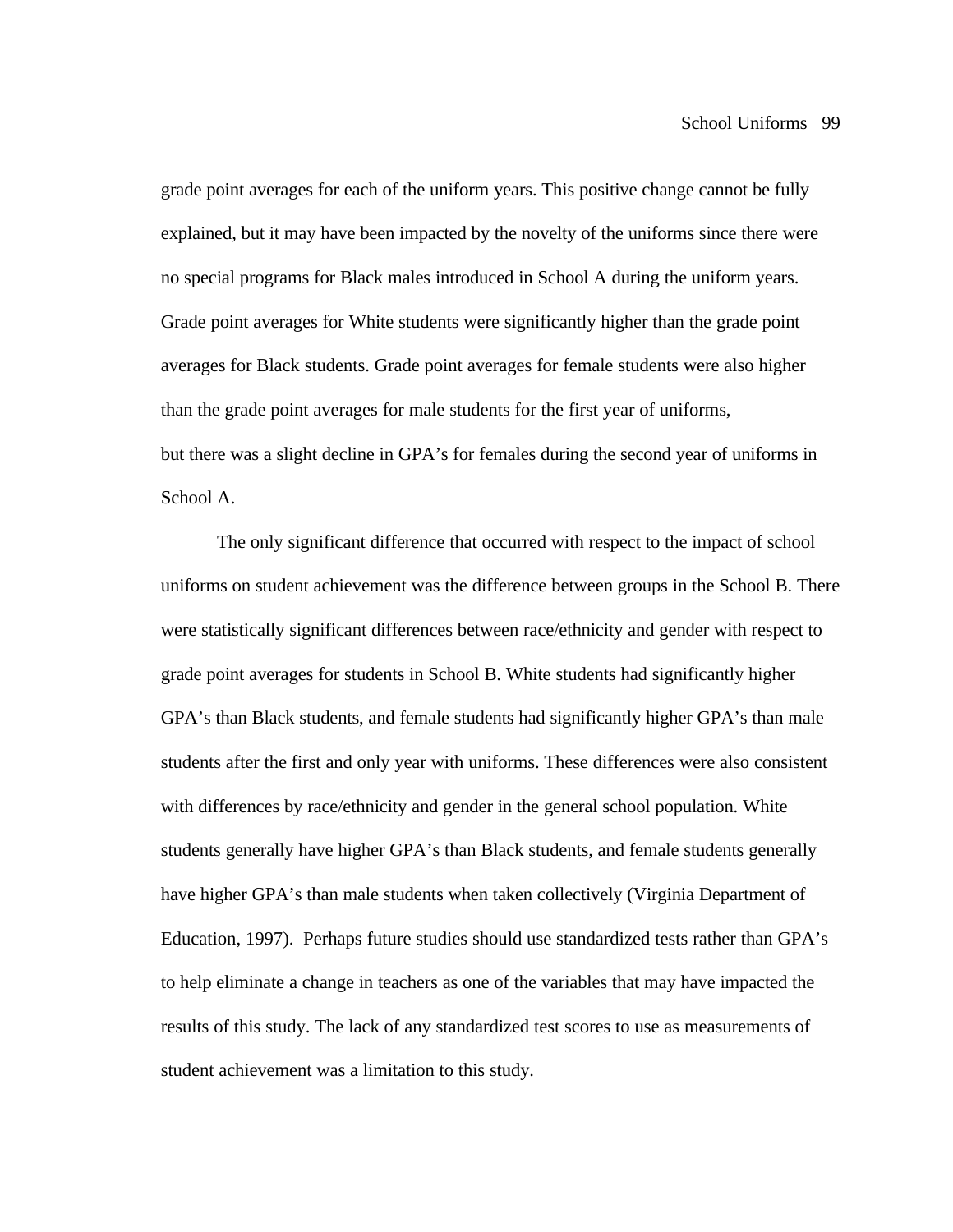#### Teachers' Perceptions of Classroom Environment

Based on the results of the Uniform Survey, teachers in both schools had generally positive perceptions of school uniforms, but their perceptions differed by domain. Teachers basically felt that school uniforms had no significantly positive impact on the domains of student attendance or behavior. Teachers in both schools, however, felt that school uniforms had a positive impact on student achievement and students' self-image.

#### Threats to Internal and External Validity

According to Campbell and Stanley (1963; Gall, Borg, & Gall, 1996), there are twelve threats to internal and external validity. History and maturation could have been threats to the internal validity in this study. One of the middle schools (School A) in this study had been under the leadership of three different principals for each of the three years prior to uniform dress code implementation; however, both assistant principals remained in their positions for three years prior to uniform implementation. The principal and one of the assistant principals of School B had changed two years prior to uniform implementation. The teaching staffs and the administrative staffs of both schools had remained relatively stable for three years prior to uniform implementation, so history may not have been a threat to the internal validity of the study.

Maturation may have been a threat to the internal validity of the study. During the one to two-year periods in which the experimental treatments (school uniforms) have been in place, physical and psychological changes may have occurred in the research participants (Campbell & Stanley, 1963; Gall, Borg, & Gall, 1996).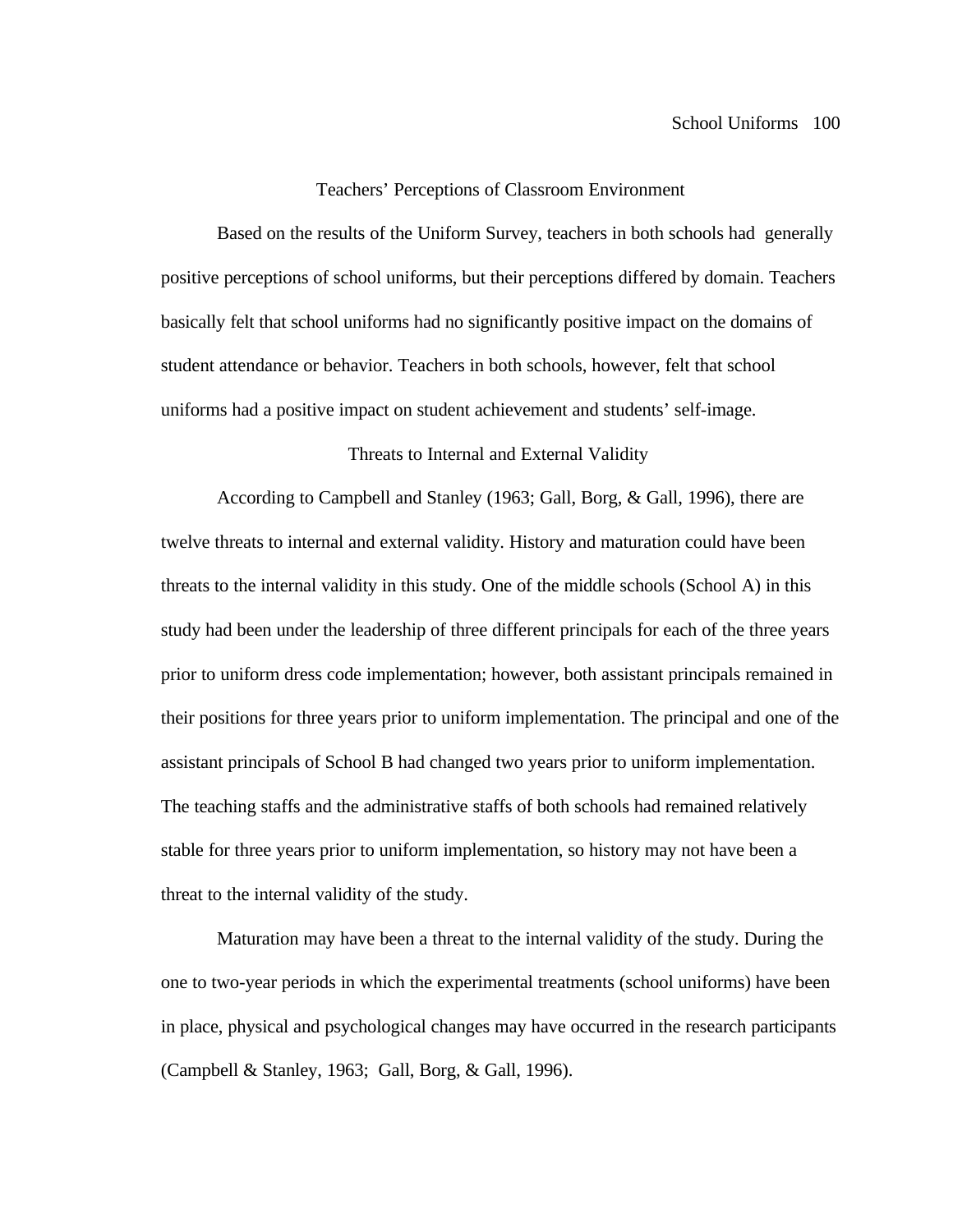One other possible threat to the external validity of the study could have been the "Hawthorne effect." The "Hawthorne effect" refers to any situation in which the conditions are such that the research participants are aware of their treatment and, consequently, may perform or behave better because they believe they are expected to perform better as a result of the treatment, such as school uniforms (Campbell & Stanley, 1963; Gall, Borg, & Gall, 1996).

#### Limitations of the Study

 One limitation of this study with respect to the impact of the uniforms on attendance, achievement, and perceptions of a classroom environment is the length of time after the treatment with uniforms. The inconsistency in attendance patterns for students in School A is an indication that either uniforms had a negative impact on attendance during the second year or that other variables intervened which resulted in the negative results for the second year. Variables such as age, maturity, and teenage pregnancies may have impacted the increase in absences during the eighth grade year, and these variables, which were not controlled for this study, may have been limitations to the findings.

A limitation to the study with respect to School B, which had experienced only one year with uniforms at the time of this study, was definitely the time. Although School B showed a slight increase in student attendance and achievement, one year was insufficient time to attribute the changes to uniform implementation. The inconsistencies that occurred in School B with respect to improvements in student attendance and achievement are an indication that one year of experimentation may not have been sufficient time to conclude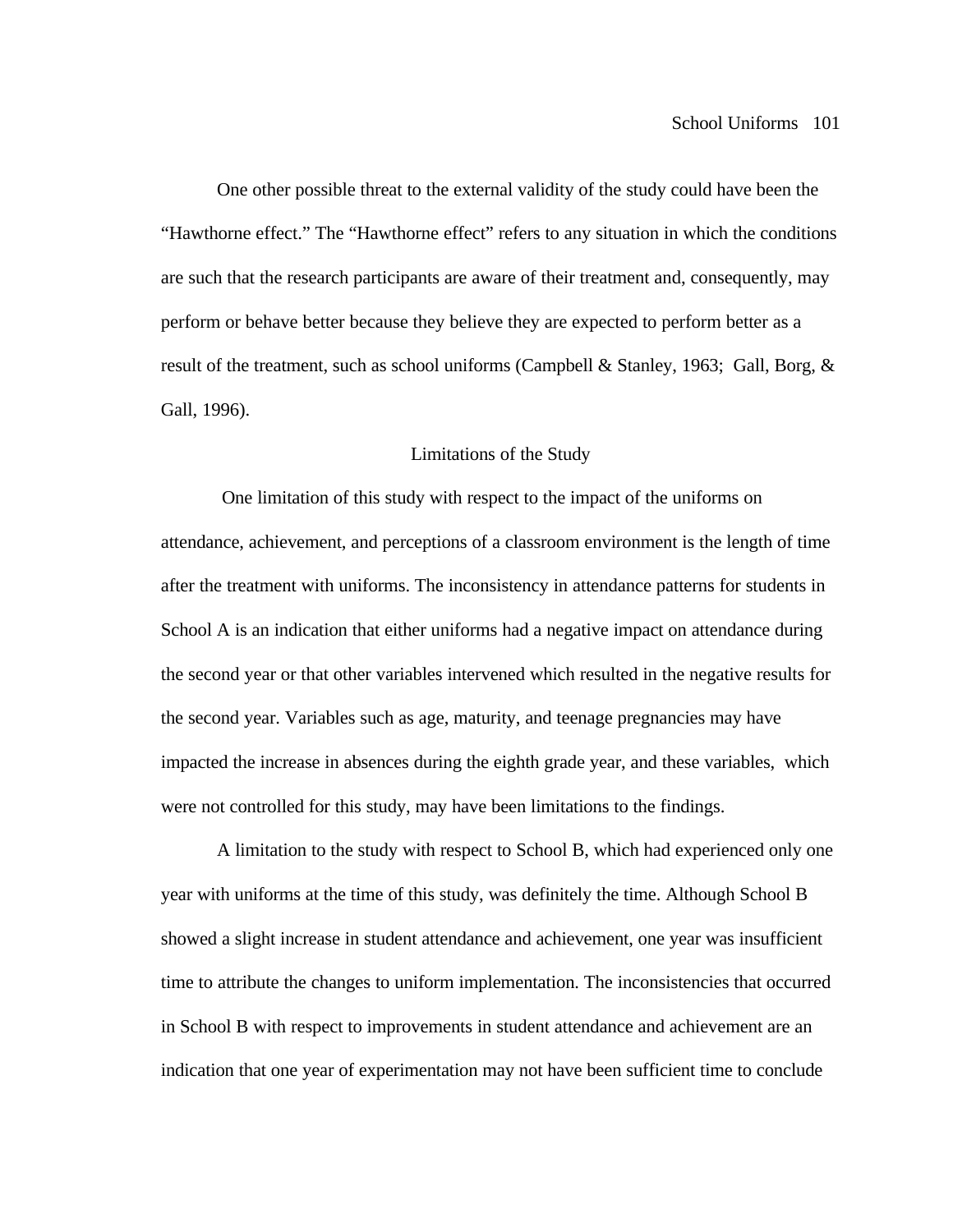that the uniforms had a positive impact on the results. Again, the novelty of wearing the uniforms may have been at least one of the variables that affected the changes, but there may have been others. Another study should done on School B to determine if similar results will occur after a second year with uniforms.

A final limitation to the study was the collection of data for the survey based on memory. Teachers were asked to think back three years for School A and two years for School B before completing the survey on which they had to respond to their perceptions of student attendance, behavior, achievement, and self-image before and after uniform implementation. Whenever one relies on memory for the completion of a questionnaire, there is a limitation to the accuracy of that memory and to the validity of the results.

#### Implications for Future Research

The inconsistencies in the results of this study reveal that there are other areas with respect to the impact of school uniforms on student attendance and achievement that should be explored. Both schools in this study had similar demographics with the exception that School A is a magnet school with approximately one-third of its population drawn from other schools within the district. This fact probably accounted for the higher grade point averages and better attendance rates. This is also a rationale for reporting the results of each school individually as well as comparing the results of the two schools collectively with respect to student attendance and grade point average. Another study or a longitudinal study should done on schools A and B, but future research should also be done on schools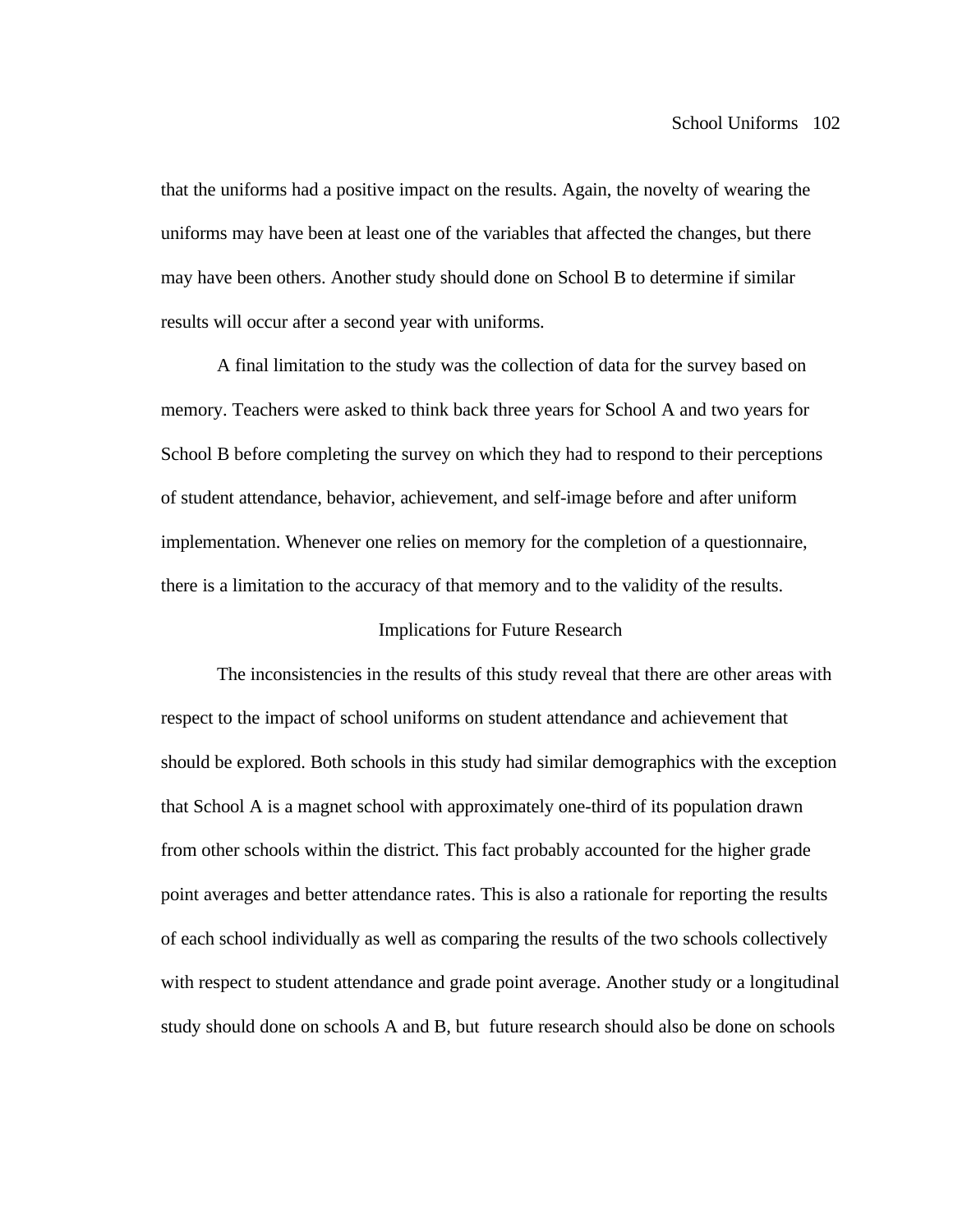in other communities, on elementary schools, and in other school districts to determine if the results are similar after uniform implementation.

Because the results were so inconsistent, a longitudinal study should be done with both schools to determine if uniforms possibly have a lasting effect on attendance, achievement, or classroom environment. The results of the surveys indicated that teachers overwhelmingly supported uniforms in both schools; however, the teachers were also inconsistent in their beliefs about the real impact of uniforms on student attendance and student behavior. Because teachers overwhelmingly perceived uniforms as having a positive impact on student achievement and students' self image in both schools, there are strong implications for implementing or keeping uniform policies. Perceptions are important, and research has shown that students' self-image impacts attendance, behavior, and achievement (Piaget, 1974). The long-term effects on perceptions of student behavior, achievement, and feelings of self-image as they relate to classroom environment should be considered in future studies. Future studies should also consider the perceptions of students, parents, and members of the community with respect to the impact of mandatory school uniforms.

#### Summary

Faced with high rates of absenteeism and poor academic achievement, school leaders across the country are still seeking ways to bring about positive changes in the attendance patterns, achievement, and general behavior of middle school students. Although the findings in this study indicated some positive changes in the two middle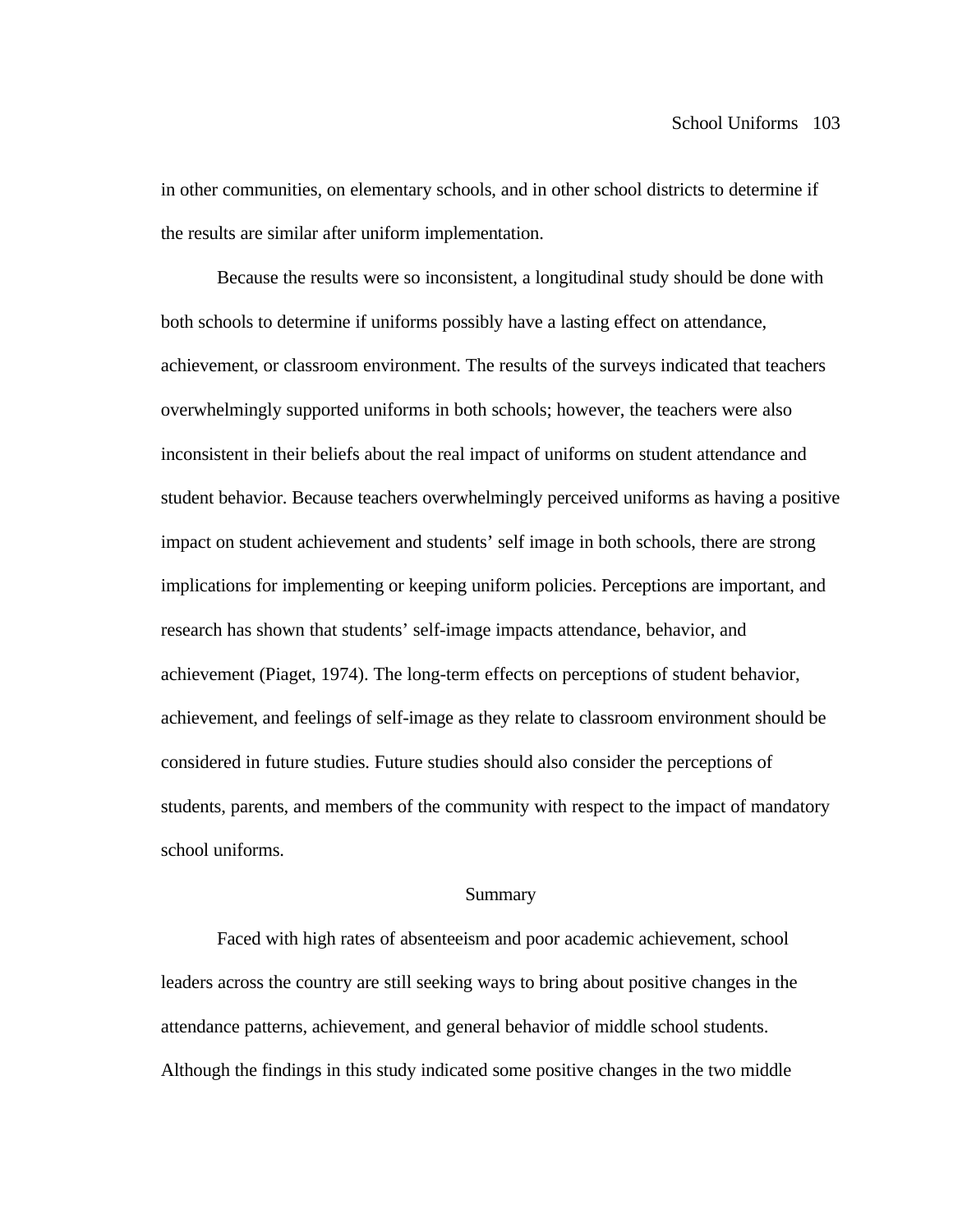schools, more research is needed to determine if uniforms actually have a significant impact on student outcomes, especially academic achievement. The implementation of mandatory uniform dress code policies may be just one of the variables that contribute to the improvement of student attendance and achievement, as well as to the positive perceptions of teachers with respect to classroom environment.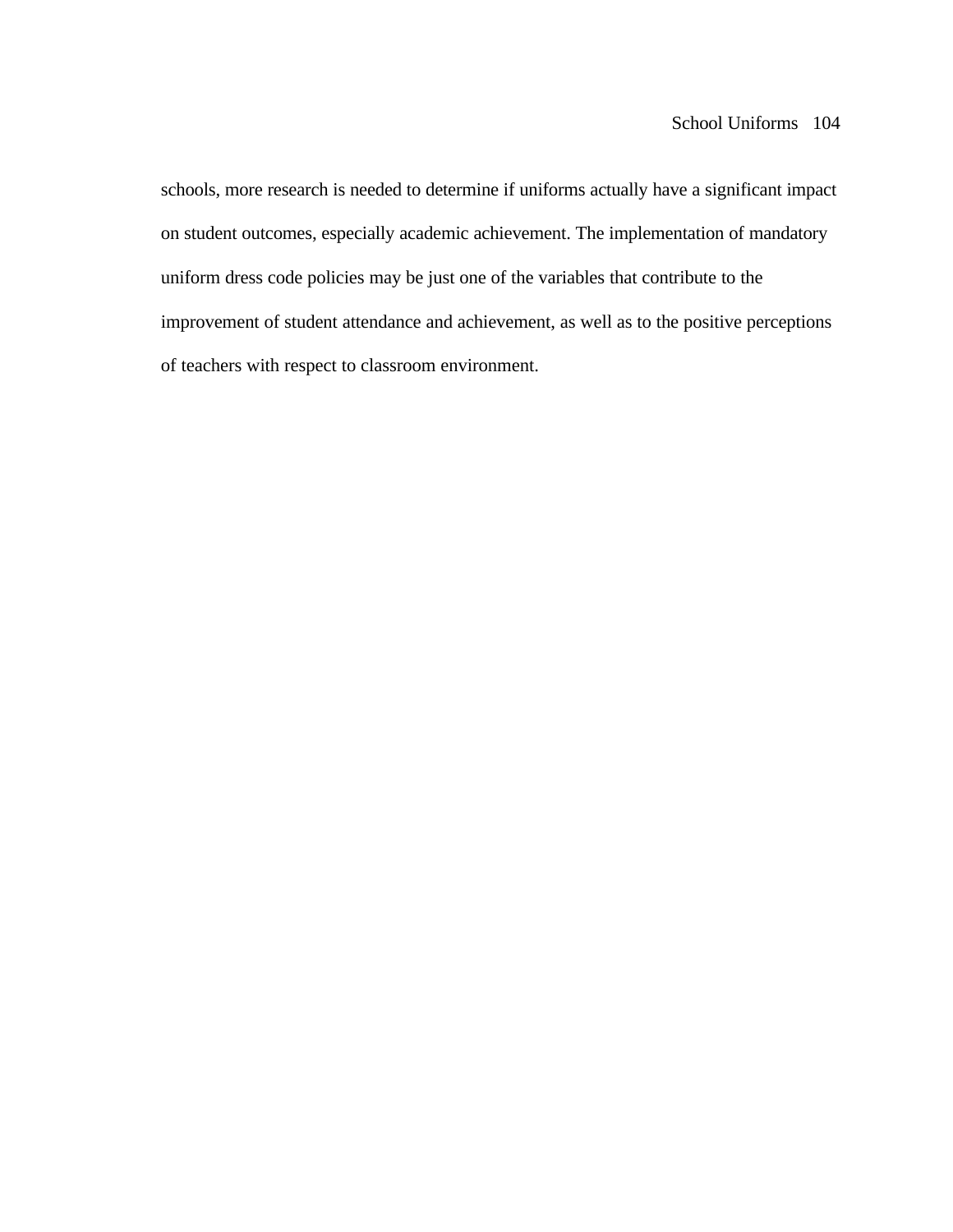#### REFERENCES

Alexander, K. & Alexander, M. D. (1992). American public school law  $(3<sup>rd</sup>$  ed.). Minneapolis: West Publishing Company.

Behling, D. U., & Williams, A. E. (1991). Influence of dress on perception of intelligence and expectations of scholastic achievement. Clothing and Textiles Research Journal, 9, 1-7.

Behling, D. (1994). School uniforms and person perception. Perceptual Motor Skills, 79, 723-729.

Behling, D. (1995). Influence of dress on perception of intelligence and scholastic achievement in urban schools with minority populations. Clothing and Textiles Research Journal, 13, 11-16.

Broussard v. Sch. Bd. of City of Norfolk, 801 F. Supp. 1526, (E. D. VA 1992).

Campbell, D. T., & Stanley, J. C. (1963). Experimental and quasi-experimental designs for research. Chicago: Rand McNally & Company.

 Clinton, W. J. (1996). State of the union message: Message from the President of the United States transmitting a report on the state of the union. Washington, DC: U. S. Government Printing Office.

Cohn, C. A. (1996). Mandatory school uniforms. School Administrator, 53 (2),  $22 - 55$ .

Clinton, W. J. (1998, October). United States Conference of Mayors: Mayors Meeting with President Clinton, Present National Action Plan for School Safety.

Washington, DC. Company Press Release PR Newswire.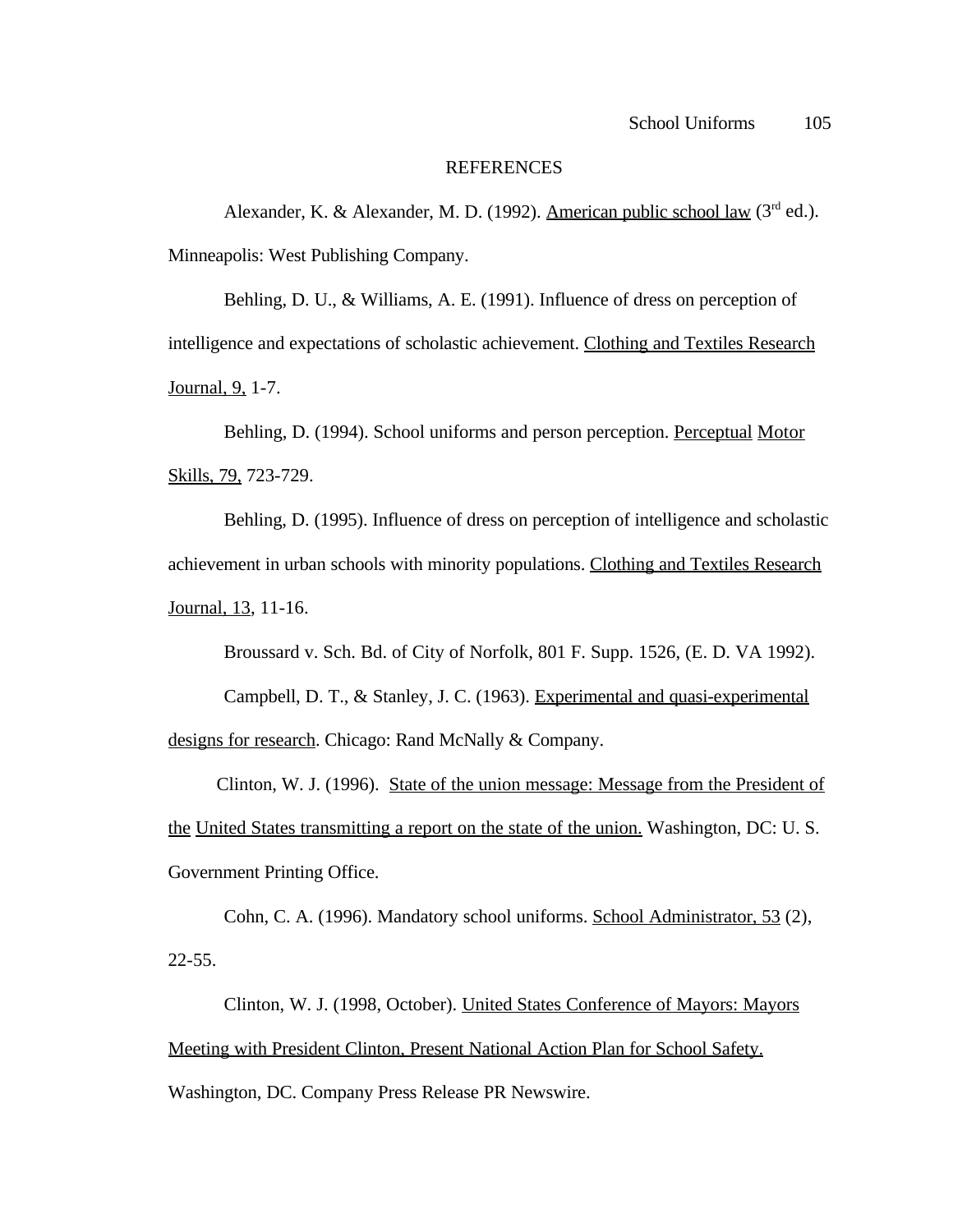Connolly, C. (1998, July 21). Clinton asks teachers' help on school safety. The Washington Post, p. A4.

 Dorman, G. (1985). Planning programs for young adolescents. Unpublished manuscript, University of North Carolina at Chapel Hill.

East, M. A. (1977). Analyzing a school dress code in a junior high school: A set of exercises. Unpublished manuscript, University of Kentucky.

Escobar, G. (1990, November 14). A death that 'wasn't worth it.' The

Washington Post, pp. D1, 4.

Forney, J. C., & Forney, W. S. (1995, Winter). Gangs and fashion: Influence on

junior high student dress. Family and Consumer Science, 87, 26-32.

Francis, S. K., & Liu, Q. (1990). Effects of clothing deprivation on adolescents,

Perceptual Motor Skills, 71, 1191-1199.

Fullan, M. G., & Stiegelbauer, S. (1991). The new meaning of educational change.

New York: Teachers College Press.

Fullan, M. G. (1993). Change forces: Probing the depths of educational reform.

London: The Falmer Press.

Fullan, M. J., (1993). Innovation, reform, and restructuring strategies. In

Cawelti, G., Modrak, N., & C. R. Pool (Eds.), Challenges and Achievements of American Education, (pp. 116-133).

Gall, M. D., Borg, W. R., & Gall, J. P. (1996). Educational research: An introduction ( $6<sup>th</sup>$  ed.). New York: Longman.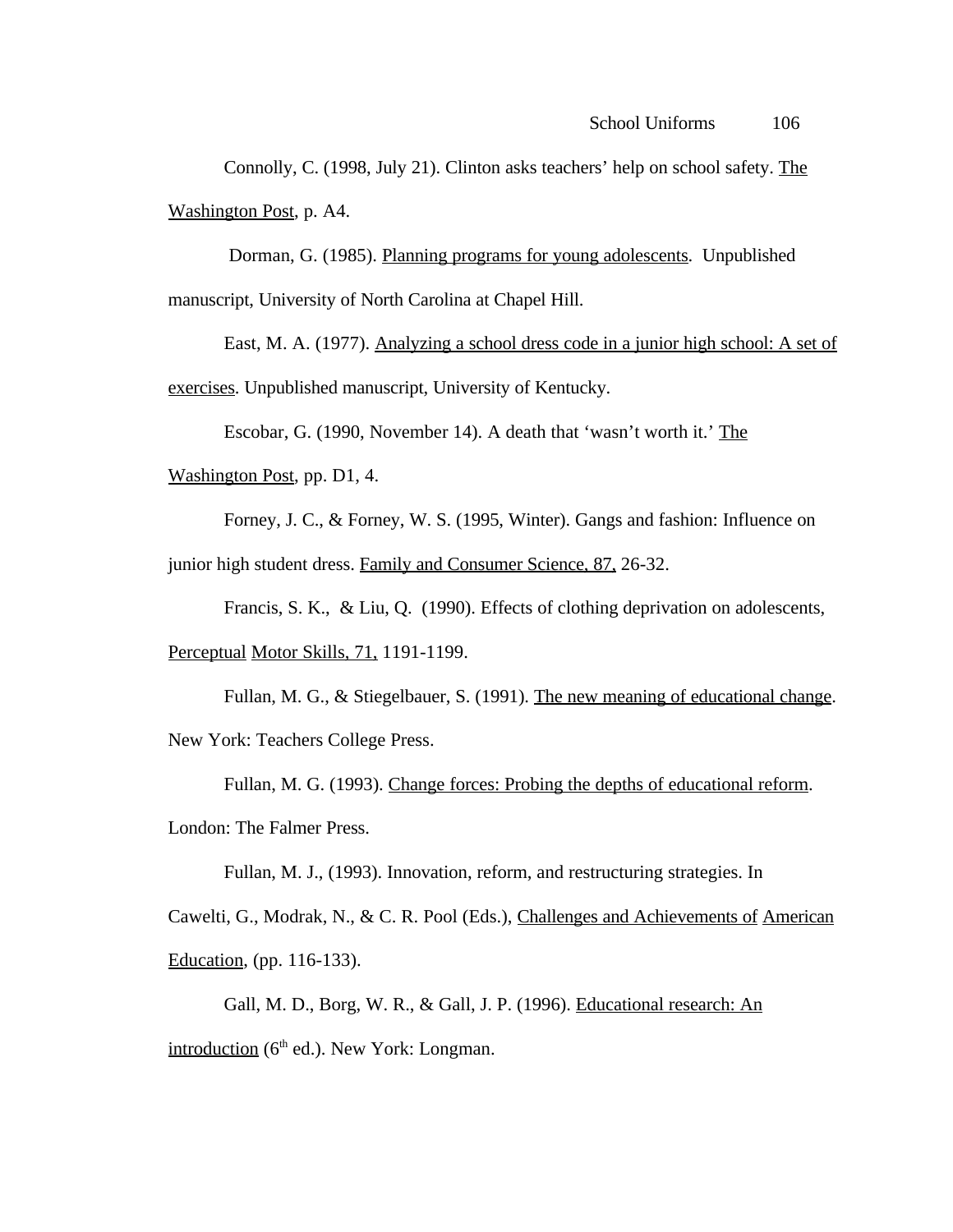Guba, E. G., & Lincoln, Y. S. (1981). Effective evaluation. San Francisco: Jossey-Bass.

Hanushek, E. A. (1997). Outcomes, incentives, and beliefs: Reflections on the analysis of the economics of schools. Educational Evaluation and Policy Analysis, 19 (4), 301-308.

Hazelwood School District v. Kuhlmeier, 484 U. S. 260 (1988).

Hillman, S. (1991). What developmental psychology has to say about early adolescence. Middle School Journal, 23, 3-8.

Hoffler-Riddick, P. (1998). The relationships between the implementation of a mandatory uniform dress code and attendance, grade point average, discipline, and selfesteem. (Doctoral dissertation, The Virginia Polytechnic Institute and State University, Blacksburg, 1998).

Hoffler-Riddick, P., & Lassiter, C. J. (1995). School uniforms and the urban

school. A preliminary report from Ruffner Middle School. (Unpublished Manuscript).

Holland, P. B. (1997). Catholic school lessons for the public schools.

School Administrator, 54, 24-26.

Holloman, L. O. (1995). Self-esteem and selected attitudes of black adults: Implications for counseling. Journal of Multi-cultural Counseling and Development, 17, 50-61.

Hughes, E. S. (1996). Effects of mandated uniforms on student attendance, discipline referrals, and classroom environment (Doctoral dissertation, The University of Houston, 1996). Dissertation Abstracts International, 57-08B, 5016.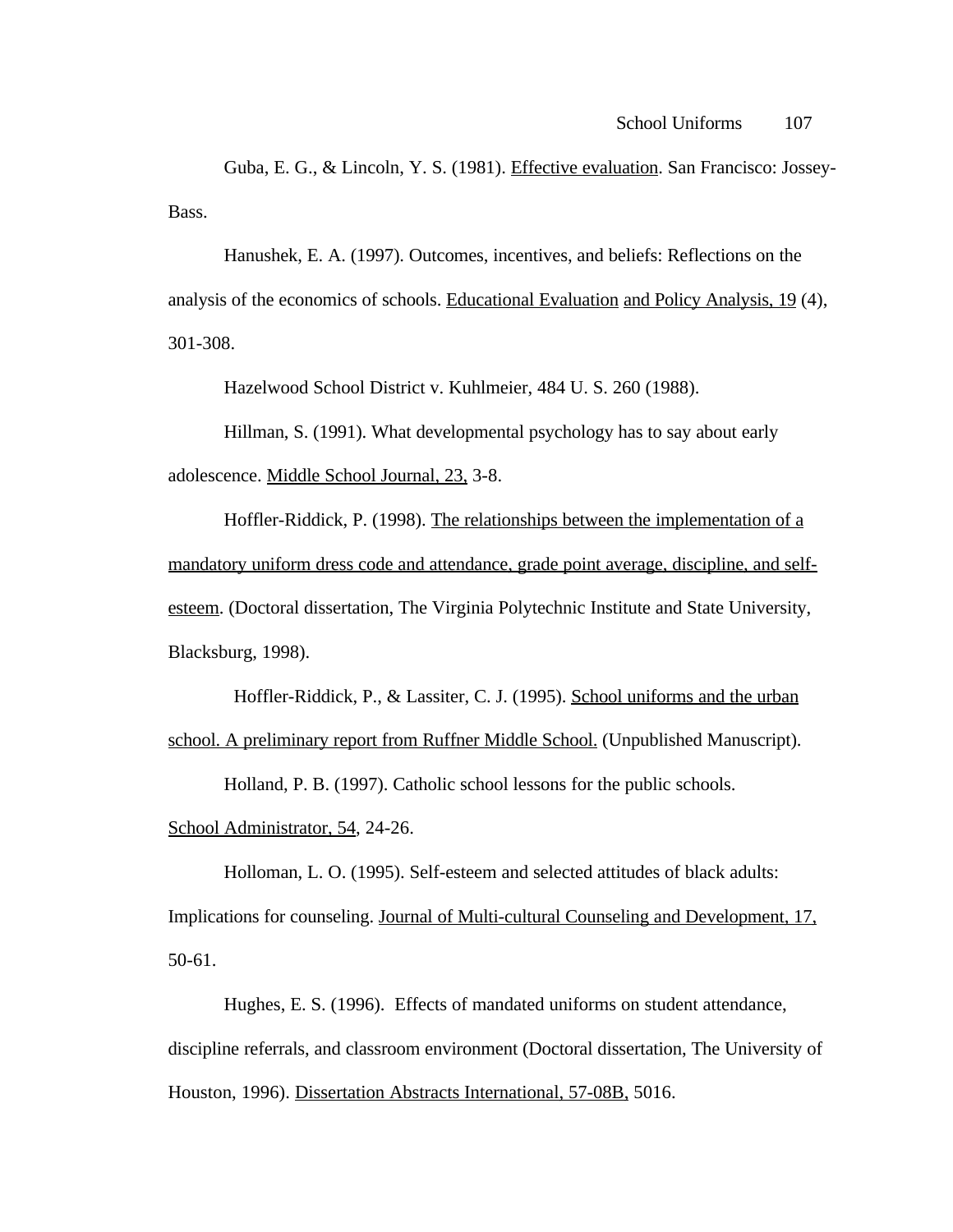Hughes, E. S. (1998, March). Effects of mandatory school uniforms on attendance, discipline referrals, and classroom environment. Paper presented at the Association for Supervision and Curriculum Development Annual Conference, San Antonio, Texas.

Jordan, L. E. (1993). Human development theories and their applicability to the middle school program. ERIC Document Reproduction Service. ED 380 395.

Katz, D., & Kahn, R. L. (1996). Organizations and the system concept. In Shafritz and J. Ott (Eds.) Classics of organzational theory, (pp. 275-285).

Krejcie, R. V., & Morgan, D. W. (1970). Determining sample size for research activities. Educational and Psychological Measurement, 30, 607-610.

Lacomis, D. (1997). The policy page: A special publication for Virginia School Boards Association, No. 52.

Lerner, R. M., & Lerner, J. V. (1977). Effects of age, sex, and physical attractiveness on child-peer relations, academic performance, and elementary school adjustment. Developmental Psychology, 13 (6), 585-590.

Maehr, M. L. (1992). School leaders as motivators. Occasional papers: Schools, leadership, and education reform. Office of Educational Research and Improvement, Washington, D. C.

Majestic, A. L. (1991, January). Student dress codes in the 1990's. Inquiry and Analysis, 1-7. ERIC Document Reproduction Service. ED 344 301.

Maslow, A. H. (1982). Toward a psychology of being  $(2<sup>nd</sup> ed.)$ , New York: Van Nostrand Reinhold.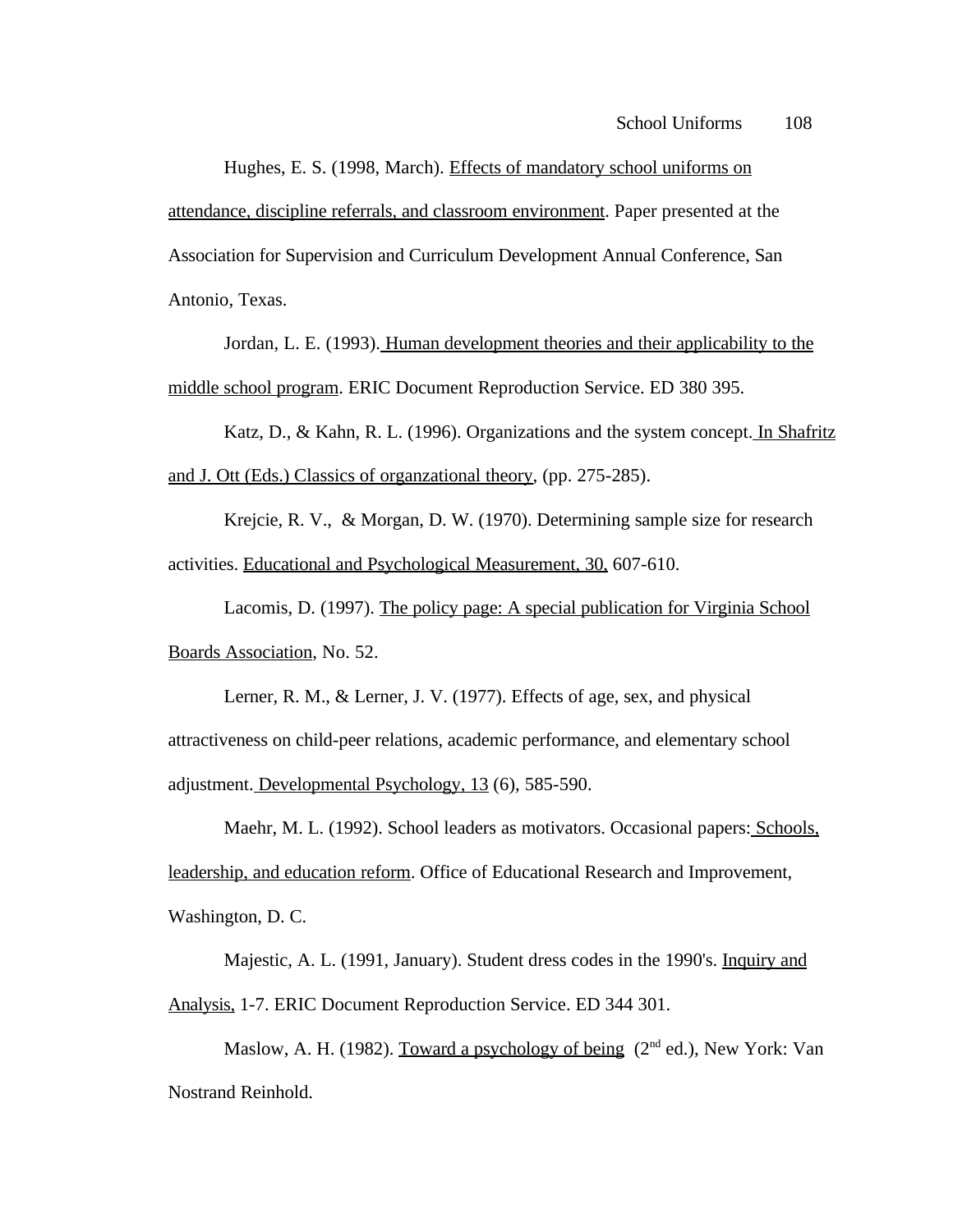Maslow, A. H. (1996). Organizations and the system concept. In J. Shafritz  $& J.$ Ott (Eds), Classics of organization theory  $(4<sup>th</sup>$  ed.) (pp. 163-175).

Miles, M. B., & Huberman, A. H. (1994). An expanded source book: Qualitative data analysis (2nd ed.). Thousand Oaks, CA: Sage.

National Association of Elementary School Principals & Lands End School

Uniforms. (1998). School uniforms: Why and How {Brochure}. Dodgeville, WI: Author.

National Catholic Education Association (1996, December 20). Uniforms nothing

new to nation's Catholic schools. National Marketing Campaign for Catholic Schools.

National Commission on Excellence in Education (1983). A nation at risk: The

imperative for educational reform. Publication No. 065 000001772. Washington, DC: US Government Printing Office.

Norusis, M. J. (1996). Statistical package for social science. Chicago, IL: SPSS.

Piaget, J. (1974). Children and adolescents ( $2<sup>nd</sup>$  ed.). New York: Oxford University Press.

Paliokas, K. L., Futrell, M. H., & Rist, R. C. (1996, May). Trying uniforms on.

The American School Board Journal, 32-35.

Rogers, E. M. (1983). Diffusion of innovations  $(3<sup>rd</sup>$  ed.). New York: Free Press. Schaller, L. E. (1972). The change agent: The strategy of innovative leadership. Nashville, TN: Abingdon Press.

Schunk, D. H. (1987). Peer-model attributes and children's achievement behaviors. Journal of Educational Psychology, 79 (1), pp. 54-61.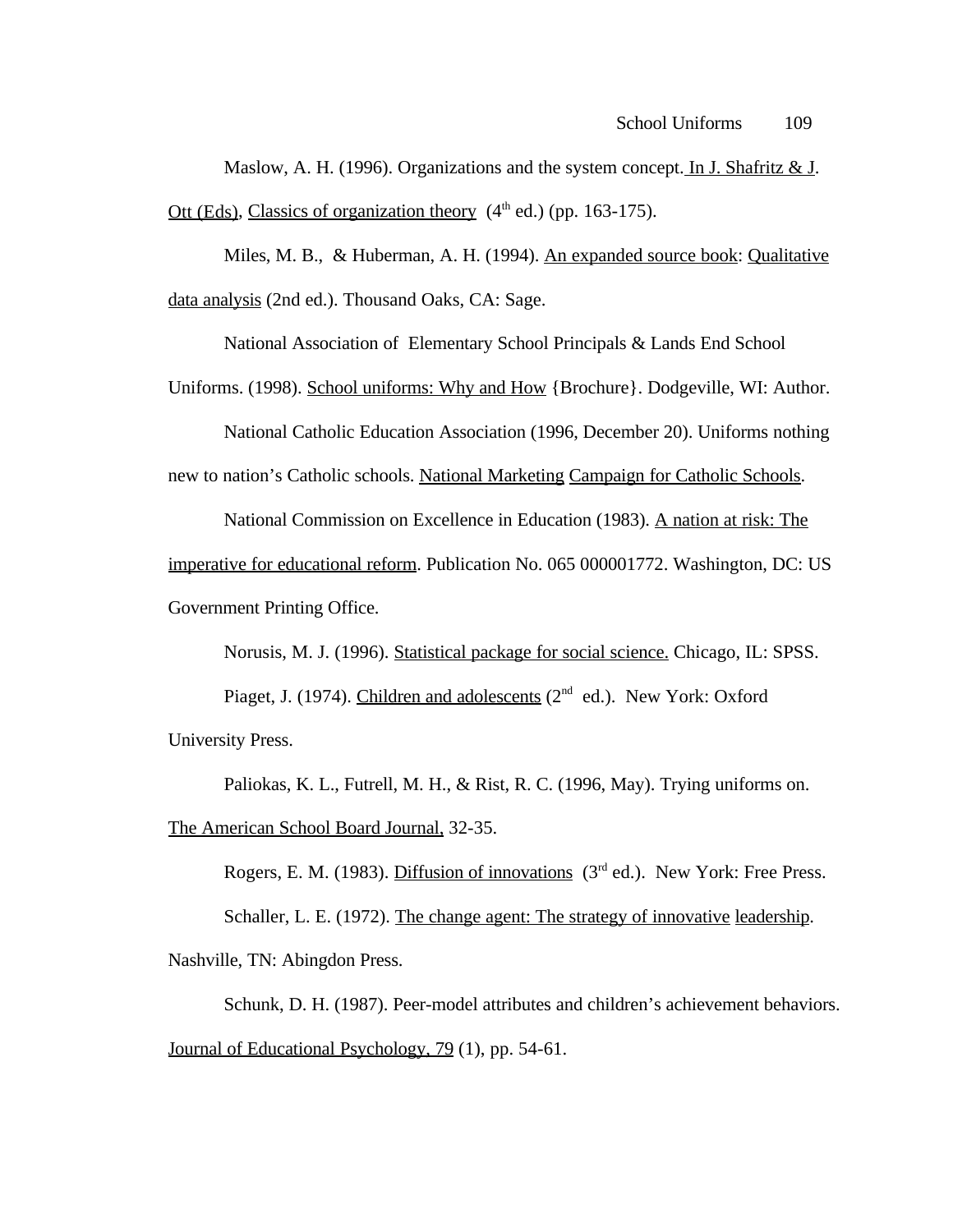Schunk, D. H. (1987). Self-efficacy and cognitive achievement. Paper presented at the annual meeting of the American Psychological Association, New York, NY.

Shepherd, M. (1998). The effects of a middle school magnet program on eighth grade student performance. (Doctoral dissertation, The Virginia Polytechnic Institute and State University, Blacksburg, 1998).

 Sher, I. M. (1995). An analysis of the impact of school uniforms on students' academic performance and disciplinary behavior (Doctoral dissertation, University of Alabama and the University of Alabama at Birmingham, 1995). Dissertation Abstracts International 57-01A, 0166.

Shook, E. C. (1996). Perceived clothing deprivation and its relationship to selfesteem and social participation of young adolescents (Doctoral dissertation, The Florida State University, 1996). Dissertation Abstracts International, 57-08B, 5016.

Silver, H. (1994). Good schools, effective schools: Judgements and their histories. London: Cassell Villiers House.

Soltner, G. F. (1997, February). The factors of a voluntary uniform policy.

(Doctoral dissertation, The Virginia Polytechnic Institute and State University,

Blacksburg, 1997). Dissertation Abstracts International, 58-0 A, 0358.

Spring, J. H. (1991). American education: An introduction to social and political aspects  $(5<sup>th</sup>$  ed.). New York: Longman.

Stanley, M. S. (1996). School uniforms and safety. Education and Urban Society, 28 (4), 424-435.